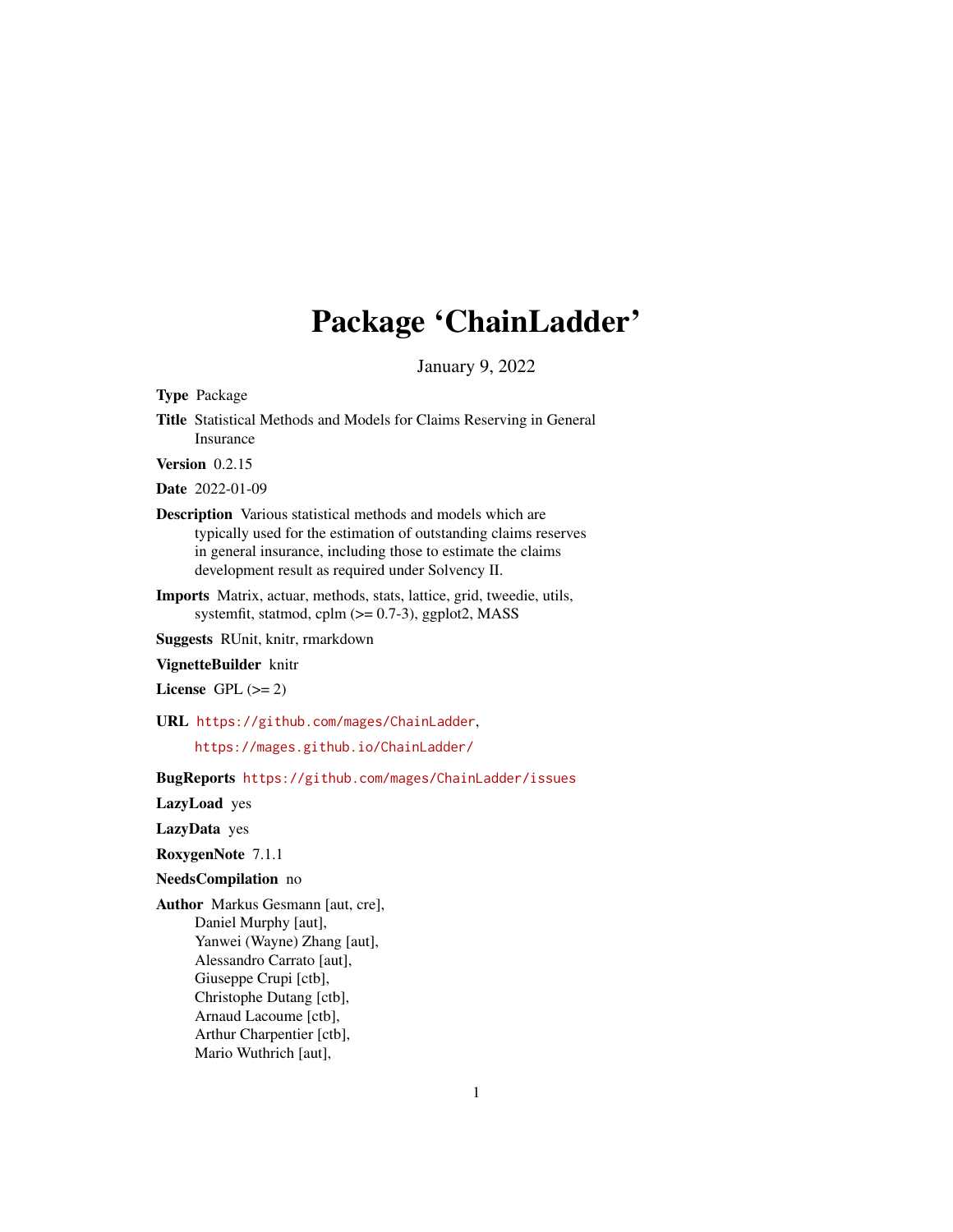Fabio Concina [aut], Eric Dal Moro [aut], Yuriy Krvavych [ctb], Vincent Goulet [ctb], Marco De Virgilis [ctb]

Maintainer Markus Gesmann <markus.gesmann@googlemail.com>

Repository CRAN

Date/Publication 2022-01-09 15:32:42 UTC

# R topics documented:

| $\overline{4}$ |
|----------------|
| 5              |
| 5              |
| 6              |
| 8              |
| 8              |
| $\mathbf Q$    |
| 11             |
| 13             |
| 15             |
| 17             |
| 19             |
| 23             |
| 26             |
| 28             |
| 29             |
| 30             |
| 32             |
| 34             |
| 35             |
| 36             |
| 40             |
| 41             |
| 42             |
| 43<br>liah     |
| 43             |
| 44             |
| 45             |
| 49             |
| 50             |
| 50             |
| 51             |
| 53             |
| 58             |
| 61             |
| 62             |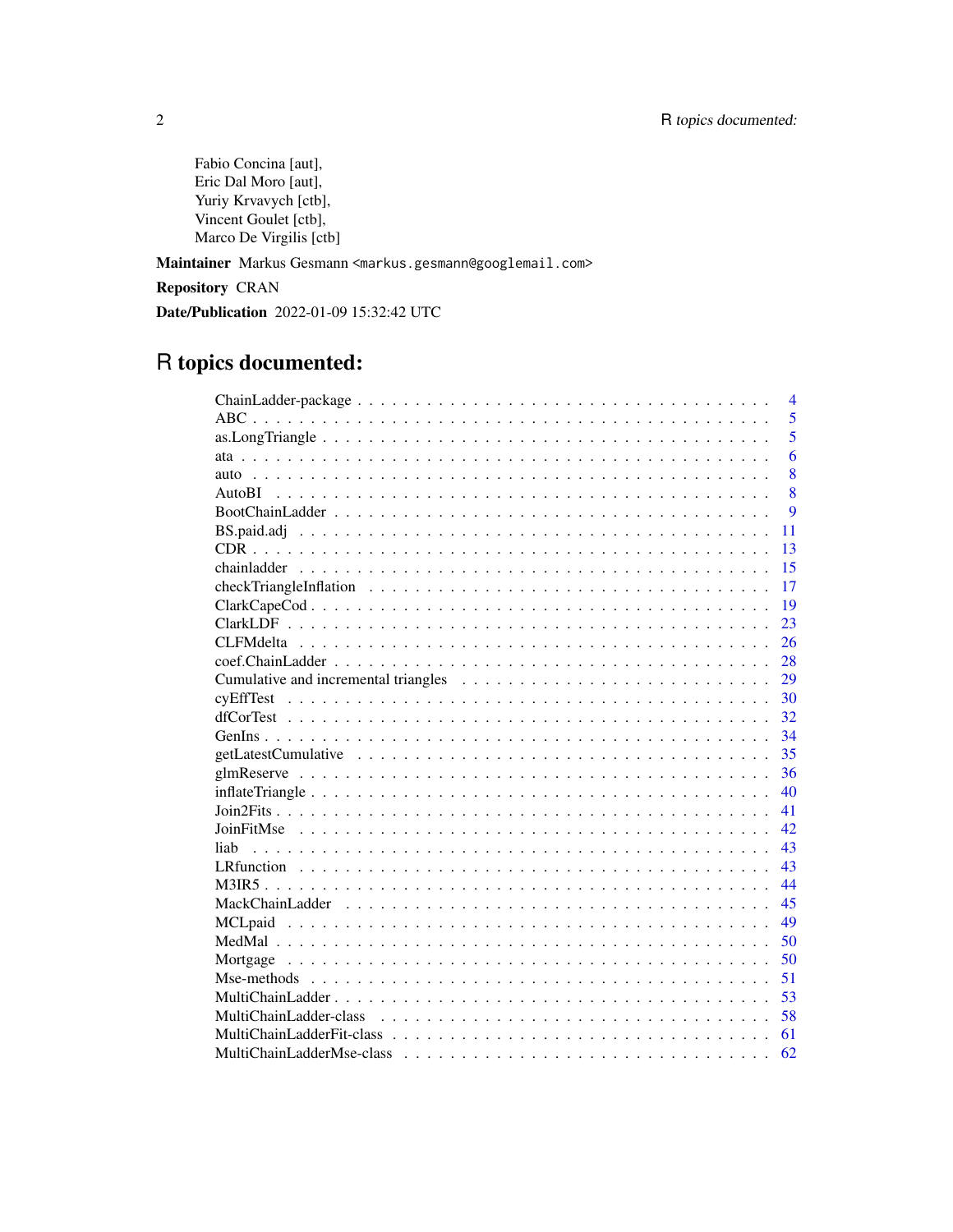| 63      |
|---------|
| 64      |
| 67      |
| 67      |
| 68      |
| 68      |
| 70      |
| 71      |
| 72      |
| 73      |
| 74      |
| 75      |
| 76      |
| 78      |
| 79      |
| 80      |
| 81      |
| 82      |
| 83      |
| 84      |
| 85      |
| 86      |
| 87      |
| 89      |
| 90      |
| 90      |
| 91      |
| 93      |
| 94      |
| 95      |
| 96      |
| 97      |
| 98      |
| 99      |
|         |
| Table65 |
|         |
|         |
|         |
|         |
|         |
|         |
|         |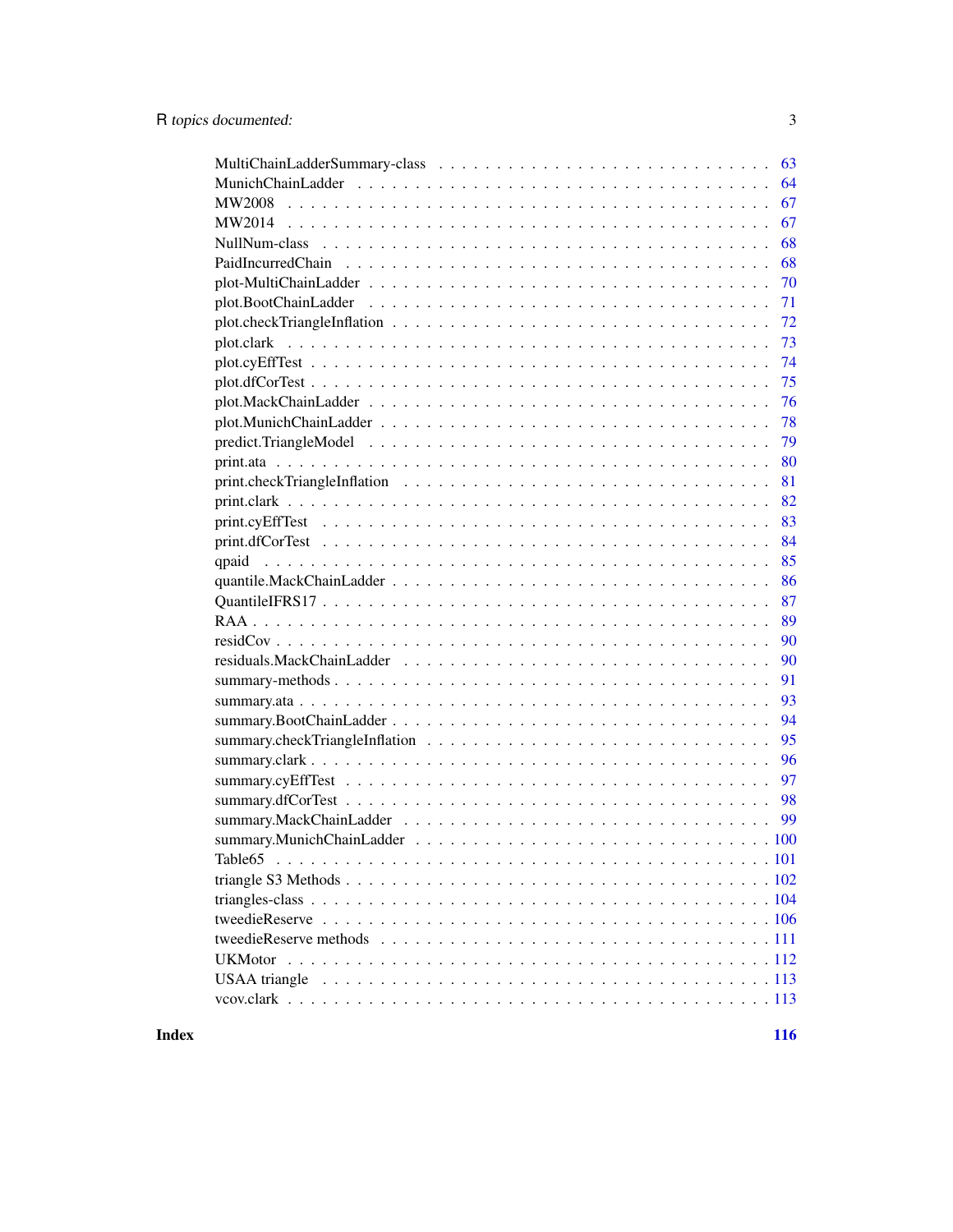<span id="page-3-0"></span>ChainLadder-package *Methods and Models for Claims Reserving*

# Description

ChainLadder provides methods and models which are typically used in insurance claims reserving.

The package grew out of presentations given at the Stochastic Reserving Seminar at the Institute of Actuaries in 2007 and 2008 and followed by talks at CAS meetings in 2008 and 2010.

More information is available on the project web site <https://github.com/mages/ChainLadder>

For more financial packages see also CRAN Task View 'Emperical Finance' at [https://CRAN.](https://CRAN.R-project.org/view=Finance) [R-project.org/view=Finance](https://CRAN.R-project.org/view=Finance).

### Author(s)

Maintainer: Markus Gesmann <markus.gesmann@gmail.com>

# References

Thomas Mack. Distribution-free calculation of the standard error of chain ladder reserve estimates. Astin Bulletin. Vol. 23. No 2. 1993. pp.213:225

Thomas Mack. The standard error of chain ladder reserve estimates: Recursive calculation and inclusion of a tail factor. Astin Bulletin. Vol. 29. No 2. 1999. pp.361:366

Gerhard Quarg and Thomas Mack. Munich Chain Ladder. Blatter DGVFM 26. Munich. 2004.

England, PD and Verrall, RJ. Stochastic Claims Reserving in General Insurance (with discussion). British Actuarial Journal 8. III. 2002

B. Zehnwirth and G. Barnett. Best Estimates for Reserves. Proceedings of the CAS. Volume LXXXVII. Number 167.November 2000.

Clark, David R., "LDF Curve-Fitting and Stochastic Reserving: A Maximum Likelihood Approach," CAS Forum, Fall 2003.

Zhang Y. A general multivariate chain ladder model.Insurance: Mathematics and Economics, 46, pp. 588:599, 2010.

Zhang, Y. Likelihood-based and Bayesian Methods for Tweedie Compound Poisson Linear Mixed Models, Statistics and Computing, forthcoming.

Bardis, Majidi, Murphy. A Family of Chain-Ladder Factor Models for Selected Link Ratios. Variance. Pending. Variance 6:2, 2012, pp. 143-160.

Modelling the claims development result for solvency purposes. Michael Merz, Mario V. Wüthrich. Casualty Actuarial Society E-Forum, Fall 2008.

Claims Run-Off Uncertainty: The Full Picture. Michael Merz, Mario V. Wüthrich. Swiss Finance Institute Research Paper No. 14-69. <https://www.ssrn.com/abstract=2524352>. 2014

Markus Gesmann. Claims Reserving and IBNR. Computational Actuarial Science with R. Chapman and Hall/CRC. 2014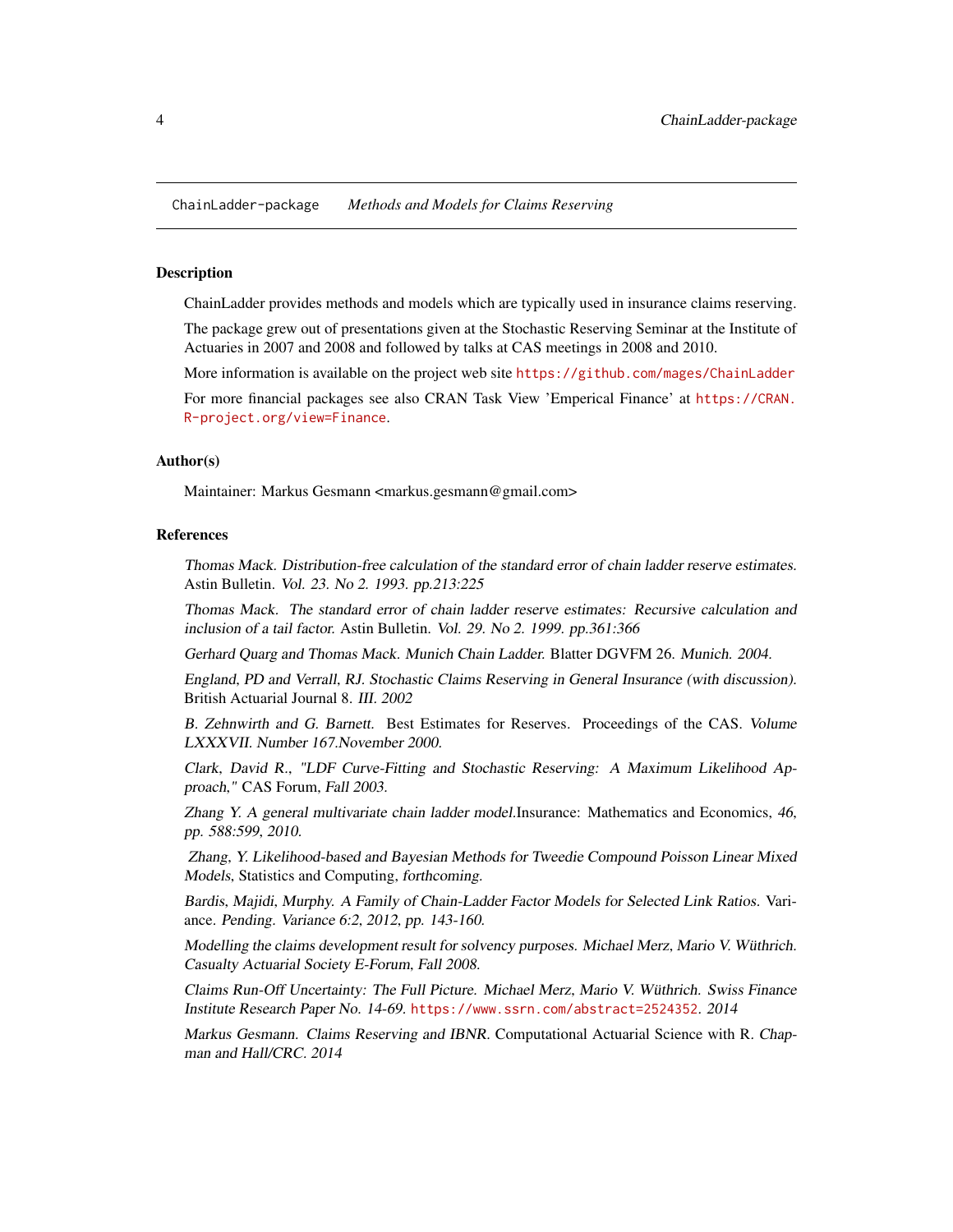### <span id="page-4-0"></span> $\triangle$ ABC 5

# Examples

## Not run: demo(ChainLadder)

## End(Not run)

# ABC *Run off triangle of accumulated claims data*

# Description

Run-off triangle of a worker's compensation portfolio of a large company

# Usage

data(ABC)

# Format

A matrix with 11 accident years and 11 development years.

# Source

B. Zehnwirth and G. Barnett. Best Estimates for Reserves. Proceedings of the CAS. Volume LXXXVII. Number 167. November 2000.

## Examples

ABC plot(ABC) plot(ABC, lattice=TRUE)

as.LongTriangle *Convert Triangle from wide to long*

# Description

Given a Triangle in matrix ("wide") format, convert to data.frame ("long") format.

# Usage

```
as.LongTriangle(Triangle, varnames = names(dimnames(Triangle)),
               value.name = "value", na.rm = TRUE)
```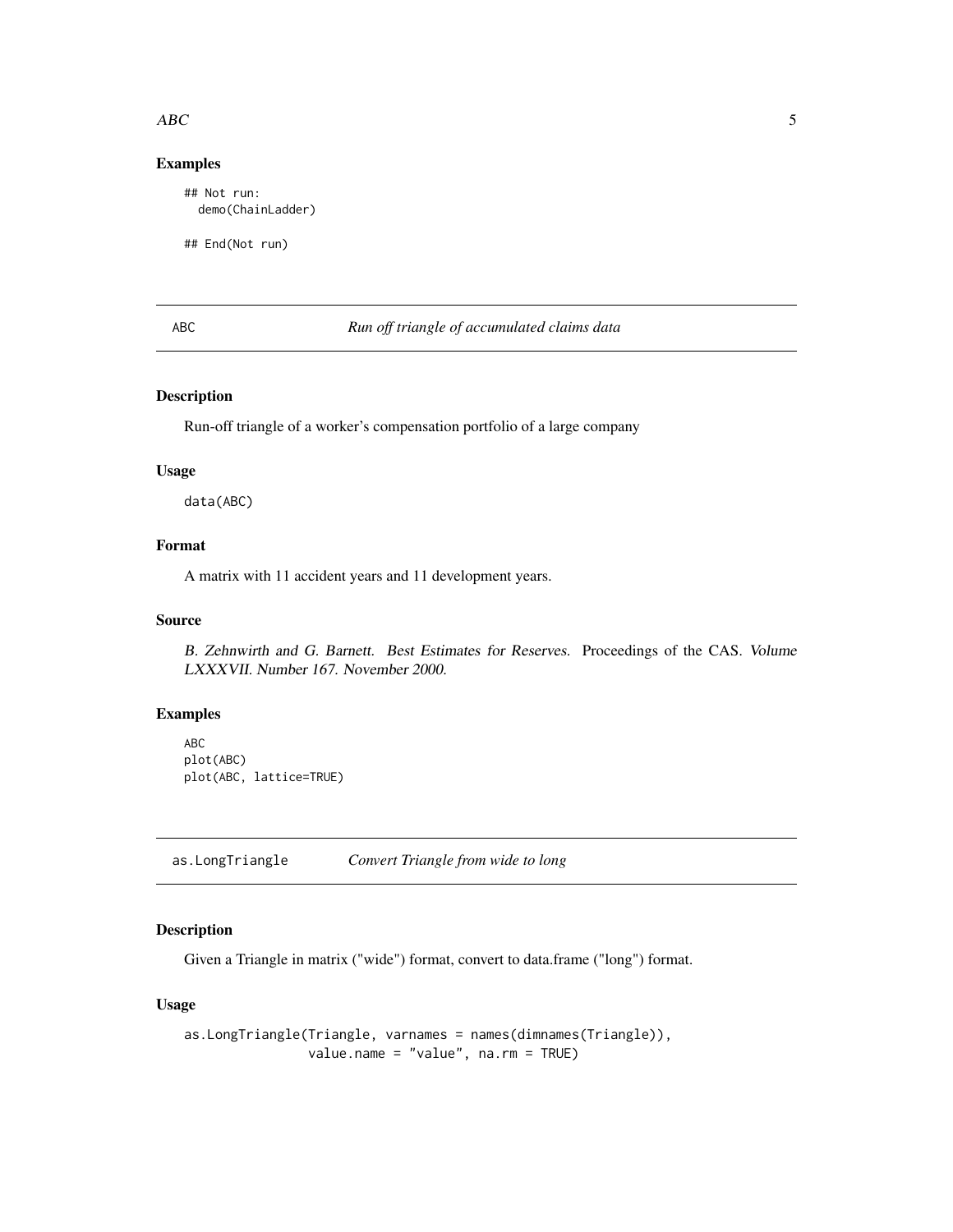# <span id="page-5-0"></span>Arguments

| Triangle   | a loss "triangle". Must be a matrix.                                                                                                                                                                |
|------------|-----------------------------------------------------------------------------------------------------------------------------------------------------------------------------------------------------|
| varnames   | character names for the columns that will store the rownames and colnames<br>of matrix Triangle. Defaults to names (dimnames (Triangle)) if available. If<br>not provided, uses c("origin", "dev"). |
| value.name | column name to be given to the matrix values that will be stored in the data.frame.<br>Defaults to "value".                                                                                         |
| na.rm      | should NA values be excluded from the data.frame? Defaults to TRUE.                                                                                                                                 |

# Details

Unlike the as.data.frame.triangle method, and Unlike the 'melt' method in the 'reshape2' package, this function returns a data.frame where the rownames and colnames of Triangle are stored as *factors*. This can be a critical feature when the order of the levels of the columns is important. For example, when a Triangle is plotted, the order of the origin and dev dimensions is important. See Examples section.

# Value

A data.frame.

# Author(s)

Daniel Murphy

# See Also

as.data.frame.triangle

### Examples

```
as.LongTriangle(GenIns)
## Not run:
ggplot(as.LongTriangle(GenIns),
      aes(x = dev, y = value, group = origin, color = origin)) + geom\_line()
```
## End(Not run)

### <span id="page-5-1"></span>ata *Calculate Age-to-Age Factors*

# Description

Calculate the matrix of age-to-age factors (also called "report-to-report" factors, or "link ratios") for an object of class triangle.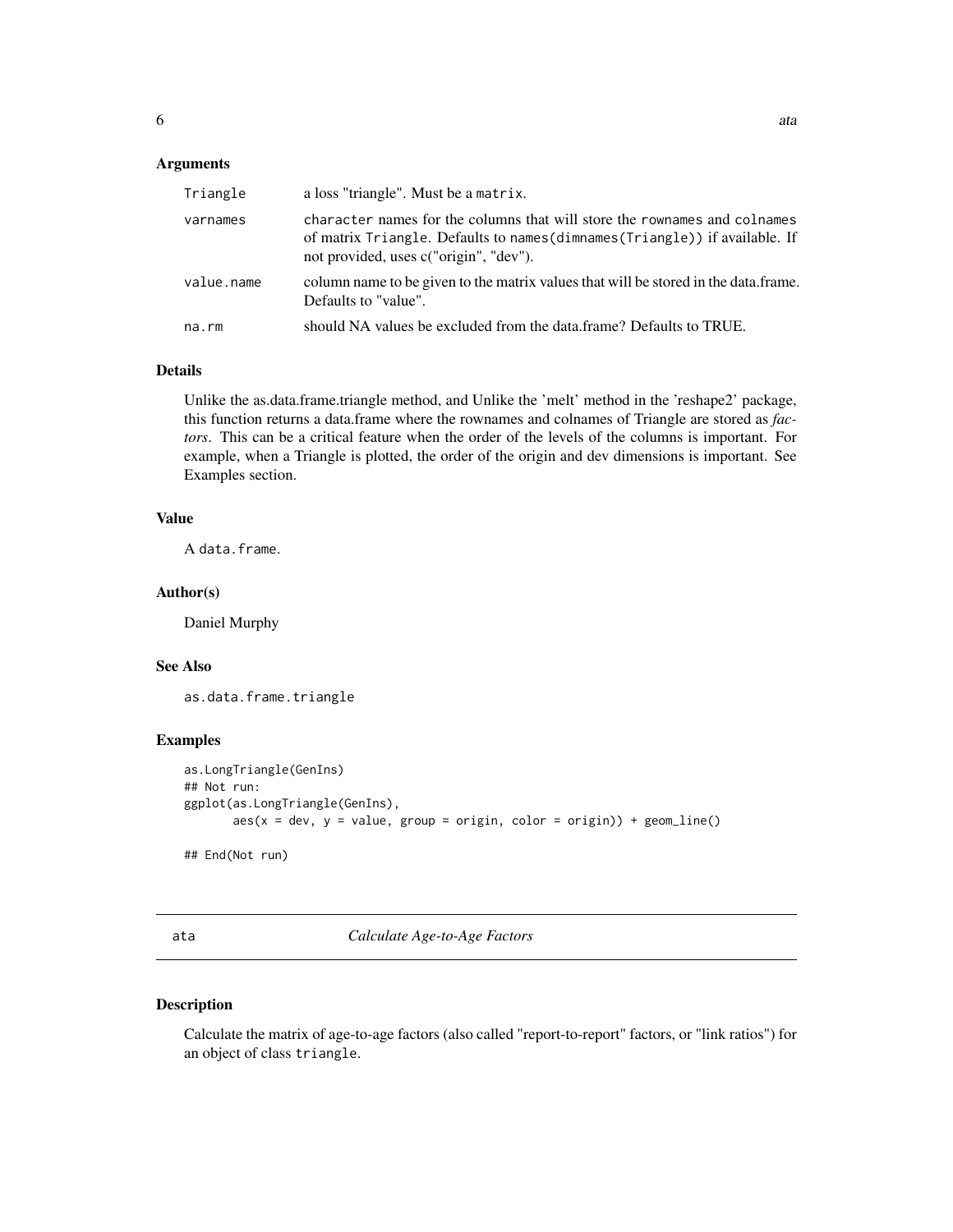# Usage

```
ata(Triangle, NArow.rm = TRUE, colname.sep = "-",
       colname.order=c("ascending","descending"))
```
# Arguments

| Triangle      | a loss "triangle". Must be a matrix.                                                                                                                                              |
|---------------|-----------------------------------------------------------------------------------------------------------------------------------------------------------------------------------|
| NArow.rm      | logical indicating if rows of age-to-age (ata) factors that are all NA should be<br>removed. "All-NA" rows typically occur for the most recent origin year of a loss<br>triangle. |
| colname.sep   | a character indicating the separator character to place between the column<br>names of Triangle that will be used to lable the columns of the resulting matrix<br>of ata factors  |
| colname.order | "ascending" indicates that the less mature age comes first in the column labels<br>of the ata matrix                                                                              |

# Details

ata constructs a matrix of age-to-age (ata) factors resulting from a loss "triangle" or a matrix. Simple averages and volume weighted averages are saved as "smpl" and "vwtd" attributes, respectively.

# Value

A matrix with "smpl" and "vwtd" attributes.

# Author(s)

Daniel Murphy

# See Also

[summary.ata](#page-92-1), [print.ata](#page-79-1) and [chainladder](#page-14-1)

# Examples

```
ata(GenIns)
```

```
# Volume weighted average age-to-age factor of the "RAA" data
y <- attr(ata(RAA), "vwtd")
y
# "To ultimate" factors with a 10% tail
y \leftarrow rev(cumprod(rev(c(y, 1.1))))names(y) <- paste(colnames(RAA), "Ult", sep="-")
y
## Label the development columns in "ratio-type" format
ata(RAA, colname.sep=":", colname.order="desc")
```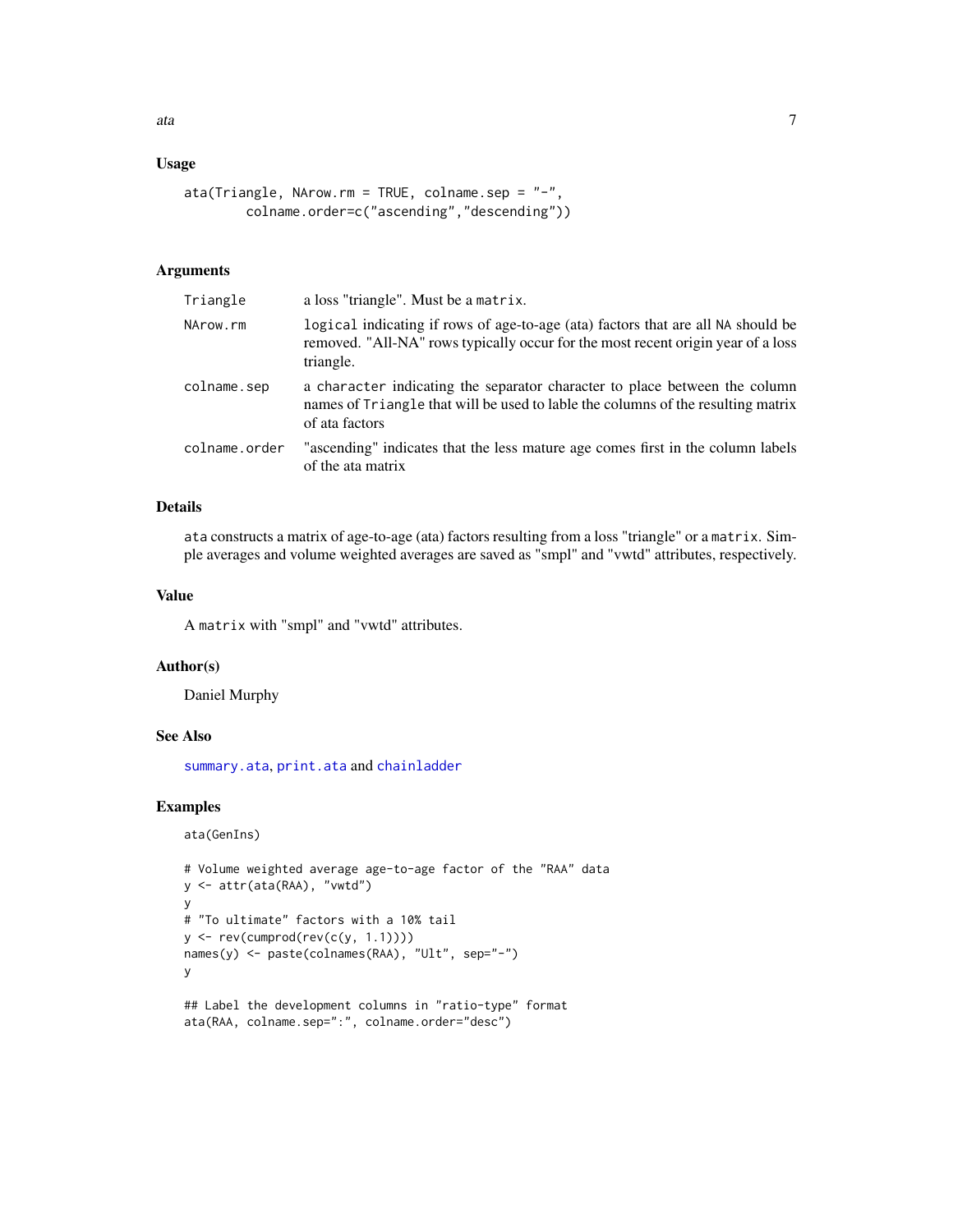<span id="page-7-0"></span>

# Description

Run-off triangles of Personal Auto and Commercial Auto insurance.

# Usage

data(auto)

# Format

A list of three matrices, paid Personal Auto, incurred Personal Auto and paid Commercial Auto respectively.

# Source

Zhang (2010). A general multivariate chain ladder model. Insurance: Mathematics and Economics, 46, pp. 588-599.

# Examples

data(auto) names(auto)

AutoBI *Run off triangles of accumulated claim data*

### Description

Run-off triangles of Automobile Bodily Injury Liability.

# Usage

data(AutoBI)

# Format

Portfolio of automobile bodily injury liability for an experience period of 1969 to 1976. Paid Claims, Closed Claims and Reported Claim Counts respectively

#### Source

Berquist, J.R. and Sherman, R.E., Loss Reserve Adequacy Testing: A Comprehensive, Systematic Approach, Proceedings of the Casualty Actuarial Society, LXIV, 1977, pp.123-184.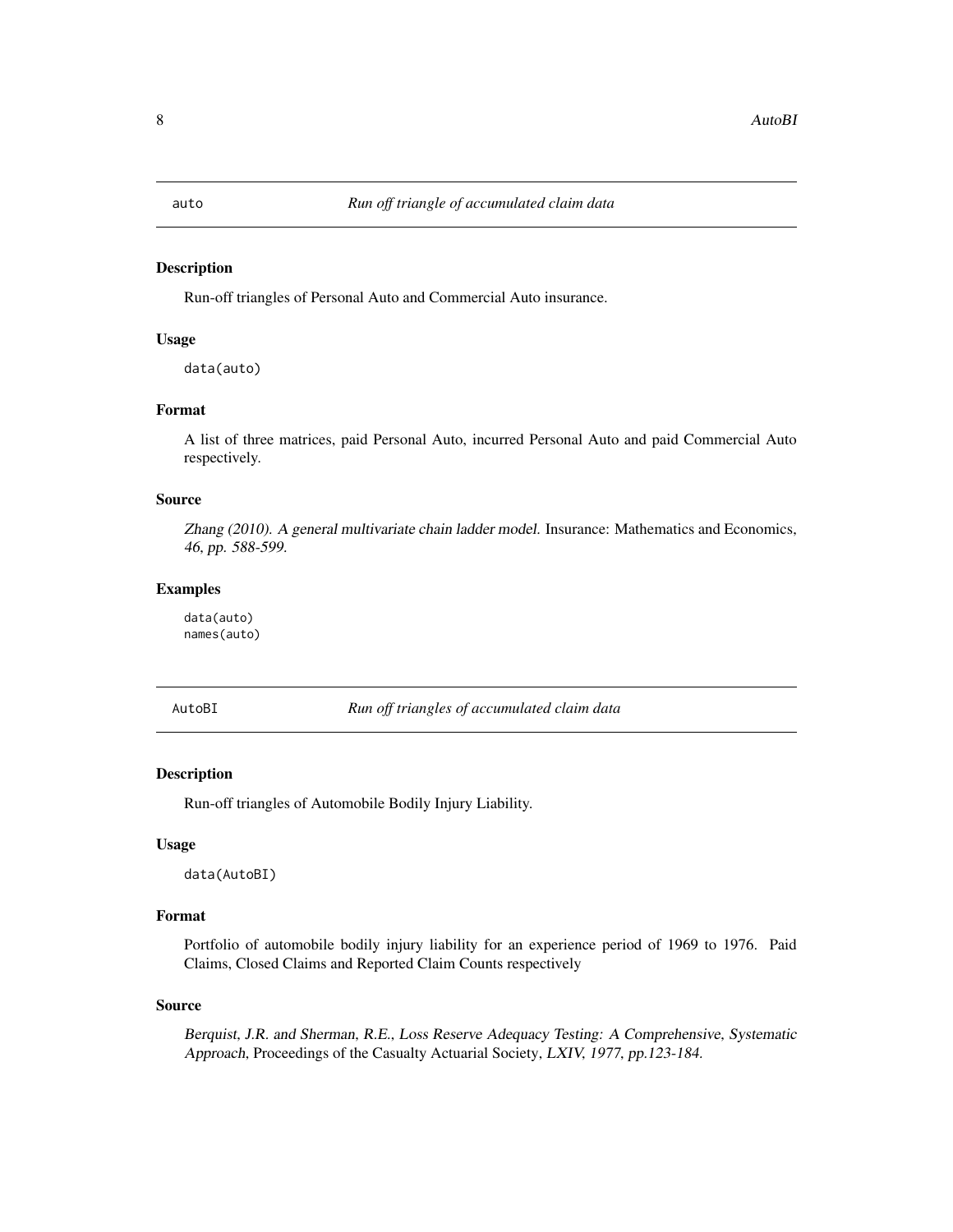# <span id="page-8-0"></span>BootChainLadder 9

# Examples

```
data(AutoBI)
names(AutoBI)
AutoBI$AutoBIPaid
AutoBI$AutoBIClosed
AutoBI$AutoBIReportedCounts
```
<span id="page-8-1"></span>BootChainLadder *Bootstrap-Chain-Ladder Model*

### Description

The BootChainLadder procedure provides a predictive distribution of reserves or IBNRs for a cumulative claims development triangle.

### Usage

BootChainLadder(Triangle, R = 999, process.distr=c("gamma", "od.pois"))

# Arguments

| Triangle      | cumulative claims triangle. Assume columns are the development period, use                                                                                   |
|---------------|--------------------------------------------------------------------------------------------------------------------------------------------------------------|
|               | transpose otherwise. A (mxn)-matrix $C_{ik}$ which is filled for $k \le n + 1 - i$ ; $i =$                                                                   |
|               | $1, \ldots, m; m \geq n$ . See quasid for how to use (mxn)-development triangles with                                                                        |
|               | m <n, (e.g="" development="" frequency="" higher="" origin="" period="" period<="" quarterly)="" say="" td="" than=""></n,>                                  |
|               | frequency (e.g accident years).                                                                                                                              |
| R             | the number of bootstrap replicates.                                                                                                                          |
| process.distr | character string indicating which process distribution to be assumed. One of<br>"gamma" (default), or "od.pois" (over-dispersed Poisson), can be abbreviated |

### Details

The BootChainLadder function uses a two-stage bootstrapping/simulation approach. In the first stage an ordinary chain-ladder methods is applied to the cumulative claims triangle. From this we calculate the scaled Pearson residuals which we bootstrap R times to forecast future incremental claims payments via the standard chain-ladder method. In the second stage we simulate the process error with the bootstrap value as the mean and using the process distribution assumed. The set of reserves obtained in this way forms the predictive distribution, from which summary statistics such as mean, prediction error or quantiles can be derived.

### Value

BootChainLadder gives a list with the following elements back:

| call     | matched call         |
|----------|----------------------|
| Triangle | input triangle       |
| f        | chain-ladder factors |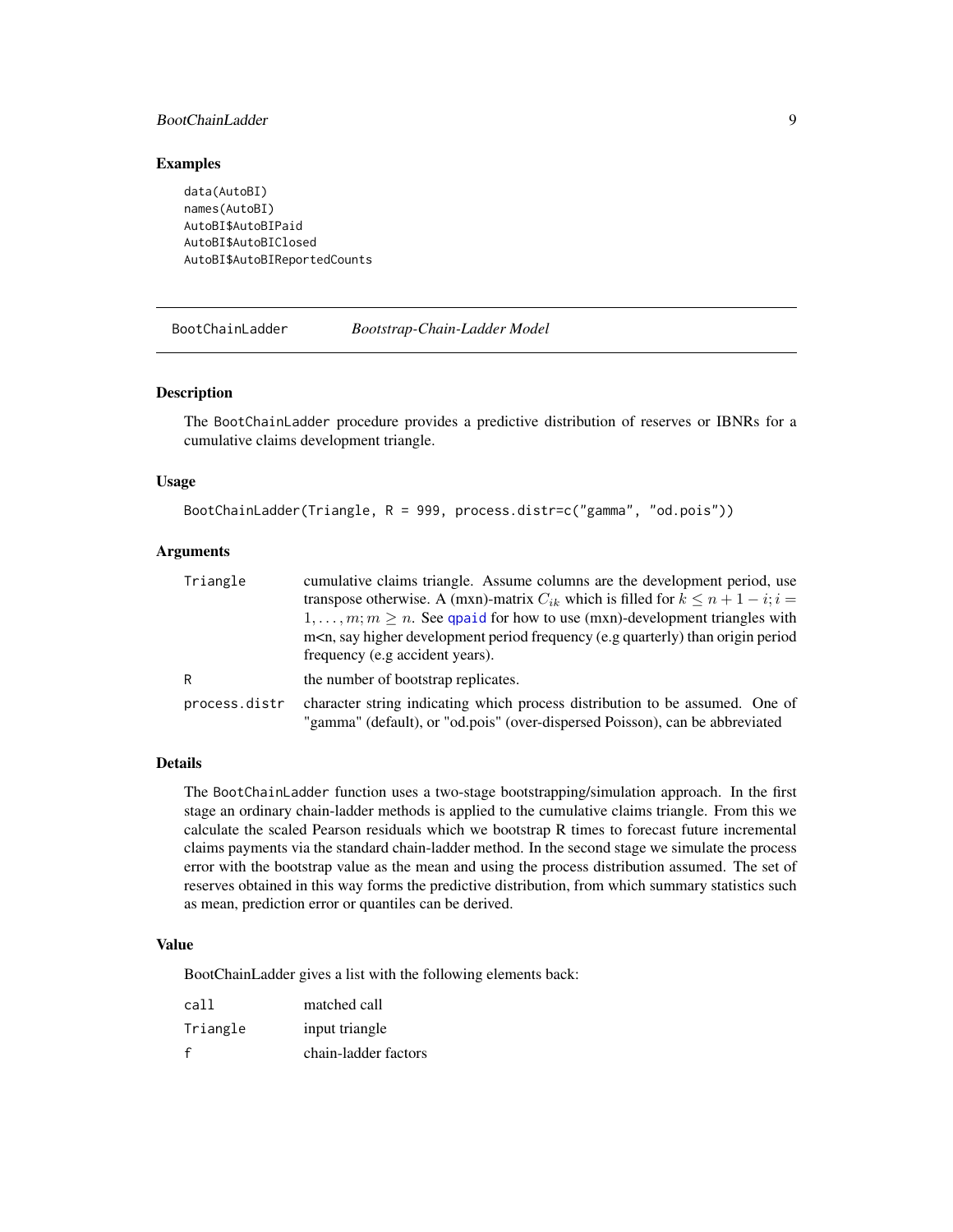| simClaims             | array of dimension $c(m, n, R)$ with the simulated claims                                   |
|-----------------------|---------------------------------------------------------------------------------------------|
| IBNR.ByOrigin         | array of dimension $c(m, 1, R)$ with the modeled IBNRs by origin period                     |
|                       | IBNR. Triangles array of dimension $c(m, n, R)$ with the modeled IBNR development triangles |
| IBNR.Totals           | vector of R samples of the total IBNRs                                                      |
| ChainLadder.Residuals |                                                                                             |
|                       | adjusted Pearson chain-ladder residuals                                                     |
| process.distr         | assumed process distribution                                                                |
| R                     | the number of bootstrap replicates                                                          |

# Note

The implementation of BootChainLadder follows closely the discussion of the bootstrap model in section 8 and appendix 3 of the paper by England and Verrall (2002).

# Author(s)

Markus Gesmann, <markus.gesmann@gmail.com>

# References

England, PD and Verrall, RJ. Stochastic Claims Reserving in General Insurance (with discussion), British Actuarial Journal 8, III. 2002

Barnett and Zehnwirth. The need for diagnostic assessment of bootstrap predictive models, Insureware technical report. 2007

# See Also

See also [summary.BootChainLadder](#page-93-1), [plot.BootChainLadder](#page-70-1) displaying results and finally [CDR.BootChainLadder](#page-12-1) for the one year claims development result.

## Examples

# See also the example in section 8 of England & Verrall (2002) on page 55.

```
B <- BootChainLadder(RAA, R=999, process.distr="gamma")
B
plot(B)
# Compare to MackChainLadder
MackChainLadder(RAA)
quantile(B, c(0.75,0.95,0.99, 0.995))
# fit a distribution to the IBNR
```

```
library(MASS)
plot(ecdf(B$IBNR.Totals))
# fit a log-normal distribution
fit <- fitdistr(B$IBNR.Totals[B$IBNR.Totals>0], "lognormal")
fit
curve(plnorm(x,fit$estimate["meanlog"], fit$estimate["sdlog"]), col="red", add=TRUE)
```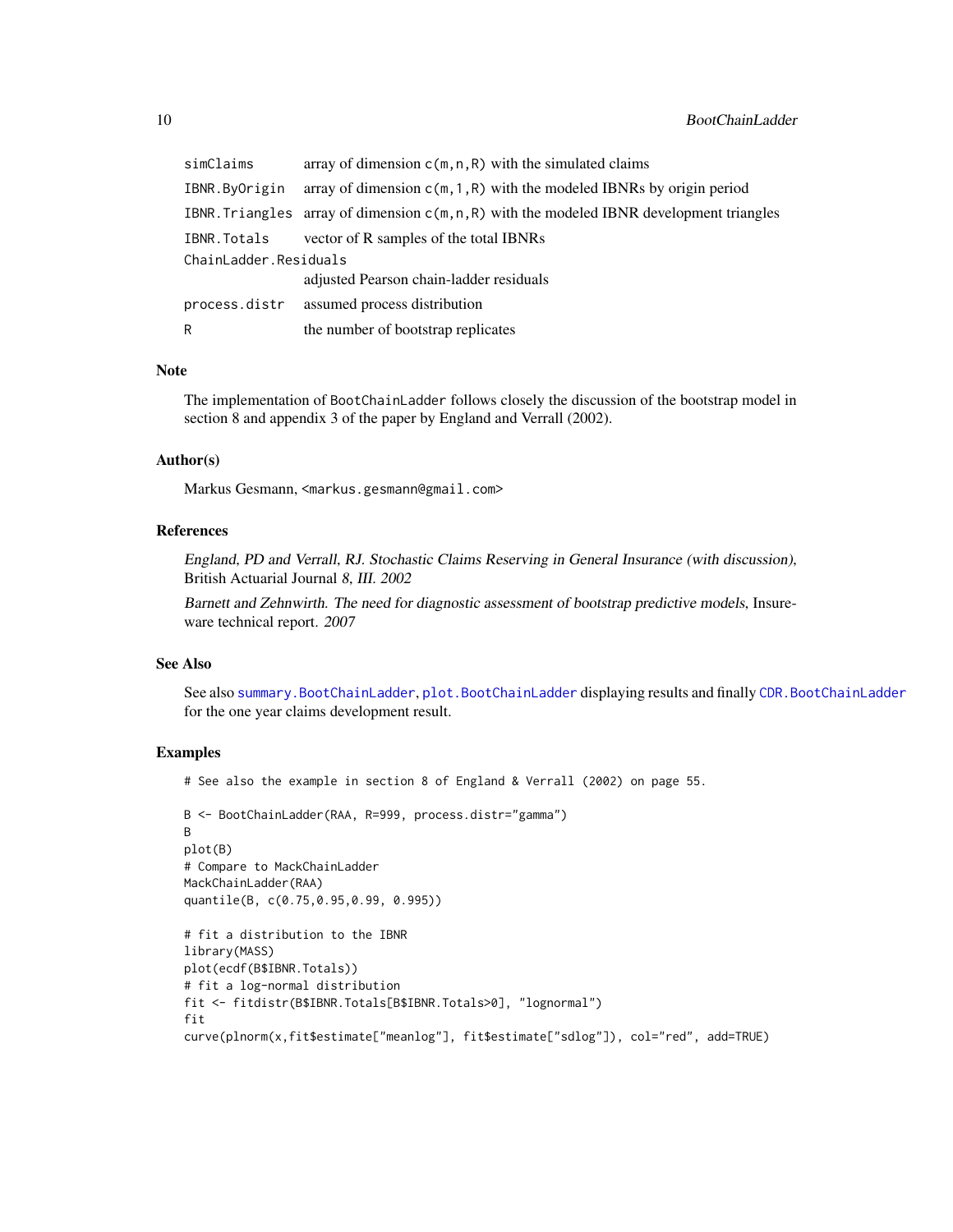# <span id="page-10-0"></span>BS.paid.adj 11

```
# See also the ABC example in Barnett and Zehnwirth (2007)
A <- BootChainLadder(ABC, R=999, process.distr="gamma")
A
plot(A, log=TRUE)
## One year claims development result
CDR(A)
```
BS.paid.adj *Berquist-Sherman Paid Claim Development Adjustment*

# Description

The B-S Paid Claim Development Adjustment methods adjusts paid claims based on the underlying relation between paid and closed claims.

# Usage

```
BS.paid.adj(Triangle.rep.counts = NULL, Triangle.closed, Triangle.paid,
            ult.counts = NULL, regression.type = "exponential")
```
### Arguments

| Triangle.rep.counts           |                                                                                                                                                                                                                              |
|-------------------------------|------------------------------------------------------------------------------------------------------------------------------------------------------------------------------------------------------------------------------|
|                               | cumulative reported claim counts triangle. Assume columns are the develop-<br>ment period, use transpose otherwise. A (mxn)-matrix $C_{ik}$ which is filled for<br>$k \leq n+1-i$ ; $i=1,\ldots,m$ ; $m \geq n$ , see qpaid. |
| Triangle.closed               |                                                                                                                                                                                                                              |
|                               | cumulative closed claim counts triangle. Assume columns are the development<br>period, use transpose otherwise.                                                                                                              |
| Triangle.paid                 | cumulative paid claims triangle. Assume columns are the development period,<br>use transpose otherwise.                                                                                                                      |
| ult.counts<br>regression.type | vector of ultimate claim counts.                                                                                                                                                                                             |
|                               | Default $=$ "exponential". Type of regression used in the model, it can take 'ex-<br>ponential' or 'linear'. See also 'Details'                                                                                              |

### Details

The importance of recognizing the impact of shifts in the rate of settlement of claims upon historical paid loss data can materially affect the ultimate projections.

This functions adjusts the paid claims based on the numerical method described in the B-S paper.

Berquist and Sherman presented a technique to adjust the paid claim development method for changes in settlement rates. The first step of the paid claims adjustment is to determine the disposal rates by accident year and maturity.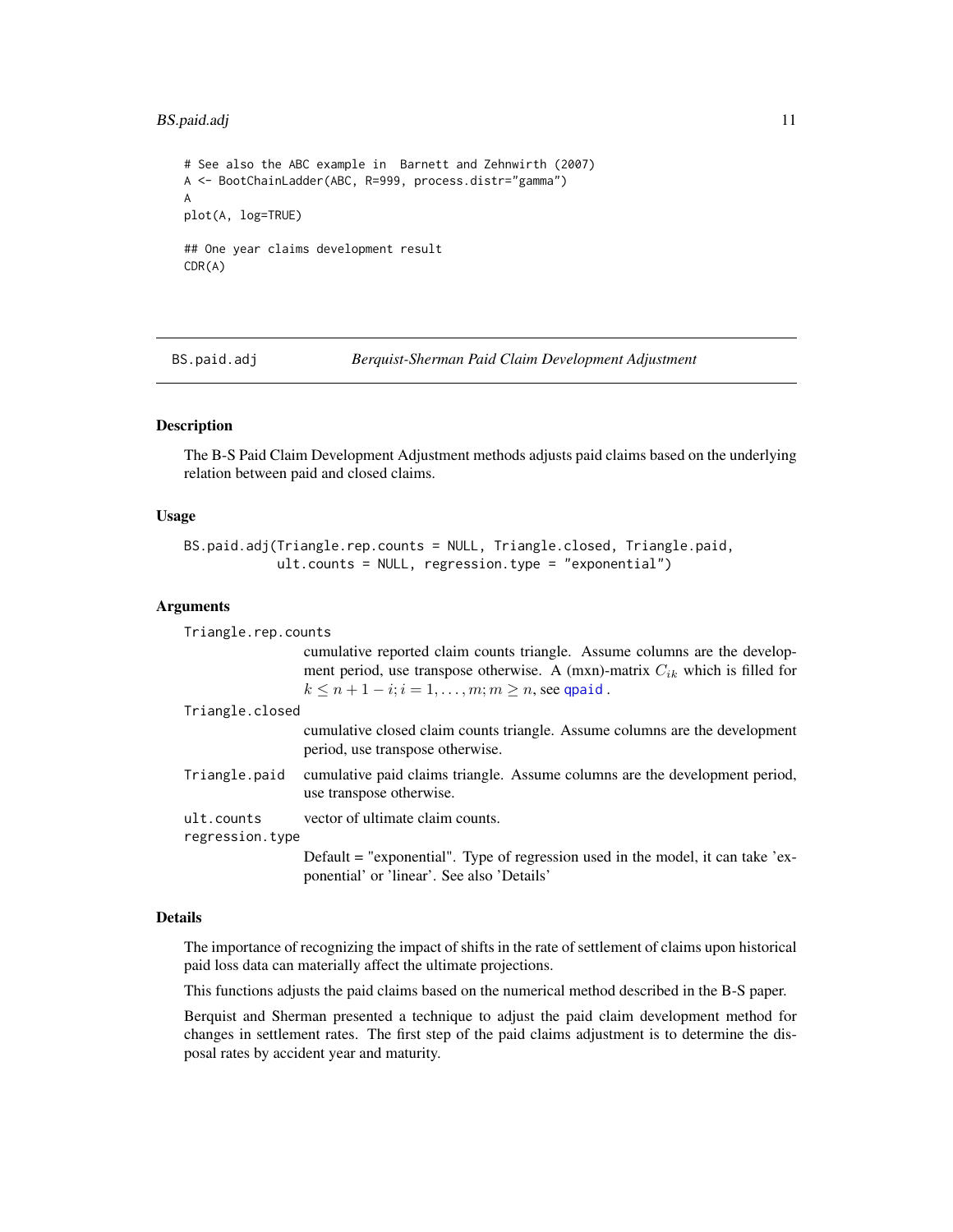The disposal rate is defined as as the cumulative closed claim counts for each accident year-maturity age cell divided by the selected ultimate claim count for the particular accident year.

If ultimate claim counts have been provided, they will be used to calulate the disposal rates, otherwise ultimate claim counts will be estimated from the cumulative reported claim counts triangle with a standard development method.

The disposal rates along the latest diagonal will be selected as the basis for adjusting the closed claim count triangle, The selected disposal rate for each maturity are multiplied by the ultimate number of claims to determine the adjusted triangle of closed claim counts.

Berquist and Sherman then use regression analysis to identify a mathematical formula that approximates the relationship between the cumulative number of closed claims (X) and cumulative paid claims (Y). The algorithm gives the possibility, through the choice of the 'regression.type' field, to fit an exponential model,  $Y = a * e^{t}bX$ , or a linear model,  $Y = a + b * X$ .

The relation is estimated based on unadjusted closed claim counts and unadjusted paid claims. Once the regression coefficients are estimated, they will be used to adjust paid claims based on such coefficients and the adjusted closed claim counts triangle.

# Value

BS.paid.adj returns the adjusted paid claim triangle

### Author(s)

Marco De Virgilis <devirgilis.marco@gmail.com>

# References

Berquist, J.R. and Sherman, R.E., Loss Reserve Adequacy Testing: A Comprehensive, Systematic Approach, Proceedings of the Casualty Actuarial Society, LXIV, 1977, pp.123-184.

# See Also

See also [qpaid](#page-84-1) for dealing with non-square triangles, [inflateTriangle](#page-39-1) to inflate a triangle based on an inflation rate,

# Examples

# Adjust the Triangle of Paid Claims based on Reported Claim Counts adj\_paid <- BS.paid.adj( Triangle.rep.counts = AutoBI\$AutoBIReportedCounts, Triangle.closed = AutoBI\$AutoBIClosed, Triangle.paid = AutoBI\$AutoBIPaid, regression.type = 'exponential' ) # Calculate the IBNR from the standard unadjusted Paid Triangle

std\_ibnr <- summary(MackChainLadder(AutoBI\$AutoBIPaid))\$Totals[4, 1]

# Calculate the IBNR from the adjusted Paid Triangle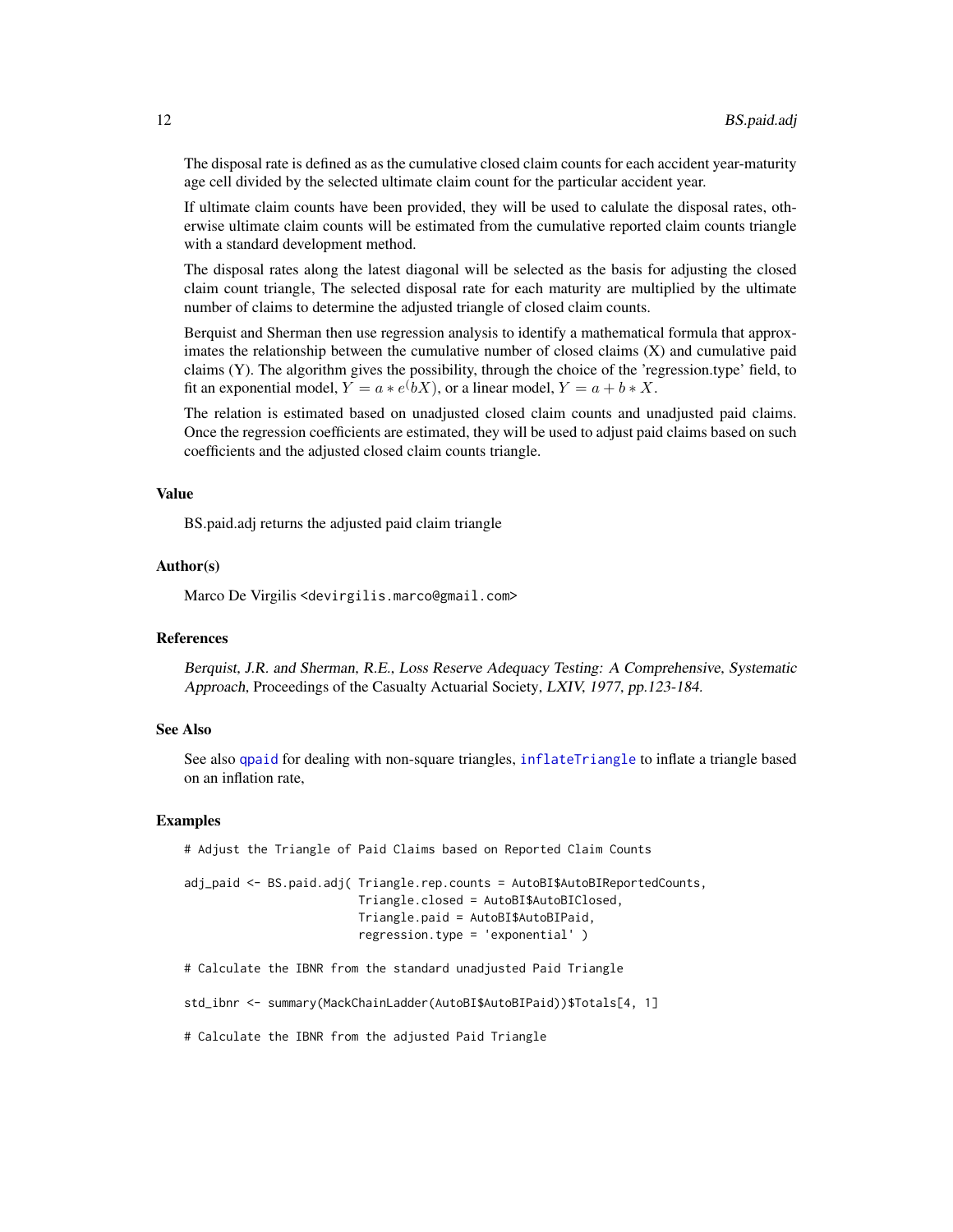# <span id="page-12-0"></span> $CDR$  13

```
# Compare the two
adj_ibnr
std_ibnr
## For more examples see:
## Not run:
demo(BS.paid.adj)
## End(Not run)
```
# CDR *One year claims development result*

# <span id="page-12-1"></span>Description

Standard deviation of the claims development result after one year for the distribution-free chainladder model (Mack) and Bootstrap model.

### Usage

```
CDR(x, \ldots)## S3 method for class 'MackChainLadder'
CDR(x, dev=1, ...)## S3 method for class 'BootChainLadder'
CDR(x, probs=c(0.75, 0.95), ...)## Default S3 method:
CDR(x, \ldots)
```
# Arguments

| $\mathsf{x}$            | otput of either MackChainLadder or BootChainLadder                                                                                                                                        |
|-------------------------|-------------------------------------------------------------------------------------------------------------------------------------------------------------------------------------------|
| dev                     | vector of development periods or "all". Currently only applicable for MackChainLadder<br>output. Defines the years for which the run off claims development result should<br>be returned. |
| probs                   | only applicable for BootChainLadder output. Define quantiles to be returned.                                                                                                              |
| $\cdot$ $\cdot$ $\cdot$ | other arguments                                                                                                                                                                           |

# Details

Merz & Wüthrich (2008) derived analytic formulae for the mean square error of prediction of the claims development result for the Mack chain-ladder model after one year assuming:

- The opening reserves were set using the pure chain-ladder model (no tail)
- Claims develop in the year according to the assumptions underlying Mack's model
- Reserves are set after one year using the pure chain-ladder model (no tail)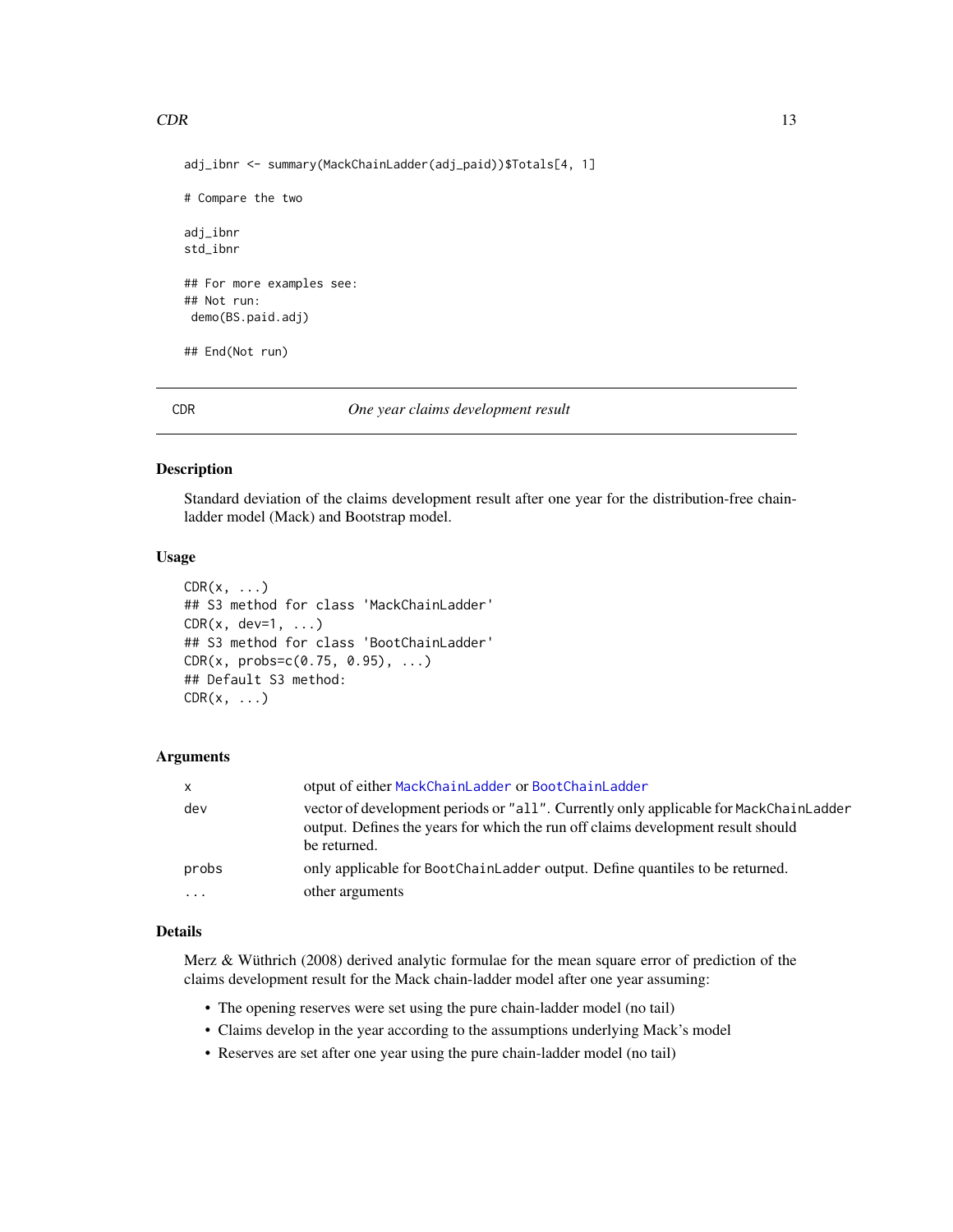A data.frame with various IBNR/reserves and one-year statistics of the claims development result.

### Note

Tail factors are currently not supported.

### Author(s)

Mario Wüthrich and Markus Gesmann with contributions from Arthur Charpentier and Arnaud Lacoume for CDR. MackChainLadder and Giuseppe Crupi and Markus Gesmann for CDR. BootChainLadder.

# References

Michael Merz, Mario V. Wüthrich. Modelling the claims development result for solvency purposes. Casualty Actuarial Society E-Forum, Fall 2008.

Michael Merz, Mario V. Wüthrich. Claims Run-Off Uncertainty: The Full Picture. Swiss Finance Institute Research Paper No. 14-69. <https://www.ssrn.com/abstract=2524352>. 2014

# See Also

See also [MackChainLadder](#page-44-1) and [BootChainLadder](#page-8-1)

# Examples

```
# Example from the 2008 Merz, Wuthrich paper mentioned above
MW2008
M <- MackChainLadder(MW2008, est.sigma="Mack")
plot(M)
CDR(M)
# Return all run-off result developments
CDR(M, dev="all")
# Example from the 2014 Merz, Wuthrich paper mentioned above
MW2014
W <- MackChainLadder(MW2014, est.sigma="Mack")
plot(W)
CDR(W)
# Example with the BootChainLadder function, assuming overdispered Poisson model
B <- BootChainLadder(MW2008, process.distr=c("od.pois"))
B
CDR(B)
```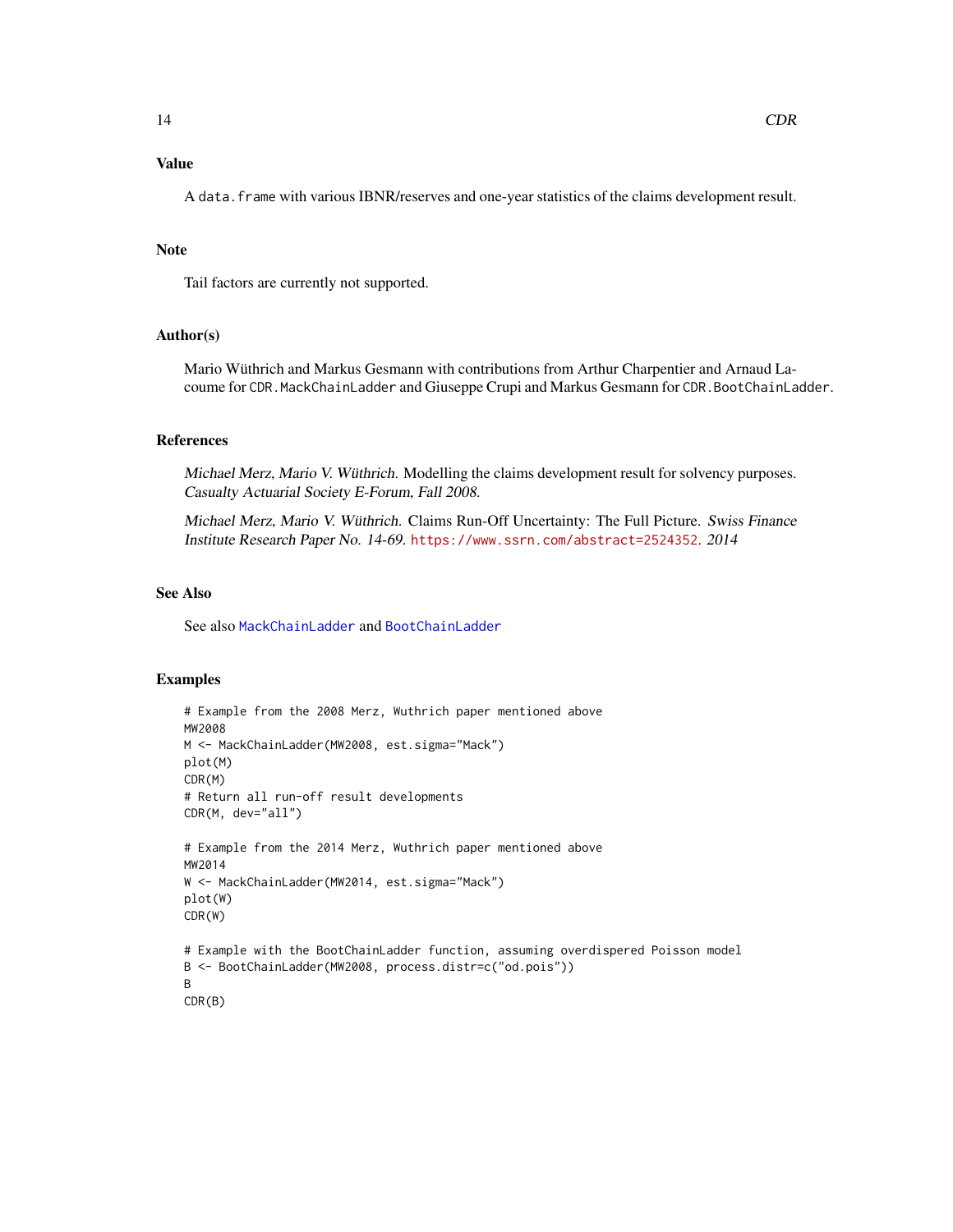<span id="page-14-1"></span><span id="page-14-0"></span>

### **Description**

Basic chain-ladder function to estimate age-to-age factors for a given cumulative run-off triangle. This function is used by Mack- and MunichChainLadder.

### Usage

chainladder(Triangle, weights =  $1$ , delta =  $1$ )

# Arguments

| Triangle | cumulative claims triangle. A (mxn)-matrix $C_{ik}$ which is filled for $k \leq n+1$ –                                                                                                                                                                                                                                                                                                                                                                              |
|----------|---------------------------------------------------------------------------------------------------------------------------------------------------------------------------------------------------------------------------------------------------------------------------------------------------------------------------------------------------------------------------------------------------------------------------------------------------------------------|
|          | $i; i = 1, \ldots, m; m \geq n$ , see qpaid for how to use (mxn)-development triangles                                                                                                                                                                                                                                                                                                                                                                              |
|          | with m <n, (e.g="" development="" frequency="" higher="" origin<="" period="" quarterly)="" say="" td="" than=""></n,>                                                                                                                                                                                                                                                                                                                                              |
|          | period frequency (e.g annual).                                                                                                                                                                                                                                                                                                                                                                                                                                      |
| weights  | weights. Default: 1, which sets the weights for all triangle entries to 1. Other-<br>wise specify weights as a matrix of the same dimension as Triangle with all<br>weight entries in [0; 1], where entry $w_{i,k}$ corresponds to the point $C_{i,k+1}/C_{i,k}$ .<br>Hence, any entry set to 0 or NA eliminates that age-to-age factor from inclusion<br>in the model. See also 'Details'.                                                                         |
| delta    | 'weighting' parameters. Default: 1; delta=1 gives the historical chain-ladder<br>age-to-age factors, delta=2 gives the straight average of the observed individual<br>development factors and delta=0 is the result of an ordinary regression of $C_{i,k+1}$<br>against $C_{i,k}$ with intercept 0, see Barnett & Zehnwirth (2000).<br>Please note that MackChainLadder uses the argument alpha, with alpha = 2<br>-delta, following the original paper Mack (1999) |
|          |                                                                                                                                                                                                                                                                                                                                                                                                                                                                     |

# **Details**

The key idea is to see the chain-ladder algorithm as a special form of a weighted linear regression through the origin, applied to each development period.

Suppose y is the vector of cumulative claims at development period  $i+1$ , and x at development period i, weights are weighting factors and F the individual age-to-age factors F=y/x. Then we get the various age-to-age factors:

- Basic (unweighted) linear regression through the origin:  $lm(y \sim x + \theta)$
- Basic weighted linear regression through the origin:  $lm(y-x + 0, weights=weights)$
- Volume weighted chain-ladder age-to-age factors:  $lm(y \sim x + \theta, weight s = 1/x)$
- Simple average of age-to-age factors: lm(y~x + 0,weights=1/x^2)

Barnett & Zehnwirth (2000) use delta = 0, 1, 2 to distinguish between the above three different regression approaches:  $lm(y \sim x + 0, weight s = weight s / x \cdot delta)$ .

Thomas Mack uses the notation alpha =  $2$  -delta to achieve the same result: sum(weights\*x^alpha\*F)/sum(weights\*x^a # Mack (1999) notation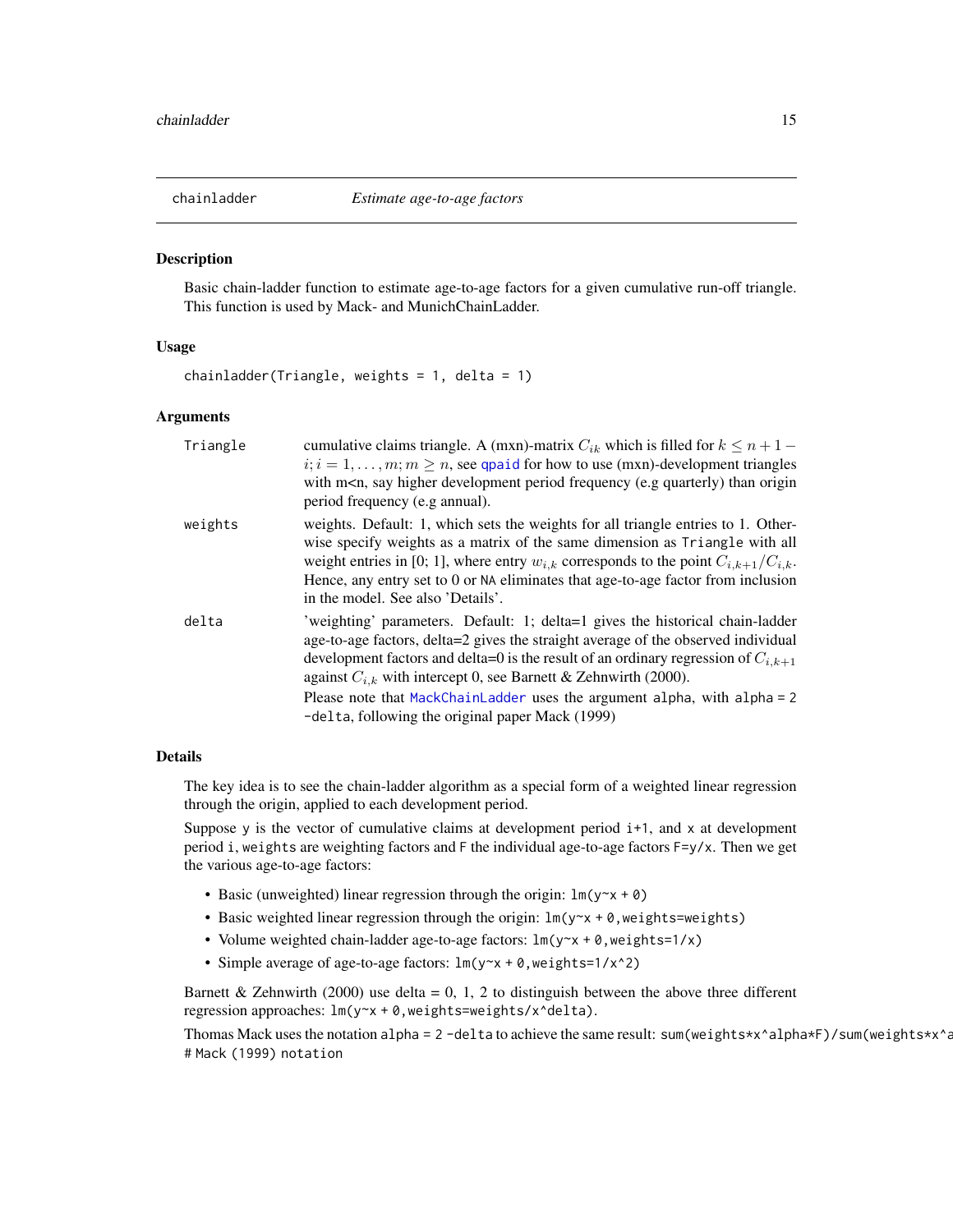# Value

chainladder returns a list with the following elements:

| Models   | linear regression models for each development period |
|----------|------------------------------------------------------|
| Triangle | input triangle of cumulative claims                  |
| weights  | weights used                                         |
| delta    | deltas used                                          |

# Author(s)

Markus Gesmann <markus.gesmann@gmail.com>

# References

Thomas Mack. The standard error of chain ladder reserve estimates: Recursive calculation and inclusion of a tail factor. Astin Bulletin. Vol. 29. No 2. 1999. pp.361:366

G. Barnett and B. Zehnwirth. Best Estimates for Reserves. Proceedings of the CAS. Volume LXXXVII. Number 167. November 2000.

# See Also

See also [ata](#page-5-1), [predict.ChainLadder](#page-78-1) [MackChainLadder](#page-44-1),

### Examples

```
## Concept of different chain-ladder age-to-age factors.
## Compare Mack's and Barnett & Zehnwirth's papers.
x <- RAA[1:9,1]
y \leq - RAA[1:9,2]
F \leftarrow y/x## wtd. average chain-ladder age-to-age factors
alpha <- 1 ## Mack notation
delta <- 2 - alpha ## Barnett & Zehnwirth notation
sum(x^alpha*F)/sum(x^alpha)
lm(y~x + 0 ,weights=1/x^delta)
summary(chainladder(RAA, delta=delta)$Models[[1]])$coef
## straight average age-to-age factors
alpha <- 0
delta <- 2 - alpha
sum(x^alpha*F)/sum(x^alpha)
lm(y-x + 0, weights=1/x^(2-\alpha)summary(chainladder(RAA, delta=delta)$Models[[1]])$coef
## ordinary regression age-to-age factors
alpha=2
```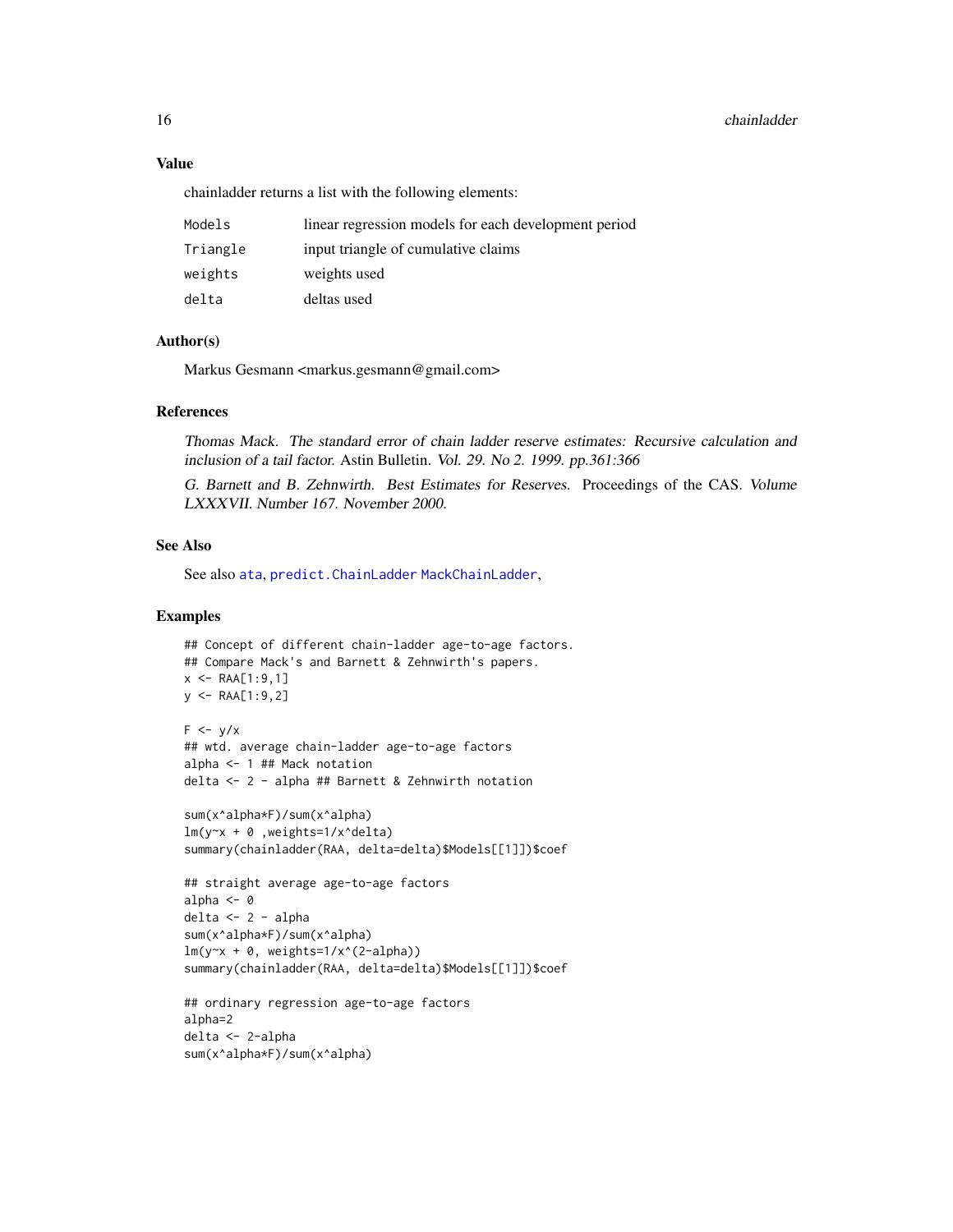```
lm(y~x + 0, weights=1/x^delta)
summary(chainladder(RAA, delta=delta)$Models[[1]])$coef
## Compare different models
CL0 <- chainladder(RAA)
## age-to-age factors
sapply(CL0$Models, function(x) summary(x)$coef["x","Estimate"])
## f.se
sapply(CL0$Models, function(x) summary(x)$coef["x","Std. Error"])
## sigma
sapply(CL0$Models, function(x) summary(x)$sigma)
predict(CL0)
CL1 <- chainladder(RAA, delta=1)
## age-to-age factors
sapply(CL1$Models, function(x) summary(x)$coef["x","Estimate"])
## f.se
sapply(CL1$Models, function(x) summary(x)$coef["x","Std. Error"])
## sigma
sapply(CL1$Models, function(x) summary(x)$sigma)
predict(CL1)
CL2 <- chainladder(RAA, delta=2)
## age-to-age factors
sapply(CL2$Models, function(x) summary(x)$coef["x","Estimate"])
## f.se
sapply(CL2$Models, function(x) summary(x)$coef["x","Std. Error"])
## sigma
sapply(CL2$Models, function(x) summary(x)$sigma)
predict(CL2)
## Set 'weights' parameter to use only the last 5 diagonals,
## i.e. the last 5 calendar years
calPeriods \leftarrow (row(RAA) + col(RAA) - 1)(weights <- ifelse(calPeriods <= 5, 0, ifelse(calPeriods > 10, NA, 1)))
CL3 <- chainladder(RAA, weights=weights)
summary(CL3$Models[[1]])$coef
predict(CL3)
```
checkTriangleInflation

```
Check Y-o-Y Triangle Inflation Rates
```
# Description

Check for Year-on-Year Inflation rates down the columns of a run-off triangle

# Usage

checkTriangleInflation(Triangle)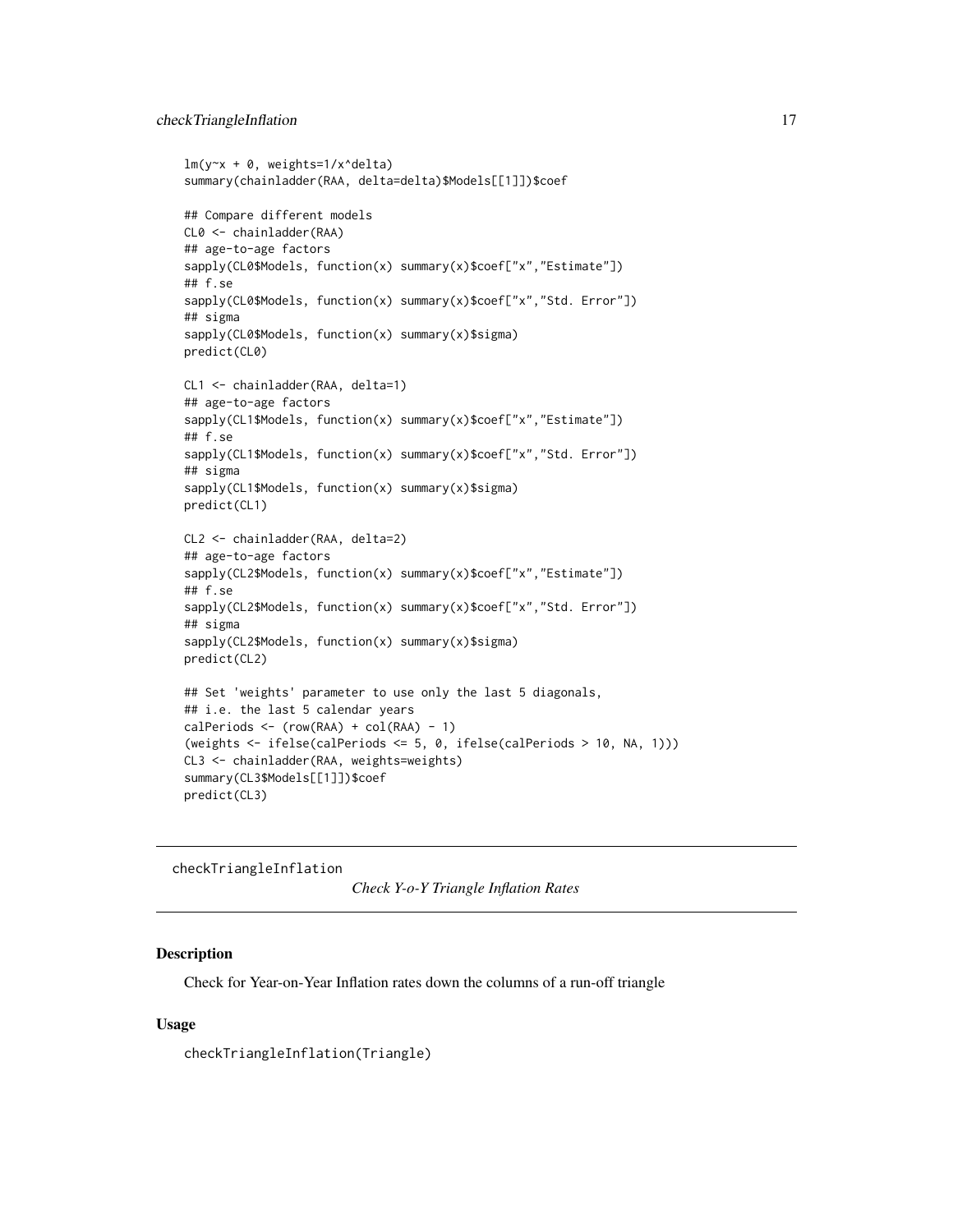### Arguments

Triangle average claim amounts triangle. Assume columns are the development period, use transpose otherwise. A (mxn)-matrix  $C_{ik}$  which is filled for  $k \leq n+1$  –  $i; i = 1, \ldots, m; m \ge n$ , see [qpaid](#page-84-1) for how to use (mxn)-development triangles with m<n, say higher development period frequency (e.g quarterly) than origin period frequency (e.g accident years).

# Details

The sensitivity of projections of ultimate losses based on incurred loss development factors to changes in the adequacy level of case reserves increases significantly for the long-tail lines. In particular, if the adequacy of the case reserve is changing, the estimates of ultimate losses based on reported claims could be severely distorted.

The function fits an exponential inflation model that takes the form of:

 $Y = a * (1 + b)^x$ 

where  $Y$  represents the inflated claim amount,  $\alpha$  represents the claim amount at the beginning of each period (e.g.  $AY=0$ ), b is the inflation rate and x is the time (e.g. AY).

Fitting such a model on the average level of the case outstanding (or any other average claim amount) for each development period, it is possible to appreciate the inflation rate that has affected the average case reserve.

It is necessary to check the inflation on average amounts, otherwise the estimates may be distorted due to an increase in the number of claims rather than an actual increase in the inflation level.

If the level of inflation is material, it would be necessary to adjust each cell in the triangle. This is to to have each diagonal in the triangle at the same level as the latest diagonal (i.e. latest valuation). This adjustment would prevent distortions in the estimates caused by inflation and not by actual variations in the claim experience.

### Value

checkTriangleInflation returns a list with the following elements

| Triangle   | Input triangle                                                                                           |
|------------|----------------------------------------------------------------------------------------------------------|
| summ_table | summary table showing the inflation rate, the $R^2$ of the regression and the num-<br>ber of points used |

### Author(s)

Marco De Virgilis <devirgilis.marco@gmail.com>

## References

Berquist, J.R. and Sherman, R.E., Loss Reserve Adequacy Testing: A Comprehensive, Systematic Approach, Proceedings of the Casualty Actuarial Society, LXIV, 1977, pp.123-184.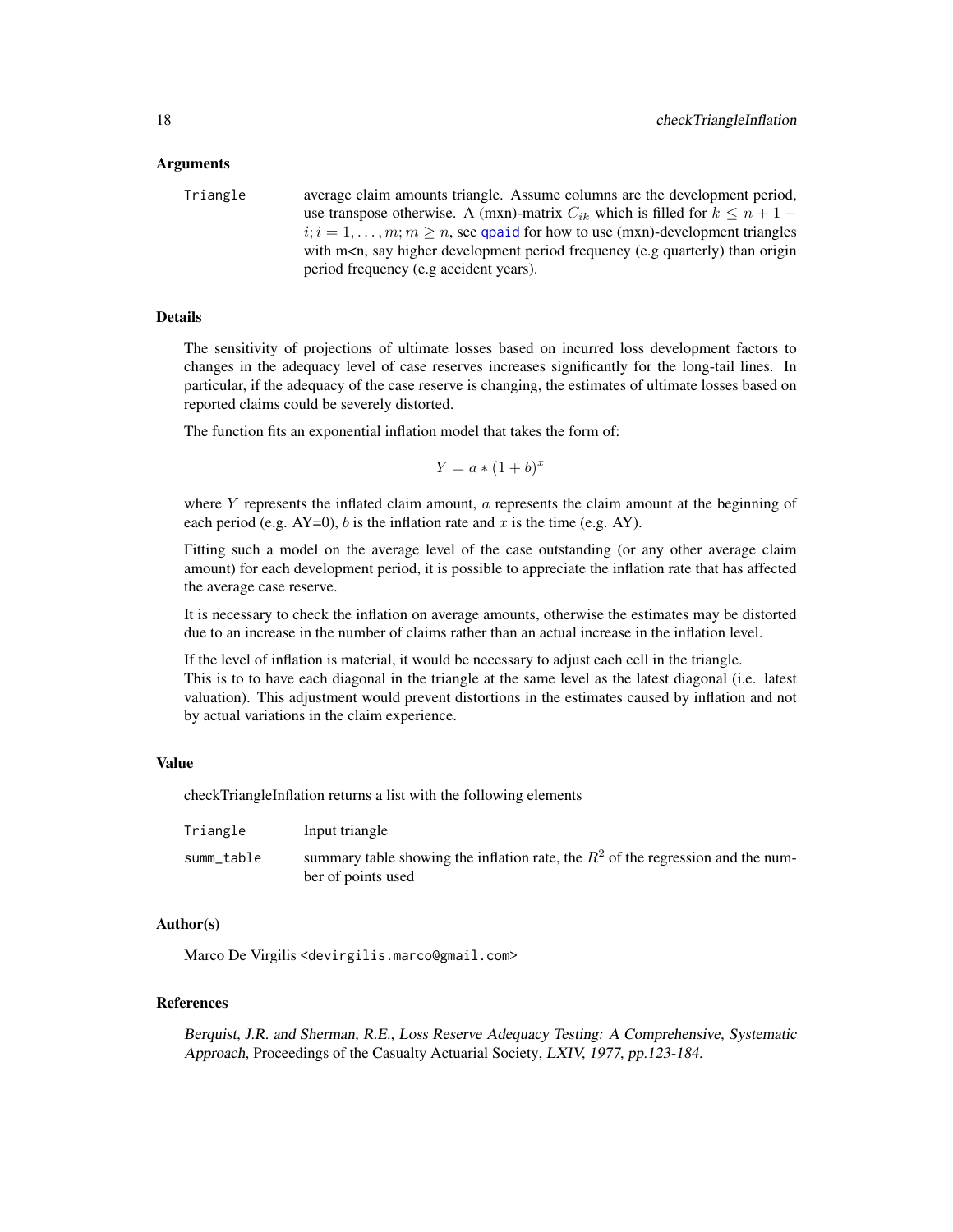# <span id="page-18-0"></span>ClarkCapeCod 19

### See Also

See also [qpaid](#page-84-1) for dealing with non-square triangles, [inflateTriangle](#page-39-1) to inflate a triangle based on an inflation rate,

### Examples

```
# Create a triangle of average outstanding claims as the ratio between O/S Claims
# and Open Claims (i.e. the number of outstanding claims)
avg <- MedMal$MedMalOutstanding / MedMal$MedMalOpen
# Check the level of average inflation Y-o-Y
test<-checkTriangleInflation(avg)
# Plot the results
# A model of exponential inflation fits quite well the level of average O/S claims
# This is particularly evident for DP 1,2,3
plot(test)
```
# Get the summary in an analytical way to observe the ratios and the number of points used summary(test)

```
# Print the output
print(test)
# There is an inflation level equal to .15 at the first development period. It would be
# appropriate to adjust the triangle before proceeding with any estimate method.
```
<span id="page-18-1"></span>ClarkCapeCod *Clark Cape Cod method*

# Description

Analyze loss triangle using Clark's Cape Cod method.

### Usage

```
ClarkCapeCod(Triangle, Premium, cumulative = TRUE, maxage = Inf,
       adol = TRUE, adol.age = NULL, original = NULL,
       G = "loglogistic")
```
### Arguments

Triangle A loss triangle in the form of a matrix. The number of columns must be at least four; the number of rows may be as few as 1. The column names of the matrix should be able to be interpreted as the "age" of the losses in that column. The row names of the matrix should uniquely define the year of origin of the losses in that row. Losses may be inception-to-date or incremental.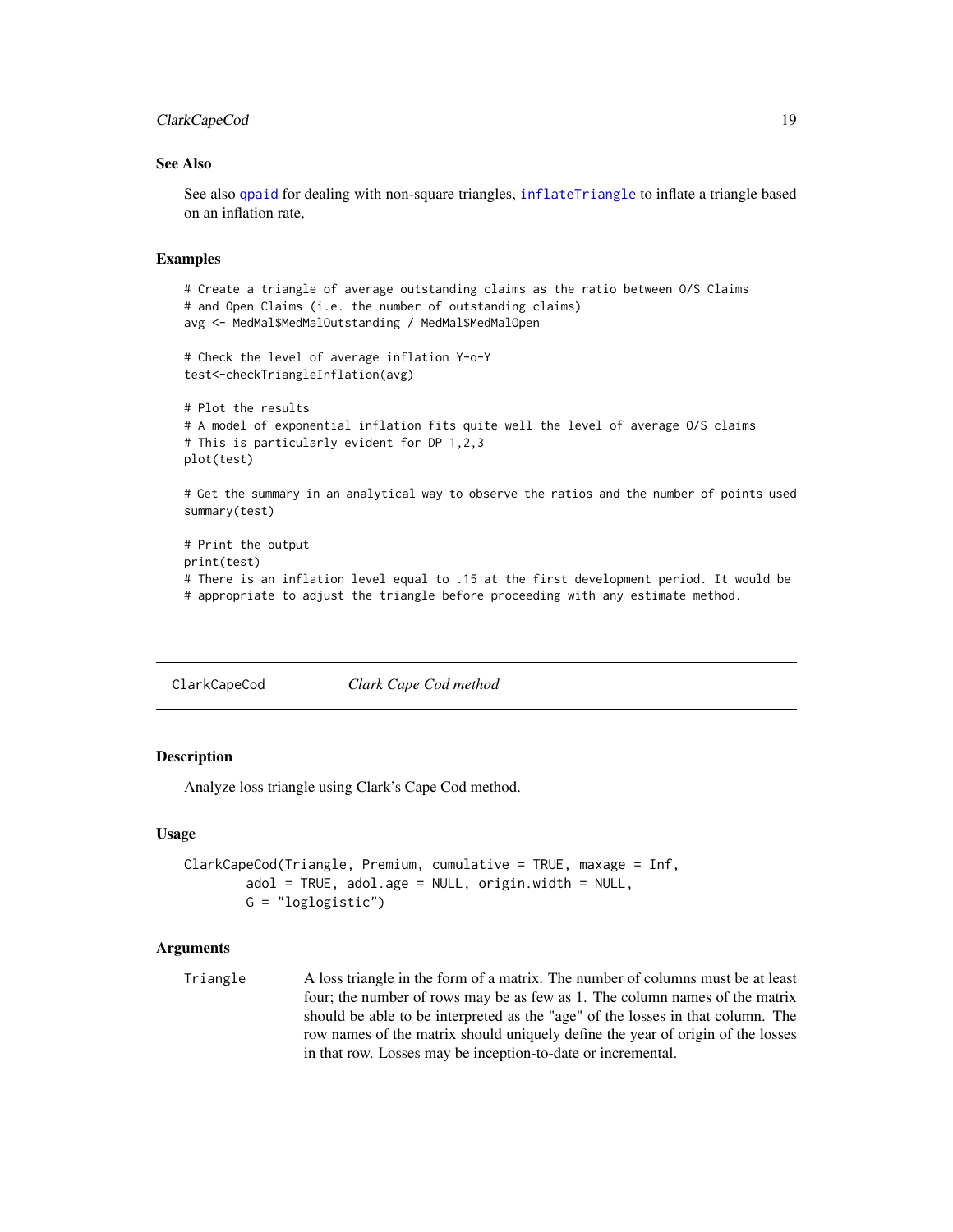| Premium      | The vector of premium to use in the method. If a scalar (vector of length 1) is<br>given, that value will be used for all origin periods. (See "Examples" below.) If<br>the length is greater than 1 but does not equal the number of rows of Triangle<br>the Premium values will be "recycled" with a warning.                                  |
|--------------|--------------------------------------------------------------------------------------------------------------------------------------------------------------------------------------------------------------------------------------------------------------------------------------------------------------------------------------------------|
| cumulative   | If TRUE (the default), values in Triangle are inception to date. If FALSE, Triangle<br>holds incremental losses.                                                                                                                                                                                                                                 |
| maxage       | The "ultimate" age to which losses should be projected.                                                                                                                                                                                                                                                                                          |
| adol         | If TRUE (the default), the growth function should be applied to the length of time<br>from the average date of loss ("adol") of losses in the origin year. If FALSE, the<br>growth function should be applied to the length of time since the beginning of<br>the origin year.                                                                   |
| adol.age     | Only pertinent if adol is TRUE. The age of the average date of losses within an<br>origin period in the same units as the "ages" of the Triangle matrix. If NULL<br>(the default) it will be assumed to be half the width of an origin period (which<br>would be the case if losses can be assumed to occur uniformly over an origin<br>period). |
| origin.width | Only pertinent if adol is TRUE. The width of an origin period in the same units<br>as the "ages" of the Triangle matrix. If NULL (the default) it will be assumed<br>to be the mean difference in the "ages" of the triangle, with a warning if not all<br>differences are equal.                                                                |
| Ġ            |                                                                                                                                                                                                                                                                                                                                                  |

# Details

Clark's "Cape Cod" method assumes that the incremental losses across development periods in a loss triangle are independent. He assumes that the expected value of an incremental loss is equal to the *theoretical* expected loss ratio (ELR) times the on-level premium for the origin year times the change in the *theoretical* underlying growth function over the development period. Clark models the growth function, also called the percent of ultimate, by either the loglogistic function (a.k.a., "the inverse power curve") or the weibull function. Clark completes his incremental loss model by wrapping the expected values within an overdispersed poisson (ODP) process where the "scale factor" sigma<sup> $\lambda$ </sup> is assumed to be a known constant for all development periods.

The parameters of Clark's "Cape Cod" method are therefore: ELR, and omega and theta (the parameters of the **loglogistic** and weibull growth functions). Finally, Clark uses maximum likelihood to parameterize his model, uses the ODP process to estimate process risk, and uses the Cramer-Rao theorem and the "delta method" to estimate parameter risk.

Clark recommends inspecting the residuals to help assess the reasonableness of the model relative to the actual data (see [plot.clark](#page-72-1) below).

# Value

A list of class "ClarkLDF" with the components listed below. ("Key" to naming convention: all caps represent parameters; mixed case represent origin-level amounts; all-lower-case represent observation-level (origin, development age) results.)

method "CapeCod"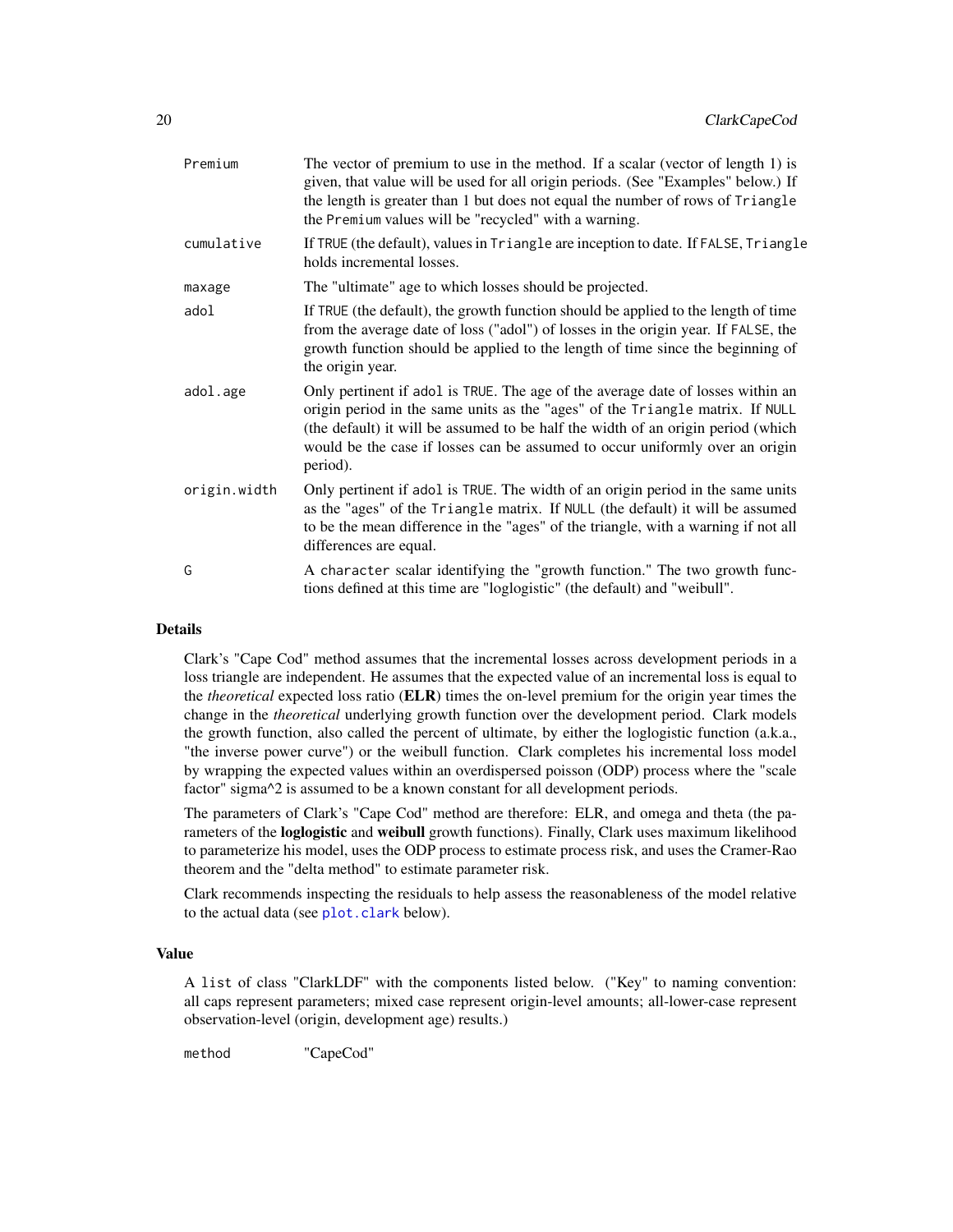# ClarkCapeCod 21

|                      | growthFunction name of the growth function                                                                                                                             |
|----------------------|------------------------------------------------------------------------------------------------------------------------------------------------------------------------|
| Origin               | names of the rows of the triangle                                                                                                                                      |
| Premium              | Premium amount for each origin year                                                                                                                                    |
| CurrentValue         | the most mature value for each row                                                                                                                                     |
| CurrentAge           | the most mature "age" for each row                                                                                                                                     |
| CurrentAge.used      |                                                                                                                                                                        |
|                      | the most mature age used; differs from "CurrentAge" when adol=TRUE                                                                                                     |
| MAXAGE               | same as 'maxage' argument                                                                                                                                              |
| MAXAGE.USED          | the maximum age for development from the average date of loss; differs from<br>MAXAGE when adol=TRUE                                                                   |
| FutureValue          | the projected loss amounts ("Reserves" in Clark's paper)                                                                                                               |
| ProcessSE            | the process standard error of the FutureValue                                                                                                                          |
| ParameterSE          | the parameter standard error of the FutureValue                                                                                                                        |
| StdError             | the total standard error (process + parameter) of the FutureValue                                                                                                      |
| Total                | a list with amounts that appear on the "Total" row for components "Origin"<br>(="Total"), "CurrentValue", "FutureValue", "ProcessSE", "ParameterSE", and<br>"StdError" |
| <b>PAR</b>           | the estimated parameters                                                                                                                                               |
| <b>ELR</b>           | the estimated loss ratio parameter                                                                                                                                     |
| <b>THETAG</b>        | the estimated parameters of the growth function                                                                                                                        |
| GrowthFunctionMAXAGE | GrowthFunction value of the growth function as of the CurrentAge.used                                                                                                  |
|                      | value of the growth function as of the MAXAGE.used                                                                                                                     |
| FutureGrowthFactor   |                                                                                                                                                                        |
|                      | the ("unreported" or "unpaid") percent of ultimate loss that has yet to be recorded                                                                                    |
| SIGMA2               | the estimate of the sigma^2 parameter                                                                                                                                  |
| Ldf                  | the "to-ultimate" loss development factor (sometimes called the "cumulative de-<br>velopment factor") as defined in Clark's paper for each origin year                 |
| LdfMAXAGE            | the "to-ultimate" loss development factor as of the maximum age used in the<br>model                                                                                   |
| TruncatedLdf         | the "truncated" loss development factor for developing the current diagonal to<br>the maximum age used in the model                                                    |
| FutureValueGradient  |                                                                                                                                                                        |
|                      | the gradient of the FutureValue function                                                                                                                               |
| origin               | the origin year corresponding to each observed value of incremental loss                                                                                               |
| age                  | the age of each observed value of incremental loss                                                                                                                     |
| fitted               | the expected value of each observed value of incremental loss (the "mu's" of<br>Clark's paper)                                                                         |
| residuals            | the actual minus fitted value for each observed incremental loss                                                                                                       |
| stdresid             | the standardized residuals for each observed incremental loss (= residuals/sqrt(sigma2*fitted),<br>referred to as "normalized residuals" in Clark's paper; see p. 62)  |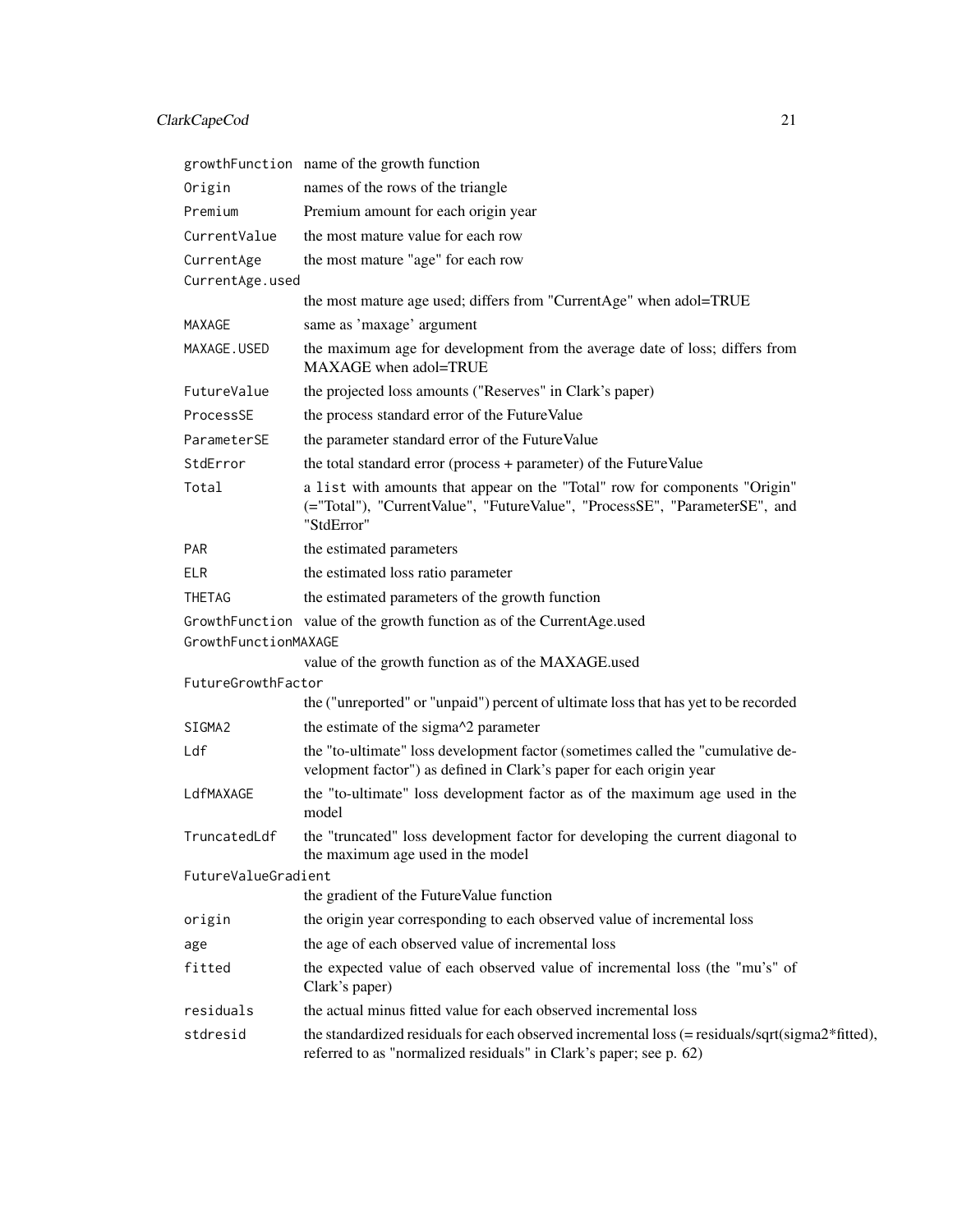| FT     | the "Fisher Information" matrix as defined in Clark's paper (i.e., without the<br>sigma $\frac{2}{2}$ value)           |
|--------|------------------------------------------------------------------------------------------------------------------------|
| value  | the value of the loglikelihood function at the solution point                                                          |
| counts | the number of calls to the loglikelihood function and its gradient function when<br>numerical convergence was achieved |

# Author(s)

Daniel Murphy

### References

Clark, David R., "LDF Curve-Fitting and Stochastic Reserving: A Maximum Likelihood Approach", *Casualty Actuarial Society Forum*, Fall, 2003 [https://www.casact.org/sites/default](https://www.casact.org/sites/default/files/database/forum_03fforum_03ff041.pdf)/ [files/database/forum\\_03fforum\\_03ff041.pdf](https://www.casact.org/sites/default/files/database/forum_03fforum_03ff041.pdf)

### See Also

### [ClarkLDF](#page-22-1)

# Examples

```
X <- GenIns
colnames(X) <- 12*as.numeric(colnames(X))
CC.loglogistic <- ClarkCapeCod(X, Premium=10000000+400000*0:9, maxage=240)
CC.loglogistic
# Clark's "CapeCod method" also works with triangles that have
# more development periods than origin periods. The Premium
# is a contrived match to the "made up" 'qincurred' Triangle.
ClarkCapeCod(qincurred, Premium=1250+150*0:11, G="loglogistic")
```

```
# Method also works for a "triangle" with only one row:
# 1st row of GenIns; need "drop=FALSE" to avoid becoming a vector.
ClarkCapeCod(GenIns[1, , drop=FALSE], Premium=1000000, maxage=20)
```

```
# If one value of Premium is appropriate for all origin years
# (e.g., losses are on-level and adjusted for exposure)
# then only a single value for Premium need be provided.
ClarkCapeCod(GenIns, Premium=1000000, maxage=20)
```

```
# Use of the weibull function generates a warning that the parameter risk
# approximation results in some negative variances. This may be of small
# concern since it happens only for older years with near-zero
# estimated reserves, but the warning should not be disregarded
# if it occurs with real data.
Y <- ClarkCapeCod(qincurred, Premium=1250+150*0:11, G="weibull")
```

```
# The plot of the standardized residuals by age indicates that the more
# mature observations are more loosely grouped than the less mature, just
# the opposite of the behavior under the loglogistic curve.
```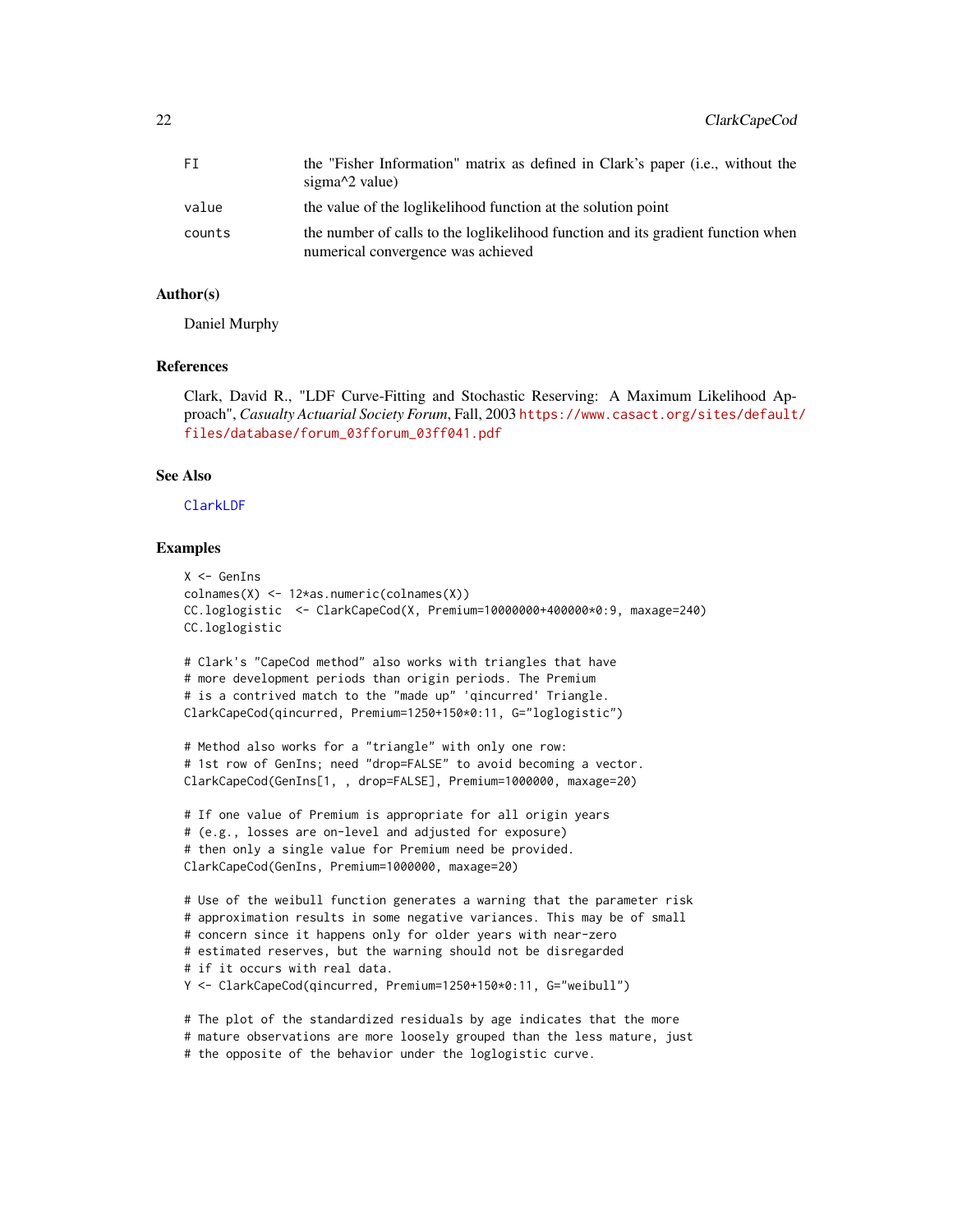# <span id="page-22-0"></span>ClarkLDF 23

# This suggests that the model might be improved by analyzing the Triangle # in two different "blocks": less mature vs. more mature. # The QQ-plot shows that the tails of the empirical distribution of # standardized residuals are "fatter" than a standard normal. # The fact that the p-value is essentially zero says that there is # virtually no chance that the standardized residuals could be # considered draws from a standard normal random variable. # The overall conclusion is that Clark's ODP-based CapeCod model with # the weibull growth function does not match up well with the qincurred # triangle and these premiums. plot(Y)

<span id="page-22-1"></span>

ClarkLDF *Clark LDF method*

# Description

Analyze loss triangle using Clark's LDF (loss development factor) method.

### Usage

```
ClarkLDF(Triangle, cumulative = TRUE, maxage = Inf,
       adol = TRUE, adol.age = NULL, origin.width = NULL,
       G = "loglogistic")
```
### Arguments

| Triangle   | A loss triangle in the form of a matrix. The number of columns must be at least<br>four; the number of rows may be as few as 1. The column names of the matrix<br>should be able to be interpreted as the "age" of the losses in that column. The<br>row names of the matrix should uniquely define the year of origin of the losses<br>in that row. Losses may be inception-to-date or incremental. |
|------------|------------------------------------------------------------------------------------------------------------------------------------------------------------------------------------------------------------------------------------------------------------------------------------------------------------------------------------------------------------------------------------------------------|
|            | The "ages" of the triangle can be "phase shifted" $-$ i.e., the first age need not<br>be as at the end of the origin period. (See the Examples section.) Nor need the<br>"ages" be uniformly spaced. However, when the ages are not uniformly spaced,<br>it would be prudent to specify the origin. width argument.                                                                                  |
| cumulative | If TRUE (the default), values in Triangle are inception to date. If FALSE, Triangle<br>holds incremental losses.                                                                                                                                                                                                                                                                                     |
| maxage     | The "ultimate" age to which losses should be projected.                                                                                                                                                                                                                                                                                                                                              |
| adol       | If TRUE (the default), the growth function should be applied to the length of time<br>from the average date of loss ("adol") of losses in the origin year. If FALSE, the<br>growth function should be applied to the length of time since the beginning of<br>the origin year.                                                                                                                       |
| adol.age   | Only pertinent if adol is TRUE. The age of the average date of losses within an<br>origin period in the same units as the "ages" of the Triangle matrix. If NULL<br>(the default) it will be assumed to be half the width of an origin period (which<br>would be the case if losses can be assumed to occur uniformly over an origin<br>period).                                                     |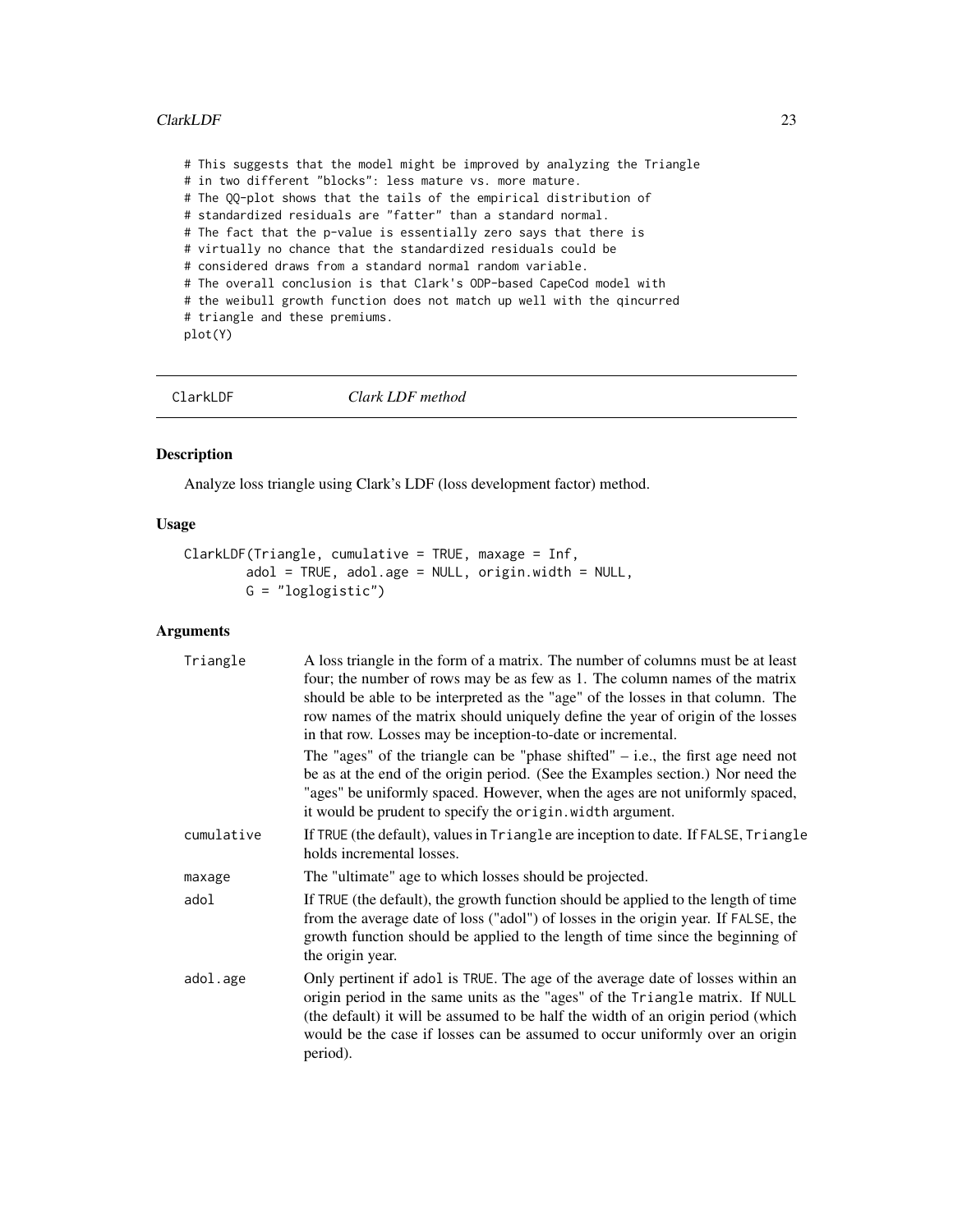| origin.width | Only pertinent if adol is TRUE. The width of an origin period in the same units                                                                         |
|--------------|---------------------------------------------------------------------------------------------------------------------------------------------------------|
|              | as the "ages" of the Triangle matrix. If NULL (the default) it will be assumed                                                                          |
|              | to be the mean difference in the "ages" of the triangle, with a warning if not all<br>differences are equal.                                            |
| G            | A character scalar identifying the "growth function." The two growth func-<br>tions defined at this time are "loglogistic" (the default) and "weibull". |

# Details

Clark's "LDF method" assumes that the incremental losses across development periods in a loss triangle are independent. He assumes that the expected value of an incremental loss is equal to the *theoretical* expected ultimate loss (U) (by origin year) times the change in the *theoretical* underlying growth function over the development period. Clark models the growth function, also called the percent of ultimate, by either the loglogistic function (a.k.a., "the inverse power curve") or the weibull function. Clark completes his incremental loss model by wrapping the expected values within an overdispersed poisson (ODP) process where the "scale factor" sigma<sup> $\wedge$ 2</sup> is assumed to be a known constant for all development periods.

The parameters of Clark's "LDF method" are therefore: U, and omega and theta (the parameters of the loglogistic and weibull growth functions). Finally, Clark uses maximum likelihood to parameterize his model, uses the ODP process to estimate process risk, and uses the Cramer-Rao theorem and the "delta method" to estimate parameter risk.

Clark recommends inspecting the residuals to help assess the reasonableness of the model relative to the actual data (see [plot.clark](#page-72-1) below).

# Value

A list of class "ClarkLDF" with the components listed below. ("Key" to naming convention: all caps represent parameters; mixed case represent origin-level amounts; all-lower-case represent observation-level (origin, development age) results.)

| method          | "LDF"                                                                                                |
|-----------------|------------------------------------------------------------------------------------------------------|
|                 | growth Function name of the growth function                                                          |
| Origin          | names of the rows of the triangle                                                                    |
| CurrentValue    | the most mature value for each row                                                                   |
| CurrentAge      | the most mature "age" for each row                                                                   |
| CurrentAge.used |                                                                                                      |
|                 | the most mature age used; differs from "CurrentAge" when adol=TRUE                                   |
| MAXAGE          | same as 'maxage' argument                                                                            |
| MAXAGE.USED     | the maximum age for development from the average date of loss; differs from<br>MAXAGE when adol=TRUE |
| FutureValue     | the projected loss amounts ("Reserves" in Clark's paper)                                             |
| ProcessSE       | the process standard error of the Future Value                                                       |
| ParameterSE     | the parameter standard error of the Future Value                                                     |
| StdError        | the total standard error (process + parameter) of the FutureValue                                    |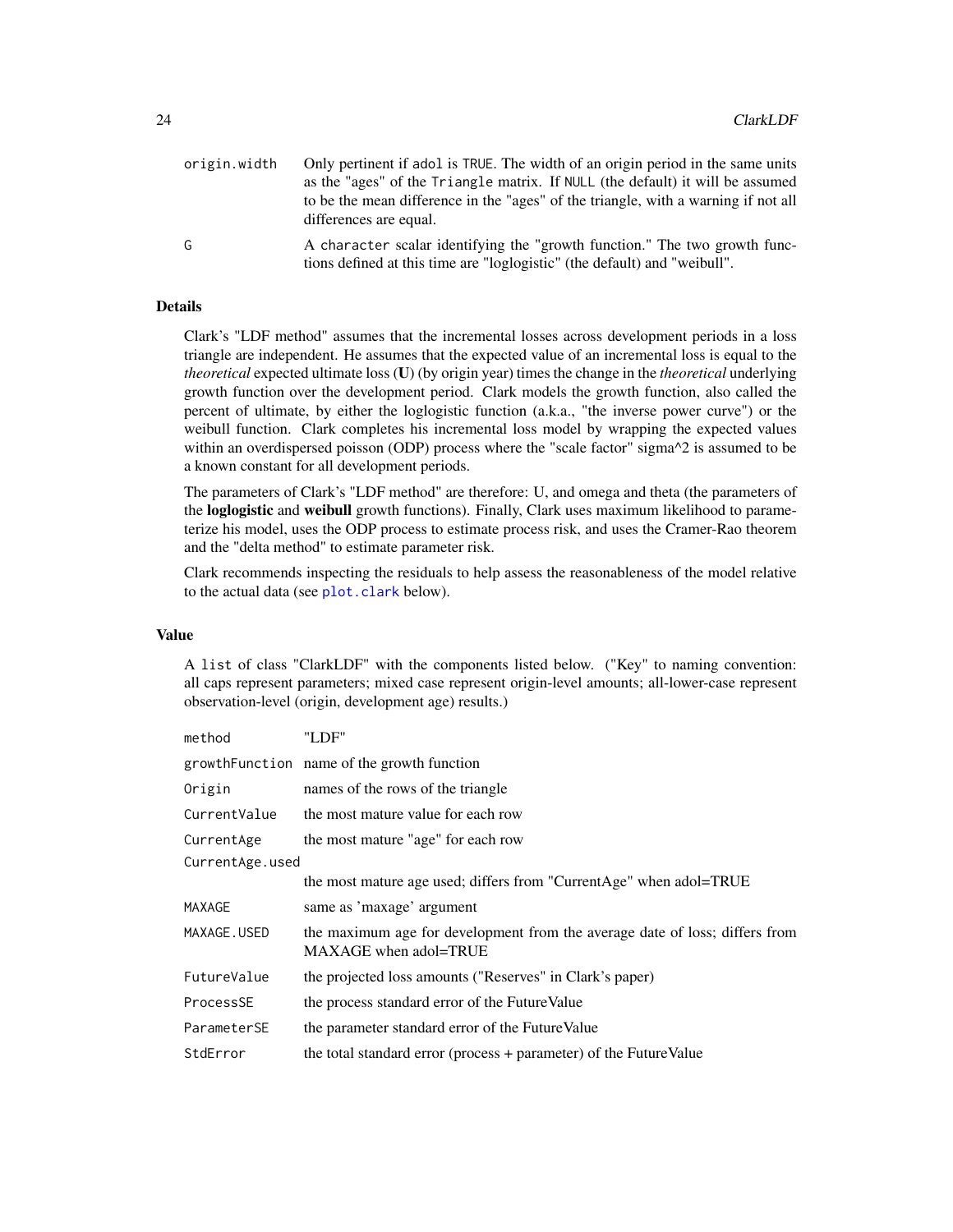| Total                | a list with amounts that appear on the "Total" row for components "Origin"<br>(="Total"), "CurrentValue", "FutureValue", "ProcessSE", "ParameterSE", and<br>"StdError" |
|----------------------|------------------------------------------------------------------------------------------------------------------------------------------------------------------------|
| <b>PAR</b>           | the estimated parameters                                                                                                                                               |
| THETAU               | the estimated parameters for the "ultimate loss" by origin year ("U" in Clark's<br>notation)                                                                           |
| <b>THETAG</b>        | the estimated parameters of the growth function                                                                                                                        |
|                      | GrowthFunction value of the growth function as of the CurrentAge.used                                                                                                  |
| GrowthFunctionMAXAGE |                                                                                                                                                                        |
|                      | value of the growth function as of the MAXAGE.used                                                                                                                     |
| SIGMA2               | the estimate of the sigma^2 parameter                                                                                                                                  |
| Ldf                  | the "to-ultimate" loss development factor (sometimes called the "cumulative de-<br>velopment factor") as defined in Clark's paper for each origin year                 |
| LdfMAXAGE            | the "to-ultimate" loss development factor as of the maximum age used in the<br>model                                                                                   |
| TruncatedLdf         | the "truncated" loss development factor for developing the current diagonal to<br>the maximum age used in the model                                                    |
| FutureValueGradient  |                                                                                                                                                                        |
|                      | the gradient of the FutureValue function                                                                                                                               |
| origin               | the origin year corresponding to each observed value of incremental loss                                                                                               |
| age                  | the age of each observed value of incremental loss                                                                                                                     |
| fitted               | the expected value of each observed value of incremental loss (the "mu's" of<br>Clark's paper)                                                                         |
| residuals            | the actual minus fitted value for each observed incremental loss                                                                                                       |
| stdresid             | the standardized residuals for each observed incremental loss (= residuals/sqrt(sigma2*fitted),<br>referred to as "normalized residuals" in Clark's paper; see p. 62)  |
| FI                   | the "Fisher Information" matrix as defined in Clark's paper (i.e., without the<br>sigma^2 value)                                                                       |
| value                | the value of the loglikelihood function at the solution point                                                                                                          |
| counts               | the number of calls to the loglikelihood function and its gradient function when<br>numerical convergence was achieved                                                 |

# Author(s)

Daniel Murphy

# References

Clark, David R., "LDF Curve-Fitting and Stochastic Reserving: A Maximum Likelihood Approach", *Casualty Actuarial Society Forum*, Fall, 2003 [https://www.casact.org/sites/default](https://www.casact.org/sites/default/files/database/forum_03fforum_03ff041.pdf)/ [files/database/forum\\_03fforum\\_03ff041.pdf](https://www.casact.org/sites/default/files/database/forum_03fforum_03ff041.pdf)

# See Also

[ClarkCapeCod](#page-18-1)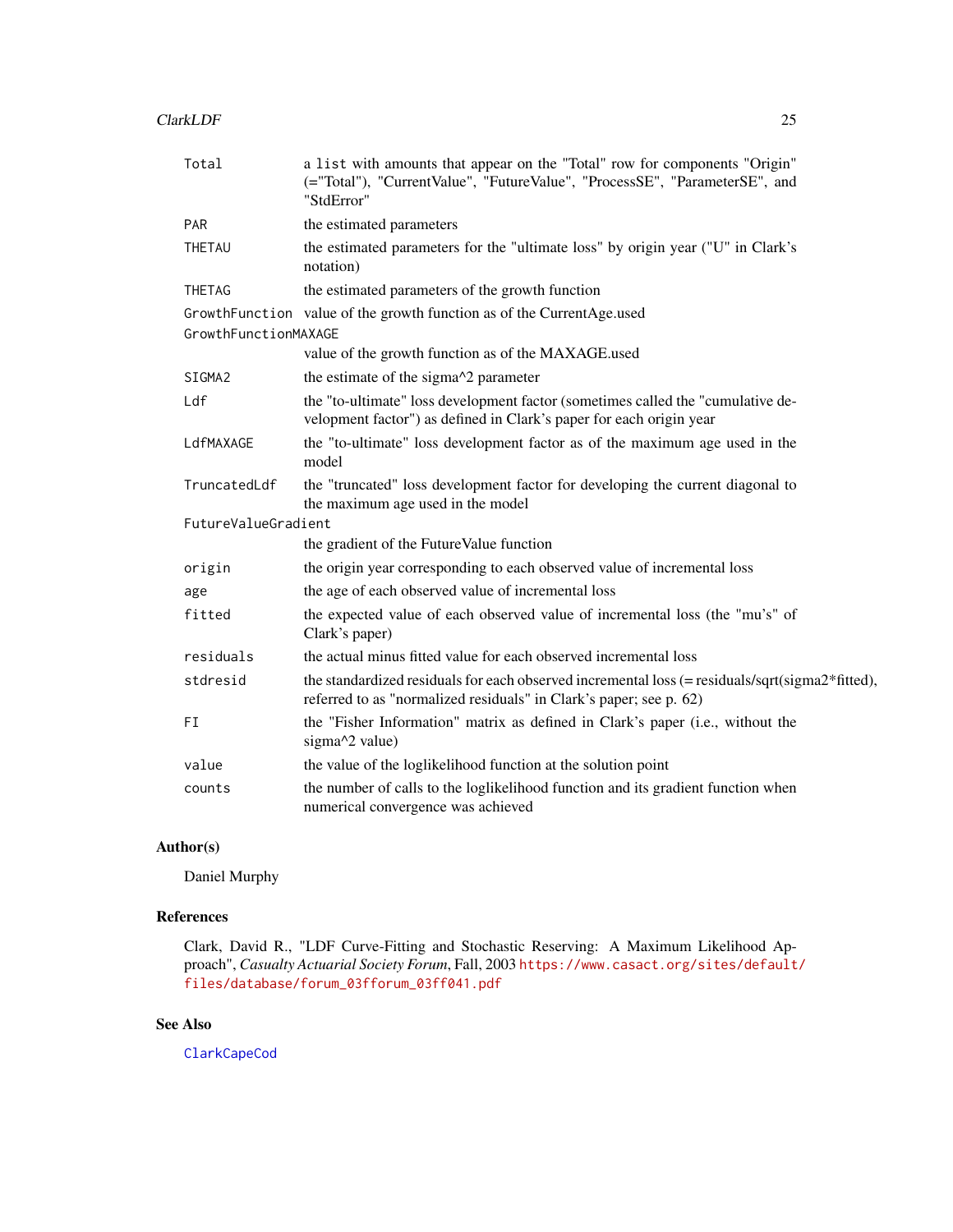# Examples

```
X <- GenIns
ClarkLDF(X, maxage=20)
# Clark's "LDF method" also works with triangles that have
# more development periods than origin periods
ClarkLDF(qincurred, G="loglogistic")
# Method also works for a "triangle" with only one row:
# 1st row of GenIns; need "drop=FALSE" to avoid becoming a vector.
ClarkLDF(GenIns[1, , drop=FALSE], maxage=20)
# The age of the first evaluation may be prior to the end of the origin period.
# Here the ages are in units of "months" and the first evaluation
# is at the end of the third quarter.
X <- GenIns
colnames(X) \leq -12 \times \text{as.numeric}(\text{columns}(X)) - 3# The indicated liability increases from 1st example above,
# but not significantly.
ClarkLDF(X, maxage=240)
# When maxage is infinite, the phase shift has a more noticeable impact:
# a 4-5% increase of the overall CV.
x <- ClarkLDF(GenIns, maxage=Inf)
y <- ClarkLDF(X, maxage=Inf)
# Percent change in the bottom line CV:
(tail(y$Table65$TotalCV, 1) - tail(x$Table65$TotalCV, 1)) / tail(x$Table65$TotalCV, 1)
```
CLFMdelta *Find "selection consistent" values of delta*

### Description

This function finds the values of delta, one for each development period, such that the model coefficients resulting from the 'chainladder' function with delta = solution are consistent with an input vector of 'selected' development age-to-age factors.

# Usage

```
CLFMdelta(Triangle, selected, tolerance = .0005, ...)
```
# Arguments

Triangle cumulative claims triangle. A (mxn)-matrix  $C_{ik}$  which is filled for  $k \leq n+1$  –  $i; i = 1, \ldots, m; m \ge n$ , see [qpaid](#page-84-1) for how to use (mxn)-development triangles with m<n, say higher development period frequency (e.g quarterly) than origin period frequency (e.g accident years).

<span id="page-25-0"></span>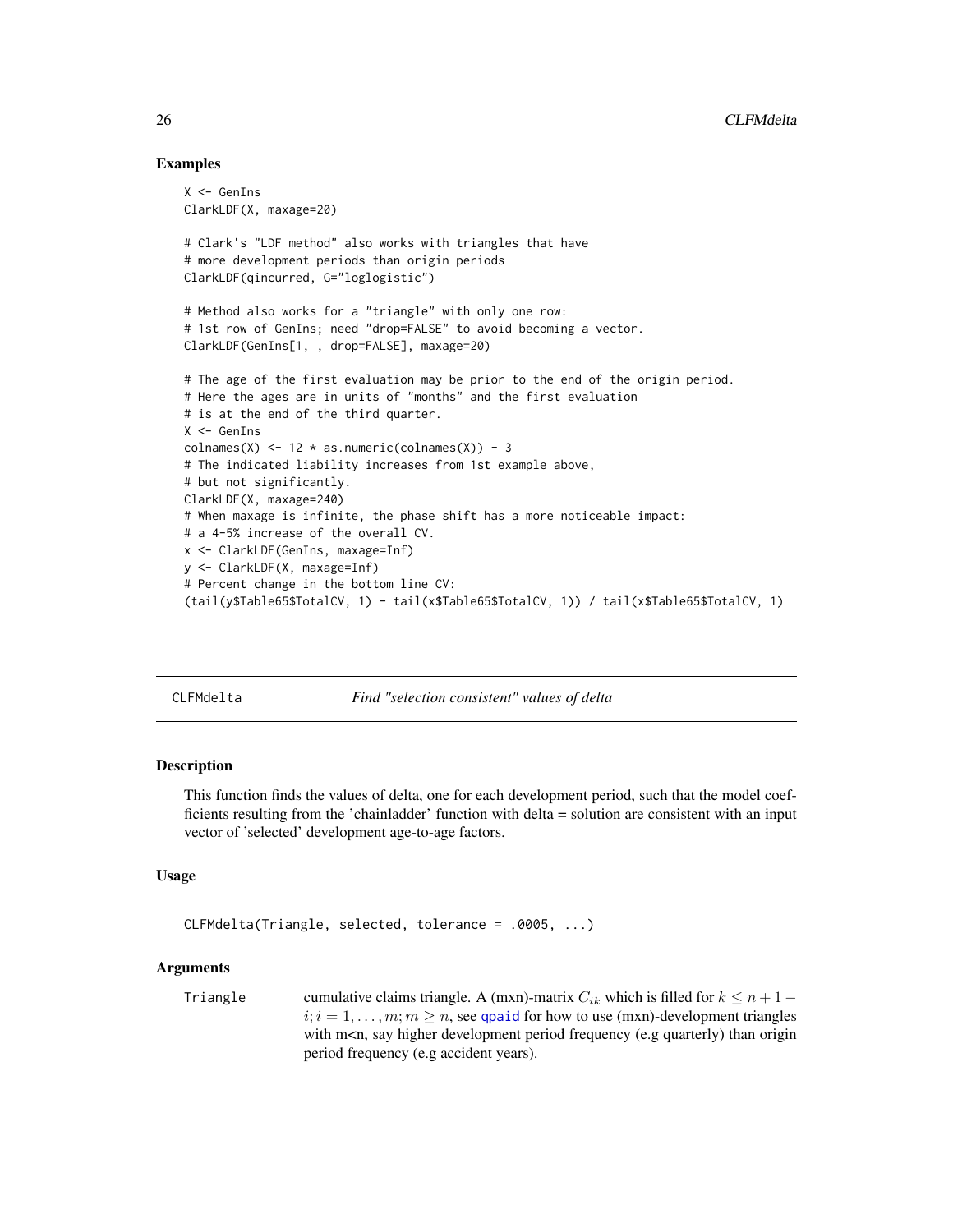### CLFMdelta 27

| selected  | a vector of selected age-to-age factors or "link ratios", one for each development<br>period of 'Triangle'                                                                                                                                                                            |
|-----------|---------------------------------------------------------------------------------------------------------------------------------------------------------------------------------------------------------------------------------------------------------------------------------------|
| tolerance | a 'tolerance' parameters. Default: .0005; for each element of 'selected' a solu-<br>tion 'delta' will be found $-$ if possible $-$ so that the chain and $\alpha$ model indexed by<br>'delta' results in a multiplicative coefficient within 'tolerance' of the 'selected'<br>factor. |
| $\cdots$  | not in use                                                                                                                                                                                                                                                                            |

### **Details**

For a given input Triangle and vector of selected factors, a search is conducted for chainladder models that are "consistent with" the selected factors. By "consistent with" is meant that the coefficients of the [chainladder](#page-14-1) function are equivalent to the selected factors. Not all vectors of selected factors can be considered consistent with a given Triangle; feasibility is subject to restrictions on the 'selected' factors relative to the input 'Triangle'. See the References.

The default average produced by the chainladder function is the volume weighted average and corresponds to delta = 1 in the call to that function; delta = 2 produces the simple average; and delta = 0 produces the "regression average", i.e., the slope of a regression line fit to the data and running through the origin. By convention, if the selected value corresponds to the volumeweighted average, the simple average, or the regression average, then the value returned will be 1, 2, and 0, respectively.

Other real-number values for delta will produce a different average. The point of this function is to see if there exists a model as determined by delta whose average is consistent with the value in the selected vector. That is not always possible. See the References.

It can be the case that one or more of the above three "standard averages" will be quite close to each other (indistinguishable within tolerance). In that case, the value returned will be, in the following priority order by convention, 1 (volume weighted average), 2 (simple average), or 0 (regression average).

### Value

A vector of real numbers, say delta0, such that  $\text{coef}(\text{chainladder}(Triangle, delta = delta0))$ = selected within tolerance. A logical attribute 'foundSolution' indicates if a solution was found for each element of selected.

# Author(s)

Dan Murphy

# References

Bardis, Majidi, Murphy. A Family of Chain-Ladder Factor Models for Selected Link Ratios. Variance. Pending. Variance 6:2, 2012, pp. 143-160.

# Examples

 $x$  <- RAA[1:9,1]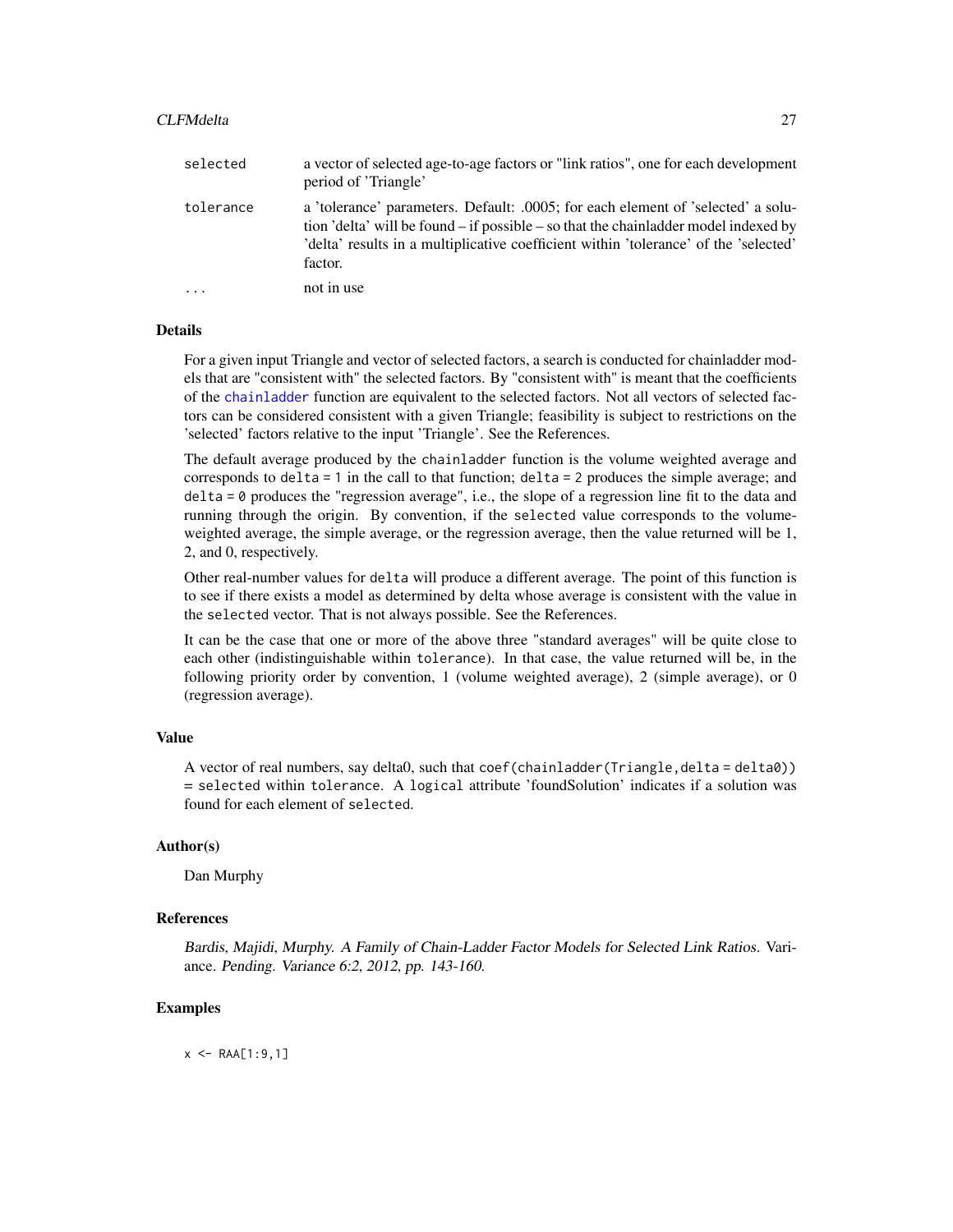```
y \leq - RAA[1:9,2]
F \leftarrow y/xCLFMdelta(RAA[1:9, 1:2], selected = mean(F)) # value is 2, 'foundSolution' is TRUE
CLFMdelta(RAA[1:9, 1:2], selected = sum(y) / sum(x)) # value is 1, 'found solution' is TRUEselected \le mean(c(mean(F), sum(y) / sum(x))) # an average of averages
CLFMdelta(RAA[1:9, 1:2], selected) # about 1.725
CLFMdelta(RAA[1:9, 1:2], selected = 2) # negative solutions are possible
# Demonstrating an "unreasonable" selected factor.
CLFMdelta(RAA[1:9, 1:2], selected = 1.9) # NA solution, with warning
```
coef.ChainLadder *Extract residuals of a ChainLadder model*

# Description

Extract residuals of a [MackChainLadder](#page-44-1) model by origin-, calendar- and development period.

### Usage

```
## S3 method for class 'ChainLadder'
coef(object, ...)
```
# Arguments

| object   | output of the chainladder function                                           |
|----------|------------------------------------------------------------------------------|
| $\cdots$ | optional arguments which may become named attributes of the resulting vector |

# Value

The function returns a vector of the single-parameter coefficients – also called age-to-age (ATA) or report-to-report (RTR) factors – of the models produced by running the 'chainladder' function.

# Author(s)

Dan Murphy

# See Also

See Also [chainladder](#page-14-1)

# Examples

coef(chainladder(RAA))

<span id="page-27-0"></span>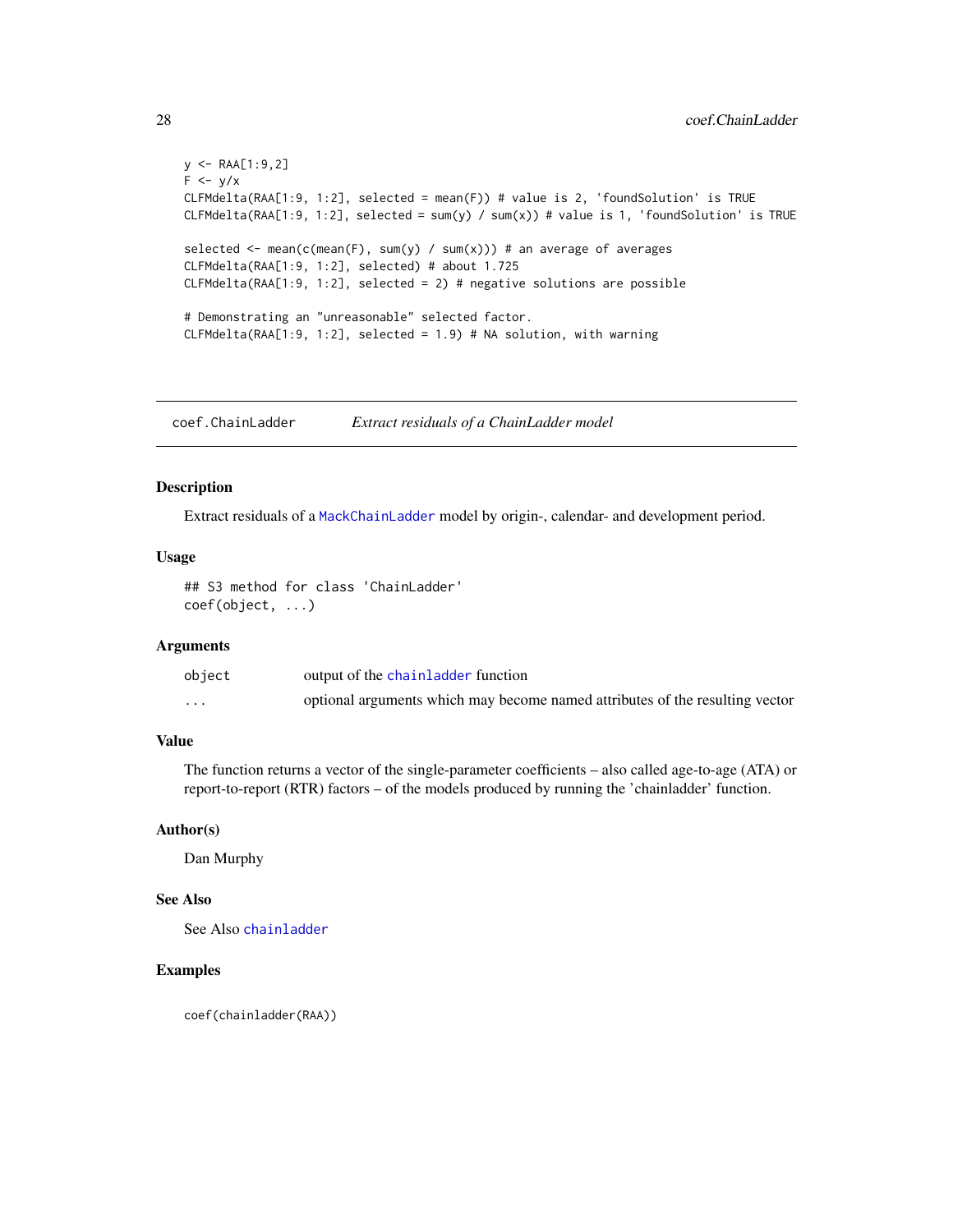<span id="page-28-0"></span>Cumulative and incremental triangles *Cumulative and incremental triangles*

# Description

Functions to convert between cumulative and incremental triangles

# Usage

```
incr2cum(Triangle, na.rm=FALSE)
cum2incr(Triangle)
```
# Arguments

| Triangle | triangle. Assume columns are the development period, use transpose otherwise. |
|----------|-------------------------------------------------------------------------------|
| na.rm    | logical. Should missing values be removed?                                    |

# Details

incr2cum transforms an incremental triangle into a cumulative triangle, cum2incr provides the reserve operation.

### Value

Both functions return a triangle.

# Author(s)

Markus Gesmann, Christophe Dutang

# See Also

See also [as.triangle](#page-101-1)

# Examples

# See the Taylor/Ashe example in Mack's 1993 paper

#original triangle GenIns

#incremental triangle cum2incr(GenIns)

#original triangle incr2cum(cum2incr(GenIns))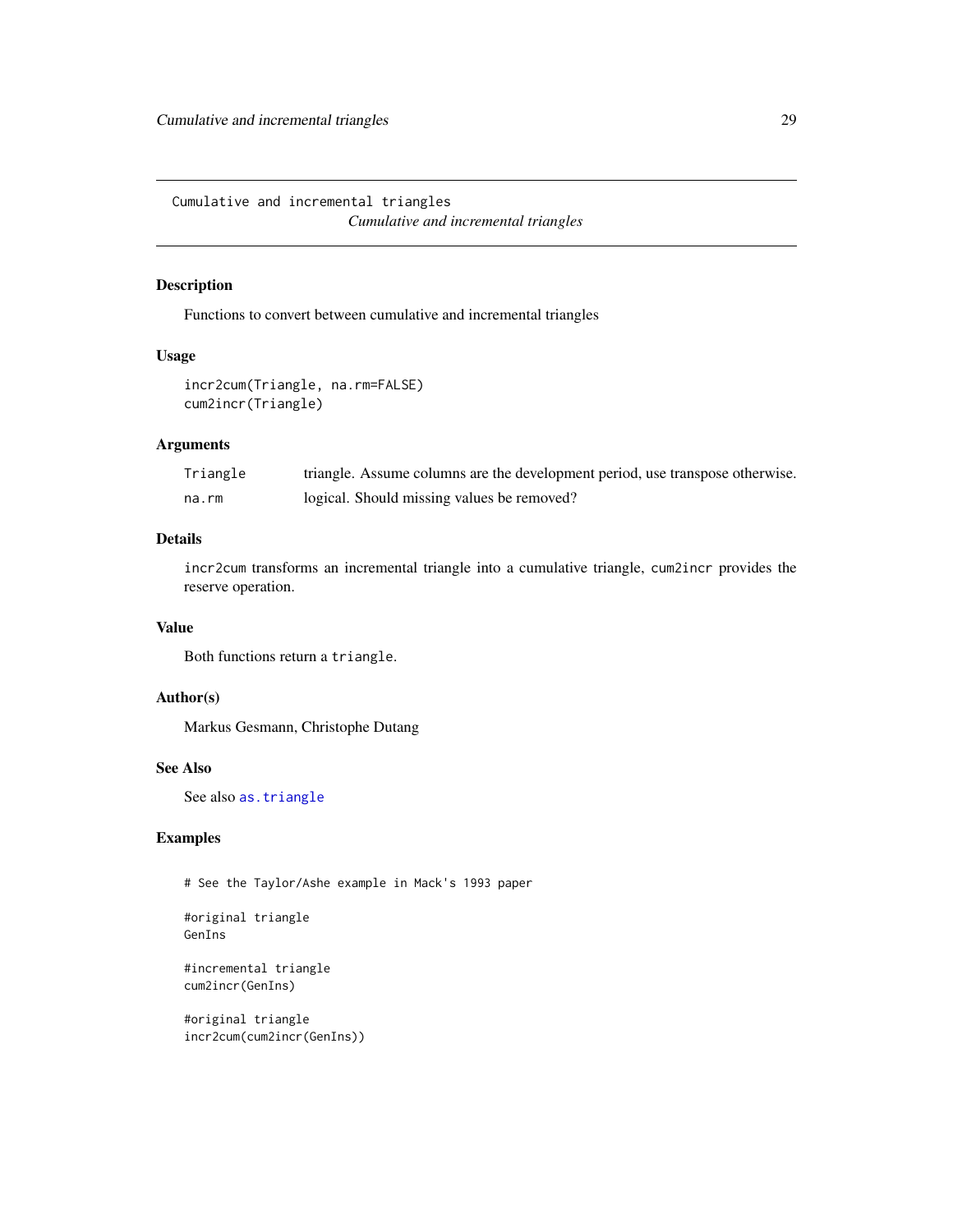```
# See the example in Mack's 1999 paper
#original triangle
Mortgage
incMortgage <- cum2incr(Mortgage)
#add missing values
incMortgage[1,1] <- NA
incMortgage[2,1] <- NA
incMortgage[1,2] <- NA
#with missing values argument
incr2cum(incMortgage, na.rm=TRUE)
#compared to
incr2cum(Mortgage)
```
<span id="page-29-1"></span>cyEffTest *Testing for Calendar Year Effect*

### Description

One of the three basic assumptions underlying the chain ladder method is the independence of the accident years. The function tests this assumption.

### Usage

cyEffTest(Triangle, ci = 0.95)

# Arguments

| Triangle | cumulative claims triangle. Assume columns are the development period, use<br>transpose otherwise. A (mxn)-matrix $C_{ik}$ which is filled for $k \le n + 1 - i$ ; $i =$<br>$1, \ldots, m; m \geq n$ , see qpaid for how to use (mxn)-development triangles with<br>m <n, (e.g="" development="" frequency="" higher="" origin="" period="" period<br="" quarterly)="" say="" than="">frequency (e.g accident years).</n,> |
|----------|----------------------------------------------------------------------------------------------------------------------------------------------------------------------------------------------------------------------------------------------------------------------------------------------------------------------------------------------------------------------------------------------------------------------------|
| сi       | confidence interval. Default: 0.95. A confidence interval is a type of interval esti-<br>mate, computed from the statis tics of the observed data, that might contain the<br>true value of an unknown population parameter. The interval has an associated<br>confidence level that quantifies the level of confidence that the parameter lies in<br>the interval.                                                         |

# Details

The main reason why this independence can be violated in practice is the fact that there could be certain calendar year effects such as major changes in claims handling or in case reserving or external influences such as substantial changes in court decisions or inflation.

As described by the Mack's 1994 paper a procedure is designed to test for calendar year influences.

<span id="page-29-0"></span>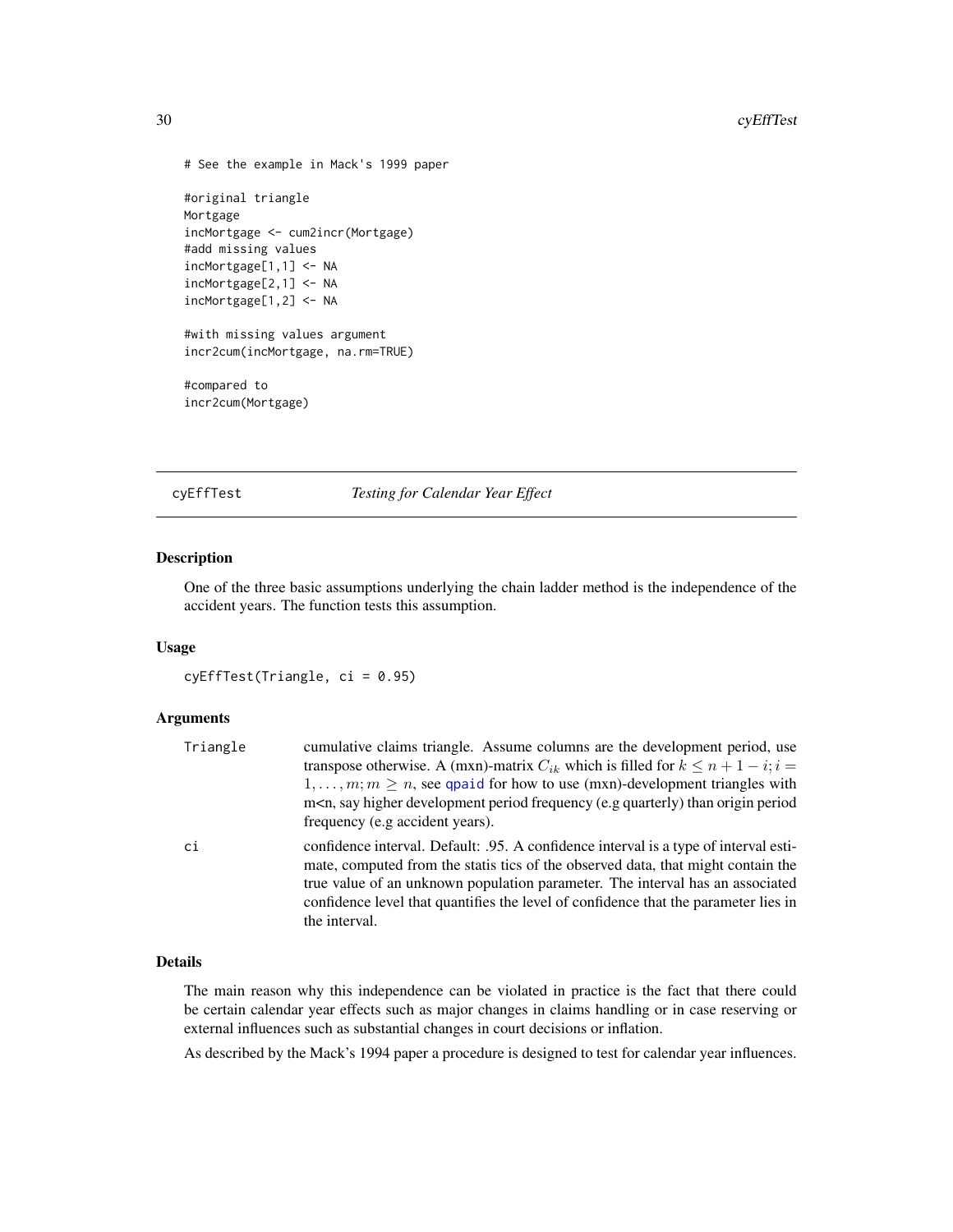### cyEffTest 31

The procedure returns a summary statistic  $Z$  which is assumed to be Normally Distributed. It is therefore possible to define a confidence interval threshold in order to evaluate the outcome of the test.

## Value

cyEffTest returns a list with the following elements

| test_table | complete table of results                                                    |
|------------|------------------------------------------------------------------------------|
|            | summary statistic                                                            |
| E.         | expected value of the resulting distribution                                 |
| Var        | variance of the resulting distribution                                       |
| Range      | vector of the range corresponding the confidence interval threshold selected |
| сi         | confidence interval                                                          |

### Note

Additional references for further reading:

Thomas Mack. Distribution-free calculation of the standard error of chain ladder reserve estimates. Astin Bulletin. Vol. 23. No 2. 1993. pp.213:225

Thomas Mack. The standard error of chain ladder reserve estimates: Recursive calculation and inclusion of a tail factor. Astin Bulletin. Vol. 29. No 2. 1999. pp.361:366

# Author(s)

Marco De Virgilis <devirgilis.marco@gmail.com>

# References

Mack, T., Measuring the Variability of Chain Ladder Reserve Estimates, Casualty Actuarial Society Forum, Spring 1994

### See Also

See also [qpaid](#page-84-1) for dealing with non-square triangles, [dfCorTest](#page-31-1) for the test for correlations between subsequent development factors, [chainladder](#page-14-1) for the chain-ladder method, [summary.cyEffTest](#page-96-1), [plot.cyEffTest](#page-73-1)

# Examples

# Before actually applying the Chain Ladder technique it is necessary to check # wether the triangle has Calendar Year Effect

# Apply the function to the triangle and save the output into the variable test test <- cyEffTest(RAA)

# Plot the confidence interval and the test metric plot(test)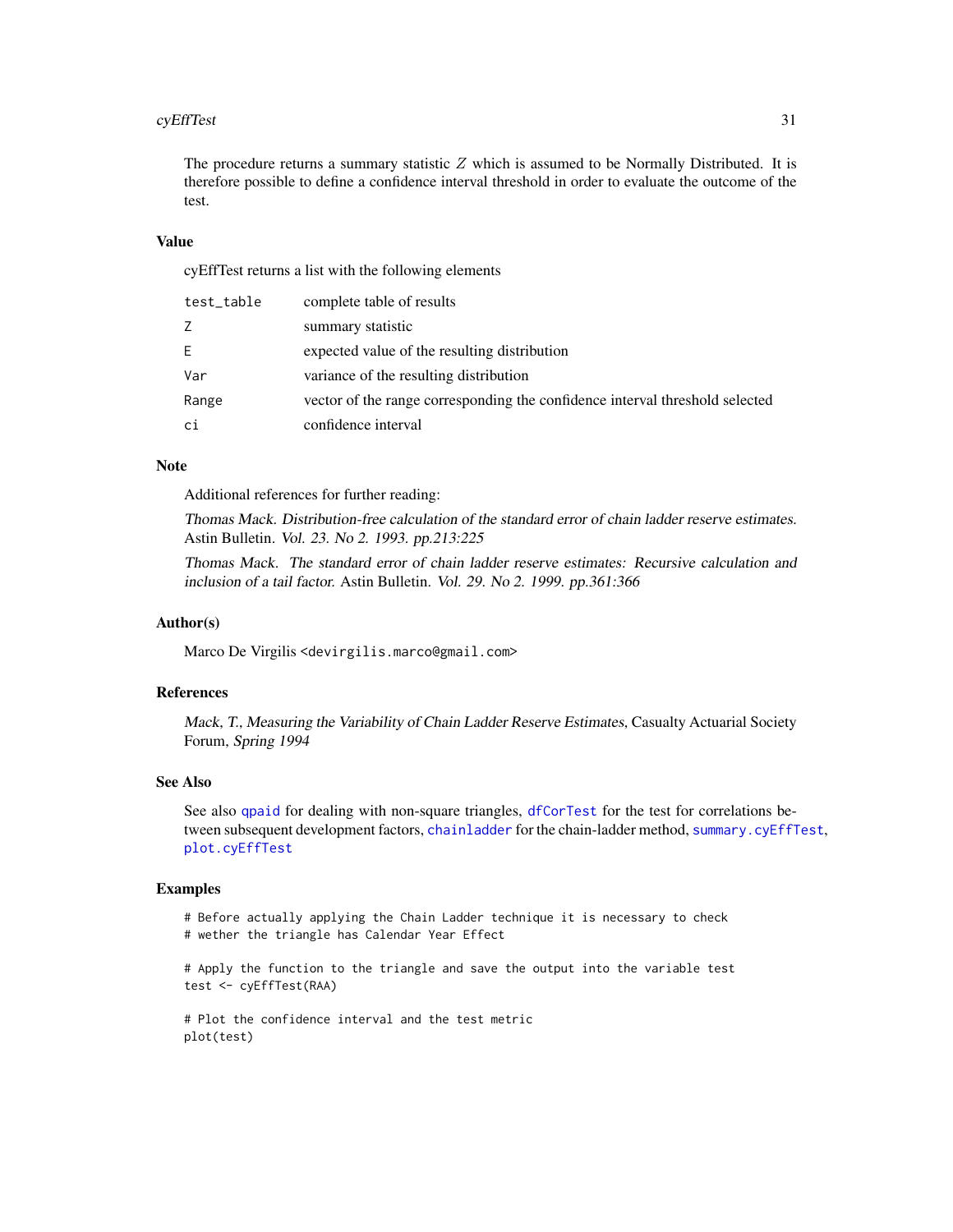```
# The metric is within the confidence interval, therefore the triangle doesn't
# have Calendar Year Effect
# Print the summary table
summary(test)
# Print only the main outcomes
print(test)
# The test has returned a negative outcome. This means that the triangle is
# not affected by Caledar Year Effect and therefore the chain ladder method
# can be applied.
```
<span id="page-31-1"></span>dfCorTest *Testing for Correlations between Subsequent Development Factors*

## Description

One of the main assumptions underlying the chain ladder method is the uncorrelation of subsequest development factor. The function tests this assumption.

### Usage

```
dfCorTest(Triangle, ci = .5)
```
# Arguments

| Triangle | cumulative claims triangle. Assume columns are the development period, use<br>transpose otherwise. A (mxn)-matrix $C_{ik}$ which is filled for $k \leq n+1-i$ ; $i =$<br>$1, \ldots, m; m \ge n$ , see quaid for how to use (mxn)-development triangles with<br>m <n, (e.g="" development="" frequency="" higher="" origin="" period="" period<br="" quarterly)="" say="" than="">frequency (e.g accident years).</n,> |
|----------|------------------------------------------------------------------------------------------------------------------------------------------------------------------------------------------------------------------------------------------------------------------------------------------------------------------------------------------------------------------------------------------------------------------------|
| ci       | confidence interval. Default: .5. A confidence interval is a type of interval esti-<br>mate, computed from the statis tics of the observed data, that might contain the<br>true value of an unknown population parameter. The interval has an associated<br>confidence level that quantifies the level of confidence that the parameter lies in<br>the interval.                                                       |

# Details

As described by the Mack's 1994 paper a procedure is designed to test for calendar year influences.

The usual test for uncorrelatedness requires that we have identically distributed pairs of observations which come from a Normal distribution. Both conditions are usually not fulfilled for adjacent columns of development factors. Spearman's correlation coefficient is therefore used.

The metric calulated by the procudeure described return a statistic  $T$  that it is assumed to be Normally Distributed. It is therefore possible to define a confidence interval threshold in order to evaluate the outcome of the test.

<span id="page-31-0"></span>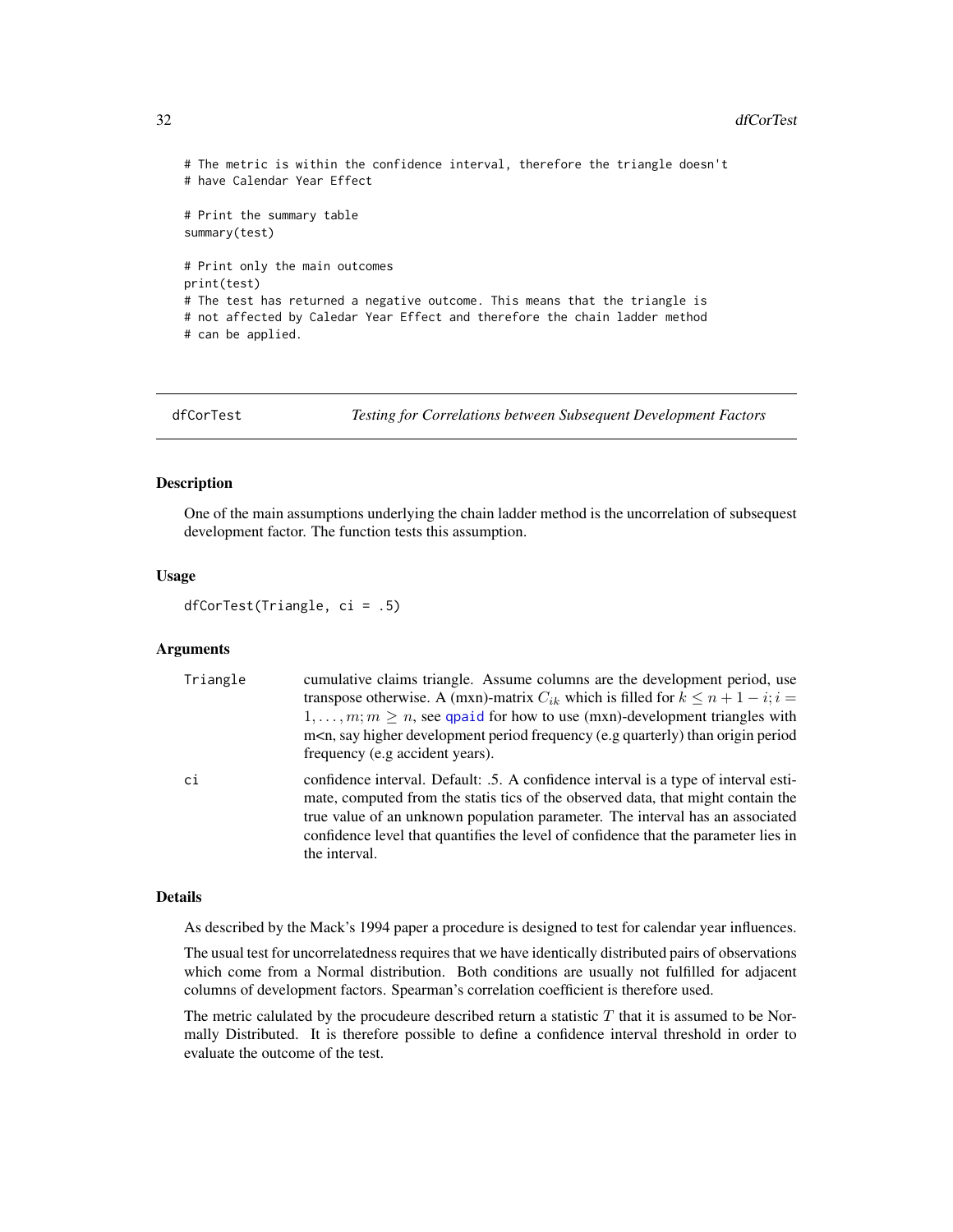# dfCorTest 33

# Value

dfCorTest returns a list with the following elements

| T_stat | summary statistic                                                            |
|--------|------------------------------------------------------------------------------|
| Var    | variance of the resulting distribution                                       |
| Range  | vector of the range corresponding the confidence interval threshold selected |
| сi     | confidence interval                                                          |

# Note

Additional references for further reading:

Thomas Mack. Distribution-free calculation of the standard error of chain ladder reserve estimates. Astin Bulletin. Vol. 23. No 2. 1993. pp.213:225

Thomas Mack. The standard error of chain ladder reserve estimates: Recursive calculation and inclusion of a tail factor. Astin Bulletin. Vol. 29. No 2. 1999. pp.361:366

Venter, G.G., Testing the Assumptions of Age-to-Age Factors, Proceedings of the Casualty Actuarial Society LXXXV, 1998, pp. 807-847

# Author(s)

Marco De Virgilis <devirgilis.marco@gmail.com>

# References

Mack, T., Measuring the Variability of Chain Ladder Reserve Estimates, Casualty Actuarial Society Forum, Spring 1994

# See Also

See also [qpaid](#page-84-1) for dealing with non-square triangles, [cyEffTest](#page-29-1) for the test for calendar year effect, [chainladder](#page-14-1) for the chain-ladder method, [summary.dfCorTest](#page-97-1), [plot.dfCorTest](#page-74-1)

### Examples

# Before actually applying the Chain Ladder technique it is necessary to check # whether the Development Factors are correlated

# Apply the function to the triangle and save the output into the variable test test <- dfCorTest(RAA)

# Plot the confidence interval and the test metric plot(test)

# The metric is within the confidence interval, therefore the Development Factors are nor correlated

# Print the summary table summary(test)

# Print only the main outcomes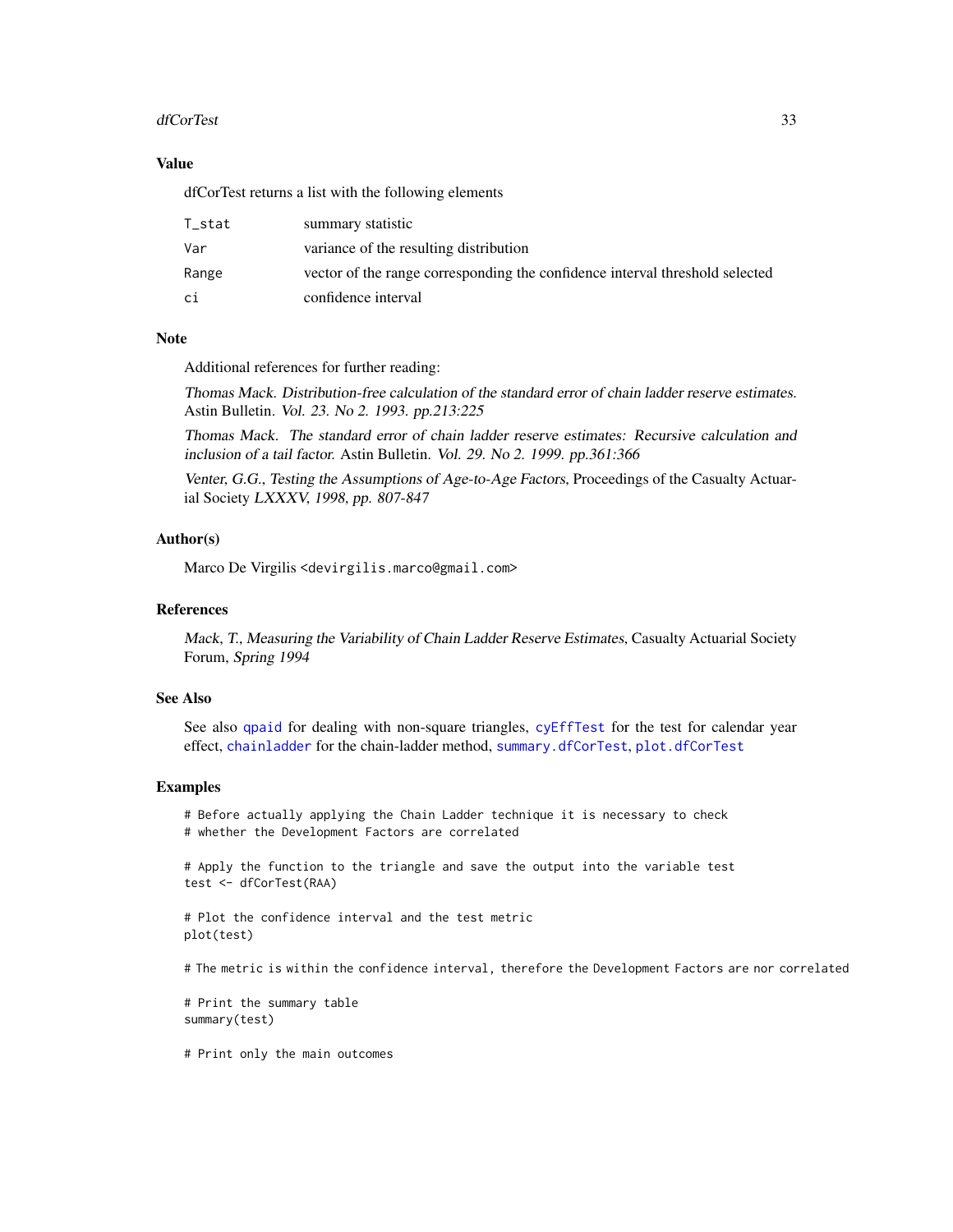```
print(test)
# The test has returned a negative outcome. This means that the triangle is
# not affected by Development Factor Correlation and therefore the chain ladder method
# can be applied.
```
GenIns *Run off triangle of claims data.*

# Description

Run off triangle of accumulated general insurance claims data. GenInsLong provides the same data in a 'long' format.

### Usage

GenIns

# Format

A matrix with 10 accident years and 10 development years.

# Source

TAYLOR, G.C. and ASHE, F.R. (1983) Second Moments of Estimates of Outstanding Claims. Journal of Econometrics 23, 37-61.

# References

See table 1 in: Distribution-free Calculation of the Standard Error of Chain Ladder Reserve Estimates, Thomas Mack, 1993, ASTIN Bulletin 23, 213 - 225

# Examples

GenIns plot(GenIns)

plot(GenIns, lattice=TRUE)

head(GenInsLong)

```
## Convert long format into triangle
## Triangles are usually stored as 'long' tables in data bases
as.triangle(GenInsLong, origin="accyear", dev="devyear", "incurred claims")
```
<span id="page-33-0"></span>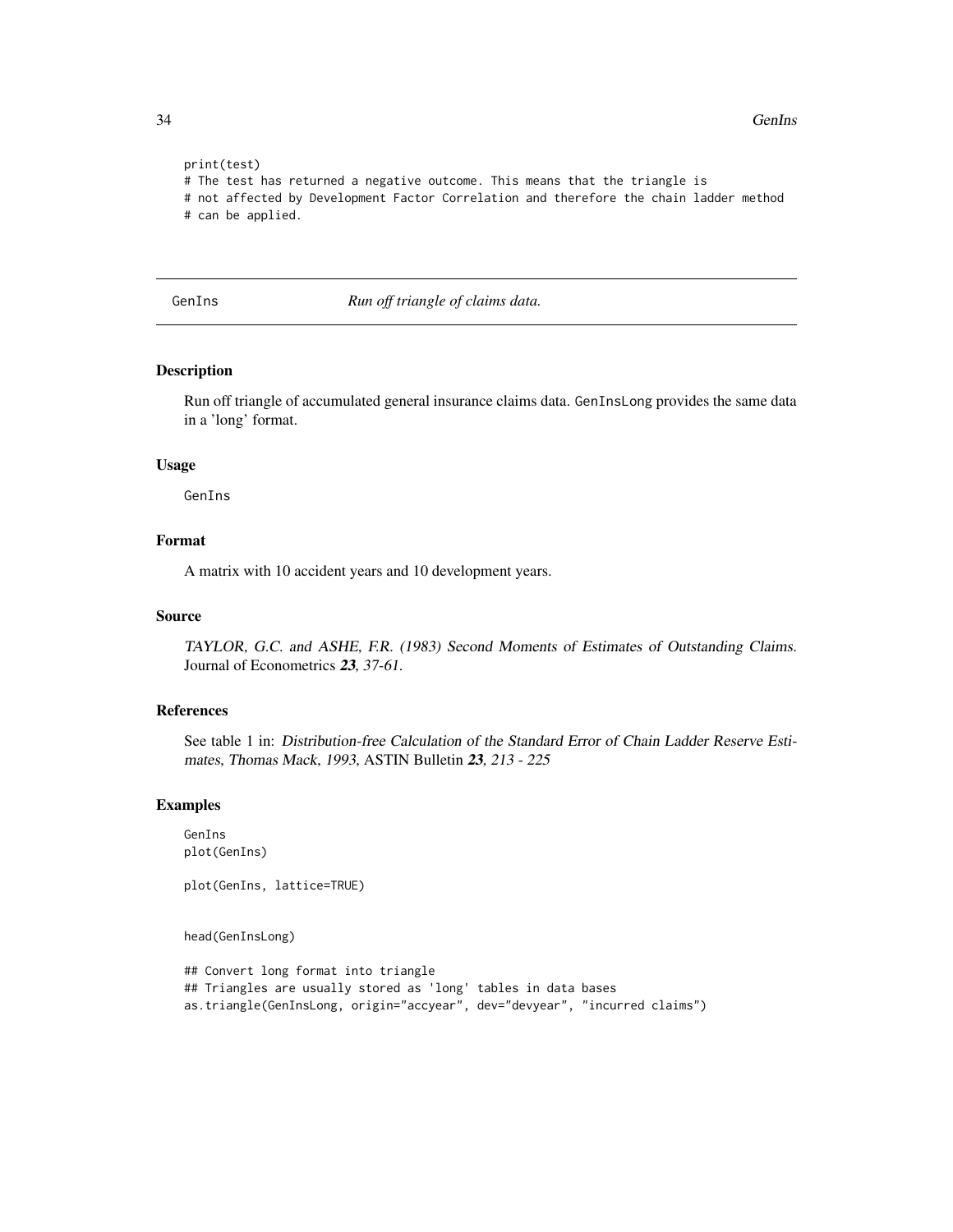<span id="page-34-0"></span>getLatestCumulative *Triangle information for most recent calendar period.*

# Description

Return most recent values for all origin periods of a cumulative development triangle.

# Usage

```
getLatestCumulative(Triangle, na.values = NULL)
```
## Arguments

| Triangle  | a Triangle in matrix format.                                                                                        |
|-----------|---------------------------------------------------------------------------------------------------------------------|
| na.values | a vector specifying values that should be considered synonymous with NA when<br>searching for the rightmost non-NA. |

### Value

A vector of most recent non-'NA' (and synonyms, if appropriate) values of a triangle for all origin periods. The names of the vector equal the origin names of the Triangle. The vector will have additional attributes: "latestcol" equalling the index of the column in Triangle corresponding to the row's rightmost entry; "rowsname" equalling the name of the row dimension of Triangle, if any; "colnames" equalling the corresponding column name of Triangle, if any; "colsname" equalling the name of the column dimension of Triangle, if any.

# Author(s)

Ben Escoto, Markus Gesmann, Dan Murphy

# See Also

See also [as.triangle](#page-101-1).

# Examples

```
RAA
getLatestCumulative(RAA)
Y \leftarrow matrix(c(1, 2, 3,4, 5, 0,
              6, NA, NA), byrow=TRUE, nrow=3)
getLatestCumulative(Y) # c(3, 0, 6)
getLatestCumulative(Y, na.values = 0) # c(3, 5, 6)
```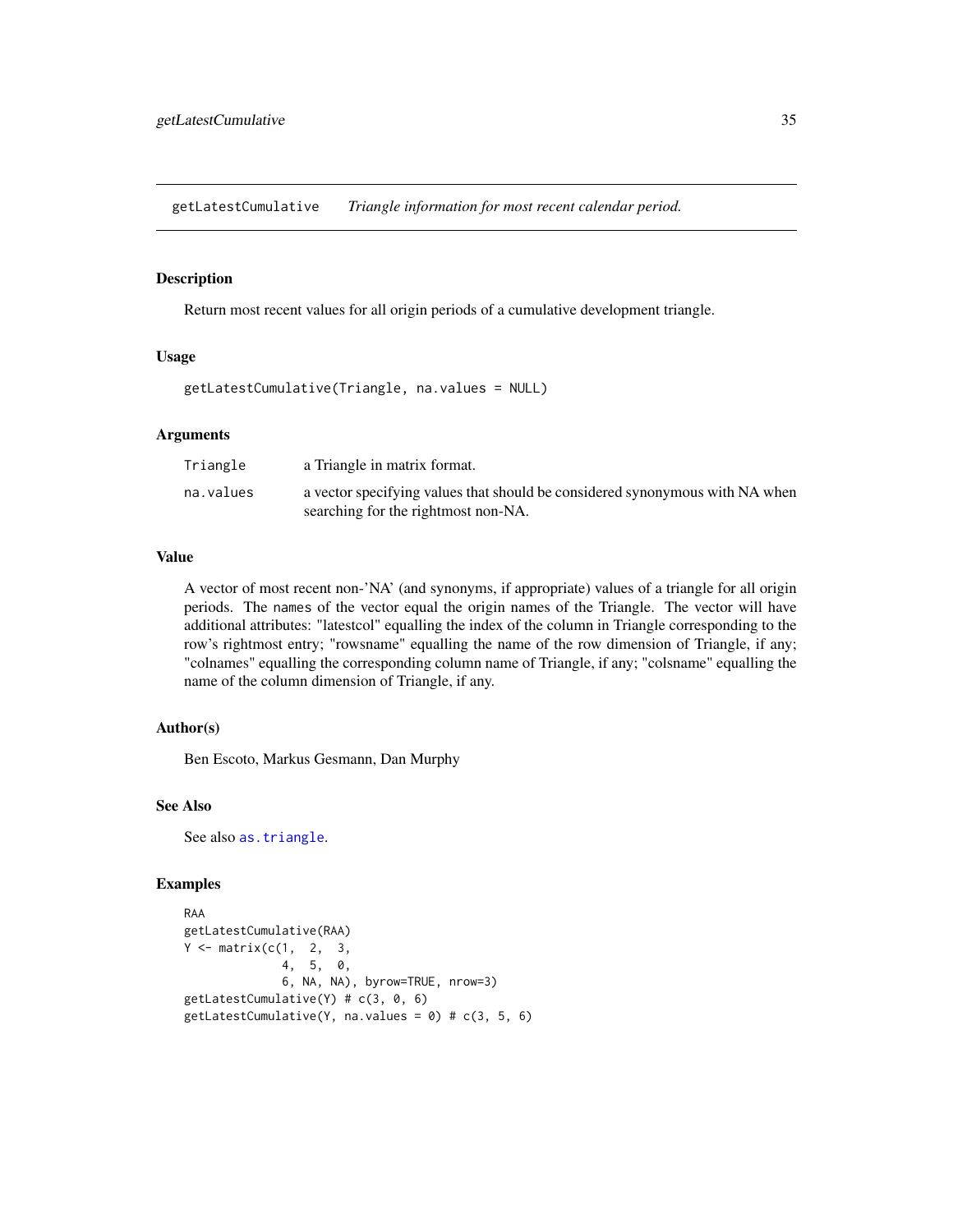<span id="page-35-0"></span>

### Description

This function implements loss reserving models within the generalized linear model framework. It takes accident year and development lag as mean predictors in estimating the ultimate loss reserves, and provides both analytical and bootstrapping methods to compute the associated prediction errors. The bootstrapping approach also generates the full predictive distribution for loss reserves.

### Usage

```
glmReserve(triangle, var.power = 1, link.power = 0, cum = TRUE,
     mse.method = c("formula", "bootstrap"), nsim = 1000, nb = FALSE, ...)
```
### Arguments

| triangle   | An object of class triangle.                                                                                                                                                                                                                                     |
|------------|------------------------------------------------------------------------------------------------------------------------------------------------------------------------------------------------------------------------------------------------------------------|
| var.power  | The index (p) of the power variance function $V(\mu) = \mu^p$ . Default to p = 1,<br>which is the over-dispersed Poisson model. If NULL, it will be assumed to be in<br>$(1, 2)$ and estimated using the cplm package. See tweedie.                              |
| link.power | The index of power link function. The default $link$ , power = 0 produces a log<br>link. See tweedie.                                                                                                                                                            |
| cum        | A logical value indicating whether the input triangle is on the cumulative or the<br>incremental scale. If TRUE, then triangle is assumed to be on the cumulative<br>scale, and it will be converted to incremental losses internally before a GLM is<br>fitted. |
| mse.method | A character indicating whether the prediction error should be computed analyti-<br>cally (mse.method = "formula") or via bootstrapping (mse.method = "bootstrap").<br>Partial match is supported.                                                                |
| nsim       | Number of simulations to be performed in the bootstrapping, with a default value<br>of 1000.                                                                                                                                                                     |
| nb         | Whether the negative binomial distribution is used. If true, the arguments<br>var power and link power are ignored and a negative binomial GLM is fit-<br>ted using glm.nb.                                                                                      |
| .          | Arguments to be passed onto the function $g \ln$ or cpglm such as contrasts<br>or control. It is important that offset and weight should not be specified.<br>Otherwise, an error will be reported and the program will quit.                                    |

# Details

This function takes an insurance loss triangle, converts it to incremental losses internally if necessary, transforms it to the long format (see as.data.frame) and fits the resulting loss data with a generalized linear model where the mean structure includes both the accident year and the development lag effects. The distributions allowed are the exponential family that admits a power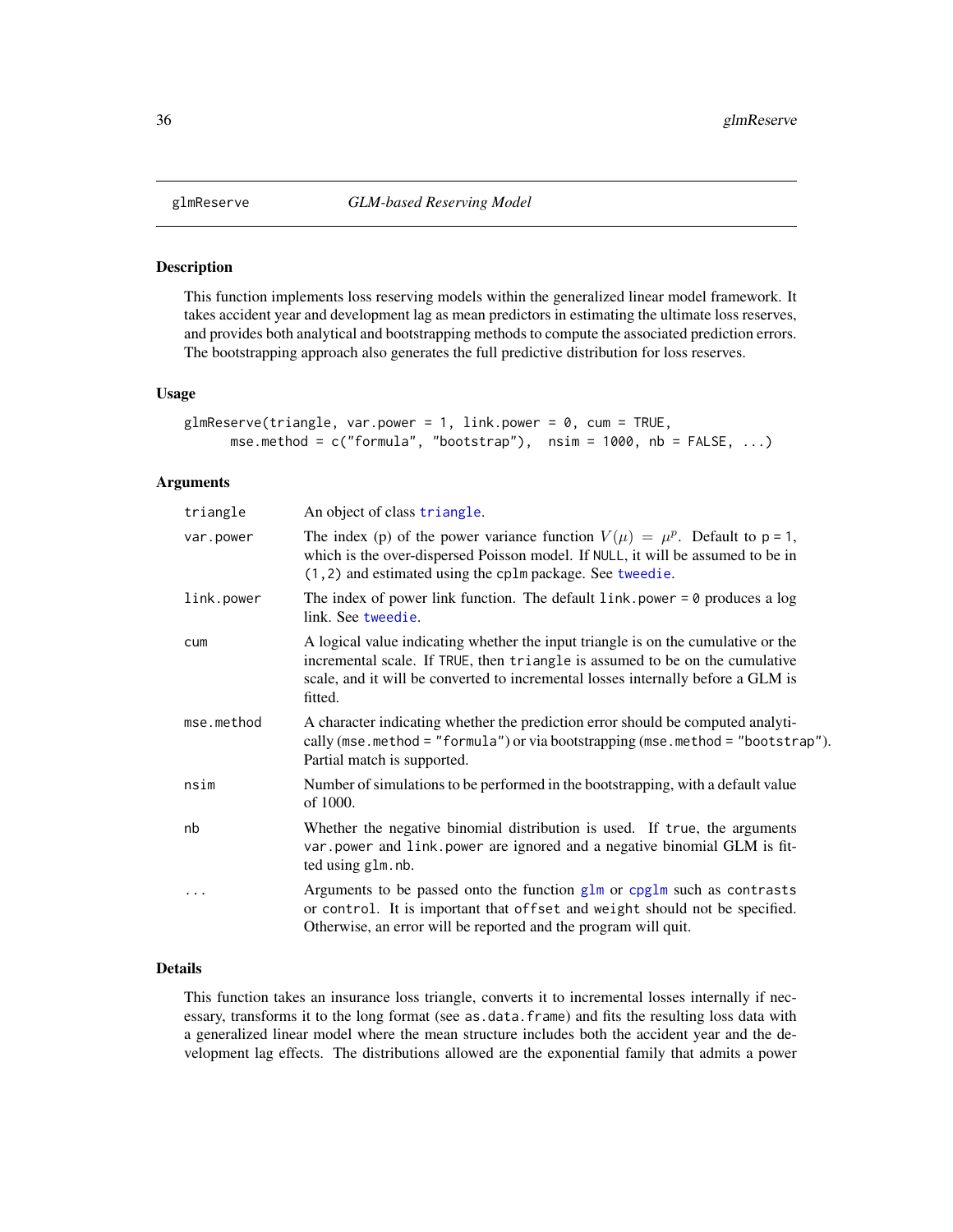variance function, that is,  $V(\mu) = \mu^p$ . This subclass of distributions is usually called the Tweedie distribution and includes many commonly used distributions as special cases.

This function does not allow the user to specify the GLM options through the usual [family](#page-0-0) argument, but instead, it uses the [tweedie](#page-0-0) family internally and takes two arguments, var.power and link.power, through which the user still has full control of the distribution forms and link functions. The argument var.power determines which specific distribution is to be used, and link.power determines the form of the link function.

When the Tweedie compound Poisson distribution  $1 < p < 2$  is to be used, the user has the option to specify var.power = NULL, where the variance power p will be estimated from the data using the cplm package. The bcplm function in the cplm package also has an example for the Bayesian compound Poisson loss reserving model. See details in [tweedie](#page-0-0), [cpglm](#page-0-0) and [bcplm](#page-0-0).

glmReserve allows certain measures of exposures to be used in an offset term in the underlying GLM. To do this, the user should not use the usual offset argument in glm. Instead, one specifies the exposure measure for each accident year through the exposure attribute of triangle. Make sure that these exposures are in the original scale (no log transformations for example). If the vector is named, make sure the names coincide with the rownames/origin of the triangle. If the vector is unnamed, make sure the exposures are in the order consistent with the accident years, and the character rownames of the Triangle must be convertible to numeric. If the exposure attribute is not NULL, the glmReserve function will use these exposures, link-function-transformed, in the offset term of the GLM. For example, if the link function is log, then the log of the exposure is used as the offset, not the original exposure. See the examples below. Moreover, the user MUST NOT supply the typical offset or weight as arguments in the list of additional arguments .... offset should be specified as above, while weight is not implemented (due to prediction reasons).

Two methods are available to assess the prediction error of the estimated loss reserves. One is using the analytical formula (mse.method = "formula") derived from the first-order Taylor approximation. The other is using bootstrapping (mse.method = "bootstrap") that reconstructs the triangle nsim times by sampling with replacement from the GLM (Pearson) residuals. Each time a new triangle is formed, GLM is fitted and corresponding loss reserves are generated. Based on these predicted mean loss reserves, and the model assumption about the distribution forms, realizations of the predicted values are generated via the rtweedie function. Prediction errors as well as other uncertainty measures such as quantiles and predictive intervals can be calculated based on these samples.

#### Value

The output is an object of class "glmReserve" that has the following components:

| call         | the matched call.                                                                                                                       |
|--------------|-----------------------------------------------------------------------------------------------------------------------------------------|
| summary      | A data frame containing the predicted loss reserve statistics. Similar to the sum-<br>mary statistics from MackChainLadder.             |
| Triangle     | The input triangle.                                                                                                                     |
| FullTriangle | The completed triangle, where empty cells in the original triangle are filled with<br>model predictions.                                |
| model        | The fitted GLM, a class of "glm" or "cpglm". It is most convenient to work<br>with this component when model fit information is wanted. |
| sims.par     | a matrix of the simulated parameter values in the bootstrapping.                                                                        |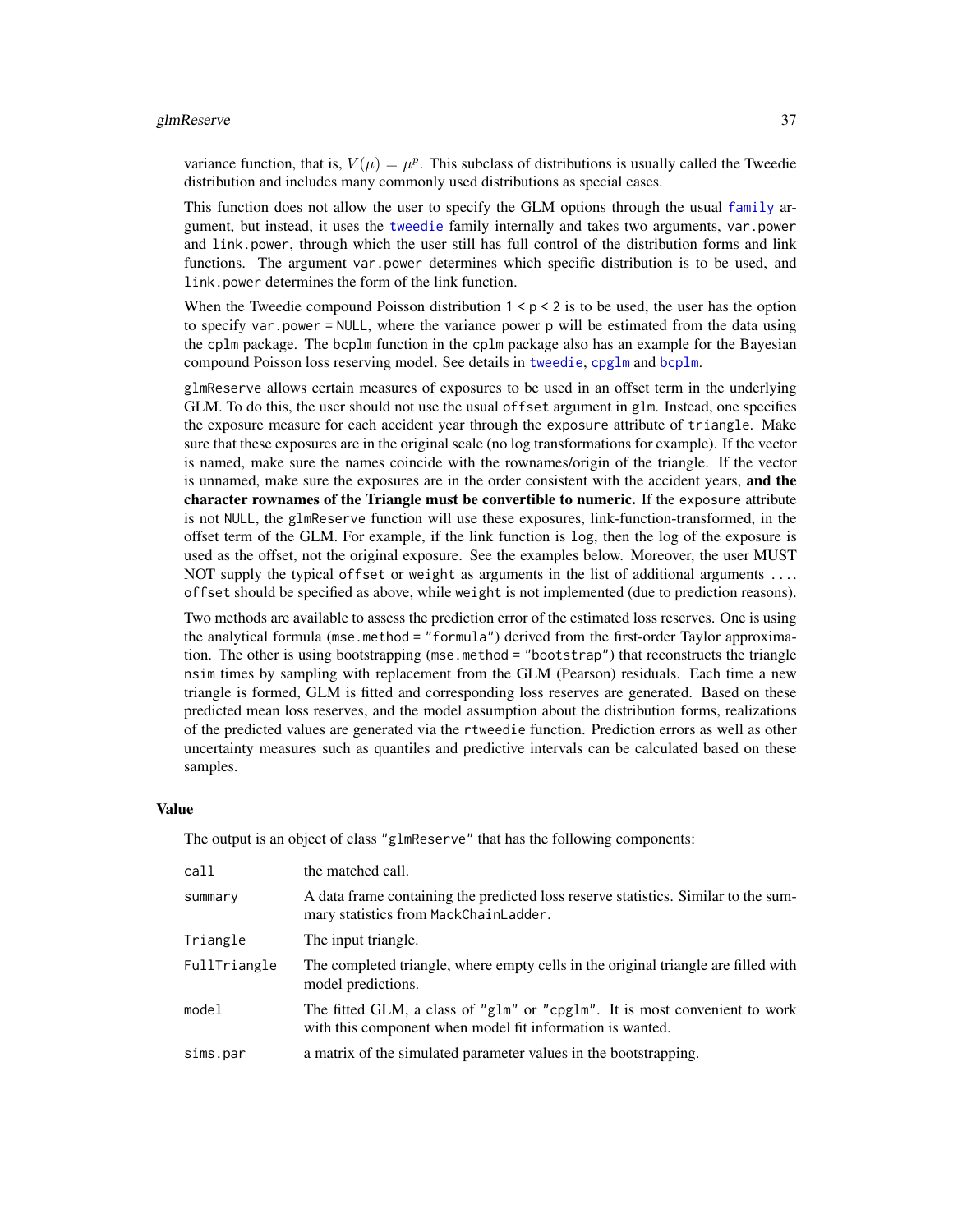| sims.reserve.mean |                                                                                                                                                                                                                    |
|-------------------|--------------------------------------------------------------------------------------------------------------------------------------------------------------------------------------------------------------------|
|                   | a matrix of the simulated mean loss reserves (without the process variance) for<br>each year in the bootstrapping.                                                                                                 |
| sims.par          | a matrix of the simulated realizations of the loss reserves (with the process vari-<br>ance) for each year in the bootstrapping. This can be used to summarize the<br>predictive uncertainty of the loss reserves. |

#### Note

The use of GLM in insurance loss reserving has many compelling aspects, e.g.,

- when over-dispersed Poisson model is used, it reproduces the estimates from Chain Ladder;
- it provides a more coherent modeling framework than the Mack method;
- all the relevant established statistical theory can be directly applied to perform hypothesis testing and diagnostic checking;

However, the user should be cautious of some of the key assumptions that underlie the GLM model, in order to determine whether this model is appropriate for the problem considered:

- the GLM model assumes no tail development, and it only projects losses to the latest time point of the observed data. To use a model that enables tail extrapolation, please consider the growth curve model [ClarkLDF](#page-22-0) or [ClarkCapeCod](#page-18-0);
- the model assumes that each incremental loss is independent of all the others. This assumption may not be valid in that cells from the same calendar year are usually correlated due to inflation or business operating factors;
- the model tends to be over-parameterized, which may lead to inferior predictive performance.

To solve these potential problems, many variants of the current basic GLM model have been proposed in the actuarial literature. Some of these may be included in the future release.

Support of the negative binomial GLM was added since version 0.2.3.

# Author(s)

Wayne Zhang <actuary\_zhang@hotmail.com>

## References

England P. and Verrall R. (1999). Analytic and bootstrap estimates of prediction errors in claims reserving. *Insurance: Mathematics and Economics*, 25, 281-293.

## See Also

See also [glm](#page-0-0), [glm.nb](#page-0-0), [tweedie](#page-0-0), [cpglm](#page-0-0) and [MackChainLadder](#page-44-0).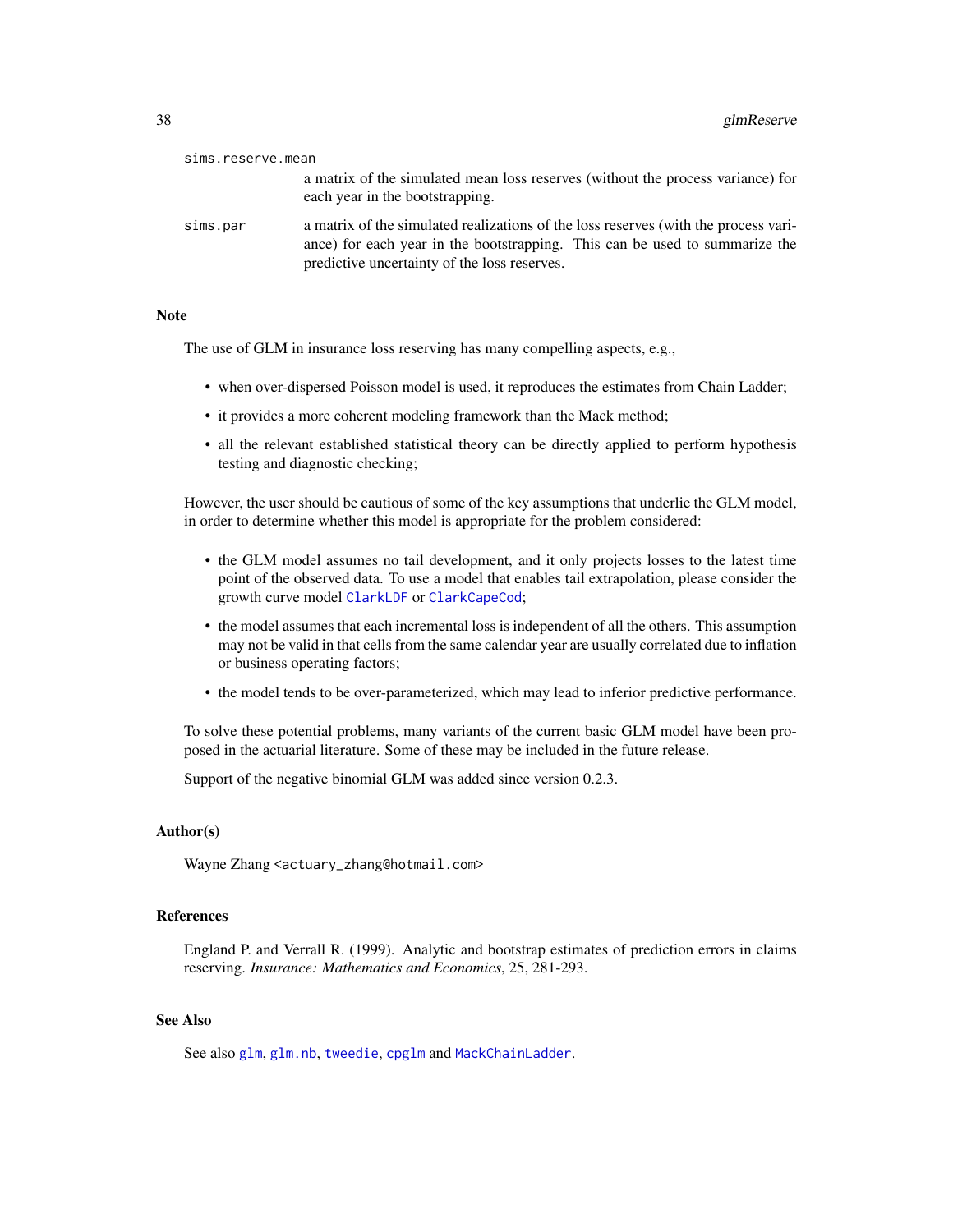# glmReserve 39

#### Examples

```
data(GenIns)
GenIns <- GenIns / 1000
# over-dispersed Poisson: reproduce ChainLadder estimates
(fit1 <- glmReserve(GenIns))
summary(fit1, type = "model") # extract the underlying g1m# which:
# 1 Original triangle
# 2 Full triangle
# 3 Reserve distribution
# 4 Residual plot
# 5 QQ-plot
# plot original triangle
plot(fit1, which = 1, xlab = "dev year", ylab = "cum loss")
# plot residuals
plot(fit1, which = 4, xlab = "fitted values", ylab = "residuals")
# Gamma GLM:
(fit2 <- glmReserve(GenIns, var.power = 2))
# compound Poisson GLM (variance function estimated from the data):
(fit3 <- glmReserve(GenIns, var.power = NULL))
# Now suppose we have an exposure measure
# we can put it as an offset term in the model
# to do this, use the "exposure" attribute of the 'triangle'
expos <- (7 + 1:10 * 0.4) * 100GenIns2 <- GenIns
attr(GenIns2, "exposure") <- expos
(fit4 <- glmReserve(GenIns2))
# If the triangle's rownames are not convertible to numeric,
# supply names to the exposures
GenIns3 <- GenIns2
rownames(GenIns3) <- paste0(2007:2016, "-01-01")
names(expos) <- rownames(GenIns3)
attr(GenIns3, "exposure") <- expos
(fit4b <- glmReserve(GenIns3))
# use bootstrapping to compute prediction error
## Not run:
set.seed(11)
(fit5 <- glmReserve(GenIns, mse.method = "boot"))
# compute the quantiles of the predicted loss reserves
t(apply(fit5$sims.reserve.pred, 2, quantile,
        c(0.025, 0.25, 0.5, 0.75, 0.975)))
```
# plot distribution of reserve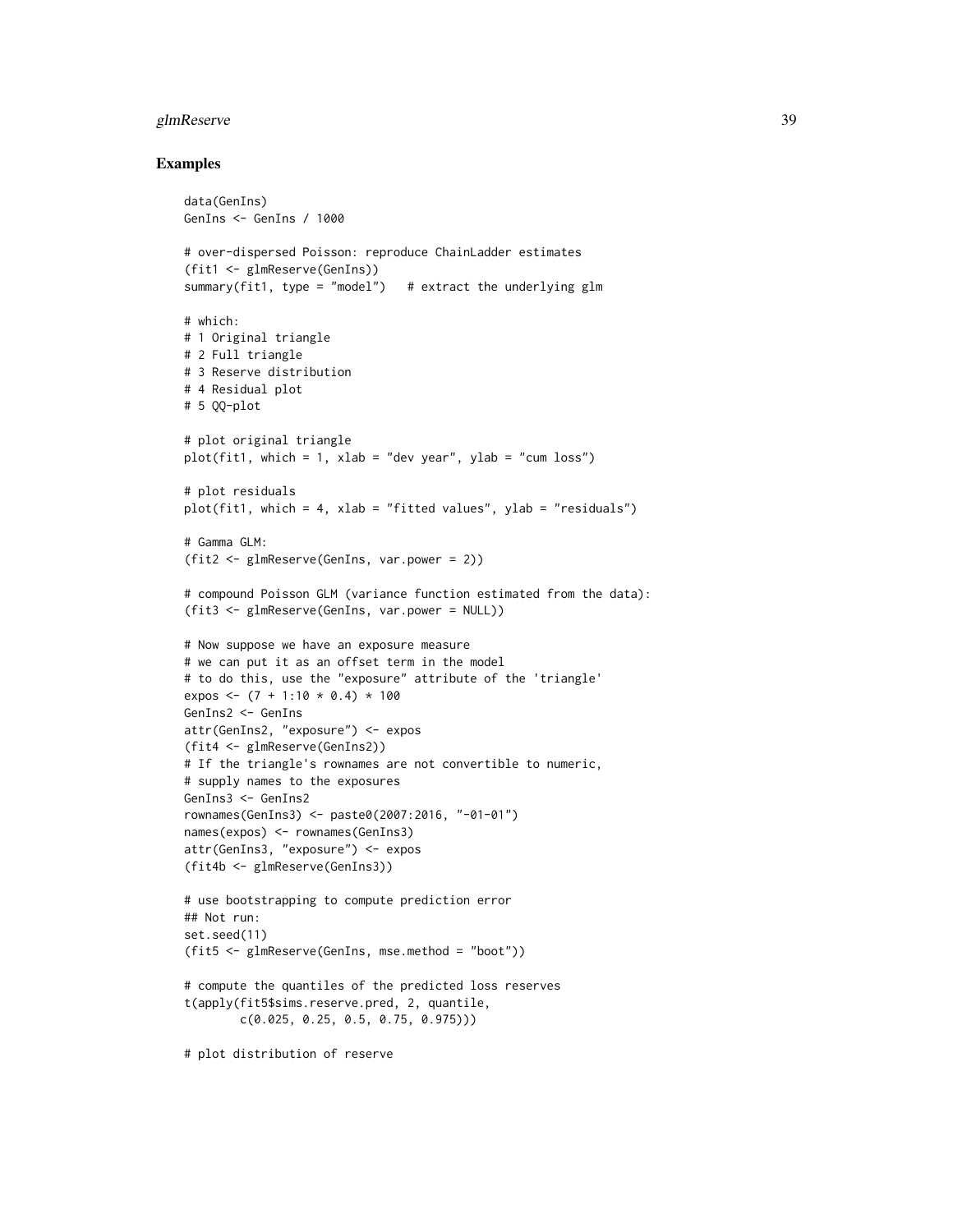```
plot(fit5, which = 3)
## End(Not run)
# alternative over-dispersed Poisson: negative binomial GLM
(fit6 <- glmReserve(GenIns, nb = TRUE))
```
inflateTriangle *Inflate a Triangle based on an Inflation Rate*

## Description

Inflate the amounts of a Triangle from the latest diagonal based on an Inflation Rate

#### Usage

```
inflateTriangle(Triangle, rate)
```
#### Arguments

| Triangle | claim triangle. Assume columns are the development period, use transpose oth-                             |
|----------|-----------------------------------------------------------------------------------------------------------|
|          | erwise. A (mxn)-matrix $C_{ik}$ which is filled for $k \leq n+1-i$ ; $i=1,\ldots,m$ ; $m >$               |
|          | <i>n</i> , see qualid for how to use (mxn)-development triangles with m <n, higher<="" say="" td=""></n,> |
|          | development period frequency (e.g quarterly) than origin period frequency (e.g                            |
|          | accident years).                                                                                          |
| rate     | Inflation rate to be applied to the triangle according to an exponential model                            |

## Details

The sensitivity of projections of ultimate losses based on incurred loss development factors to changes in the adequacy level of case reserves increases significantly for the long-tail lines. In particular, if the adequacy of the case reserve is changing, the estimates of ultimate losses based on reported claims could be severely distorted. The function deflates the amounts of latest diagonal to each diagonal of the triangle according to the inflation rate provided, considering an exponential model. The purpose of restating the amounts is to have each diagonal in the triangle at the same level as the latest diagonal (i.e. latest valuation). Ideally the metrics that should be restated are average O/S or average claim paid.

#### Value

inflateTriangle returns the inflated triangle according to the provided rate

## Author(s)

Marco De Virgilis <devirgilis.marco@gmail.com>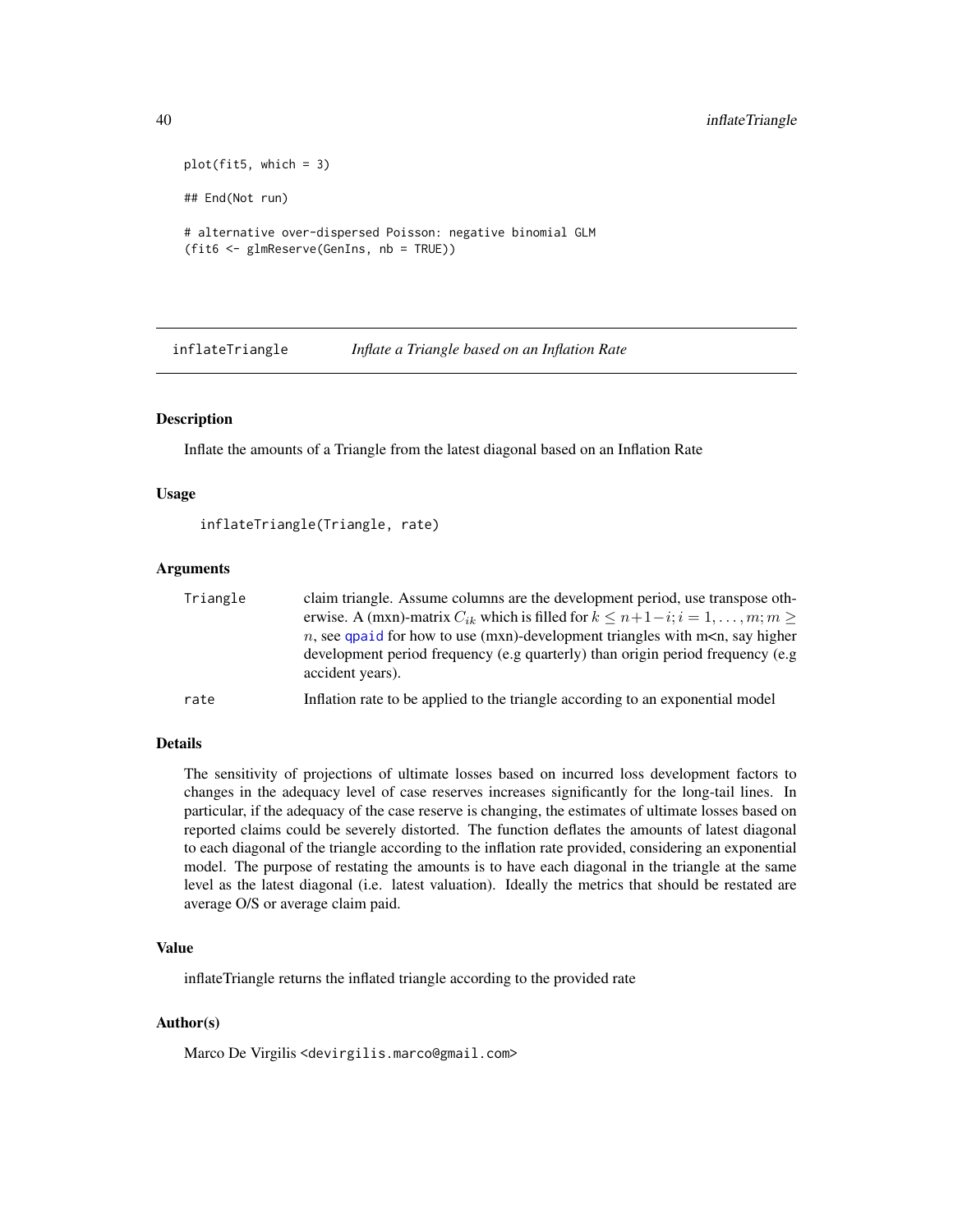#### Join2Fits 41

#### References

Berquist, J.R. and Sherman, R.E., Loss Reserve Adequacy Testing: A Comprehensive, Systematic Approach, Proceedings of the Casualty Actuarial Society, LXIV, 1977, pp.123-184.

#### See Also

See also [qpaid](#page-84-0) for dealing with non-square triangles, [checkTriangleInflation](#page-16-0) to check Y-o-Y Triangle Inflation Rates,

#### Examples

```
# Create a Triangle of Average Case O/S
avg <- MedMal$MedMalOutstanding / MedMal$MedMalOpen
# Select a rate of 15% and inflate the average =/S Triangle
inflated_tr <- inflateTriangle(Triangle = avg, rate = .15)
# Multiply it by open claims and add paymnets to calulate the adjusted Reported Claims Trinagle
adj_reported <- inflated_tr * MedMal$MedMalOpen + MedMal$MedMalPaid
# Calculate the IBNR from the unadjusted Triangle
std_ibnr <- summary(MackChainLadder(MedMal$MedMalReported))$Totals[4, 1]
# Calculate the IBNR from the adjusted Triangle
adj_reported_ibnr <- summary(MackChainLadder(adj_reported))$Totals[4, 1]
# Compare the two
std_ibnr - adj_reported_ibnr
```
Join2Fits *Join Two Fitted MultiChainLadder Models*

#### **Description**

This function is created to facilitate the fitting of the multivariate functions when specifying different models in two different development periods, especially when separate chain-ladder is used in later periods.

#### Usage

```
Join2Fits(object1, object2)
```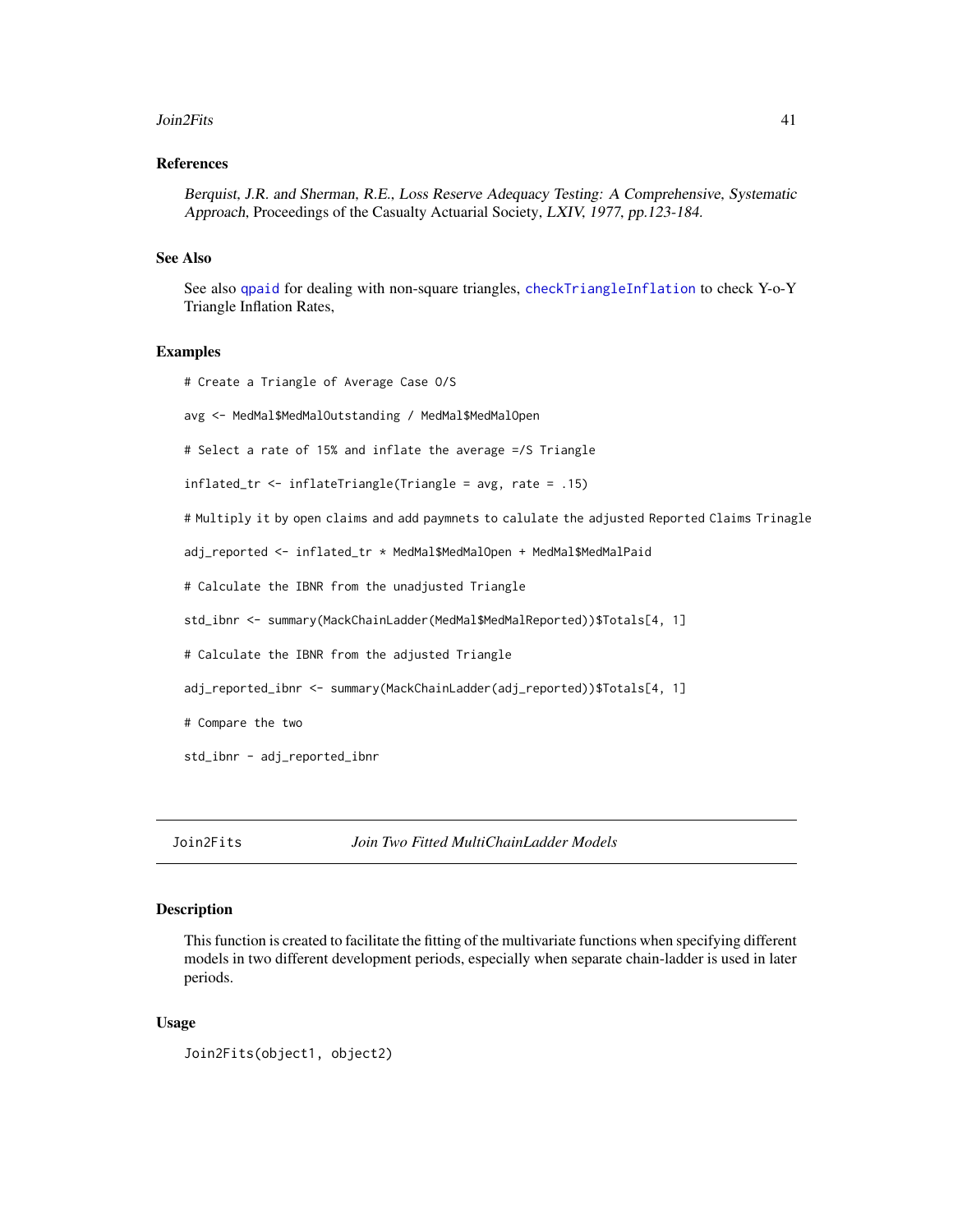#### **Arguments**

| object1 | An object of class "MultiChainLadder" |
|---------|---------------------------------------|
| object2 | An object of class "MultiChainLadder" |

## Details

The inputs must be of class "MultiChainLadder" because this function depends on the model slot to determine what kind of object is to be created and returned. If both objects have "MCL", then an object of class "MCLFit" is created; if one has "GMCL" and one has "MCL", then an object of class "GMCLFit" is created, where the one with "GMCL" is assumed to come from the first development periods; if both have "GMCL", then an object of class "GMCLFit" is created.

## Author(s)

Wayne Zhang <actuary\_zhang@hotmail.com>

## See Also

See also [MultiChainLadder](#page-52-0)

JoinFitMse *Join Model Fit and Mse Estimation*

#### Description

This function combines first momoent estimation from fitted regression models and second moment estimation from Mse method to construct an object of class "MultiChainLadder", for which a variety of methods are defined, such as summary and plot.

## Usage

```
JoinFitMse(models, mse.models)
```
## Arguments

| models     | fitted regression models, either of class "MCLFit" or "GMCLFit".    |
|------------|---------------------------------------------------------------------|
| mse.models | output from a call to Mse, which is of class "MultiChainLadderMse". |

#### Author(s)

Wayne Zhang <actuary\_zhang@hotmail.com>

## See Also

See also [MultiChainLadder.](#page-52-0)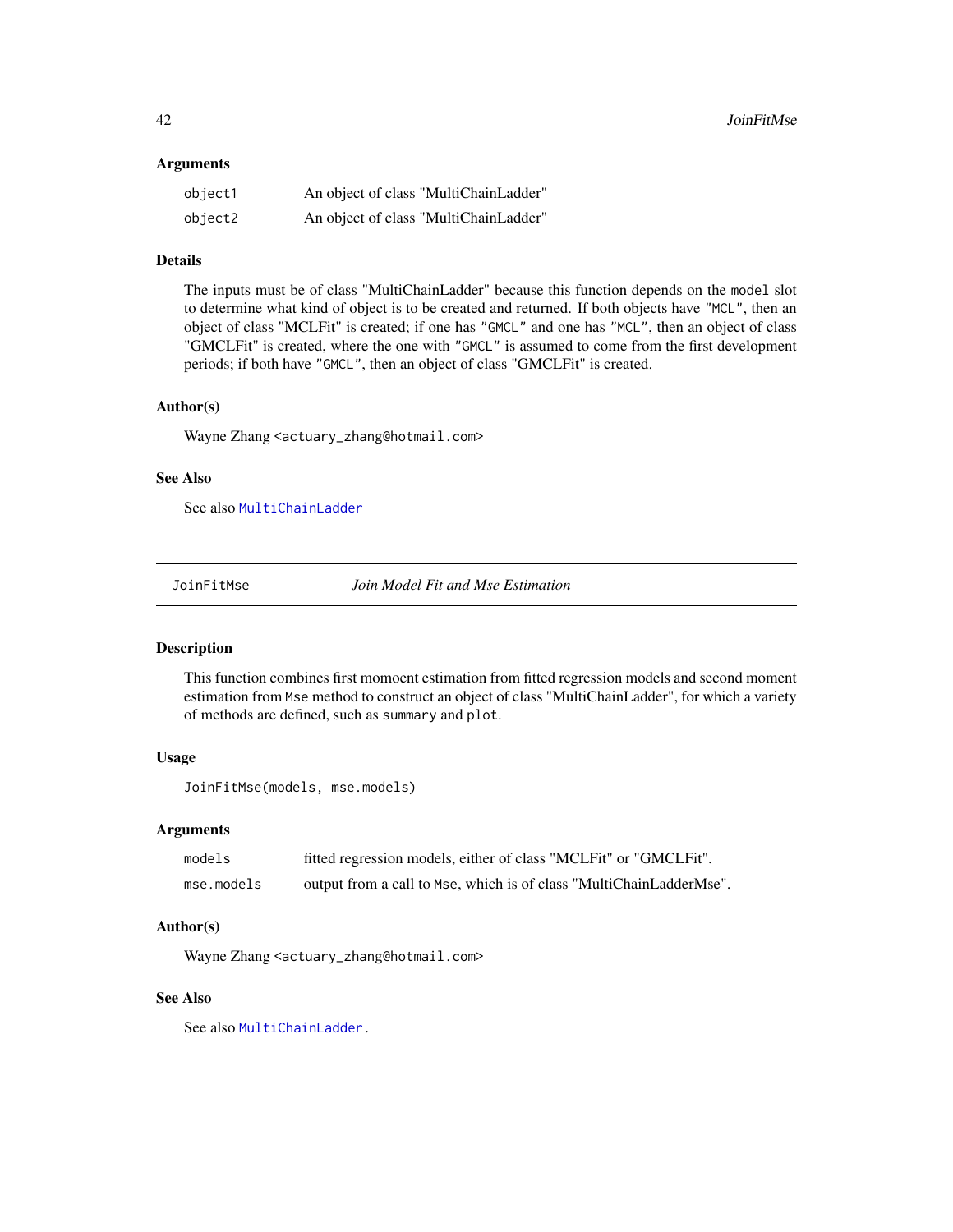#### Description

Run-off triangles of General Liability and Auto Liability.

#### Usage

data(auto)

## Format

A list of two matrices, General Liability and Auto Liability respectively.

## Source

Braun C (2004). The prediction error of the chain ladder method applied to correlated run off triangles. ASTIN Bulletin 34(2): 399-423

## Examples

data(liab) names(liab)

LRfunction *Calculate the Link Ratio Function*

## Description

This calculates the link ratio function per the CLFM paper.

#### Usage

LRfunction(x, y, delta)

#### Arguments

|       | beginning value of loss during a development period |
|-------|-----------------------------------------------------|
|       | ending value of loss during a development period    |
| delta | numeric                                             |

#### Details

Calculated the link ratios resulting from a chainladder model over a development period indexed by (possibly vector valued) real number delta. See formula (5) in the References.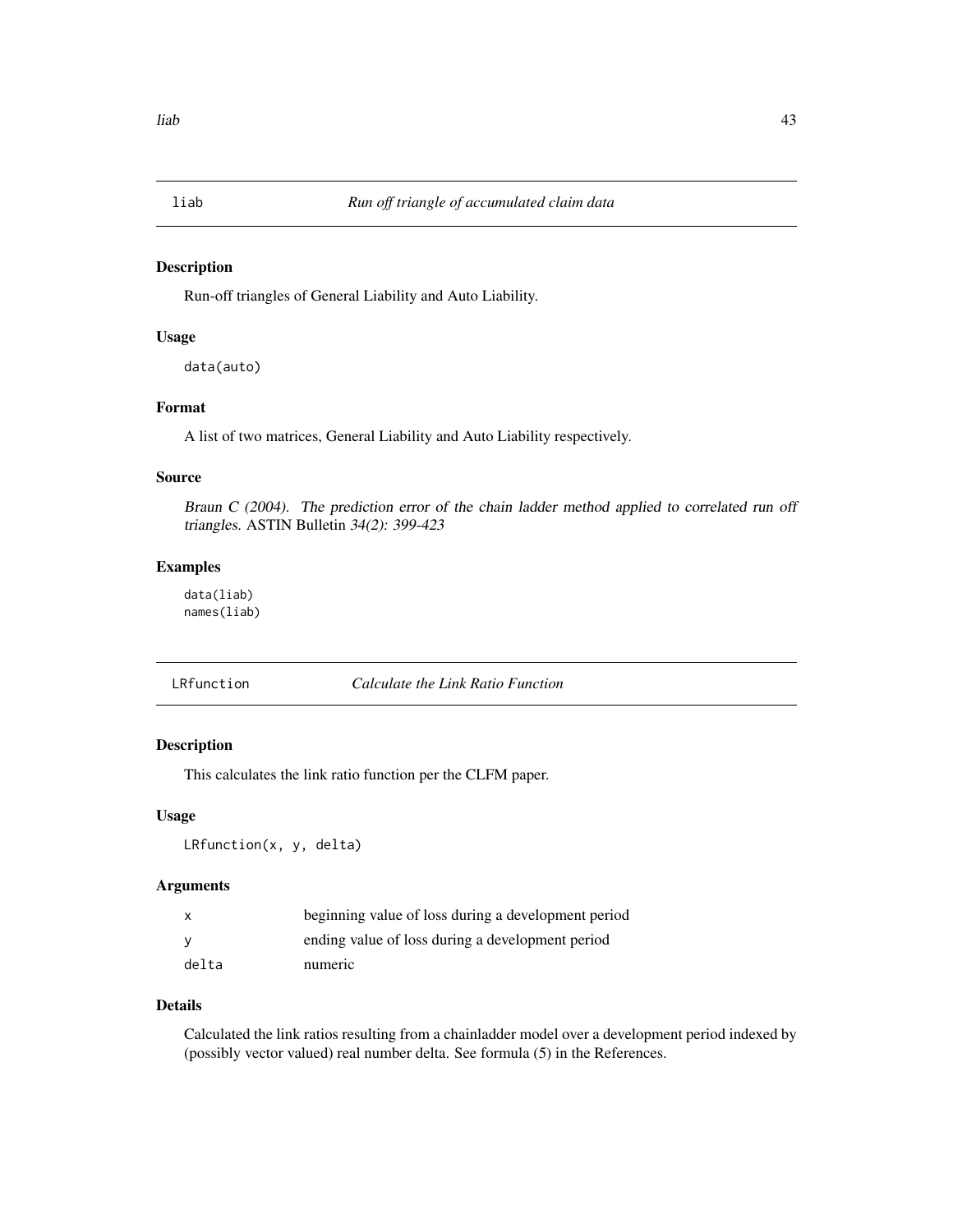## Value

A vector of link ratios.

### Author(s)

Dan Murphy

## References

Bardis, Majidi, Murphy. A Family of Chain-Ladder Factor Models for Selected Link Ratios. Variance. Pending. 2013. pp.tbd:tbd

# Examples

```
x \leq - RAA[1:9,1]y \leq - RAA[1:9,2]
delta <- seq(-2, 2, by = .1)plot(delta, LRfunction(x, y, delta), type = "l")
```
M3IR5 *Run off triangle of claims data*

#### Description

Run off triangle of simulated incremental claims data

## Usage

data(M3IR5)

## Format

A matrix with simulated incremental claims of 14 accident years and 14 development years.

### Source

Appendix A7 in B. Zehnwirth. Probabilistic Development Factor Models with Applications to Loss Reserve Variability, Prediction Intervals, and Risk Based Capital. Casualty Actuarial Science Forum. Spring 1994. Vol. 2.

## Examples

M3IR5 plot(M3IR5) plot(incr2cum(M3IR5), lattice=TRUE)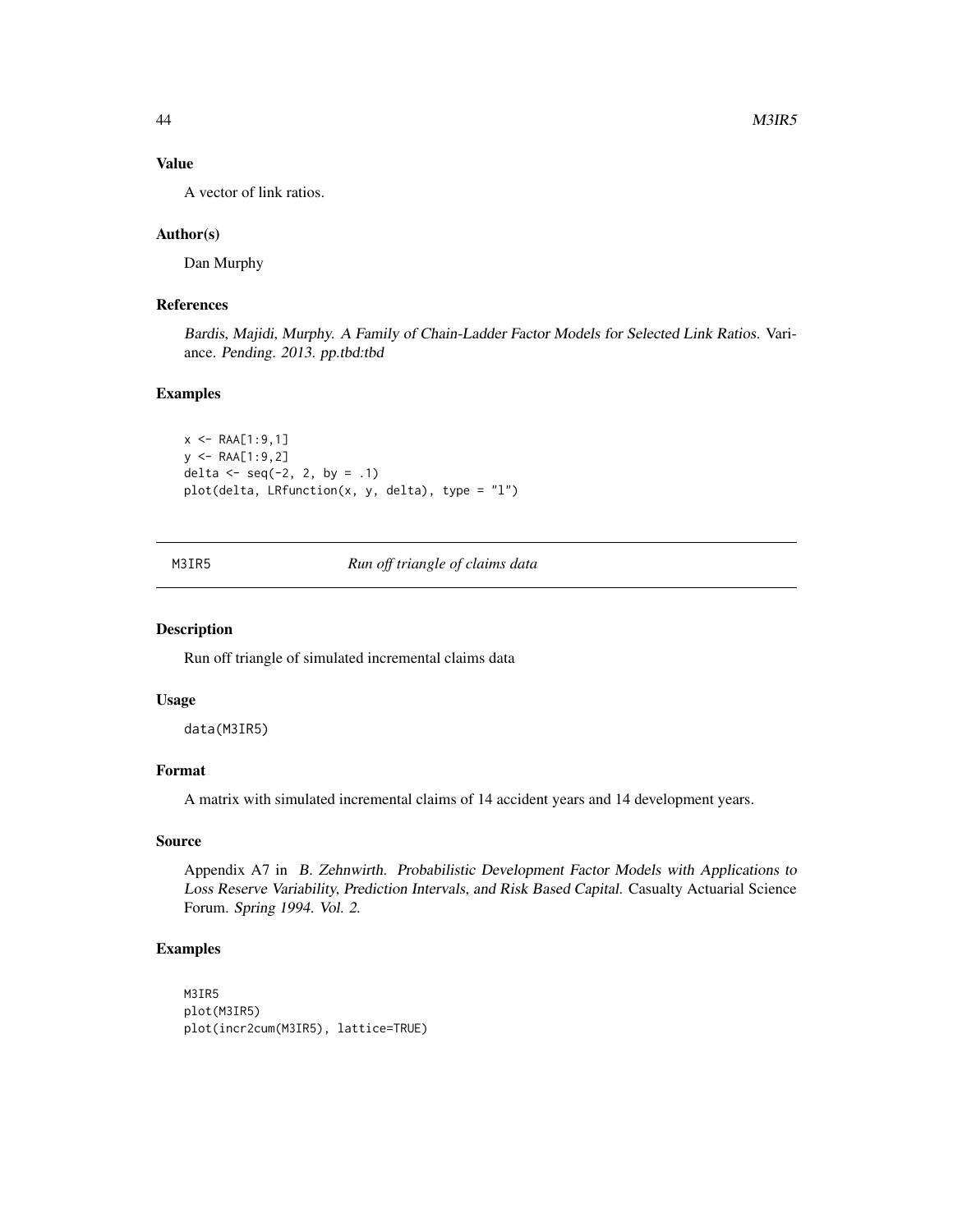<span id="page-44-0"></span>

## Description

The Mack chain-ladder model forecasts future claims developments based on a historical cumulative claims development triangle and estimates the standard error around those.

# Usage

```
MackChainLadder(Triangle, weights = 1, alpha=1, est.sigma="log-linear",
tail=FALSE, tail.se=NULL, tail.sigma=NULL, mse.method="Mack")
```
## Arguments

| Triangle  | cumulative claims triangle. Assume columns are the development period, use<br>transpose otherwise. A (mxn)-matrix $C_{ik}$ which is filled for $k \le n + 1 - i$ ; $i =$<br>$1, \ldots, m; m \geq n$ , see qpaid for how to use (mxn)-development triangles with<br>m <n, (e.g="" development="" frequency="" higher="" origin="" period="" period<br="" quarterly)="" say="" than="">frequency (e.g accident years).</n,>                                                                                                                                                                                                                                              |
|-----------|-------------------------------------------------------------------------------------------------------------------------------------------------------------------------------------------------------------------------------------------------------------------------------------------------------------------------------------------------------------------------------------------------------------------------------------------------------------------------------------------------------------------------------------------------------------------------------------------------------------------------------------------------------------------------|
| weights   | weights. Default: 1, which sets the weights for all triangle entries to 1. Other-<br>wise specify weights as a matrix of the same dimension as Triangle with all<br>weight entries in $[0; 1]$ . Hence, any entry set to 0 or NA eliminates that age-to-age<br>factor from inclusion in the model. See also 'Details'                                                                                                                                                                                                                                                                                                                                                   |
| alpha     | 'weighting' parameters. Default: 1 for all development periods; alpha=1 gives<br>the historical chain-ladder age-to-age factors, alpha=0 gives the straight average<br>of the observed individual development factors and alpha=2 is the result of an<br>ordinary regression of $C_{i,k+1}$ against $C_{i,k}$ with intercept 0, see also 'Details'<br>below, chainladder and Mack's 1999 paper                                                                                                                                                                                                                                                                          |
| est.sigma | defines how to estimate $sigma_{n-1}$ , the variability of the individual age-to-age<br>factors at development time $n-1$ . Default is "log-linear" for a log-linear regres-<br>sion, "Mack" for Mack's approximation from his 1999 paper. Alternatively the<br>user can provide a numeric value. If the log-linear model appears to be inappro-<br>priate (p-value $> 0.05$ ) the 'Mack' method will be used instead and a warning<br>message printed. Similarly, if Triangle is so small that log-linear regression is<br>being attempted on a vector of only one non-NA average link ratio, the 'Mack'<br>method will be used instead and a warning message printed. |
| tail      | can be logical or a numeric value. If tail=FALSE no tail factor will be ap-<br>plied, if tail=TRUE a tail factor will be estimated via a linear extrapolation of<br>$log(char - ladder factors - 1)$ , if tail is a numeric value than this value will<br>be used instead.                                                                                                                                                                                                                                                                                                                                                                                              |
| tail.se   | defines how the standard error of the tail factor is estimated. Only needed if<br>a tail factor > 1 is provided. Default is NULL. If tail. se is NULL, tail. se is<br>estimated via "log-linear" regression, if tail.se is a numeric value than this<br>value will be used instead.                                                                                                                                                                                                                                                                                                                                                                                     |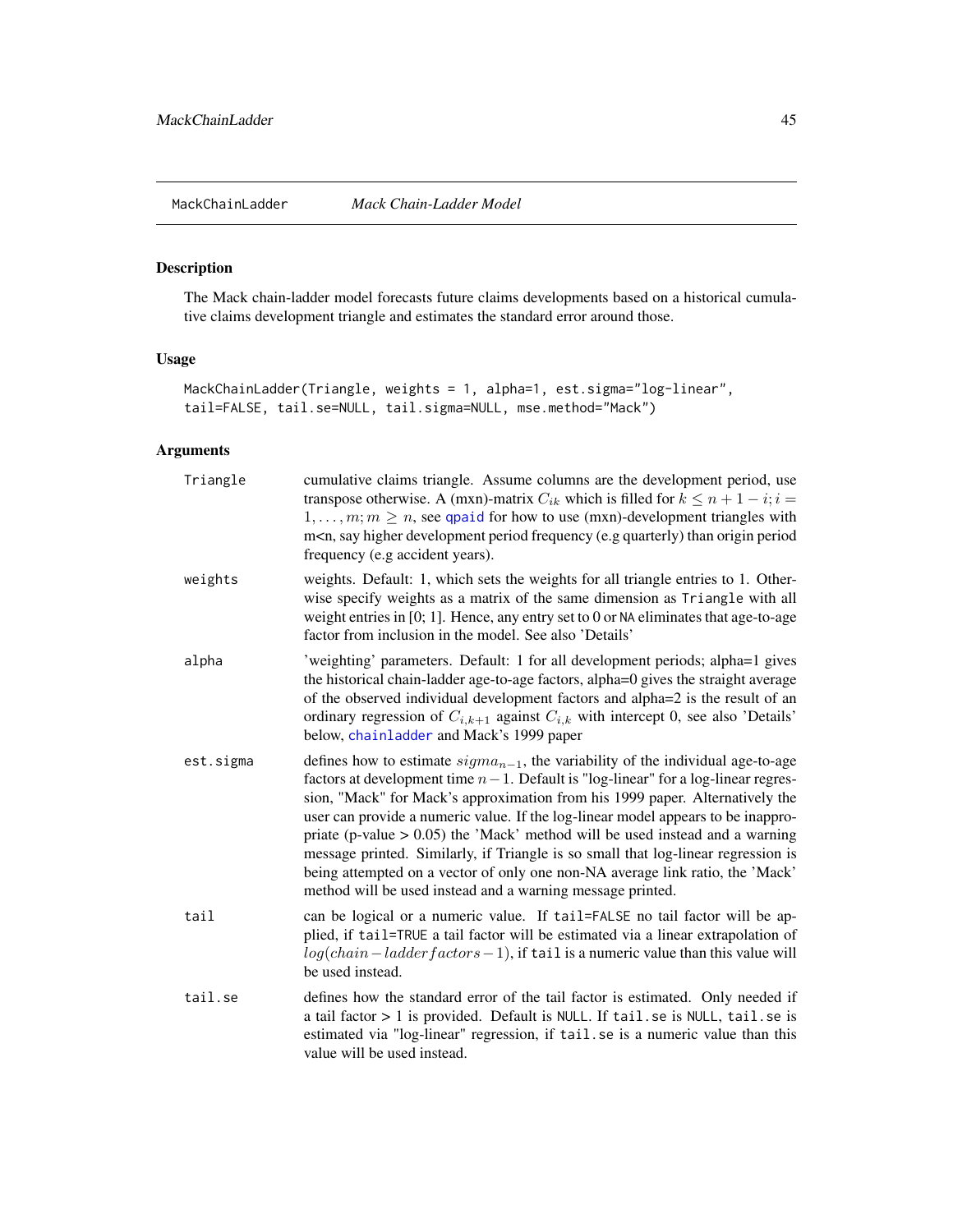| tail.sigma | defines how to estimate individual tail variability. Only needed if a tail factor ><br>1 is provided. Default is NULL. If tail. sigma is NULL, tail. sigma is estimated<br>via "log-linear" regression, if tail sigma is a numeric value than this value will<br>be used instead |
|------------|----------------------------------------------------------------------------------------------------------------------------------------------------------------------------------------------------------------------------------------------------------------------------------|
| mse.method | method used for the recursive estimate of the parameter risk component of the<br>mean square error. Value "Mack" (default) coincides with Mack's formula;<br>"Independence" includes the additional cross-product term as in Murphy and<br>BBMW. Refer to References below.      |

## Details

Following Mack's 1999 paper let  $C_{ik}$  denote the cumulative loss amounts of origin period (e.g. accident year)  $i = 1, \ldots, m$ , with losses known for development period (e.g. development year)  $k \leq n+1-i$ . In order to forecast the amounts  $C_{ik}$  for  $k > n+1-i$  the Mack chain-ladder-model assumes:

CL1: 
$$
E[F_{ik}|C_{i1}, C_{i2},..., C_{ik}] = f_k
$$
 with  $F_{ik} = \frac{C_{i,k+1}}{C_{ik}}$ 

CL2: 
$$
Var\left(\frac{C_{i,k+1}}{C_{ik}}|C_{i1}, C_{i2}, \ldots, C_{ik}\right) = \frac{\sigma_k^2}{w_{ik}C_{ik}^\alpha}
$$

CL3:  $\{C_{i1}, \ldots, C_{in}\}, \{C_{j1}, \ldots, C_{jn}\},$  are independent for origin period  $i \neq j$ 

with  $w_{ik} \in [0; 1], \alpha \in \{0, 1, 2\}$ . If these assumptions hold, the Mack chain-ladder gives an unbiased estimator for IBNR (Incurred But Not Reported) claims.

Here  $w_{ik} are the$ weights $from above.$ 

The Mack chain-ladder model can be regarded as a special form of a weighted linear regression through the origin for each development period:  $lm(y \sim x + \theta, weight \sim \text{weights}/x^{\wedge}(2-\text{alpha})),$ where y is the vector of claims at development period  $k + 1$  and x is the vector of claims at development period  $k$ .

It is necessary, before actually applying the model, to check if the main assumptions behind the model (i.e. Calendar Year Effect and Correlation between subsequent Accident Years, see [dfCorTest](#page-31-0), [cyEffTest](#page-29-0)) are verified.

## Value

MackChainLadder returns a list with the following elements

| call         | matched call                                                                                                            |
|--------------|-------------------------------------------------------------------------------------------------------------------------|
| Triangle     | input triangle of cumulative claims                                                                                     |
| FullTriangle | forecasted full triangle                                                                                                |
| Models       | linear regression models for each development period                                                                    |
| $\mathsf{f}$ | chain-ladder age-to-age factors                                                                                         |
| f.se         | standard errors of the chain-ladder age-to-age factors f (assumption CL1)                                               |
| F.se         | standard errors of the true chain-ladder age-to-age factors $F_{ik}$ (square root of<br>the variance in assumption CL2) |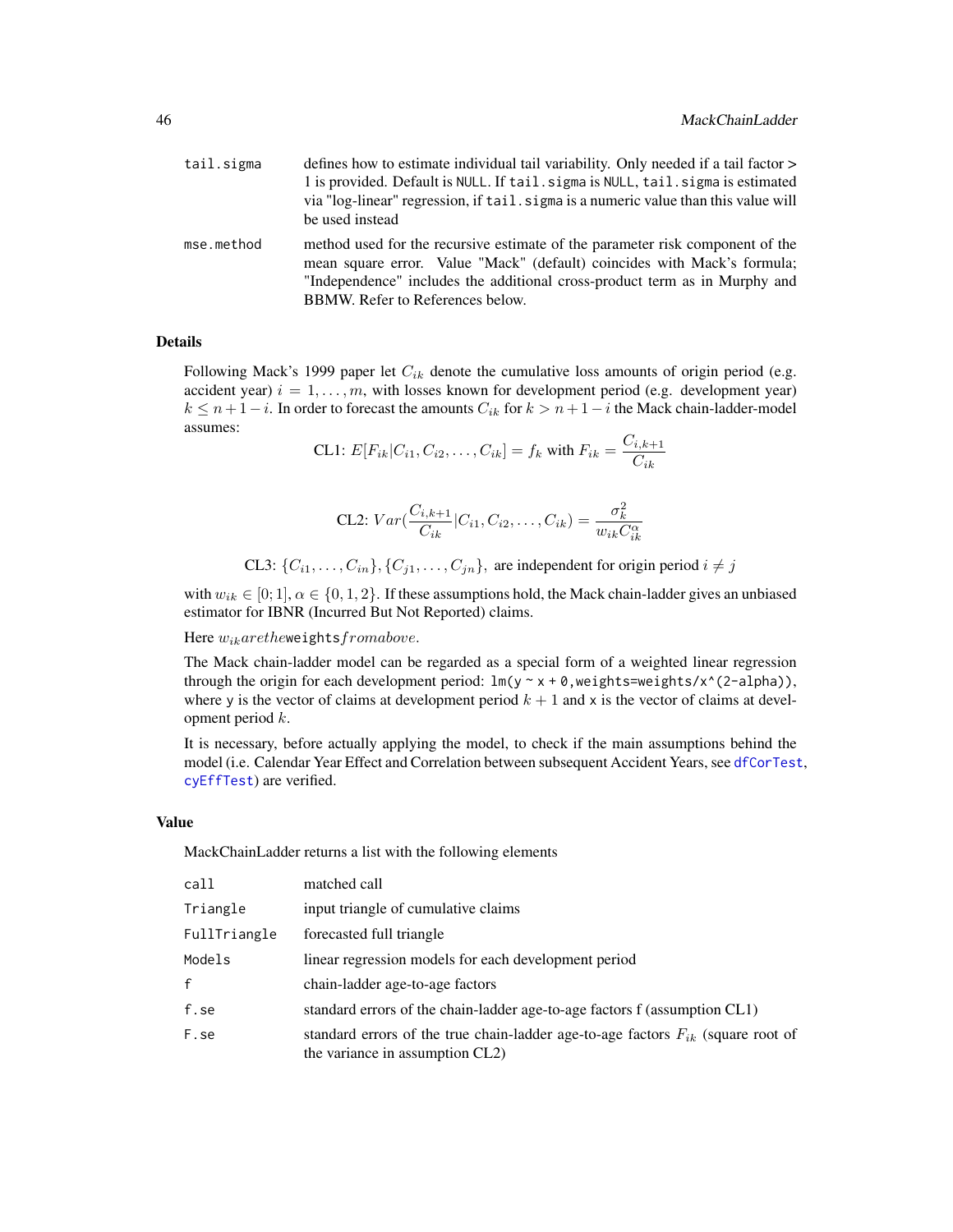## MackChainLadder 47

| sigma               | sigma parameter in CL2                                                                                                                                                                                                                                 |  |  |
|---------------------|--------------------------------------------------------------------------------------------------------------------------------------------------------------------------------------------------------------------------------------------------------|--|--|
|                     | Mack.ProcessRisk                                                                                                                                                                                                                                       |  |  |
|                     | variability in the projection of future losses not explained by the variability of<br>the link ratio estimators (unexplained variation)                                                                                                                |  |  |
| Mack.ParameterRisk  |                                                                                                                                                                                                                                                        |  |  |
|                     | variability in the projection of future losses explained by the variability of the<br>link-ratio estimators alone (explained variation)                                                                                                                |  |  |
| Mack.S.E            | total variability in the projection of future losses by the chain-ladder method; the<br>square root of the mean square error of the chain-ladder estimate: Mack.S.E. <sup>2</sup> =<br>Mack.ProcessRisk <sup>2</sup> + Mack.ParameterRisk <sup>2</sup> |  |  |
|                     | Total. Mack. S.E total variability of projected loss for all origin years combined                                                                                                                                                                     |  |  |
| Total.ProcessRisk   |                                                                                                                                                                                                                                                        |  |  |
|                     | vector of process risk estimate of the total of projected loss for all origin years<br>combined by development period                                                                                                                                  |  |  |
| Total.ParameterRisk |                                                                                                                                                                                                                                                        |  |  |
|                     | vector of parameter risk estimate of the total of projected loss for all origin years<br>combined by development period                                                                                                                                |  |  |
| weights             | weights used                                                                                                                                                                                                                                           |  |  |
| alpha               | alphas used                                                                                                                                                                                                                                            |  |  |
| tail                | tail factor used. If tail was set to TRUE the output will include the linear model<br>used to estimate the tail factor                                                                                                                                 |  |  |

#### Note

Additional references for further reading:

England, PD and Verrall, RJ. Stochastic Claims Reserving in General Insurance (with discussion), British Actuarial Journal 8, III. 2002

Barnett and Zehnwirth. Best estimates for reserves. Proceedings of the CAS, LXXXVI I(167), November 2000.

## Author(s)

Markus Gesmann <markus.gesmann@gmail.com>

# References

Thomas Mack. Distribution-free calculation of the standard error of chain ladder reserve estimates. Astin Bulletin. Vol. 23. No 2. 1993. pp.213:225

Thomas Mack. The standard error of chain ladder reserve estimates: Recursive calculation and inclusion of a tail factor. Astin Bulletin. Vol. 29. No 2. 1999. pp.361:366

Murphy, Daniel M. Unbiased Loss Development Factors. Proceedings of the Casualty Actuarial Society Casualty Actuarial Society - Arlington, Virginia 1994: LXXXI 154-222

Buchwalder, Bühlmann, Merz, and Wüthrich. The Mean Square Error of Prediction in the Chain Ladder Reserving Method (Mack and Murphy Revisited). Astin Bulletin Vol. 36. 2006. pp.521:542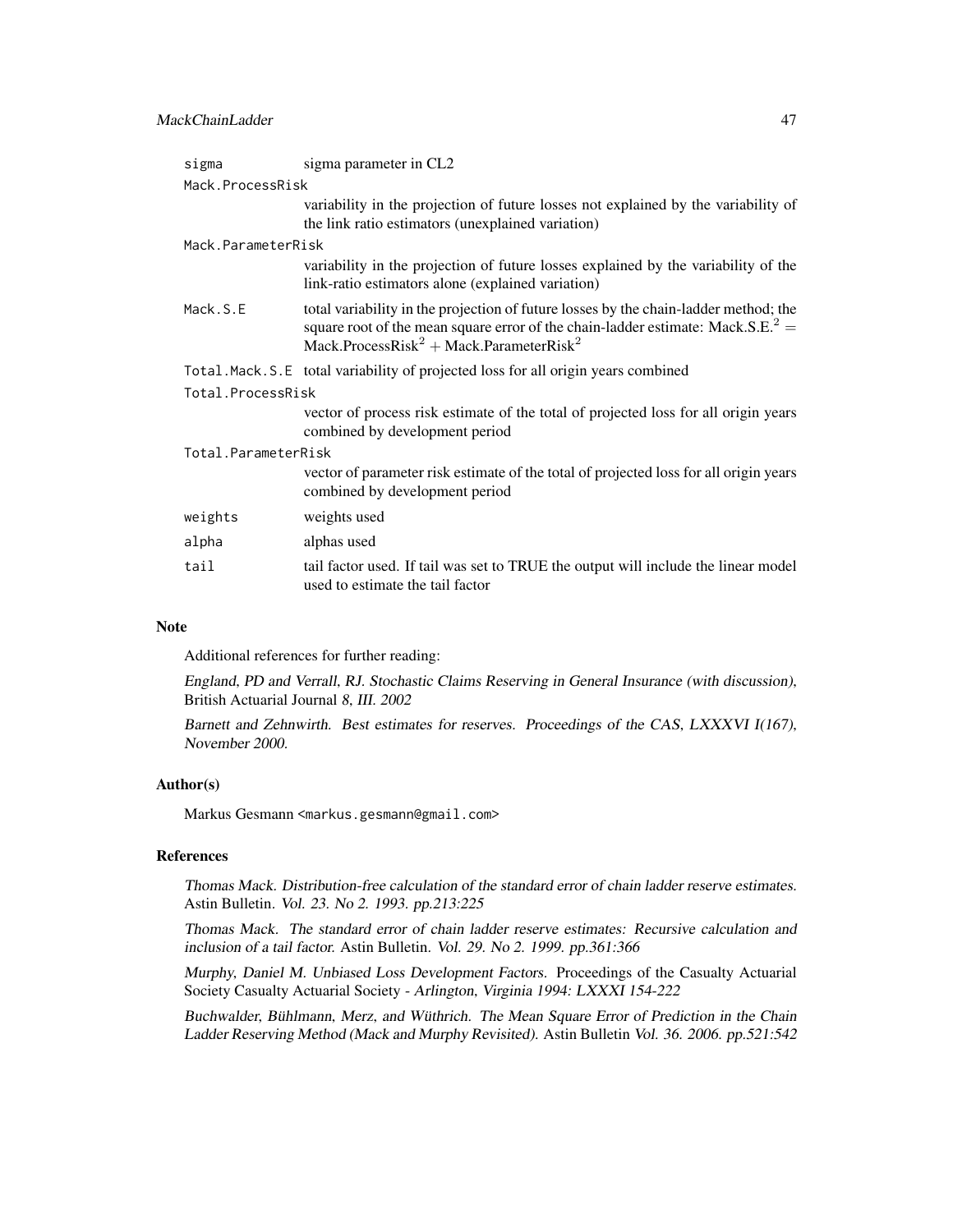### See Also

See also [qpaid](#page-84-0) for dealing with non-square triangles, [chainladder](#page-14-0) for the underlying chain-ladder method, [dfCorTest](#page-31-0) to check for Calendar Year Effect, [cyEffTest](#page-29-0) to check for Development Factor Correlation, [summary.MackChainLadder](#page-98-0), [quantile.MackChainLadder](#page-85-0), [plot.MackChainLadder](#page-75-0) and [residuals.MackChainLadder](#page-89-0) displaying results, [CDR.MackChainLadder](#page-12-0) for the one year claims development result.

## Examples

```
## See the Taylor/Ashe example in Mack's 1993 paper
GenIns
plot(GenIns)
plot(GenIns, lattice=TRUE)
GNI <- MackChainLadder(GenIns, est.sigma="Mack")
GNI$f
GNI$sigma^2
GNI # compare to table 2 and 3 in Mack's 1993 paper
plot(GNI)
plot(GNI, lattice=TRUE)
## Different weights
## Using alpha=0 will use straight average age-to-age factors
MackChainLadder(GenIns, alpha=0)$f
# You get the same result via:
apply(GenIns[,-1]/GenIns[,-10],2, mean, na.rm=TRUE)
## Only use the last 5 diagonals, i.e. the last 5 calendar years
calPeriods <- (row(GenIns) + col(GenIns) - 1)
(weights \le ifelse(calPeriods \le 5, 0, ifelse(calPeriods > 10, NA, 1)))
MackChainLadder(GenIns, weights=weights, est.sigma = "Mack")
## Tail
## See the example in Mack's 1999 paper
Mortgage
m <- MackChainLadder(Mortgage)
round(summary(m)$Totals["CV(IBNR)",], 2) ## 26% in Table 6 of paper
plot(Mortgage)
# Specifying the tail and its associated uncertainty parameters
MRT <- MackChainLadder(Mortgage, tail=1.05, tail.sigma=71, tail.se=0.02, est.sigma="Mack")
MRT
plot(MRT, lattice=TRUE)
# Specify just the tail and the uncertainty parameters will be estimated
MRT <- MackChainLadder(Mortgage, tail=1.05)
MRT$f.se[9] # close to the 0.02 specified above
MRT$sigma[9] # less than the 71 specified above
# Note that the overall CV dropped slightly
round(summary(MRT)$Totals["CV(IBNR)",], 2) ## 24%
# tail parameter uncertainty equal to expected value
MRT <- MackChainLadder(Mortgage, tail=1.05, tail.se = .05)
round(summary(MRT)$Totals["CV(IBNR)",], 2) ## 27%
## Parameter-risk (only) estimate of the total reserve = 3142387
```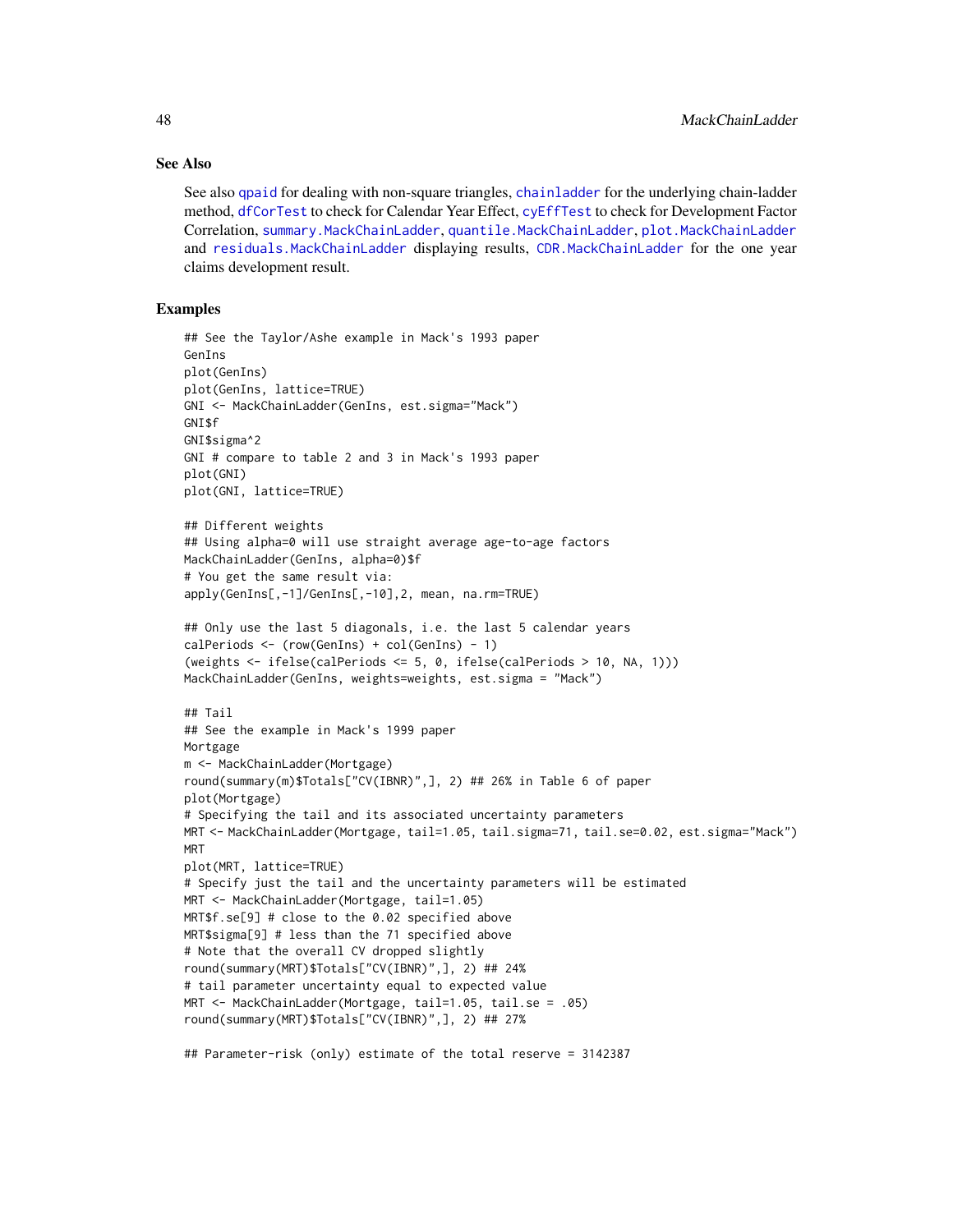#### MCLpaid 49

```
tail(MRT$Total.ParameterRisk, 1) # located in last (ultimate) element
# Parameter-risk (only) CV is about 19%
tail(MRT$Total.ParameterRisk, 1) / summary(MRT)$Totals["IBNR", ]
## Three terms in the parameter risk estimate
## First, the default (Mack) without the tail
m <- MackChainLadder(RAA, mse.method = "Mack")
summary(m)$Totals["Mack S.E.",]
## Then, with the third term
m <- MackChainLadder(RAA, mse.method = "Independence")
summary(m)$Totals["Mack S.E.",] ## Not significantly greater
## One year claims development results
M <- MackChainLadder(MW2014, est.sigma="Mack")
CDR(M)
## For more examples see:
## Not run:
demo(MackChainLadder)
## End(Not run)
```
MCLpaid *Run off triangles of accumulated paid and incurred claims data.*

## Description

Run-off triangles based on a fire portfolio

## Usage

```
data(MCLpaid)
data(MCLincurred)
```
## Format

A matrix with 7 origin years and 7 development years.

## Source

Gerhard Quarg and Thomas Mack. Munich Chain Ladder. Blatter DGVFM. 26, Munich, 2004.

## Examples

```
MCLpaid
MCLincurred
op=par(mfrow=c(2,1))
plot(MCLpaid)
plot(MCLincurred)
par(op)
```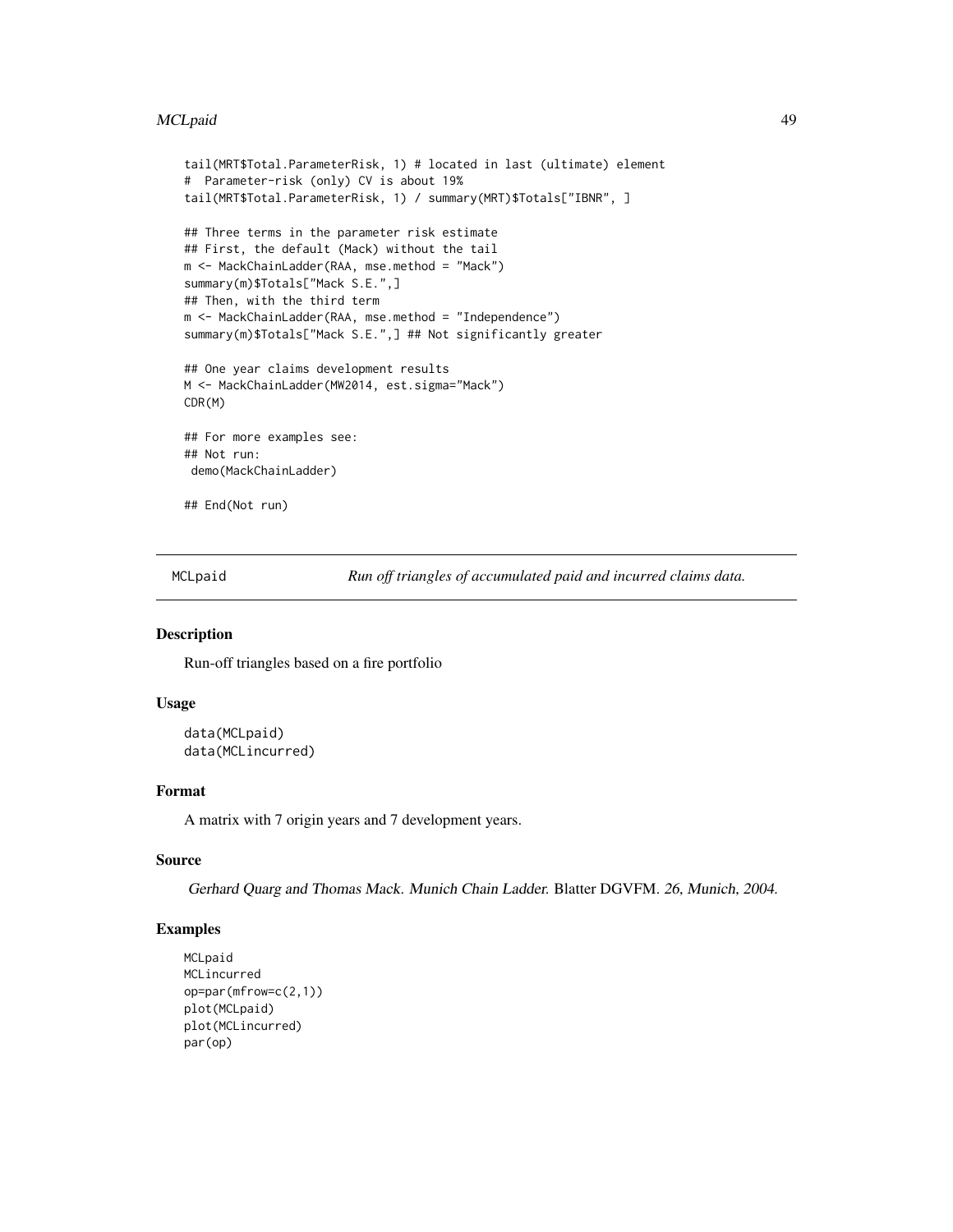#### Description

Run-off triangles of Medical Malpractice Data insurance.

## Usage

data(MedMal)

## Format

U.S. medical malpractice insurance for an experience period of 1969 to 1976. Reported Claims, Paid Claims, Case Outstanding and Open Claims (i.e. the number of outstanding claims) respectively

#### Source

Berquist, J.R. and Sherman, R.E., Loss Reserve Adequacy Testing: A Comprehensive, Systematic Approach, Proceedings of the Casualty Actuarial Society, LXIV, 1977, pp.123-184.

## Examples

data(MedMal) names(MedMal) MedMal\$MedMalReported MedMal\$MedMalPaid MedMal\$MedMalOutstanding MedMal\$MedMalOpen

Mortgage *Run off triangle of accumulated claims data*

### Description

Development triangle of a mortgage guarantee business

## Usage

```
data(Mortgage)
```
## Format

A matrix with 9 accident years and 9 development years.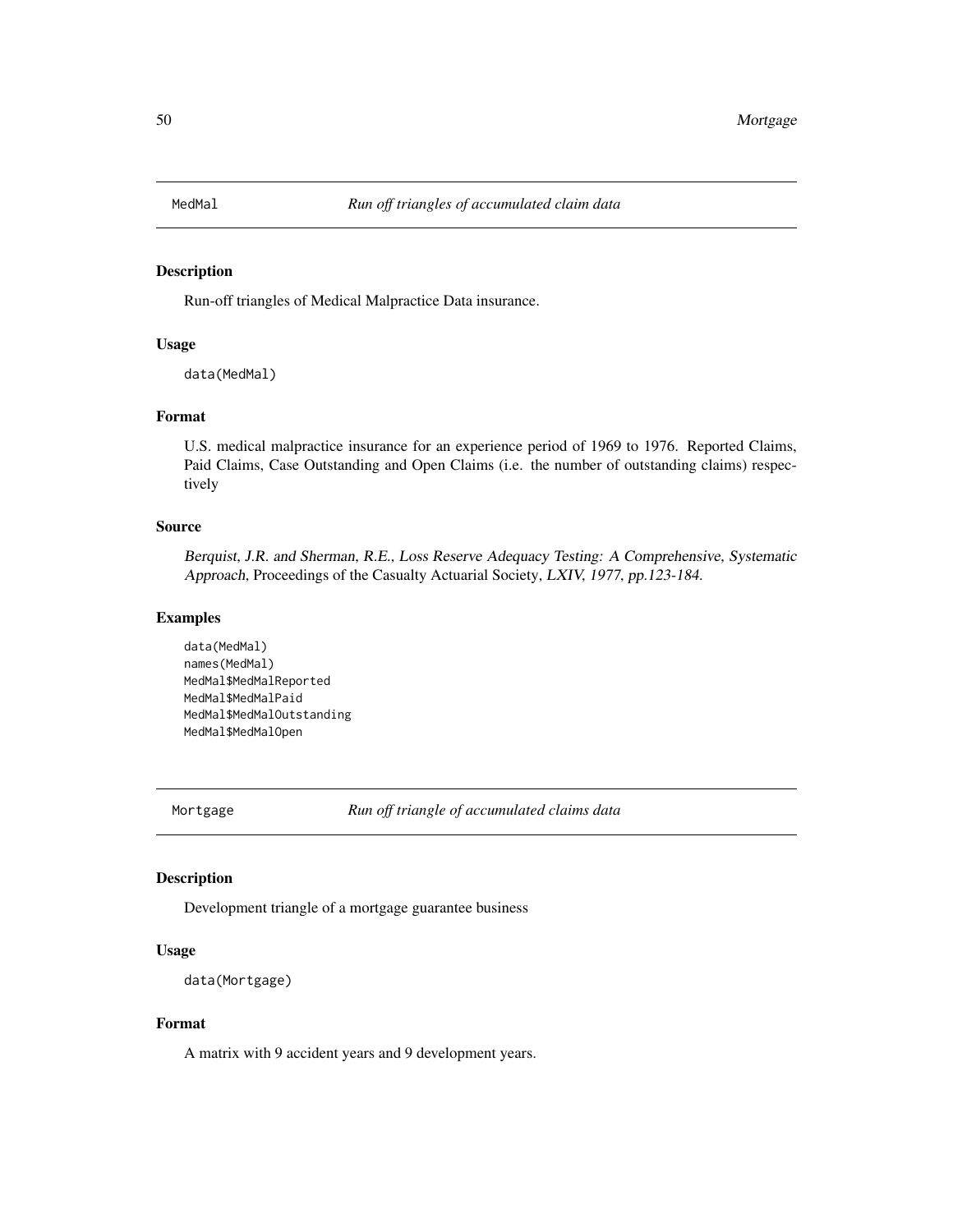## Mse-methods 51

## Source

Competition Presented at a London Market Actuaries Dinner, D.E.A. Sanders, 1990

## References

See table 4 in: Distribution-free Calculation of the Standard Error of Chain Ladder Reserve Estimates, Thomas Mack, 1993, ASTIN Bulletin 23, 213 - 225

## Examples

Mortgage Mortgage plot(Mortgage) plot(Mortgage, lattice=TRUE)

Mse-methods *Methods for Generic Function Mse*

#### <span id="page-50-0"></span>Description

Mse is a generic function to calculate mean square error estimations in the chain-ladder framework.

## Usage

```
Mse(ModelFit, FullTriangles, ...)
## S4 method for signature 'GMCLFit, triangles'
Mse(ModelFit, FullTriangles, ...)
## S4 method for signature 'MCLFit, triangles'
Mse(ModelFit, FullTriangles, mse.method="Mack", ...)
```
### Arguments

| ModelFit      | An object of class "GMCLFit" or "MCLFit".                                                                                                                                                                                                          |
|---------------|----------------------------------------------------------------------------------------------------------------------------------------------------------------------------------------------------------------------------------------------------|
| FullTriangles | An object of class "triangles". Should be the output from a call of predict.                                                                                                                                                                       |
| mse.method    | Character strings that specify the MSE estimation method. Only works for<br>"MCLFit". Use "Mack" for the generazliation of the Mack (1993) approach, and<br>"Independence" for the conditional resampling approach in Merz and Wuthrich<br>(2008). |
| $\ddotsc$     | Currently not used.                                                                                                                                                                                                                                |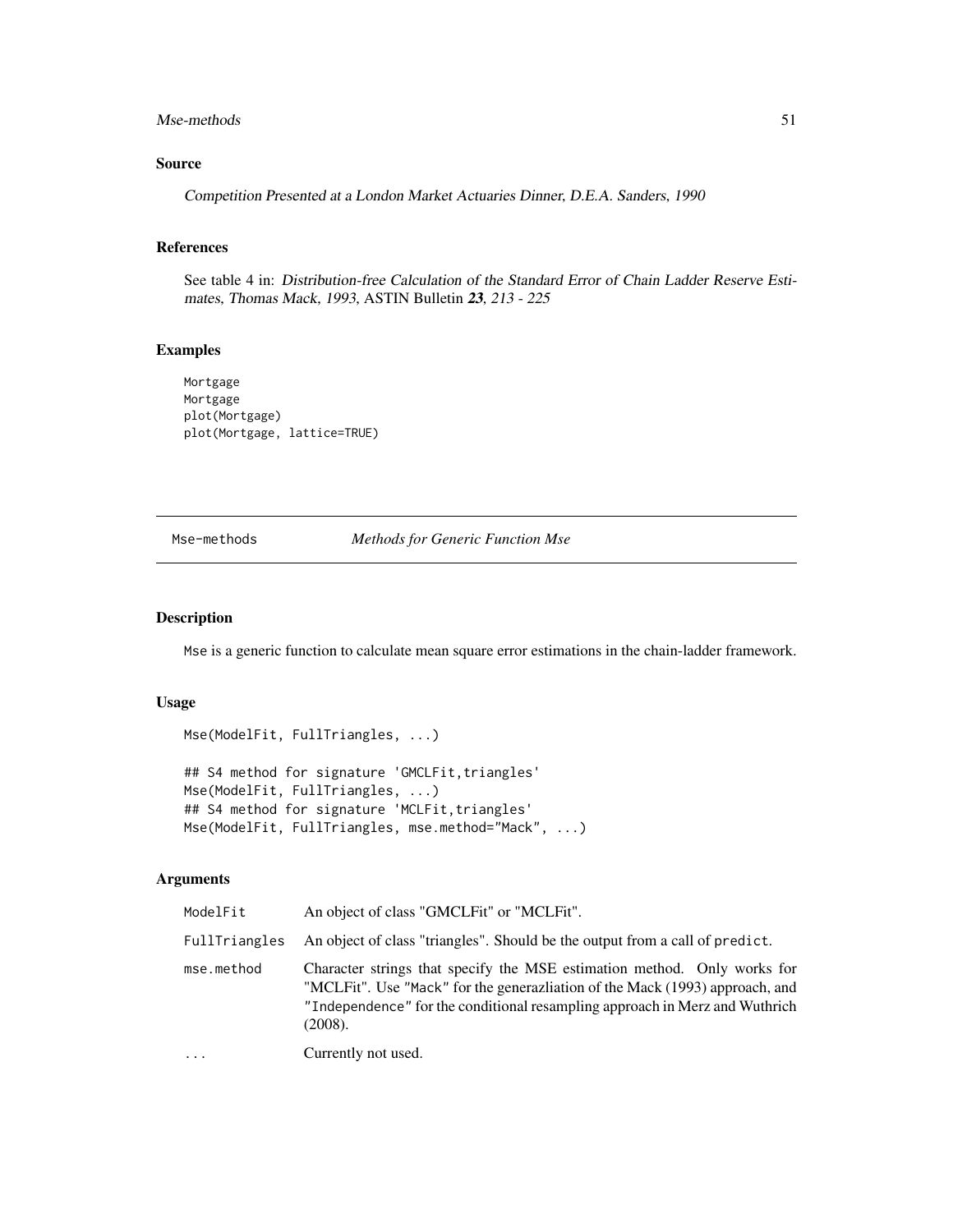.

## Details

These functions calculate the conditional mean square errors using the recursive formulas in Zhang (2010), which is a generalization of the Mack (1993, 1999) formulas. In the GMCL model, the conditional mean square error for single accident years and aggregated accident years are calcualted as:

$$
\hat{mse}(\hat{Y}_{i,k+1}|D) = \hat{B}_{k}\hat{mse}(\hat{Y}_{i,k}|D)\hat{B}_{k} + (\hat{Y}'_{i,k}\otimes I)\hat{\Sigma}_{B_{k}}(\hat{Y}_{i,k}\otimes I) + \hat{\Sigma}_{\epsilon_{i,k}}.
$$

$$
\hat{mse}(\sum_{i=a_k}^{I}\hat{Y}_{i,k+1}|D) = \hat{B}_km\hat{se}(\sum_{i=a_k+1}^{I}\hat{Y}_{i,k}|D)\hat{B}_k + (\sum_{i=a_k}^{I}\hat{Y}'_{i,k}\otimes I)\hat{\Sigma}_{B_k}(\sum_{i=a_k}^{I}\hat{Y}_{i,k}\otimes I) + \sum_{i=a_k}^{I}\hat{\Sigma}_{\epsilon_{i_k}}
$$

In the MCL model, the conditional mean square error from Merz and Wüthrich (2008) is also available, which can be shown to be equivalent as the following:

$$
\hat{mse}(\hat{Y}_{i,k+1}|D) = (\hat{\beta}_k \hat{\beta}'_k) \odot \hat{mse}(\hat{Y}_{i,k}|D) + \hat{\Sigma}_{\beta_k} \odot (\hat{Y}_{i,k}\hat{Y}'_{i,k}) + \hat{\Sigma}_{\epsilon_{i_k}} + \hat{\Sigma}_{\beta_k} \odot \hat{mse}^E(\hat{Y}_{i,k}|D).
$$
\n
$$
\hat{mse}(\sum_{i=a_k}^{I} \hat{Y}_{i,k+1}|D) = (\hat{\beta}_k \hat{\beta}'_k) \odot \sum_{i=a_k+1}^{I} \hat{mse}(\hat{Y}_{i,k}|D) + \hat{\Sigma}_{\beta_k} \odot (\sum_{i=a_k}^{I} \hat{Y}_{i,k}\sum_{i=a_k}^{I} \hat{Y}'_{i,k}) + \sum_{i=a_k}^{I} \hat{\Sigma}_{\epsilon_{i_k}} + \hat{\Sigma}_{\beta_k} \odot \sum_{i=a_k}^{I} \hat{mse}^E(\hat{Y}_{i,k}|D).
$$

For the Mack approach in the MCL model, the cross-product term  $\hat{\Sigma}_{\beta_k}\odot\hat{mse}^E(\hat{Y}_{i,k}|D)$ in the above two formulas will drop out.

#### Value

Mse returns an object of class "MultiChainLadderMse" that has the following elements:

| mse.ay      | condtional mse for each accdient year                                  |
|-------------|------------------------------------------------------------------------|
| mse.ay.est  | conditional estimation mse for each accdient year                      |
| mse.ay.proc | conditional process mse for each accdient year                         |
| mse.total   | condtional mse for aggregated accdient years                           |
|             | mse.total.est conditional estimation mse for aggregated accdient years |
|             | mse.total.proc conditional process mse for aggregated accdient years   |
|             | FullTriangles completed triangles                                      |

#### Author(s)

Wayne Zhang <actuary\_zhang@hotmail.com>

#### References

Zhang Y (2010). A general multivariate chain ladder model.Insurance: Mathematics and Economics, 46, pp. 588-599.

Zhang Y (2010). Prediction error of the general multivariate chain ladder model.

#### See Also

See also [MultiChainLadder.](#page-52-0)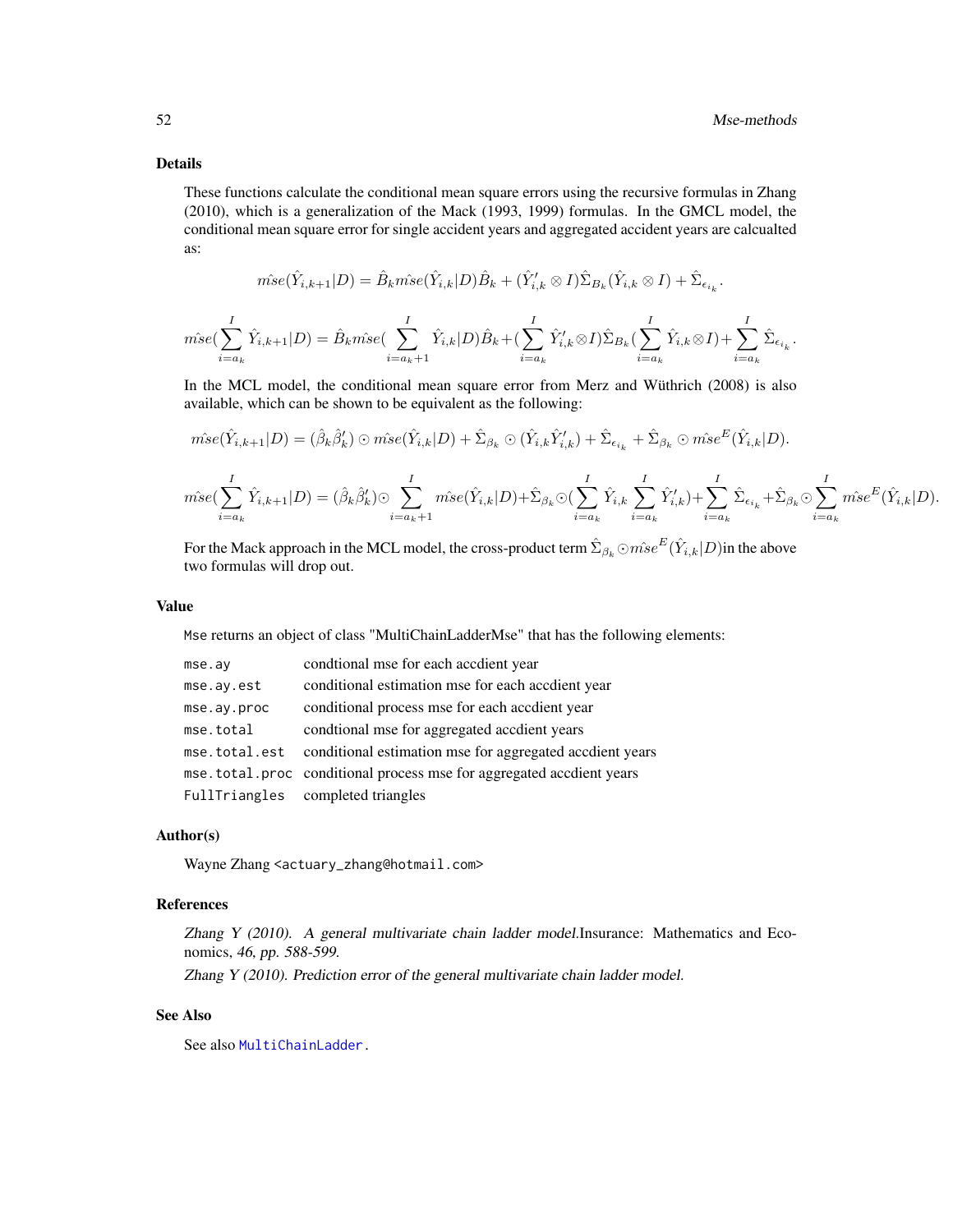<span id="page-52-0"></span>

#### Description

The function MultiChainLadder implements multivariate methods to forecast insurance loss payments based on several cumulative claims development triangles. These methods are multivariate extensions of the chain-ladder technique, which develop several correlated triangles simultaneously in a way that both contemporaneous correlations and structural relationships can be accounted for. The estimated conditional Mean Square Errors (MSE) are also produced.

## Usage

```
MultiChainLadder(Triangles, fit.method = "SUR", delta = 1,
  int = NULL, restrict.regMat = NULL, extrap = TRUE,
  mse.method = "Mack", model = "MCL", \dots)
MultiChainLadder2(Triangles, mse.method = "Mack", last = 3,
```
type = c("MCL", "MCL+int", "GMCL-int", "GMCL"), ...)

#### Arguments

| Triangles       | a list of cumulative claims triangles of the same dimensions.                                                                                                                                                                                                                                                                                                                                                                       |
|-----------------|-------------------------------------------------------------------------------------------------------------------------------------------------------------------------------------------------------------------------------------------------------------------------------------------------------------------------------------------------------------------------------------------------------------------------------------|
| fit.method      | the method used to fit the multivariate regression in each development period.<br>The default is "SUR" - seemingly unrelated regressions. When "OLS" (Ordinary<br>Least Squares) is used, this is the same as developing each triangle separately.                                                                                                                                                                                  |
| delta           | parameter for controlling weights. It is used to determine the covariance struc-<br>ture $D(Y_{i,k}^{\delta/2})\Sigma_k D(Y_{i,k}^{\delta/2})$ . The default value 1 means that the variance is pro-<br>portional to the cumulative loss from the previous period.                                                                                                                                                                  |
| int             | a numeric vector that indicates which development periods have intercepts spec-<br>ified. This only takes effect for model = "GMCL". The default NULL means that<br>no intercepts are specified.                                                                                                                                                                                                                                    |
| restrict.regMat |                                                                                                                                                                                                                                                                                                                                                                                                                                     |
|                 | a list of matrix specifying parameter restriction matrix for each period. This<br>is only used for model = "GMCL". The default value NULL means no restric-<br>tion is imposed on the development matrix. For example, if there are 3 trian-<br>gles, there will be 9 parameters in the development matrix for each period if<br>restrict.regMat = NULL. See systemfit for how to specify the appropriate<br>parameter constraints. |
| extrap          | a logical value indicating whether to use Mack's extrapolation method for the<br>last period to get the residual variance estimation. It only takes effect for model<br>= "MCL". If the data are trapezoids, it is set to be FALSE automatically and a<br>warning message is given.                                                                                                                                                 |
| mse.method      | method to estimate the mean square error. It can be either "Mack" or "Independence",<br>which are the multivariate generalization of Mack's formulas and the conditional<br>re-sampling approach, respectively.                                                                                                                                                                                                                     |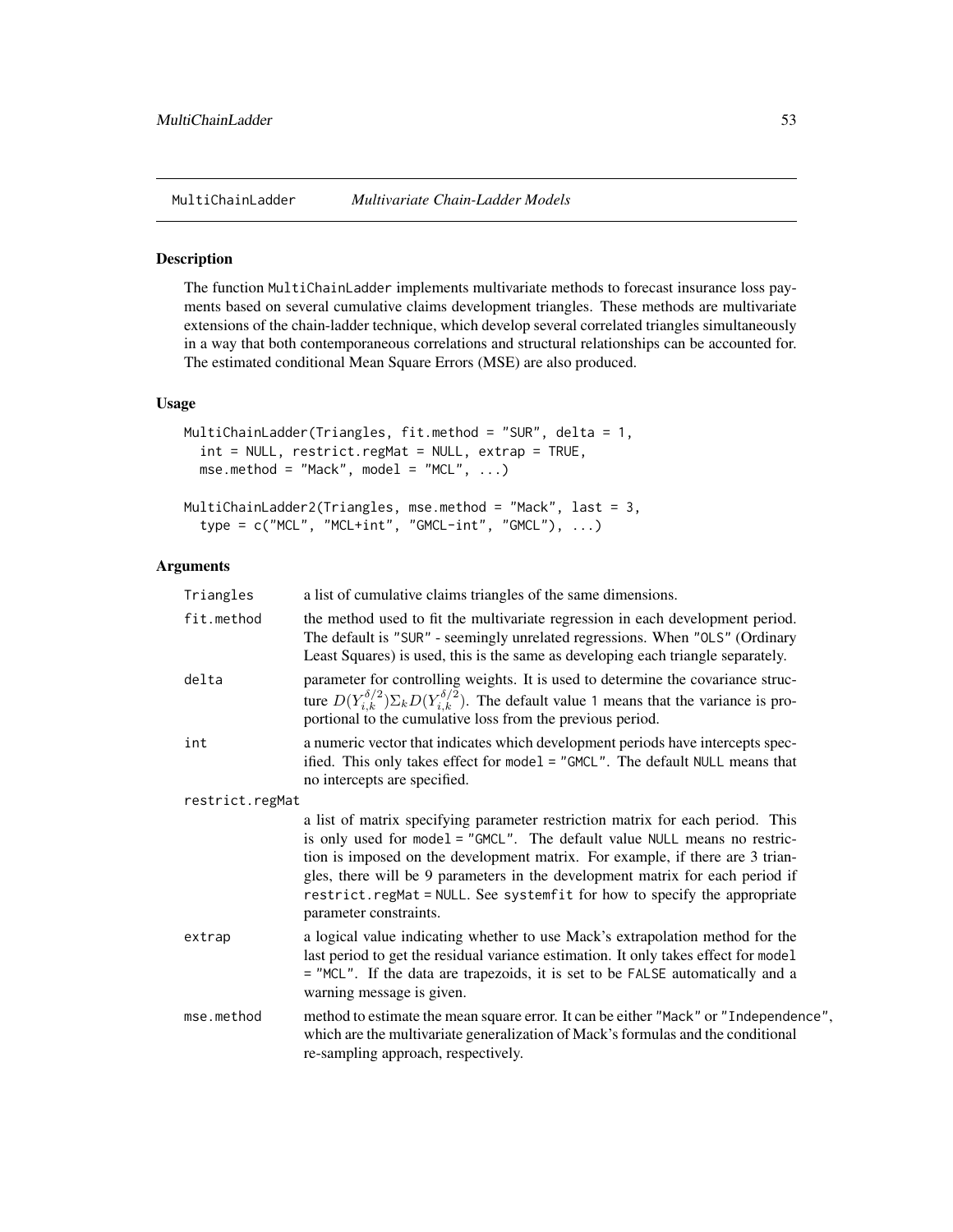| an integer. The MultichainLadder 2 function splits the triangles into 2 parts<br>last<br>internally (see details below), and the last argument indicates how many of the<br>development periods in the tail go into the second part of the split. The default<br>is $3.$                                                                                                                                                                                               |  |
|------------------------------------------------------------------------------------------------------------------------------------------------------------------------------------------------------------------------------------------------------------------------------------------------------------------------------------------------------------------------------------------------------------------------------------------------------------------------|--|
|                                                                                                                                                                                                                                                                                                                                                                                                                                                                        |  |
| the type of the model structure to be specified for the first part of the split model<br>type<br>in MultiChainLadder2. "MCL"- the multivariate chain-ladder with diagonal de-<br>velopment matrix; "MCL+int"- the multivariate chain-ladder with additional in-<br>tercepts; "GMCL-int"- the general multivariate chain-ladder without intercepts;<br>and "GMCL" - the full general multivariate chain-ladder with intercepts and non-<br>diagonal development matrix. |  |
| arguments passed to systemfit.                                                                                                                                                                                                                                                                                                                                                                                                                                         |  |

## Details

This function implements multivariate loss reserving models within the chain-ladder framework. Two major models are included. One is the Multivariate chain-ladder (MCL) model proposed by Prohl and Schmidt (2005). This is a direct multivariate generalization of the univariate chain-ladder model in that losses from different triangles are assumed to be correlated but the mean development in one triangle only depends on its past values, not on the observed values from other triangles. In contrast, the other model, the General Multivariate chain-ladder (GMCL) model outlined in Zhang (2010), extends the MCL model by allowing development dependencies among different triangles as well as the inclusion of regression intercepts. As a result, structurally related triangles, such as the paid and incurred loss triangles or the paid loss and case reserve triangles, can be developed together while still accounting for the potential contemporaneous correlations. While the MCL model is a special case of the GMCL model, it is programmed and listed separately because: a) it is an important model for its own sake; b) different MSE methods are only available for the MCL model; c) extrapolation of the residual variance estimation can be implemented for the MCL model, which is considerably difficult for the GMCL model.

We introduce some details of the GMCL model in the following. Assume N triangles are available. Denote  $Y_{i,k} = (Y_{i,k}^{(1)}, \ldots, Y_{i,k}^{(N)})$  as an  $N \times 1$  vector of cumulative losses at accident year i and development year  $k$ , where  $(n)$  refers to the n-th triangle. The GMCL model in development period k (from development year k to year  $k+1$ ) is:

$$
Y_{i,k+1} = A_k + B_k \cdot Y_{i,k} + \epsilon_{i,k},
$$

where  $A_k$  is a column of intercepts and  $B_k$  is the  $N \times N$  development matrix. By default, MultiChainLadder sets  $A_k$  to be zero. This behavior can be changed by appropriately specifying the int argument. Assumptions for this model are:

$$
E(\epsilon_{i,k}|Y_{i,1},\ldots,Y_{i,I+1-k})=0.
$$

 $cov(\epsilon_{i,k}|Y_{i,1},\ldots,Y_{i,I+1-k}) = \sum_{\epsilon_{i,k}} = D(Y_{i,k}^{\delta/2})\sum_{k}D(Y_{i,k}^{\delta/2}).$ 

losses of different accident years are independent.

 $\epsilon_{i,k}$  are symmetrically distributed.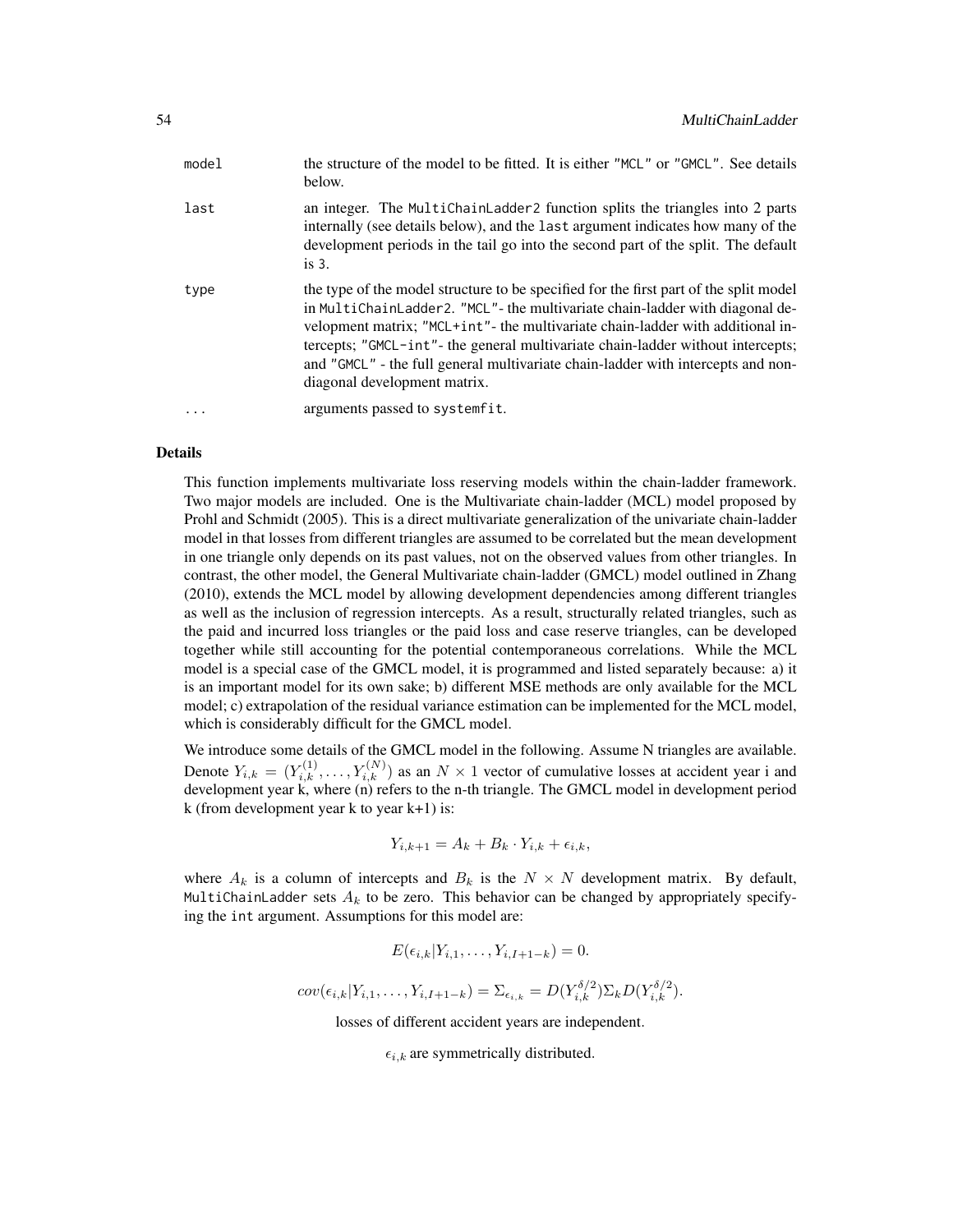## MultiChainLadder 55

The GMCL model structure is generally over-parameterized. Parameter restrictions are usually necessary for the estimation to be feasible, which can be specified through the restrict.regMat argument. We refer the users to the documentation for [systemfit](#page-0-0) for details and the demo of the present function for examples.

In particular, if one restricts the development matrix to be diagonal, the GMCL model will reduce to the MCL model. When non-diagonal development matrix is used and the GMCL model is applied to paid and incurred loss triangles, it can reflect the development relationship between the two triangles, as described in Quarg and Mack (2004). The full bivariate model is identical to the "double regression" model described by Mack (2003), which is argued by him to be very similar to the Munich chain-ladder (MuCL) model. The GMCL model with intercepts can also help improve model adequacy as described in Barnett and Zehnwirth (2000).

Currently, the GMCL model only works for trapezoid data, and only implements mse.method = "Mack". The MCL model allows an additional mse estimation method that assumes independence among the estimated parameters. Further, the MCL model using fit.method = "0LS" will be equivalent to running univariate chain-ladders separately on each triangle. Indeed, when only one triangle is specified (as a list), the MCL model is equivalent to MackChainLadder.

The GMCL model allows different model structures to be specified in each development period. This is generally achieved through the combination of the int argument, which specifies the periods that have intercepts, and the restrict.regMat argument, which imposes parameter restrictions on the development matrix.

In using the multivariate methods, we often specify separate univariate chain-ladders for the tail periods to stabilize the estimation - there are few data points in the tail and running a multivariate model often produces extremely volatile estimates or even fails. In this case, we can use the subset operator "[" defined for class triangles to split the input data into two parts. We can specify a multivariate model with rich structures on the first part to reflect the multivariate dependencies, and simply apply multiple univariate chain-ladders on the second part. The two models are subsequently joined together using the Join2Fits function. We can then invoke the predict and Mse methods to produce loss predictions and mean square error estimations. They can further be combined via the JoinFitMse function to construct an object of class MultiChainLadder. See the demo for such examples.

To facilitate such a split-and-join process for most applications, we have created the function MultiChainLadder2. This function splits the data according to the last argument (e.g., if last = 3, the last three periods go into the second part), and fits the first part according to the structure indicated in the type argument. See the 'Arguments' section for details.

#### Value

MultiChainLadder returns an object of class MultiChainLadder with the following slots:

| model        | the model structure used, either "MCL" or "GMCL"                                                                        |
|--------------|-------------------------------------------------------------------------------------------------------------------------|
| Triangles    | input triangles of cumulative claims that are converted to class triangles inter-<br>nally.                             |
| models       | fitted models for each development period. This is the output from the call of<br>systemfit.                            |
| coefficients | estimated regression coefficients or development parameters. They are put into<br>the matrix format for the GMCL model. |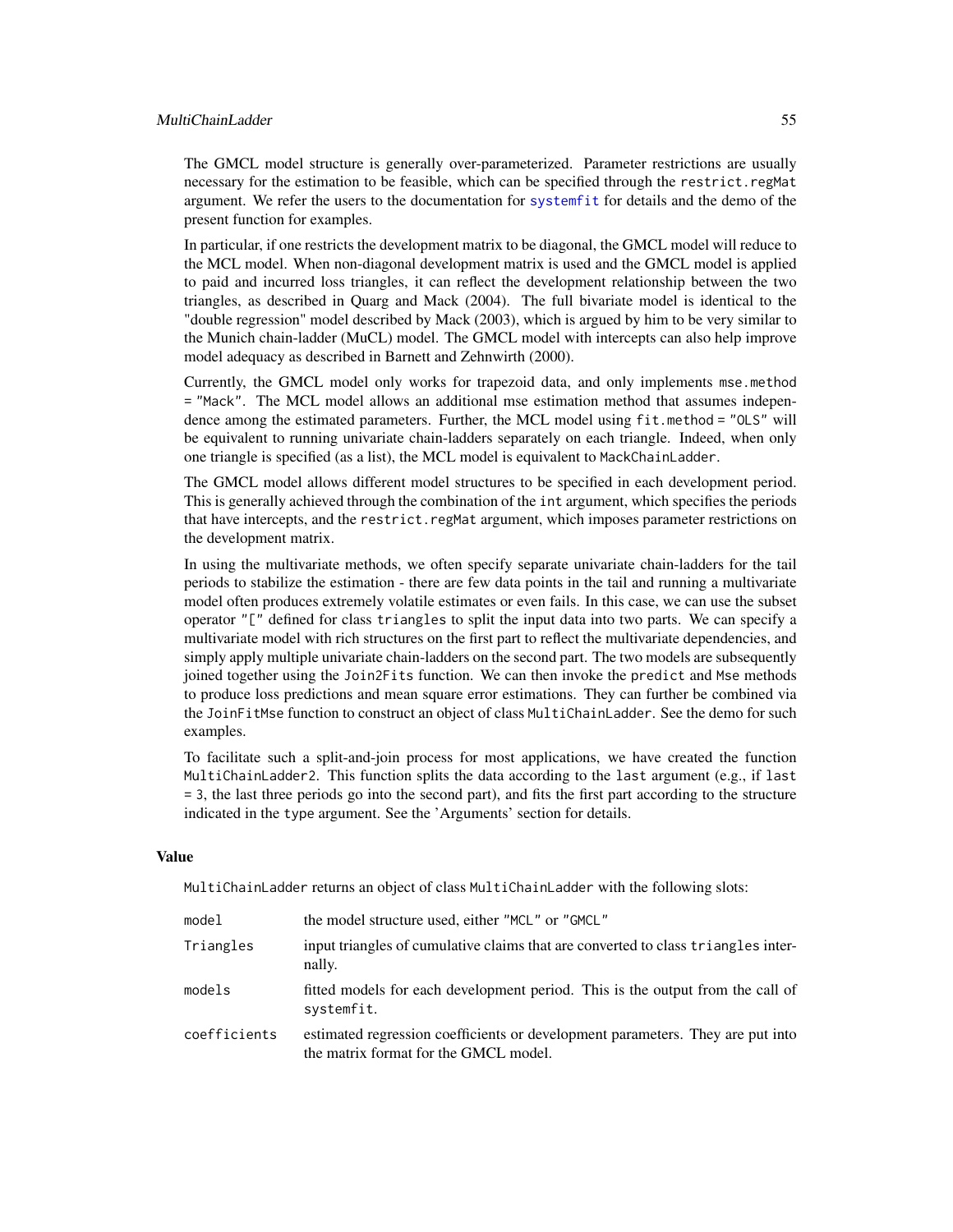| coefCov        | estimated variance-covariance matrix for the regression coefficients. |
|----------------|-----------------------------------------------------------------------|
| residCov       | estimated residual covariance matrix.                                 |
| fit.method     | multivariate regression estimation method                             |
| delta          | the value of delta                                                    |
| mse.ay         | mean square error matrix for each accident year                       |
| mse.ay.est     | estimation error matrix for each accident year                        |
| mse.ay.proc    | process error matrix for each accident year                           |
| mse.total      | mean square error matrix for all accident years combined              |
| mse.total.est  | estimation error matrix for all accident years combined               |
| mse.total.proc | process error matrix for all accident years combined                  |
| FullTriangles  | the forecasted full triangles of class triangles                      |
| int            | intercept indicators                                                  |

#### Note

When MultiChainLadder or MultiChainLadder2 fails, the most possible reason is that there is little or no development in the tail periods. That is, the development factor is 1 or almost equal to 1. In this case, the systemfit function may fail even for fit.method = "OLS", because the residual covariance matrix  $\Sigma_k$  is singular. The simplest solution is to remove these columns using the "[" operator and fit the model on the remaining part.

Also, we recommend the use of MultiChainLadder2 over MultiChainLadder. The function MultiChainLadder2 meets the need for most applications, is relatively easy to use and produces more stable but very similar results to MultiChainLadder. Use MultiChainLadder only when non-standard situation arises, e.g., when different parameter restrictions are needed for different periods. See the demo for such examples.

## Author(s)

Wayne Zhang <actuary\_zhang@hotmail.com>

## References

Buchwalder M, Bühlmann H, Merz M, Wüthrich M.V (2006). The mean square error of prediction in the chain-ladder reserving method (Mack and Murphy revisited), ASTIN Bulletin, 36(2), 521- 542.

Prohl C, Schmidt K.D (2005). Multivariate chain-ladder, Dresdner Schriften zur Versicherungsmathematik.

Mack T (1993). Distribution-free calculation of the standard error, ASTIN Bulletin, 23, No.2.

Mack T (1999). The standard error of chain-ladder reserve estimates: recursive calculation and inclusion of a tail factor, ASTIN Bulletin, 29, No.2, 361-366.

Merz M, Wüthrich M (2008). Prediction error of the multivariate chain ladder reserving method, North American Actuarial Journal, 12, No.2, 175-197.

Zhang Y (2010). A general multivariate chain-ladder model.Insurance: Mathematics and Economics, 46, pp. 588-599.

Zhang Y (2010). Prediction error of the general multivariate chain ladder model.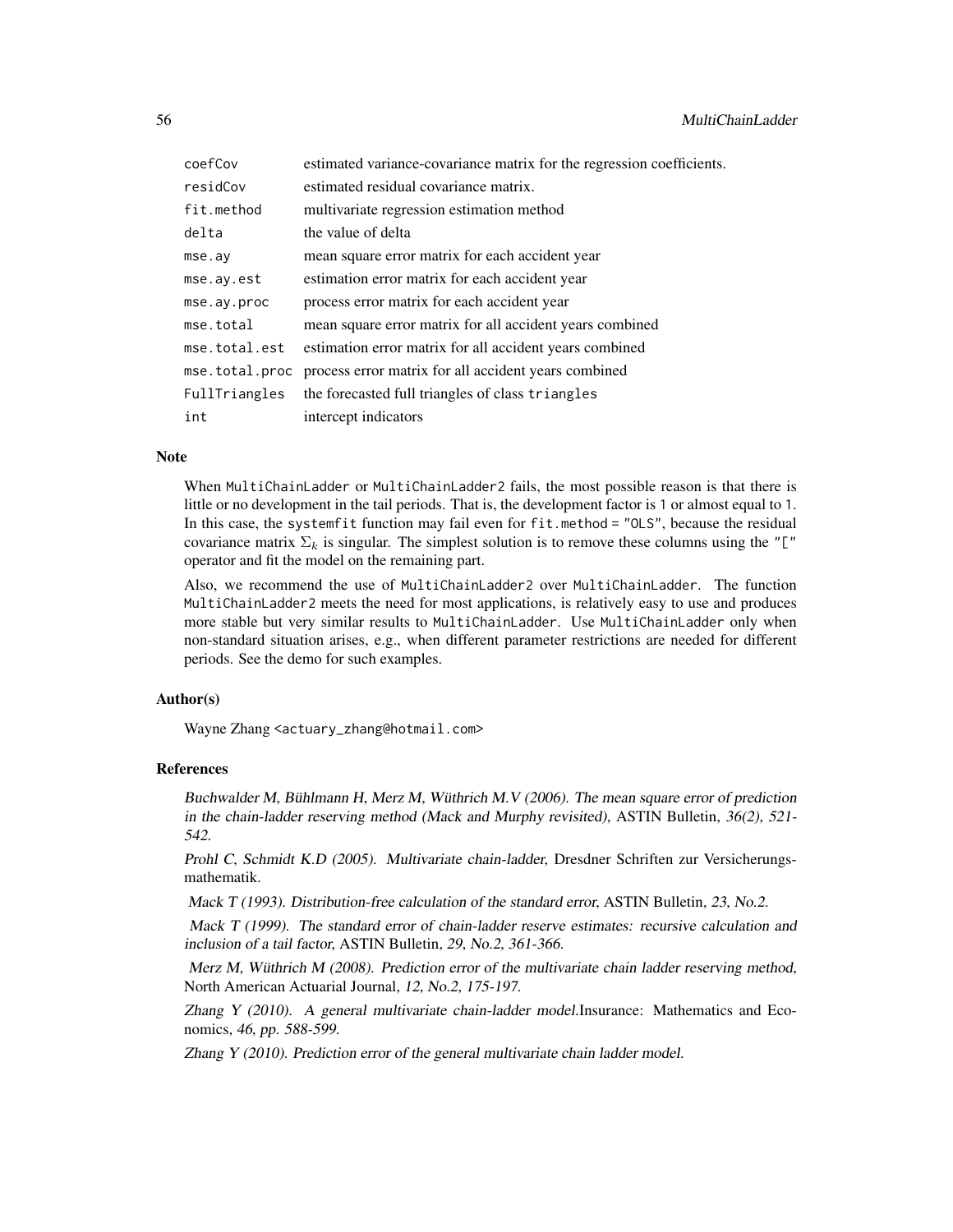## MultiChainLadder 57

#### See Also

See also [MackChainLadder](#page-44-0), [MunichChainLadder](#page-63-0), [triangles](#page-103-0), [MultiChainLadder](#page-57-0), summary, MultiChainLadder-method and plot, MultiChainLadder, missing-method.

#### Examples

```
# This shows that the MCL model using "OLS" is equivalent to
# the MackChainLadder when applied to one triangle
data(GenIns)
(U1 <- MackChainLadder(GenIns, est.sigma = "Mack"))
(U2 <- MultiChainLadder(list(GenIns), fit.method = "OLS"))
# show plots
parold \leq par(mfrow = c(2, 2))
plot(U2, which.plot = 1:4)plot(U2, which.plot = 5)
par(parold)
# For mse.method = "Independence", the model is equivalent
# to that in Buchwalder et al. (2006)
(B1 <- MultiChainLadder(list(GenIns), fit.method = "OLS",
    mse.method = "Independence"))
# use the unbiased residual covariance estimator
# in Merz and Wuthrich (2008)
(W1 <- MultiChainLadder2(liab, mse.method = "Independence",
     control = systemfit::systemfit.control(methodResidCov = "Theil")))
## Not run:
# use the iterative residual covariance estimator
for (i in 1:5){
  W2 <- MultiChainLadder2(liab, mse.method = "Independence",
      control = systemfit::systemfit.control(
      methodResidCov = "Theil", maxiter = i))
  print(format(summary(W2)@report.summary[[3]][15, 4:5],
          digits = 6, big.mark = ",")}
# The following fits an MCL model with intercepts for years 1:7
# and separate chain-ladder models for the rest periods
f1 <- MultiChainLadder2(auto, type = "MCL+int")
# compare with the model without intercepts through residual plots
f0 <- MultiChainLadder2(auto, type = "MCL")
parold \leq par(mfrow = c(2, 3), mar = c(3, 3, 2, 1))
mt <- list(c("Personal Paid", "Personal Incured", "Commercial Paid"))
plot(f0, which.plot = 3, main = mt)plot(f1, which.plot = 3, main = mt)
```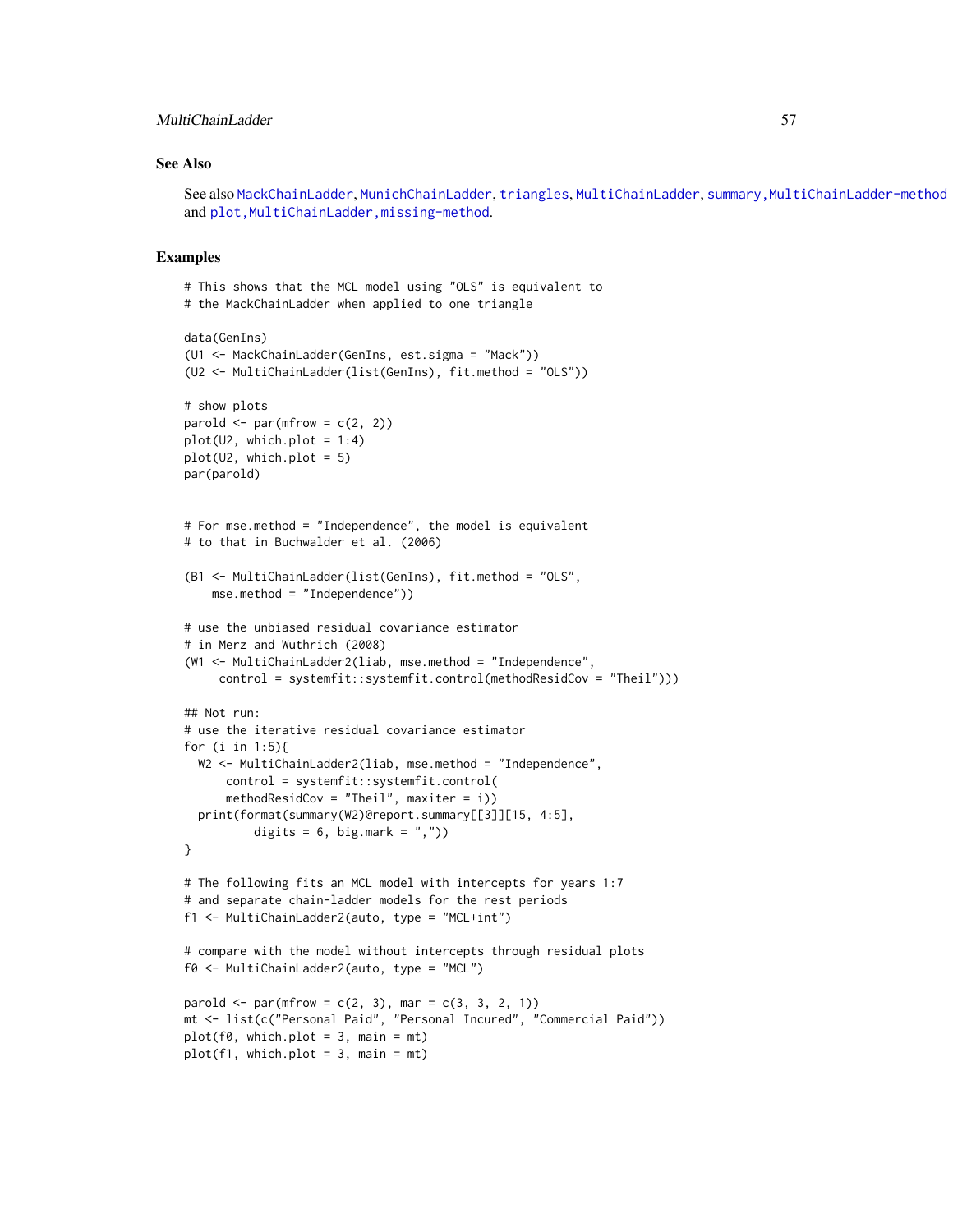```
par(parold)
## summary statistics
summary(f1, portfolio = "1+3")@report.summary[[4]]
# model for joint development of paid and incurred triangles
da \leq auto[1:2]
# MCL with diagonal development
M0 <- MultiChainLadder(da)
# non-diagonal development matrix with no intercepts
M1 <- MultiChainLadder2(da, type = "GMCL-int")
# Munich chain-ladder
M2 <- MunichChainLadder(da[[1]], da[[2]])
# compile results and compare projected paid to incurred ratios
r1 <- lapply(list(M0, M1), function(x){
          ult <- summary(x)@Ultimate
          ult[, 1] / ult[, 2]
      })
names(r1) <- c("MCL", "GMCL")
r2 <- summary(M2)[[1]][, 6]
r2 <- c(r2, summary(M2)[[2]][2, 3])
print(do-call(cbind, c(r1, list(MuCl = r2))) * 100, digits = 4)## End(Not run)
# To reproduce results in Zhang (2010) and see more examples, use:
## Not run:
 demo(MultiChainLadder)
## End(Not run)
```
<span id="page-57-0"></span>MultiChainLadder-class

*Class "MultiChainLadder" of Multivariate Chain-Ladder Results*

#### Description

This class includes the first and second moment estimation result using the multivariate reserving methods in chain-ladder. Several primitive methods and statistical methods are also created to facilitate further analysis.

#### Objects from the Class

Objects can be created by calls of the form new("MultiChainLadder",...), or they could also be a result of calls from MultiChainLadder or JoinFitMse.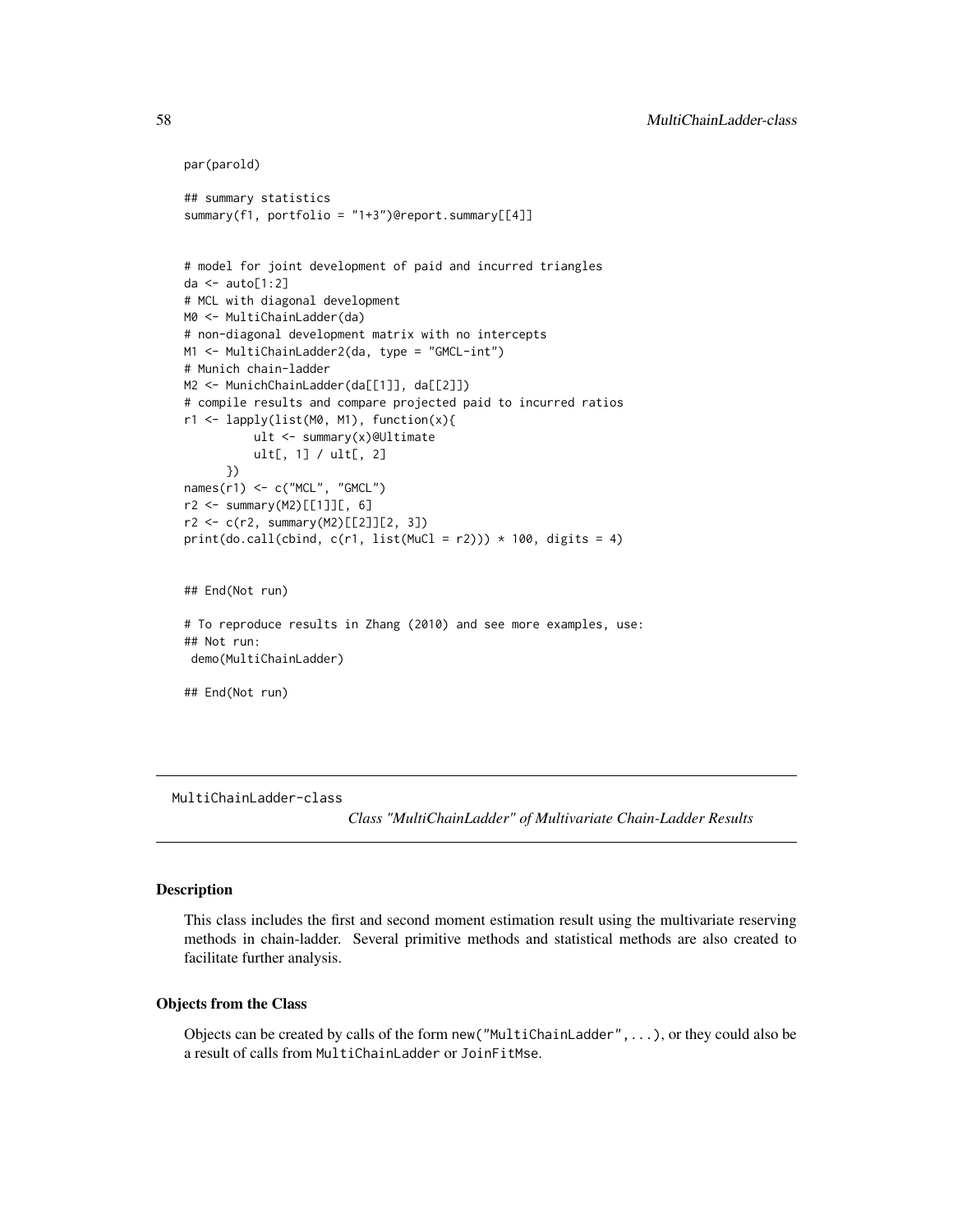### **Slots**

model: Object of class "character". Either "MCL" or "GMCL".

Triangles: Object of class "triangles". Input triangles.

- models: Object of class "list". Fitted regression models using systemfit.
- coefficients: Object of class "list". Estimated regression coefficients.
- coefCov: Object of class "list". Estimated variance-covariance matrix of coefficients.
- residCov: Object of class "list". Estimated residual covariance matrix.

fit.method: Object of class "character". Could be values of "SUR" or "OLS".

delta: Object of class "numeric". Parameter for weights.

int: Object of class "NullNum". Indicator of which periods have intercepts.

mse.ay: Object of class "matrix". Conditional mse for each accident year.

- mse.ay.est: Object of class "matrix". Conditional estimation mse for each accident year.
- mse.ay.proc: Object of class "matrix". Conditional process mse for each accident year.
- mse.total: Object of class "matrix". Conditional mse for aggregated accident years.
- mse.total.est: Object of class "matrix". Conditional estimation mse for aggregated accident years.
- mse.total.proc: Object of class "matrix". Conditional process mse for aggregated accident years.

FullTriangles: Object of class "triangles". Completed triangles.

restrict.regMat: Object of class "NullList"

#### Extends

Class ["MultiChainLadderFit"](#page-60-0), directly. Class ["MultiChainLadderMse"](#page-61-0), directly.

#### **Methods**

- \$ signature(x = "MultiChainLadder"): Method for primitive function "\$". It extracts a slot of x with a specified slot name, just as in list.
- $[[$  signature(x = "MultiChainLadder", i = "numeric", j = "missing"): Method for primitive function "[[". It extracts the i-th slot of a "MultiChainLadder" object, just as in list. i could be a vector.
- $[[$  signature(x = "MultiChainLadder", i = "character", j = "missing"): Method for primitive function "[[". It extracts the slots of a "MultiChainLadder" object with names in i, just as in list. i could be a vector.
- coef signature(object = "MultiChainLadder"): Method for function coef, to extract the estimated development matrix. The output is a list.
- fitted signature(object = "MultiChainLadder"): Method for function fitted, to calculate the fitted values in the original triangles. Note that the return value is a list of fitted valued based on the original scale, not the model scale which is first divided by  $Y_{i,k}^{\delta/2}$ .
- names signature(x = "MultiChainLadder"): Method for function names, which returns the slot names of a "MultiChainLadder" object.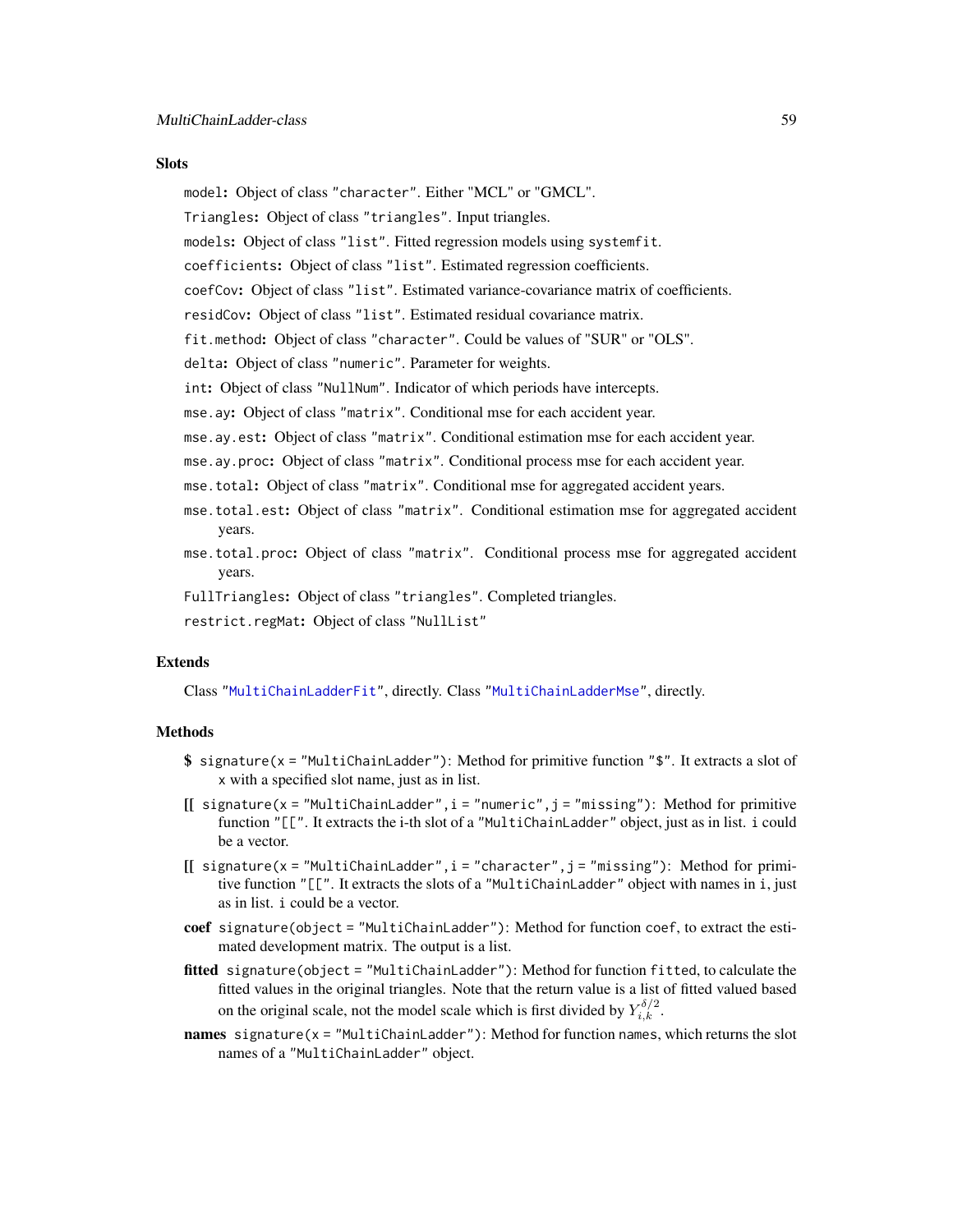- plot signature(x = "MultiChainLadder", y = "missing"): See plot, MultiChainLadder, missing-method.
- residCov signature(object = "MultiChainLadder"): S4 generic function and method to extract residual covariance from a "MultiChainLadder" object.
- residCor signature(object = "MultiChainLadder"): S4 generic function and method to extract residual correlation from a "MultiChainLadder" object.
- residuals signature(object = "MultiChainLadder"): Method for function residuals, to extract residuals from a system of regression equations. These residuals are based on model scale, and will not be equivalent to those on the original scale if  $\delta$  is not set to be 0. One should use rstandard instead, which is independent of the scale.
- resid signature(object = "MultiChainLadder"): Same as residuals.
- rstandard signature(model = "MultiChainLadder"): S4 generic function and method to extract standardized residuals from a "MultiChainLadder" object.
- show signature(object = "MultiChainLadder"): Method for show.
- summary signature(object = "MultiChainLadder"): See summary, MultiChainLadder-method.
- vcov signature(object = "MultiChainLadder"): Method for function vcov, to extract the variancecovariance matrix of a "MultiChainLadder" object. Note that the result is a list of Bcov, that is the variance-covariance matrix of the vectorized B.

#### Author(s)

Wayne Zhang <actuary\_zhang@hotmail.com>

#### See Also

See also [MultiChainLadder](#page-52-0),[summary,MultiChainLadder-method](#page-0-0) and [plot,MultiChainLadder,missing-method](#page-0-0).

#### Examples

```
# example for class "MultiChainLadder"
data(liab)
fit.liab <- MultiChainLadder(Triangles = liab)
fit.liab
names(fit.liab)
fit.liab[[1]]
fit.liab$model
fit.liab@model
do.call("rbind",coef(fit.liab))
vcov(fit.liab)[[1]]
residCov(fit.liab)[[1]]
head(do.call("rbind",rstandard(fit.liab)))
```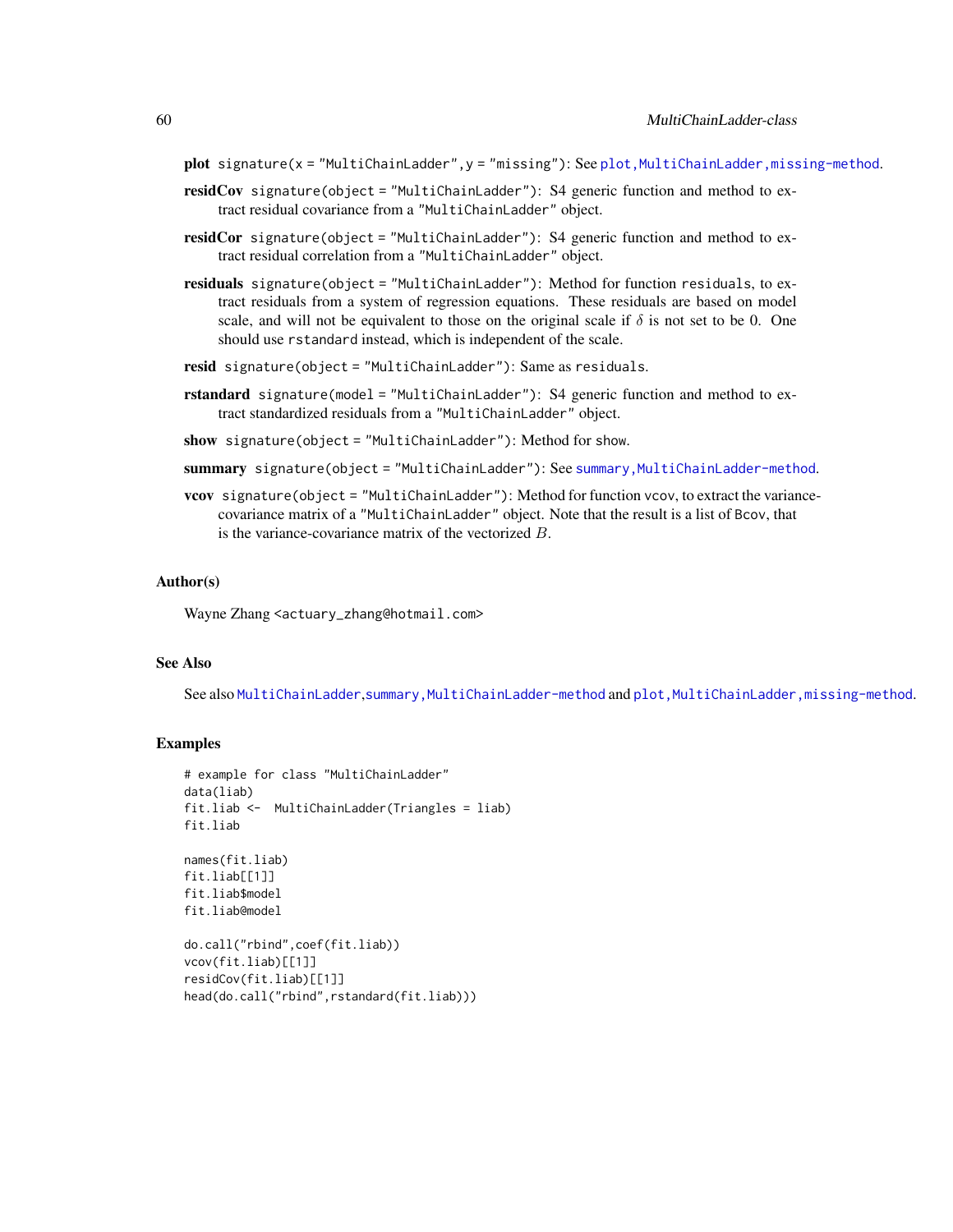<span id="page-60-0"></span>MultiChainLadderFit-class

*Class "MultiChainLadderFit", "MCLFit" and "GMCLFit"*

#### Description

"MultiChainLadderFit" is a virtual class for the fitted models in the multivariate chain ladder reserving framework, "MCLFit" is a result from the interal call .FitMCL to store results in model MCL and "GMCLFit" is a result from the interal call .FitGMCL to store results in model GMCL. The two classes "MCLFit" and "GMCLFit" differ only in the presentation of  $B_k$  and  $\Sigma_{B_k}$ , and different methods of Mse and predict will be dispatched according to these classes.

#### Objects from the Class

"MultiChainLadderFit" is a virtual Class: No objects may be created from it. For "MCLFit" and "GMCLFit", objects can be created by calls of the form new("MCLFit",...) and new("GMCLFit",...) respectively.

## **Slots**

Triangles: Object of class "triangles"

models: Object of class "list"

B: Object of class "list"

Bcov: Object of class "list"

ecov: Object of class "list"

fit.method: Object of class "character"

delta: Object of class "numeric"

int: Object of class "NullNum"

restrict.regMat: Object of class "NullList"

## Extends

"MCLFit" and "GMCLFit" extends class ["MultiChainLadderFit"](#page-60-0), directly.

#### Methods

No methods defined with class "MultiChainLadderFit" in the signature.

For "MCLFit", the following methods are defined:

- Mse signature(ModelFit = "MCLFit",FullTriangles = "triangles"): Calculate Mse estimations.
- predict signature(object = "MCLFit"): Predict ultimate losses and complete the triangles. The output is an object of class "triangles".

For "GMCLFit", the following methods are defined: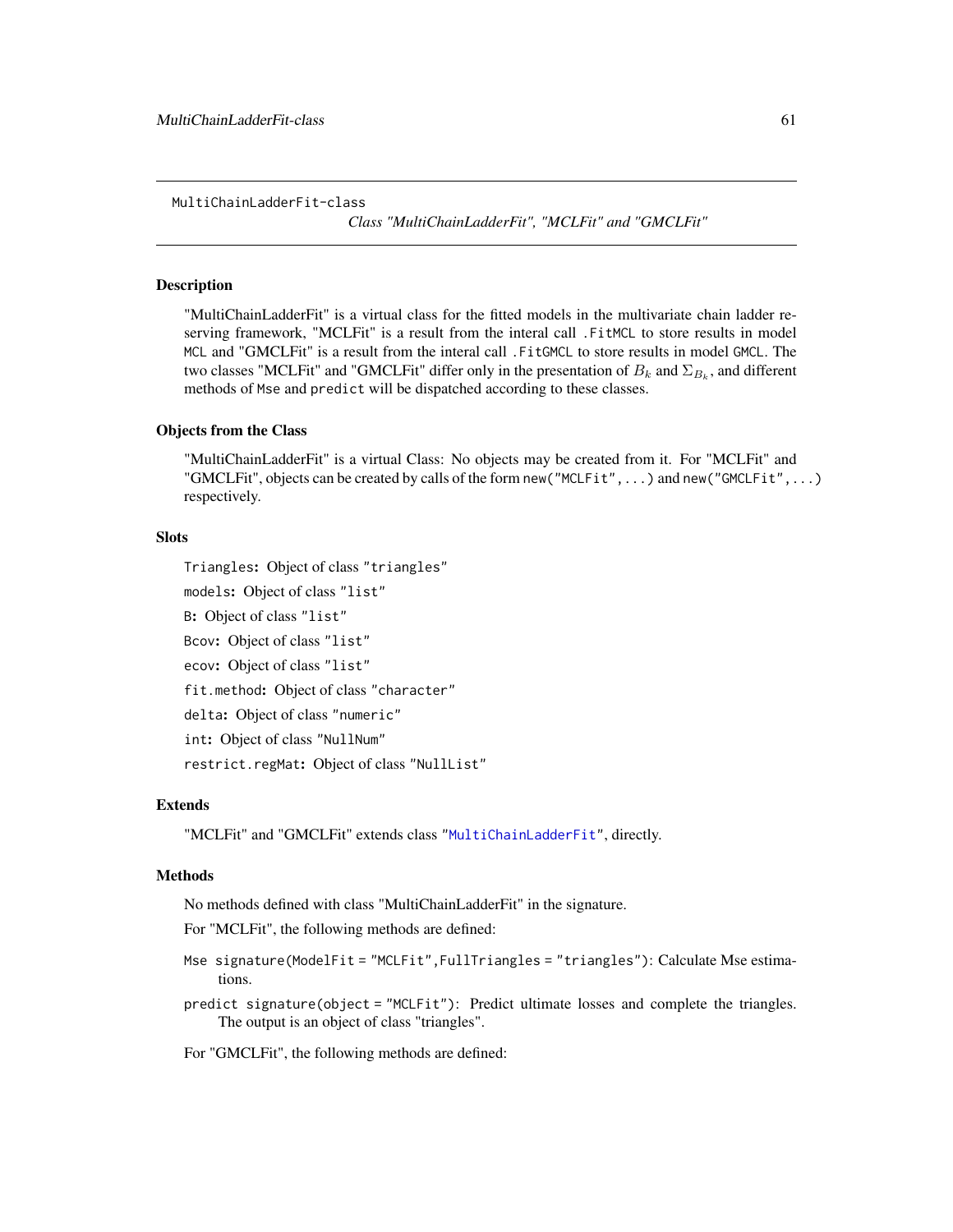|          | Mse signature(ModelFit = "GMCLFit",FullTriangles = "triangles"): Calculate Mse esti- |  |  |
|----------|--------------------------------------------------------------------------------------|--|--|
| mations. |                                                                                      |  |  |

predict signature(object = "GMCLFit"): Predict ultimate losses and complete the triangles. The output is an object of class "triangles".

## Author(s)

Wayne Zhang <actuary\_zhang@hotmail.com>

## See Also

See also [Mse](#page-50-0).

#### Examples

showClass("MultiChainLadderFit")

<span id="page-61-0"></span>MultiChainLadderMse-class

*Class "MultiChainLadderMse"*

#### Description

This class is used to define the structure in storing the MSE results.

## Objects from the Class

Objects can be created by calls of the form new("MultiChainLadderMse",...), or as a result of a call to Mse.

## Slots

mse.ay: Object of class "matrix"

mse.ay.est: Object of class "matrix"

mse.ay.proc: Object of class "matrix"

mse.total: Object of class "matrix"

mse.total.est: Object of class "matrix"

mse.total.proc: Object of class "matrix"

FullTriangles: Object of class "triangles"

## **Methods**

No methods defined with class "MultiChainLadderMse" in the signature.

#### Author(s)

Wayne Zhang <actuary\_zhang@hotmail.com>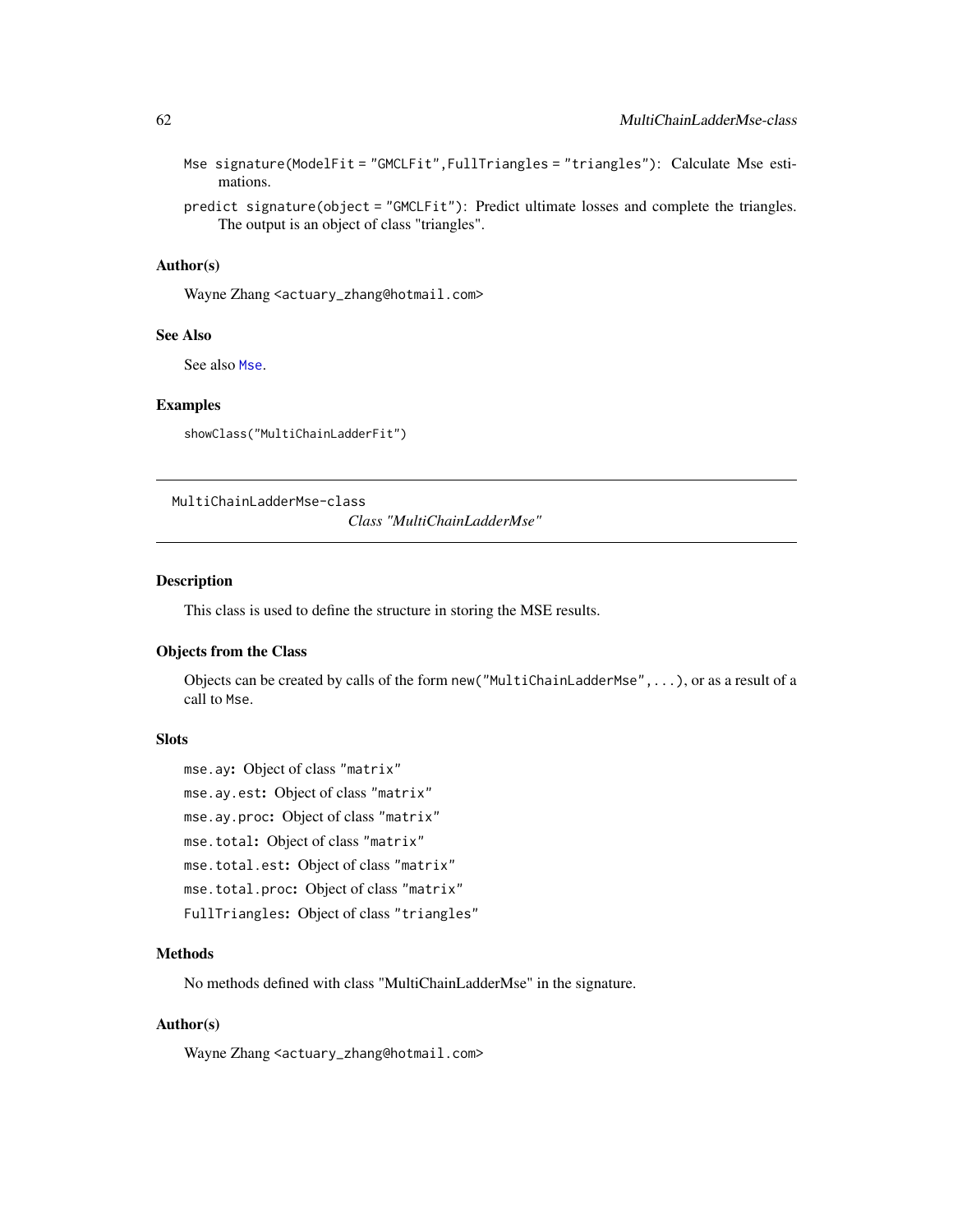# See Also

See Also [MultiChainLadder](#page-57-0) and [Mse](#page-50-0).

#### Examples

showClass("MultiChainLadderMse")

MultiChainLadderSummary-class

*Class "MultiChainLadderSummary"*

## Description

This class stores the summary statistics from a "MultiChainLadder" object. These summary statistics include both model summary and report summary.

## Objects from the Class

Objects can be created by calls of the form new("MultiChainLadderSummary",...), or a call from summary.

## Slots

Triangles: Object of class "triangles" FullTriangles: Object of class "triangles" S.E.Full: Object of class "list" S.E.Est.Full: Object of class "list" S.E.Proc.Full: Object of class "list" Ultimate: Object of class "matrix" IBNR: Object of class "matrix" S.E.Ult: Object of class "matrix" S.E.Est.Ult: Object of class "matrix" S.E.Proc.Ult: Object of class "matrix" report.summary: Object of class "list" coefficients: Object of class "list" coefCov: Object of class "list" residCov: Object of class "list" rstandard: Object of class "matrix" fitted.values: Object of class "matrix" residCor: Object of class "matrix" model.summary: Object of class "matrix" portfolio: Object of class "NullChar"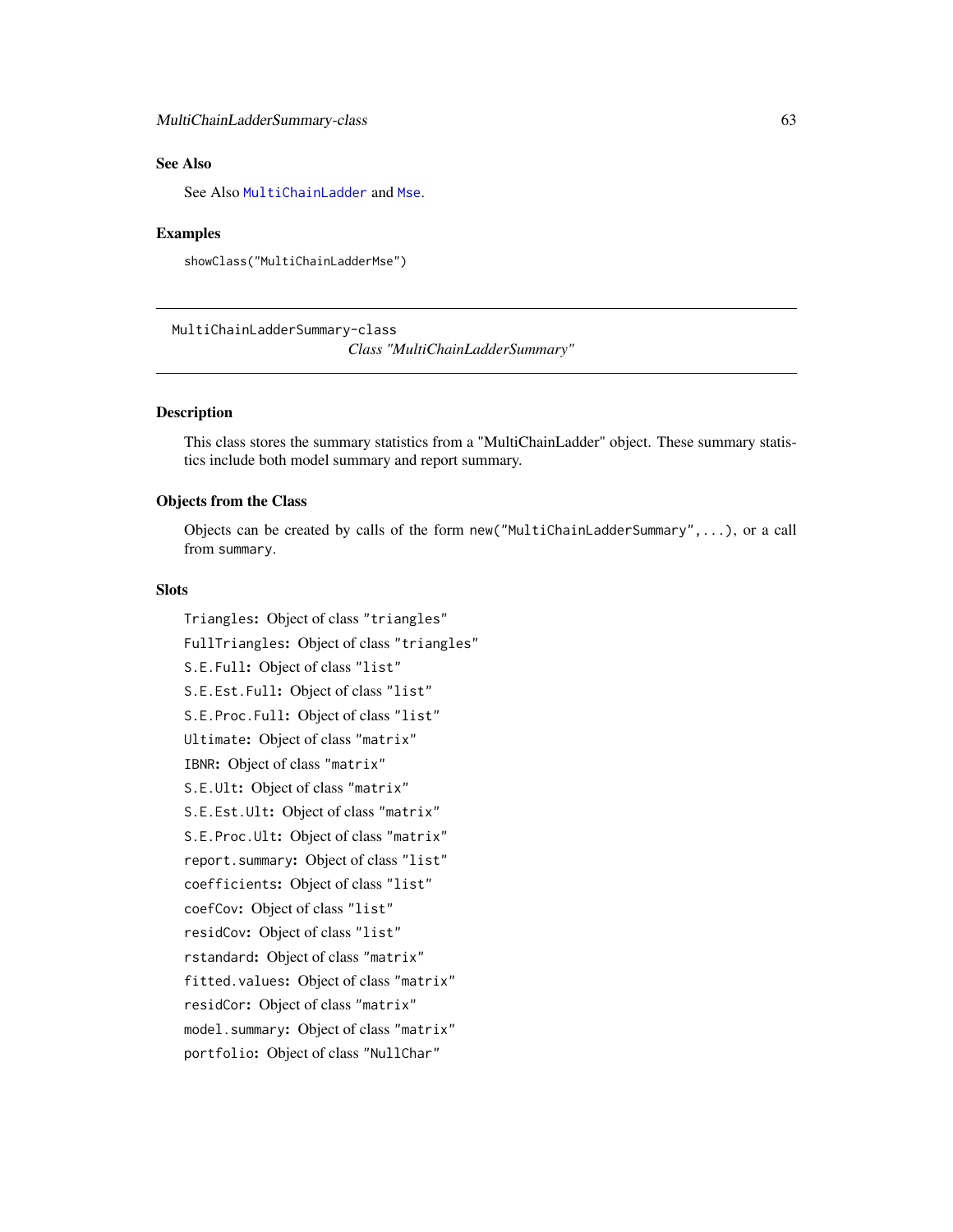## Methods

- \$ signature(x = "MultiChainLadderSummary"): Method for primitive function "\$". It extracts a slot of x with a specified slot name, just as in list.
- $[[$  signature(x = "MultiChainLadderSummary",  $i =$  "numeric",  $j =$  "missing"): Method for primitive function "[[". It extracts the i-th slot of a "MultiChainLadder" object, just as in list. i could be a vetor.
- [[ signature(x = "MultiChainLadderSummary",i = "character",j = "missing"): Method for primitive function "[[". It extracts the slots of a "MultiChainLadder" object with names in i, just as in list. i could be a vetor.
- names signature(x = "MultiChainLadderSummary"): Method for function names, which returns the slot names of a "MultiChainLadder" object.
- show signature(object = "MultiChainLadderSummary"): Method for show.

### Author(s)

Wayne Zhang <actuary\_zhang@hotmail.com>

#### See Also

See also summary, MultiChainLadder-method, [MultiChainLadder-class](#page-57-0)

#### Examples

showClass("MultiChainLadderSummary")

<span id="page-63-0"></span>MunichChainLadder *Munich-chain-ladder Model*

## Description

The Munich-chain-ladder model forecasts ultimate claims based on a cumulative paid and incurred claims triangle. The model assumes that the Mack-chain-ladder model is applicable to the paid and incurred claims triangle, see [MackChainLadder](#page-44-0).

## Usage

```
MunichChainLadder(Paid, Incurred,
                  est.sigmaP = "log-linear", est.sigmaI = "log-linear",
                  tailP=FALSE, tailI=FALSE)
```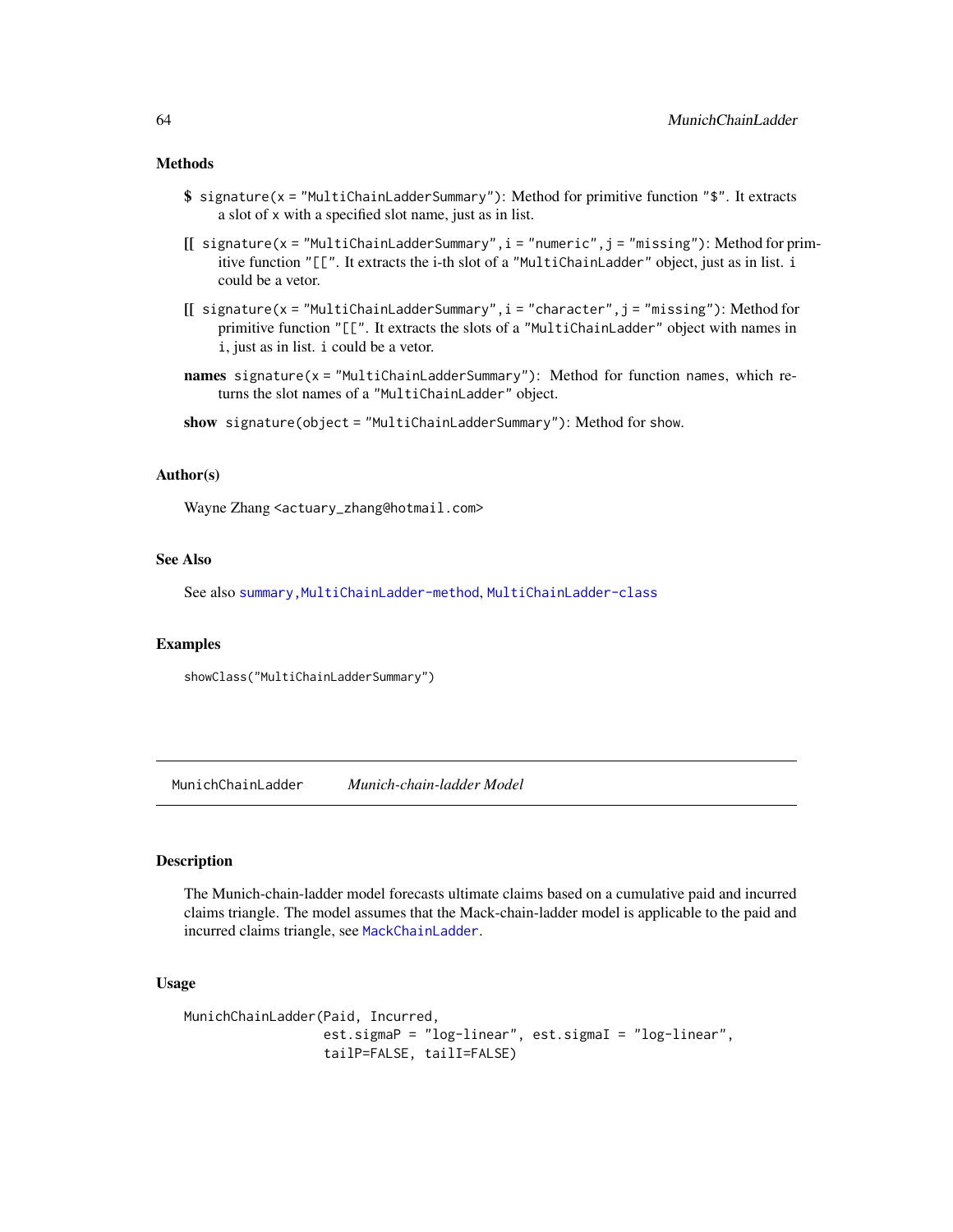# Arguments

| Paid       | cumulative paid claims triangle. Assume columns are the development period,<br>use transpose otherwise. A (mxn)-matrix $P_{ik}$ which is filled for $k \leq n+1$ –<br>$i; i = 1, \ldots, m; m > n$       |
|------------|----------------------------------------------------------------------------------------------------------------------------------------------------------------------------------------------------------|
| Incurred   | cumulative incurred claims triangle. Assume columns are the development pe-<br>riod, use transpose otherwise. A (mxn)-matrix $I_{ik}$ which is filled for $k \leq$<br>$n+1-i$ ; $i=1,\ldots,m, m \geq n$ |
| est.sigmaP | defines how $sigma_{n-1}$ for the Paid triangle is estimated, see est sigma in<br>MackChainLadder for more details, as est. sigmaP gets passed on to MackChainLadder                                     |
| est.sigmaI | defines how $sigma_{n-1}$ for the Incurred triangle is estimated, see est. sigma in<br>MackChainLadder for more details, as est. sigmaI is passed on to MackChainLadder                                  |
| tailP      | defines how the tail of the Paid triangle is estimated and is passed on to MackChainLadder,<br>see tail just there.                                                                                      |
| tailI      | defines how the tail of the Incurred triangle is estimated and is passed on to<br>MackChainLadder, see tail just there.                                                                                  |

# Value

MunichChainLadder returns a list with the following elements

| call              | matched call                                                                                                  |  |
|-------------------|---------------------------------------------------------------------------------------------------------------|--|
| Paid              | input paid triangle                                                                                           |  |
| Incurred          | input incurred triangle                                                                                       |  |
| MCLPaid           | Munich-chain-ladder forecasted full triangle on paid data                                                     |  |
| MCLIncurred       | Munich-chain-ladder forecasted full triangle on incurred data                                                 |  |
| MackPaid          | Mack-chain-ladder output of the paid triangle                                                                 |  |
| MackIncurred      | Mack-chain-ladder output of the incurred triangle                                                             |  |
| PaidResiduals     | paid residuals                                                                                                |  |
| IncurredResiduals |                                                                                                               |  |
|                   | incurred residuals                                                                                            |  |
| OResiduals        | paid/incurred residuals                                                                                       |  |
| QinverseResiduals |                                                                                                               |  |
|                   | incurred/paid residuals                                                                                       |  |
| lambdaP           | dependency coefficient between paid chain-ladder age-to-age factors and in-<br>curred/paid age-to-age factors |  |
| lambdaI           | dependency coefficient between incurred chain-ladder ratios and paid/incurred<br>ratios                       |  |
| qinverse.f        | chain-ladder-link age-to-age factors of the incurred/paid triangle                                            |  |
| rhoP.sigma        | estimated conditional deviation around the paid/incurred age-to-age factors                                   |  |
| q.f               | chain-ladder age-to-age factors of the paid/incurred triangle                                                 |  |
| rhoI.sigma        | estimated conditional deviation around the incurred/paid age-to-age factors                                   |  |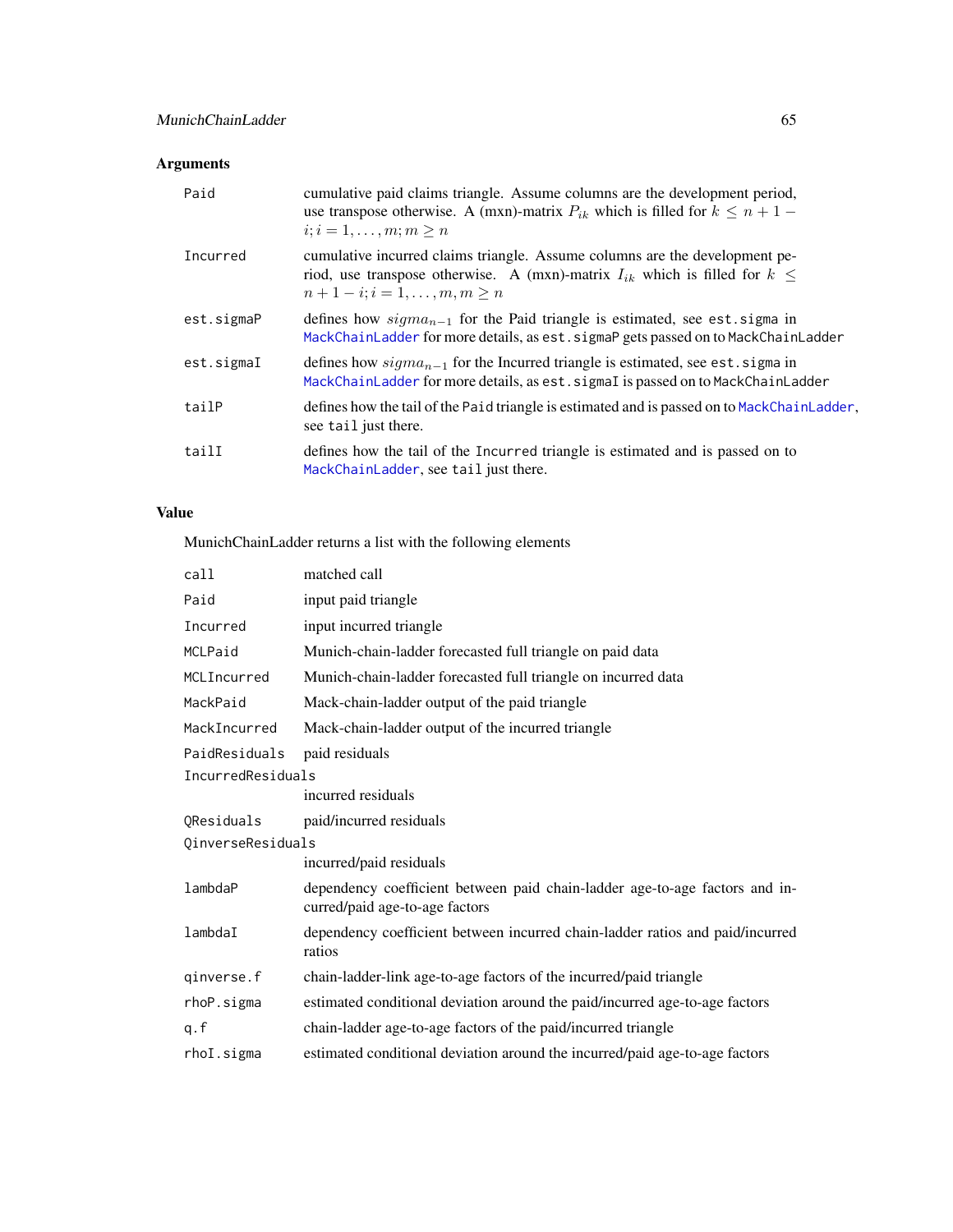#### Author(s)

Markus Gesmann <markus.gesmann@gmail.com>

## References

Gerhard Quarg and Thomas Mack. Munich Chain Ladder. Blatter DGVFM 26, Munich, 2004.

## See Also

See also [summary.MunichChainLadder](#page-99-0), [plot.MunichChainLadder](#page-77-0) , [MackChainLadder](#page-44-0)

## Examples

```
MCLpaid
MCLincurred
op <- par(mfrow=c(1,2))
plot(MCLpaid)
plot(MCLincurred)
par(op)
# Following the example in Quarg's (2004) paper:
MCL <- MunichChainLadder(MCLpaid, MCLincurred, est.sigmaP=0.1, est.sigmaI=0.1)
MCL
plot(MCL)
# You can access the standard chain-ladder (Mack) output via
MCL$MackPaid
MCL$MackIncurred
# Input triangles section 3.3.1
MCL$Paid
MCL$Incurred
# Parameters from section 3.3.2
# Standard chain-ladder age-to-age factors
MCL$MackPaid$f
MCL$MackIncurred$f
MCL$MackPaid$sigma
MCL$MackIncurred$sigma
# Check Mack's assumptions graphically
plot(MCL$MackPaid)
plot(MCL$MackIncurred)
MCL$q.f
MCL$rhoP.sigma
MCL$rhoI.sigma
MCL$PaidResiduals
MCL$IncurredResiduals
MCL$QinverseResiduals
MCL$QResiduals
```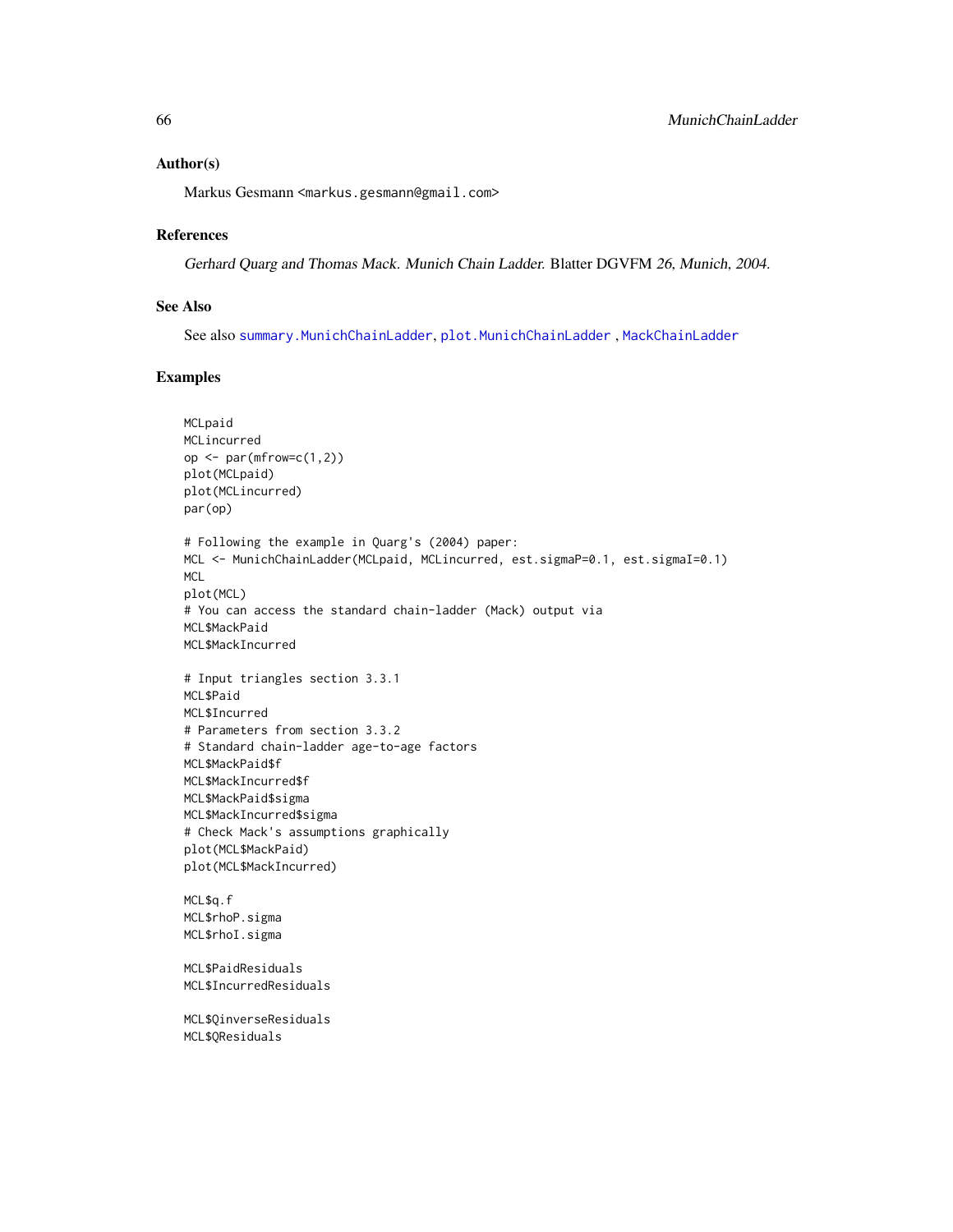#### $MW2008$  67

MCL\$lambdaP MCL\$lambdaI # Section 3.3.3 Results MCL\$MCLPaid MCL\$MCLIncurred

MW2008 *Run-off claims triangle*

## Description

Cumulative claims development triangle

## Format

A matrix with 9 accident years and 9 development years.

#### Source

Modelling the claims development result for solvency purposes. Michael Merz, Mario V. Wüthrich. Casualty Actuarial Society E-Forum, Fall 2008.

## Examples

MW2008 plot(MW2008, lattice=TRUE)

MW2014 *Run-off claims triangle*

#### Description

Cumulative claims development triangle

## Format

A matrix with 17 accident years and 17 development years.

#### Source

Claims Run-Off Uncertainty: The Full Picture. Michael Merz, Mario V. Wüthrich. Swiss Finance Institute Research Paper No. 14-69. <https://www.ssrn.com/abstract=2524352>. 2014

## Examples

MW2014 plot(MW2014, lattice=TRUE)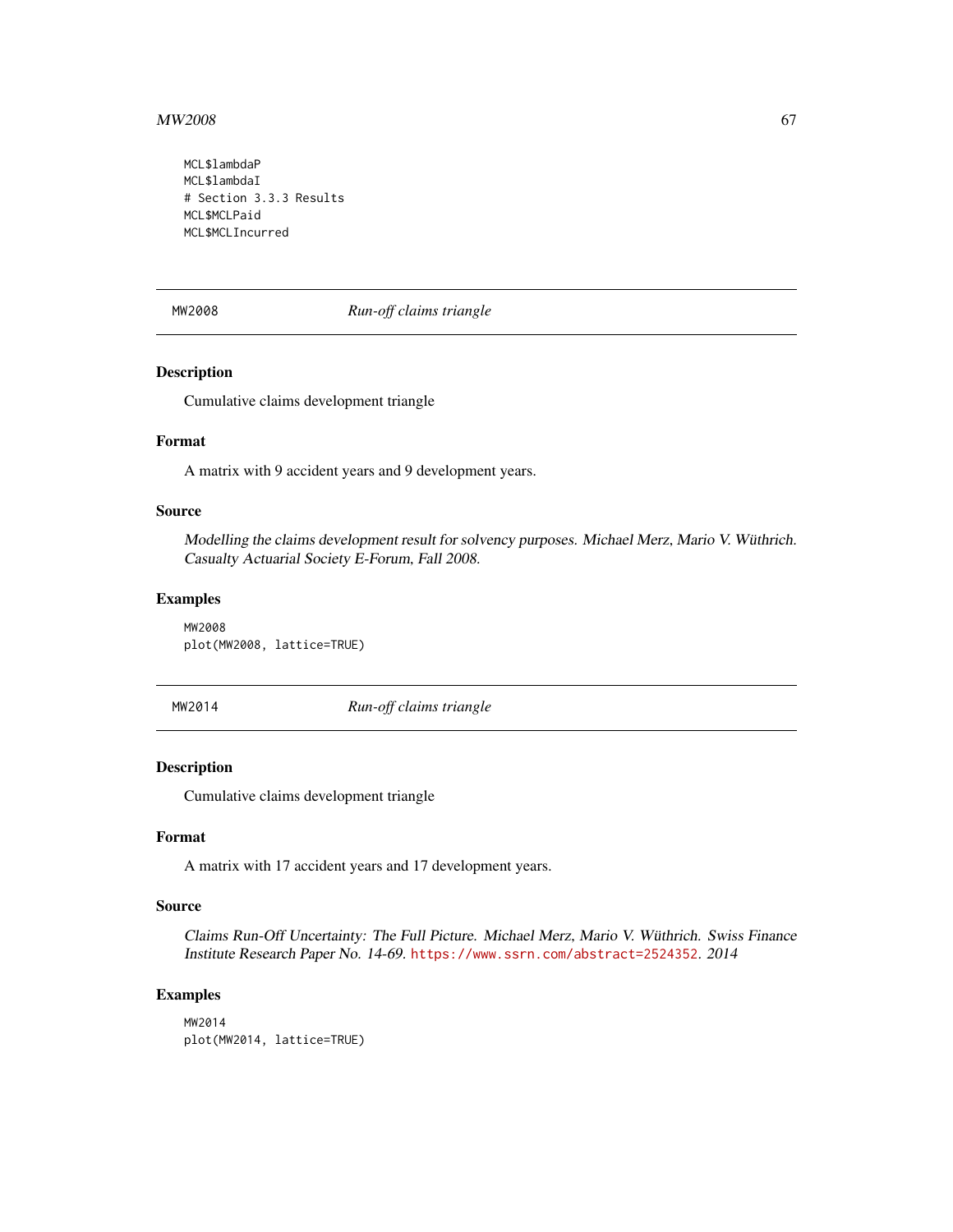## Description

Virtual class for c("null","numeric"), c("null","character" and c("null","list"

#### Objects from the Class

A virtual Class: No objects may be created from it.

#### Methods

No methods defined with class "NullNum" in the signature.

PaidIncurredChain *PaidIncurredChain*

#### Description

The Paid-incurred Chain model (Merz, Wuthrich (2010)) combines claims payments and incurred losses information to get a unified ultimate loss prediction.

## Usage

```
PaidIncurredChain(triangleP, triangleI)
```
#### Arguments

| triangleP | Cumulative claims payments triangle |
|-----------|-------------------------------------|
| triangleI | Incurred losses triangle.           |

## Details

The method uses some basic properties of multivariate Gaussian distributions to obtain a mathematically rigorous and consistent model for the combination of the two information channels.

We assume as usual that I=J. The model assumptions for the Log-Normal PIC Model are the following:

- Conditionally, given  $\Theta = (\Phi_0, ..., \Phi_I, \Psi_0, ..., \Psi_{I-1}, \sigma_0, ..., \sigma_{I-1}, \tau_0, ..., \tau_{I-1})$  we have
	- the random vector  $(\xi_{0,0}, ..., \xi_{I,I}, \zeta_{0,0}, ..., \zeta_{I,I-1})$  has multivariate Gaussian distribution with uncorrelated components given by

$$
\xi_{i,j} \sim N(\Phi_j, \sigma_j^2),
$$

$$
\zeta_{k,l} \sim N(\Psi_l, \tau_l^2);
$$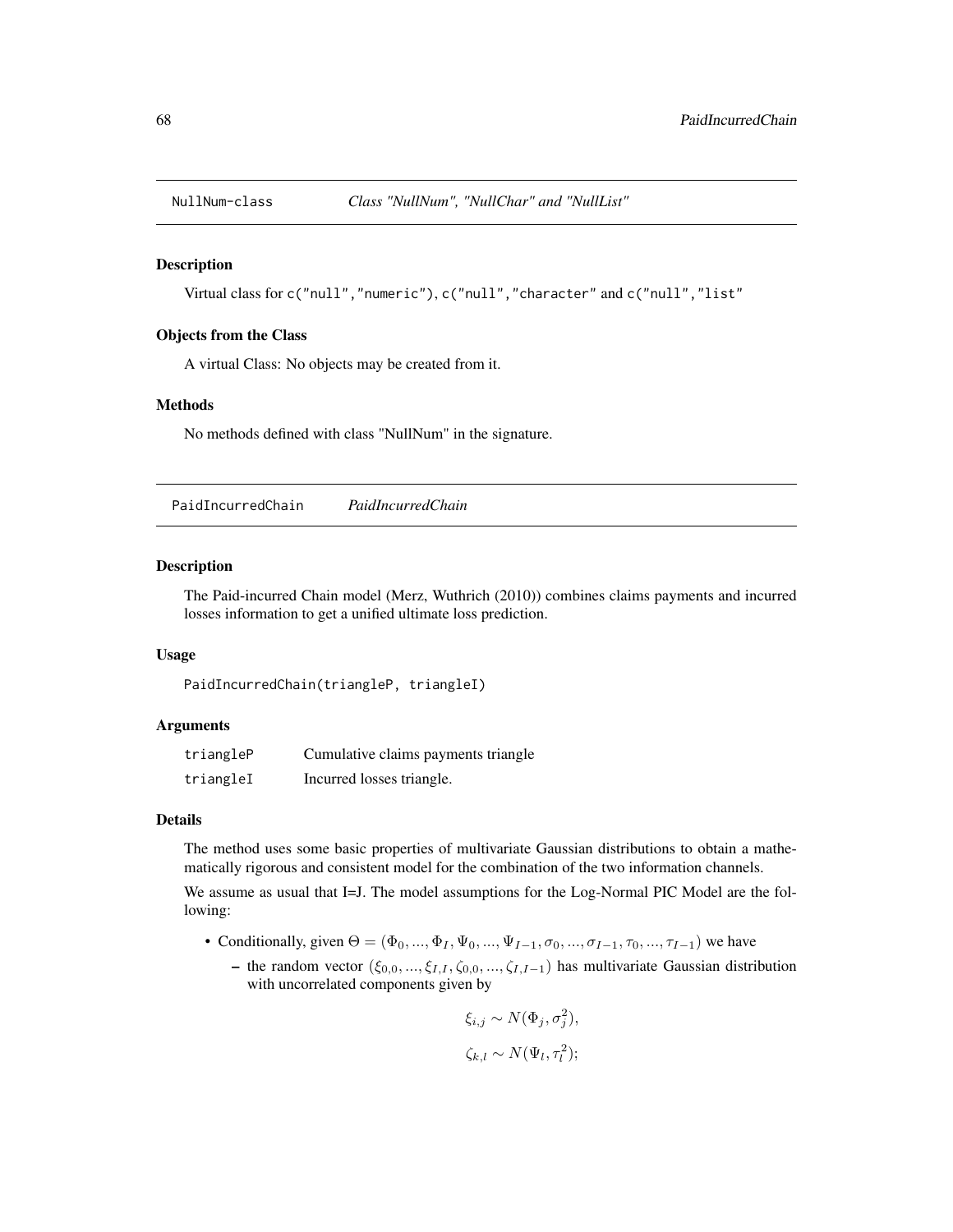## PaidIncurredChain 69

– cumulative payments are given by the recursion

$$
P_{i,j} = P_{i,j-1} \exp(\xi_{i,j}),
$$

with initial value  $P_{i,0} = \exp(\xi_{i,0});$ 

– incurred losses  $I_{i,j}$  are given by the backwards recursion

$$
I_{i,j-1} = I_{i,j} \exp(-\zeta_{i,j-1}),
$$

with initial value  $I_{i,I} = P_{i,I}$ .

• The components of  $\Theta$  are independent and  $\sigma_j, \tau_j > 0$  for all j.

Parameters Θ in the model are in general not known and need to be estimated from observations. They are estimated in a Bayesian framework. In the Bayesian PIC model they assume that the previous assumptions hold true with deterministic  $\sigma_0, ..., \sigma_J$  and  $\tau_0, ..., \tau_{J-1}$  and

$$
\Phi_m \sim N(\phi_m, s_m^2),
$$
  

$$
\Psi_n \sim N(\psi_n, t_n^2).
$$

This is not a full Bayesian approach but has the advantage to give analytical expressions for the posterior distributions and the prediction uncertainty.

#### Value

The function returns:

- Ult.Loss.Origin Ultimate losses for different origin years.
- Ult.Loss Total ultimate loss.
- Res.Origin Claims reserves for different origin years.
- Res. Tot Total reserve.
- s.e. Square root of mean square error of prediction for the total ultimate loss.

#### Note

The model is implemented in the special case of non-informative priors.

## Author(s)

Fabio Concina, <fabio.concina@gmail.com>

# References

Merz, M., Wuthrich, M. (2010). Paid-incurred chain claims reserving method. Insurance: Mathematics and Economics, 46(3), 568-579.

#### See Also

[MackChainLadder](#page-44-0),[MunichChainLadder](#page-63-0)

#### Examples

PaidIncurredChain(USAApaid, USAAincurred)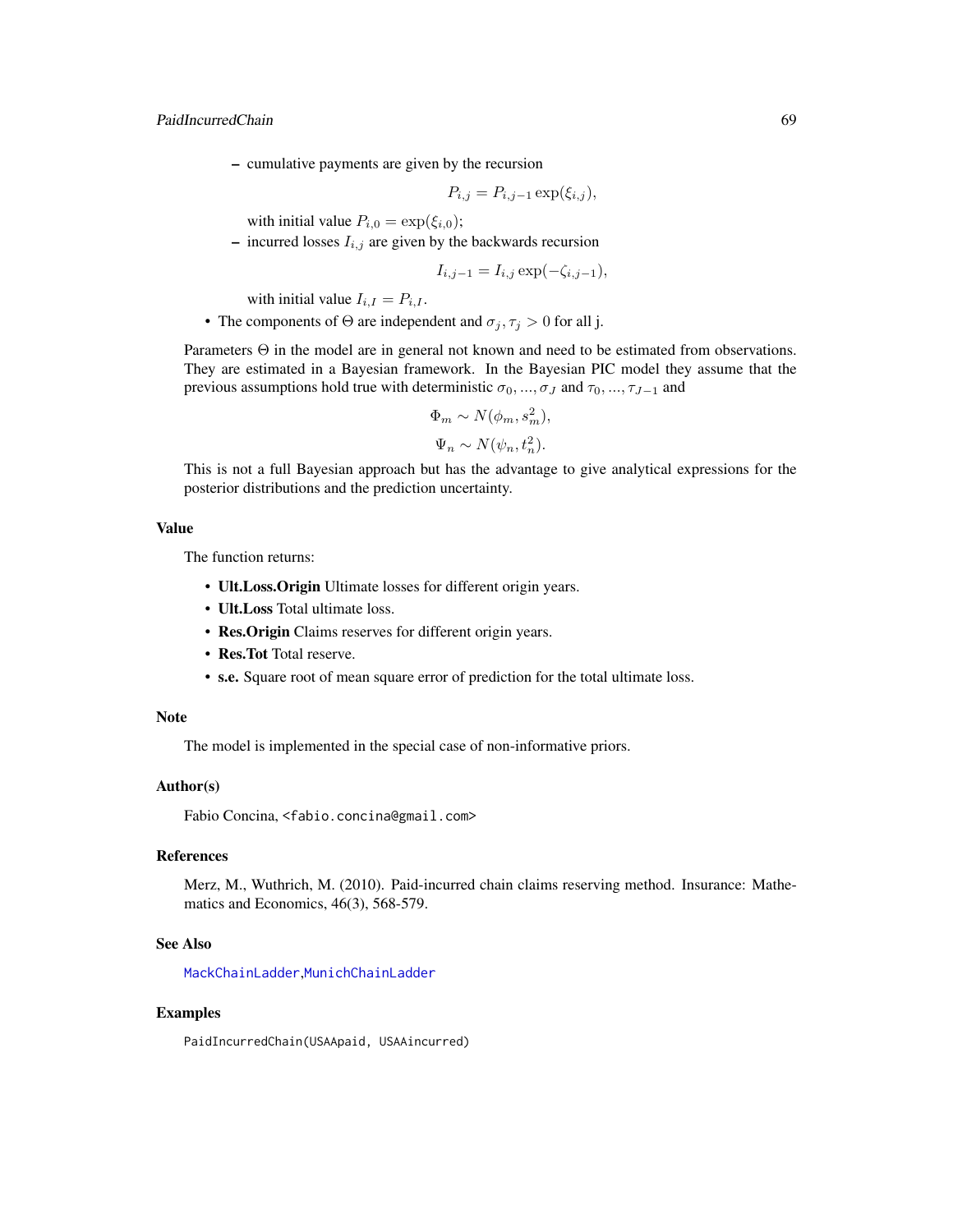# Description

Methods for function plot to produce different diagonostic plots for an object of class "MultiChain-Ladder".

## Usage

```
## S4 method for signature 'MultiChainLadder, missing'
plot(x, y, which.plot=1:4,
which.triangle=NULL,
main=NULL,
portfolio=NULL,
lowess=TRUE,
legend.cex=0.75,...)
```
# Arguments

| X              | An object of class "MultiChainLadder".                                                                                                                                                                                                                                                                                                                                                                                                                                                                                                                 |
|----------------|--------------------------------------------------------------------------------------------------------------------------------------------------------------------------------------------------------------------------------------------------------------------------------------------------------------------------------------------------------------------------------------------------------------------------------------------------------------------------------------------------------------------------------------------------------|
| y              | "missing"                                                                                                                                                                                                                                                                                                                                                                                                                                                                                                                                              |
| which.plot     | This specifies which type of plot is desired. Its range is 1:5, but defaults to 1:4.<br>"1" is the barplot of observed losses and predicted IBNR stacked and MSE pre-<br>dictions as error bars; "2" is a trajectory plot of the development pattern; "3"<br>is the residual plot of standardized residuals against the fitted values; "4" is the<br>Normal-QQ plot of the standardized residuals. "5" is the "xyplot" of develop-<br>ment with confidence intervals for each accident year. Note that "3" and "4" are<br>not available for portfolio. |
| which.triangle | This specifies which triangles are to be plotted. Default value is NULL, where<br>all triangles plus the portfolio result will be plotted.                                                                                                                                                                                                                                                                                                                                                                                                             |
| main           | It should be a list of titles for each plot. If not supplied, use default titles.                                                                                                                                                                                                                                                                                                                                                                                                                                                                      |
| portfolio      | It specifies which triangles are to be summed as the portfolio, to be passed on to<br>summary.                                                                                                                                                                                                                                                                                                                                                                                                                                                         |
| lowess         | Logical. If TRUE, smoothing lines will be added on residual plots.                                                                                                                                                                                                                                                                                                                                                                                                                                                                                     |
| legend.cex     | plotting parameter to be passes on to cex in legend if which.plot=1.                                                                                                                                                                                                                                                                                                                                                                                                                                                                                   |
| .              | optional graphical arguments.                                                                                                                                                                                                                                                                                                                                                                                                                                                                                                                          |
|                |                                                                                                                                                                                                                                                                                                                                                                                                                                                                                                                                                        |

## See Also

See also [MultiChainLadder](#page-52-0)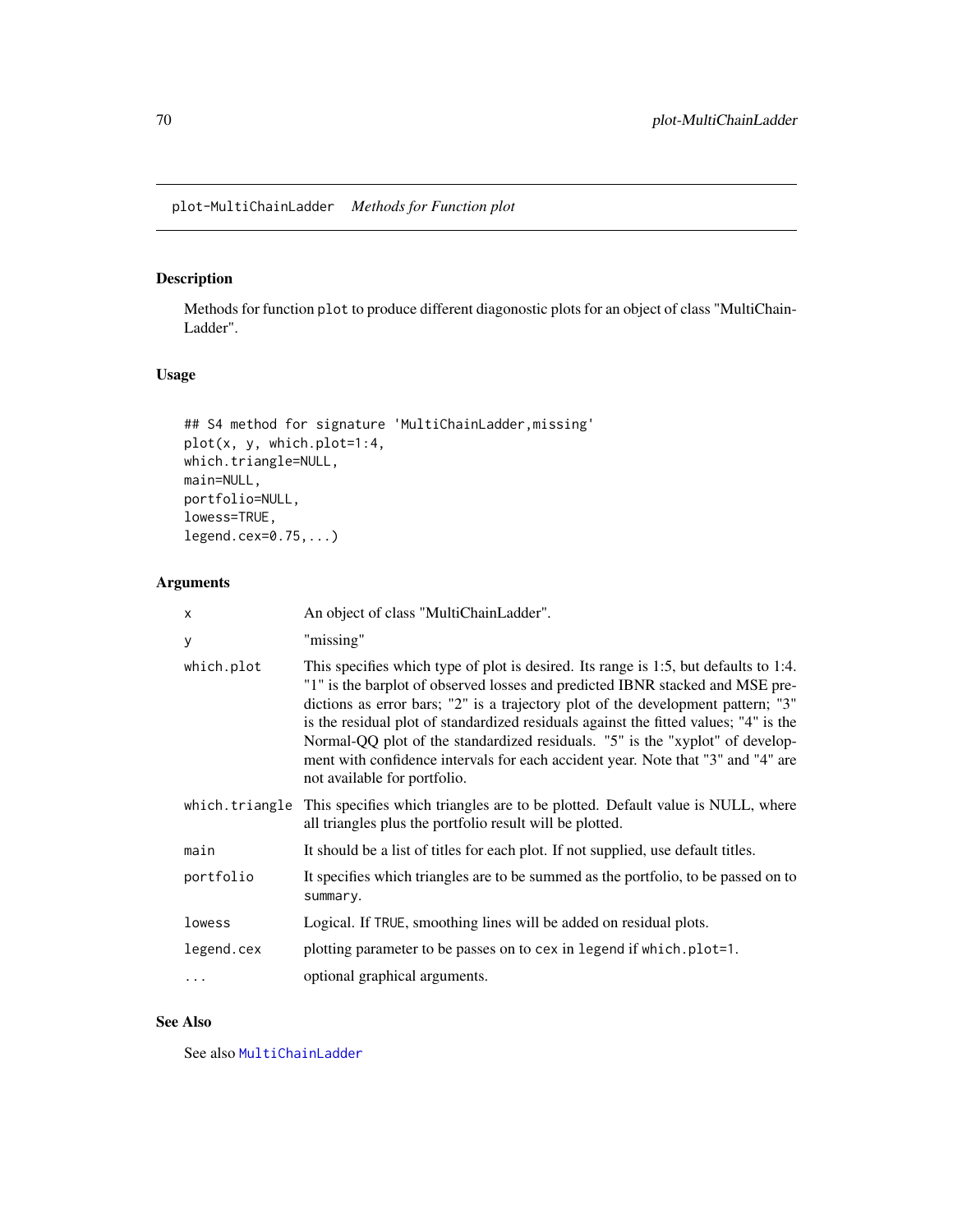## plot.BootChainLadder 71

## Examples

```
## Not run:
data(liab)
fit.liab <- MultiChainLadder(liab)
# generate diagonostic plots
par(mfcol=(c(3,2)))
plot(fit.liab,which.plot=1:2)
par(mfrow=(c(2,2)))plot(fit.liab,which.plot=3:4)
plot(fit.liab,which.triangle=1,which.plot=5)
graphics.off()
## End(Not run)
```
plot.BootChainLadder *Plot method for a BootChainLadder object*

## Description

plot.BootChainLadder, a method to plot the output of [BootChainLadder](#page-8-0). It is designed to give a quick overview of a BootChainLadder object and to check the model assumptions.

## Usage

```
## S3 method for class 'BootChainLadder'
plot(x, mfrow=NULL, title=NULL, log=FALSE,
   which=1:4, ...)
```
## Arguments

| x        | output from BootChainLadder                                                                                 |
|----------|-------------------------------------------------------------------------------------------------------------|
| mfrow    | see par                                                                                                     |
| title    | see title                                                                                                   |
| log      | logical. If TRUE the y-axes of the 'latest incremental actual vs. simulated' plot<br>will be on a log-scale |
| which    | if a subset of the plots is required, specify a subset of the numbers 1:4.                                  |
| $\cdots$ | optional arguments. See plot. default for more details.                                                     |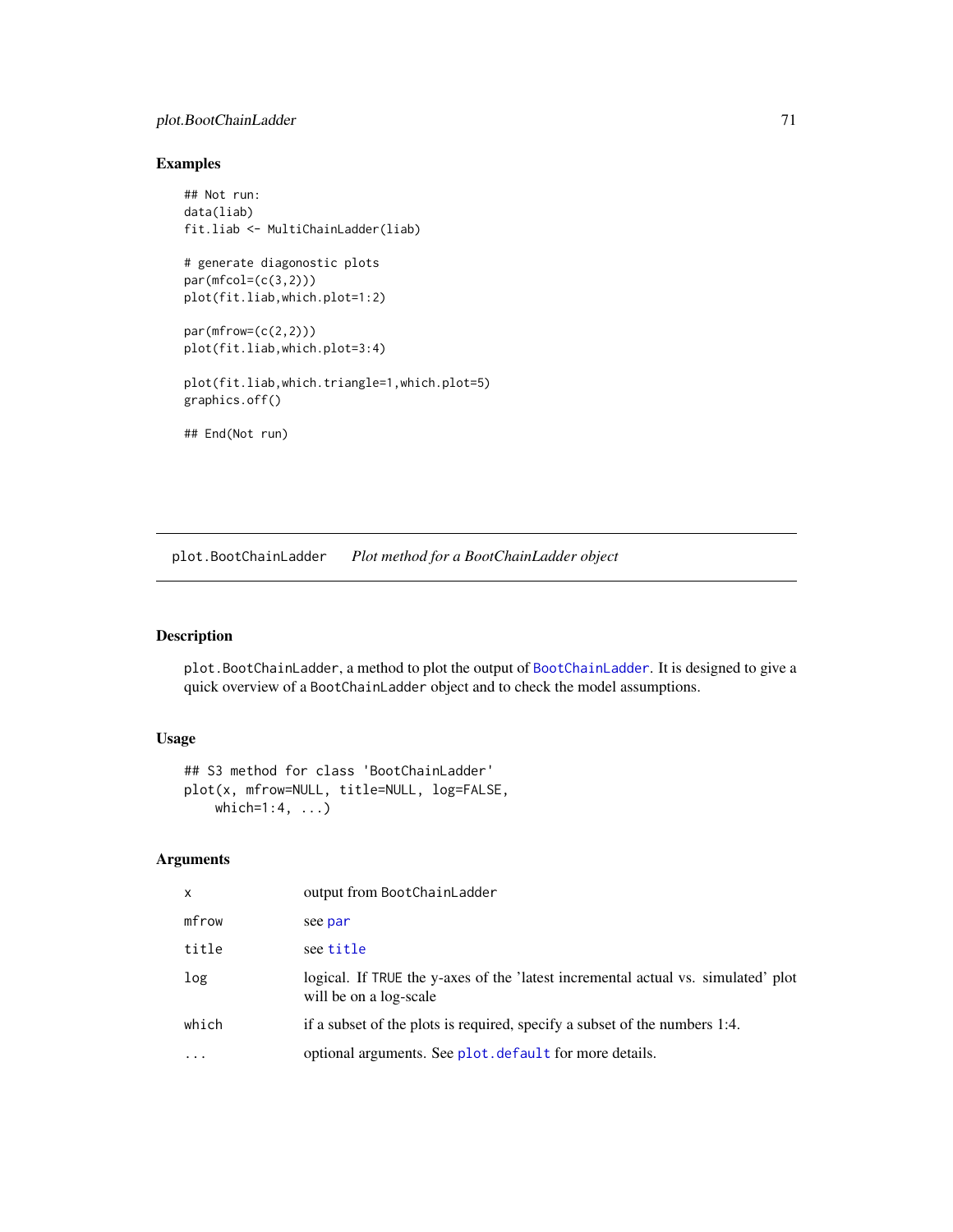#### Details

plot.BootChainLadder shows four graphs, starting with a histogram of the total simulated IBNRs over all origin periods, including a rug plot; a plot of the empirical cumulative distribution of the total IBNRs over all origin periods; a box-whisker plot of simulated ultimate claims costs against origin periods; and a box-whisker plot of simulated incremental claims cost for the latest available calendar period against actual incremental claims of the same period. In the last plot the simulated data should follow the same trend as the actual data, otherwise the original data might have some intrinsic trends which are not reflected in the model.

## Note

The box-whisker plot of latest actual incremental claims against simulated claims follows is based on ideas from Barnett and Zehnwirth in: Barnett and Zehnwirth. The need for diagnostic assessment of bootstrap predictive models, Insureware technical report. 2007

#### Author(s)

Markus Gesmann

#### See Also

See also [BootChainLadder](#page-8-0)

#### Examples

B <- BootChainLadder(RAA) plot(B) plot(B, log=TRUE)

plot.checkTriangleInflation

*Plot method for a checkTriangleInflation object*

#### Description

plot.checkTriangleInflation, a method to plot the output of [checkTriangleInflation](#page-16-0). It is designed to give a quick overview of a checkTriangleInflation object and to check the inflation regression curves.

#### Usage

```
## S3 method for class 'checkTriangleInflation'
plot(x, col.line = "black", type = "b", xlab = "dev. period", ylab = NULL, ...)
```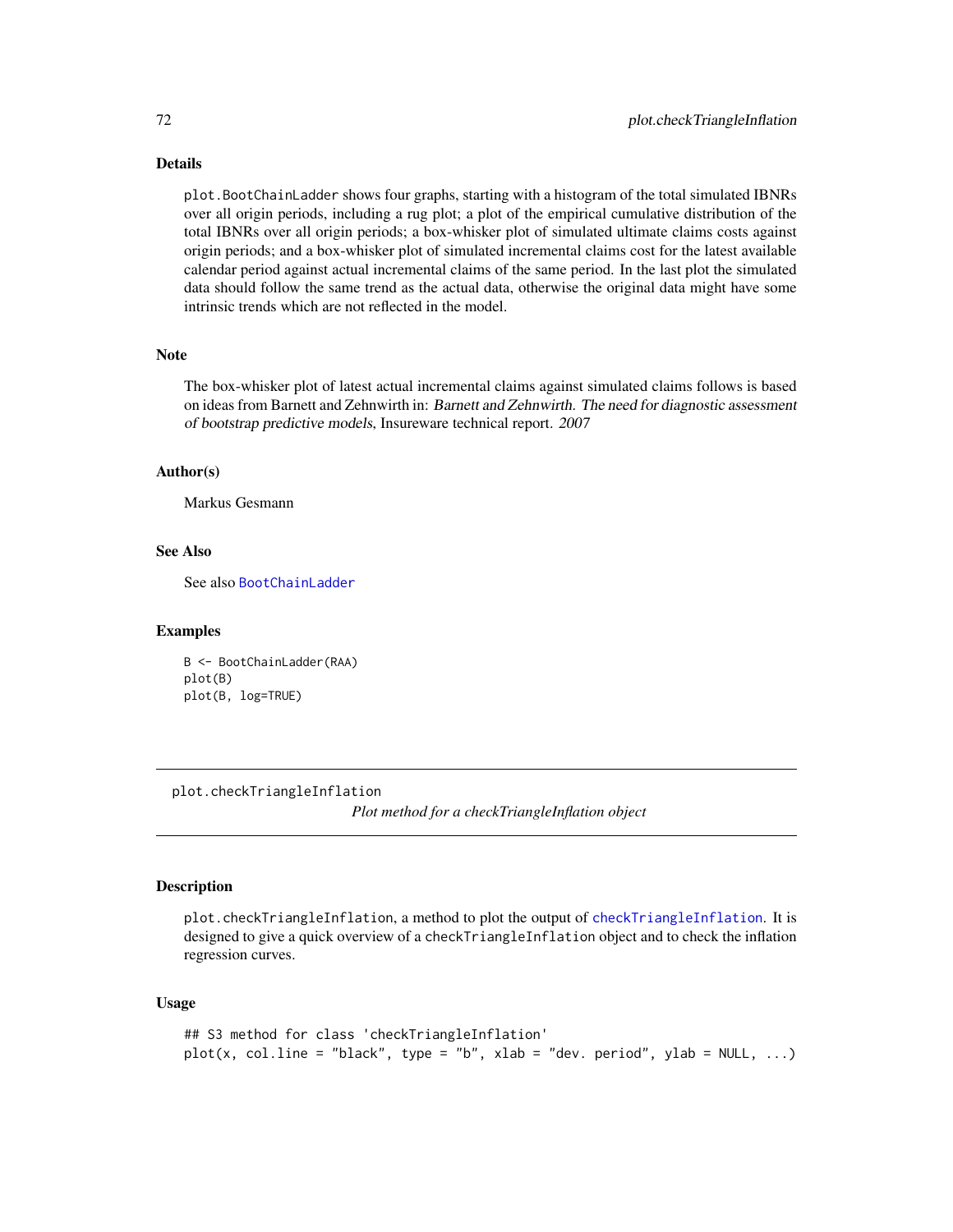#### plot.clark 73

## Arguments

| $\mathsf{x}$ | output from checkTriangleInflation                      |
|--------------|---------------------------------------------------------|
| col.line     | Default: "black". Line color                            |
| type         | Default: "b". What type of plot should be drawn         |
| xlab         | Default: "dev. period". X axis label                    |
| vlab         | Default: NULL. Y axis label                             |
|              | optional arguments. See plot. default for more details. |

# Details

plot.cyeff.test plots all the columns of the triangle (Development Periods) against the regression curves.

#### Author(s)

Marco De Virgilis <devirgilis.marco@gmail.com>

## See Also

See Also [checkTriangleInflation](#page-16-0), [summary.checkTriangleInflation](#page-94-0)

## Examples

test <- checkTriangleInflation(MedMal\$MedMalOutstanding / MedMal\$MedMalOpen) plot(test)

plot.clark *Plot Clark method residuals*

## Description

Function to plot the residuals of the Clark LDF and Cape Cod methods.

## Usage

```
## S3 method for class 'clark'
plot(x, \ldots)
```
#### Arguments

|   | object resulting from a run of the ClarkLDF or ClarkCapeCod functions. |
|---|------------------------------------------------------------------------|
| . | not used.                                                              |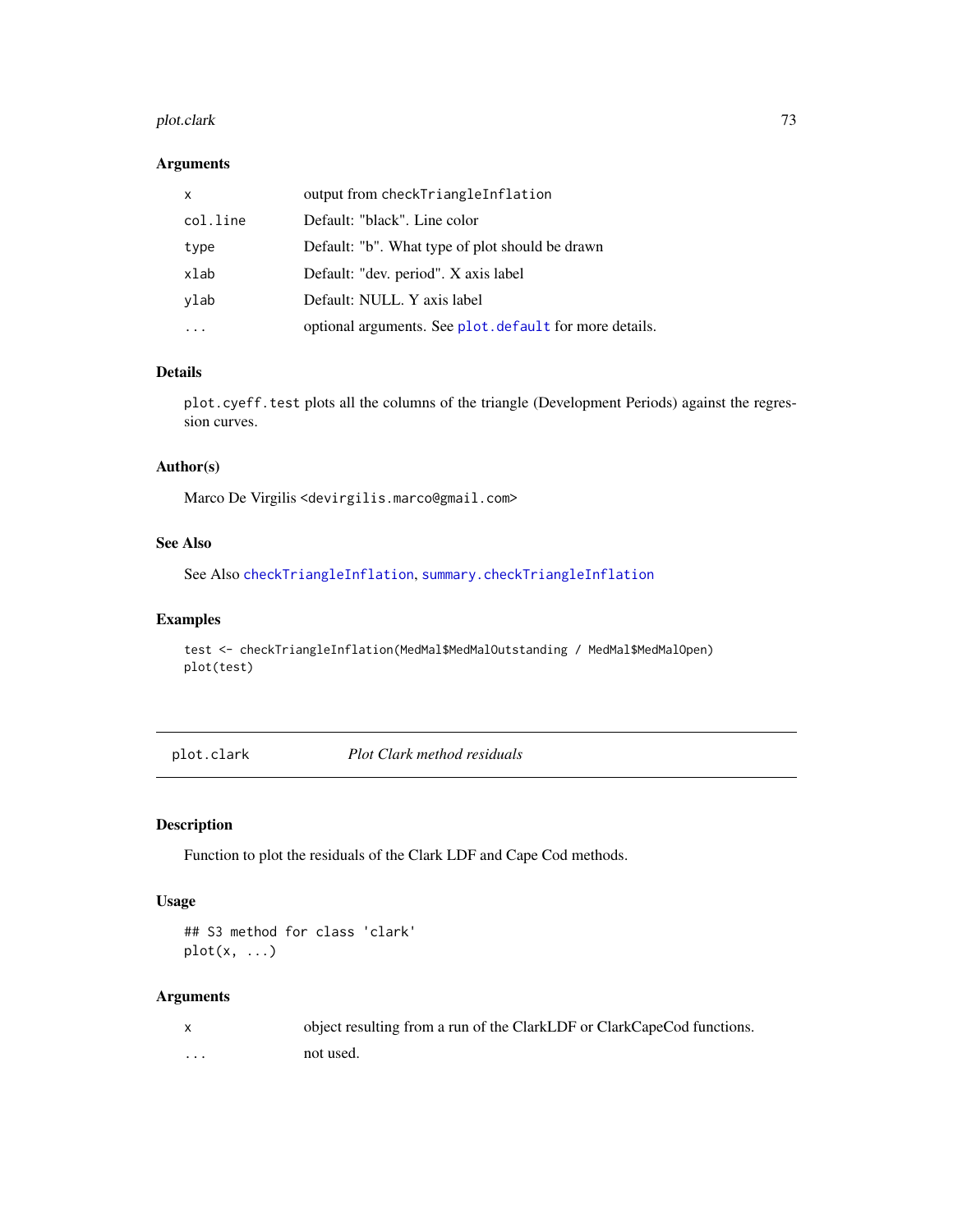## Details

If Clark's model is appropriate for the actual data, then the standardized residuals should appear as independent standard normal random variables. This function creates four plots of standardized residuals on a single page:

- 1. By origin
- 2. By age
- 3. By fitted value
- 4. Normal Q-Q plot with results of Shapiro-Wilk test

If the model is appropriate then there should not appear to be any trend in the standardized residuals or any systematic differences in the spread about the line  $y = 0$ . The Shapiro-Wilk p-value shown in the fourth plot gives an indication of how closely the standardized residuals can be considered "draws" from a standard normal random variable.

#### Author(s)

Daniel Murphy

## References

Clark, David R., "LDF Curve-Fitting and Stochastic Reserving: A Maximum Likelihood Approach", *Casualty Actuarial Society Forum*, Fall, 2003

#### See Also

[ClarkLDF](#page-22-0), [ClarkCapeCod](#page-18-0)

#### Examples

```
X <- GenIns
Y <- ClarkLDF(GenIns, maxage=Inf, G="weibull")
plot(Y) # One obvious outlier, shapiro test flunked
X[4,4] <- NA # remove the outlier
Z <- ClarkLDF(GenIns, maxage=Inf, G="weibull")
plot(Z) # Q-Q plot looks good
```
<span id="page-73-0"></span>plot.cyEffTest *Plot method for a cyEffTest object*

#### Description

plot.cyEffTest, a method to plot the output of [cyEffTest](#page-29-0). It is designed to give a quick overview of a cyEffTest object and to check the assumption of independece between calendar years.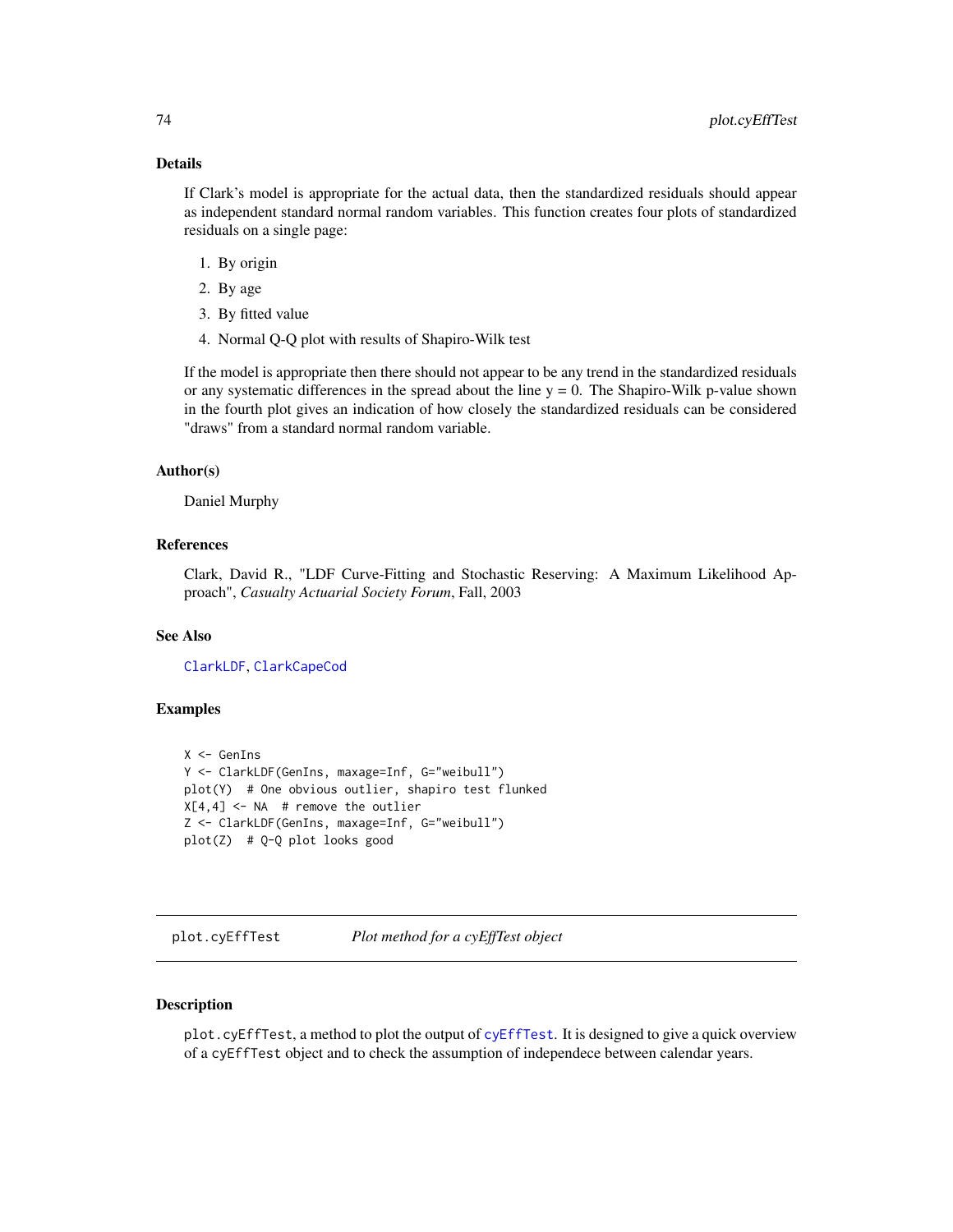## plot.dfCorTest 75

#### Usage

```
## S3 method for class 'cyEffTest'
plot(x, type = "l", xlab = "Z", ylab = "Density",
                          main = "Calendar Year Effect", col.area = "gray",
                          border = NA, ...)
```
## Arguments

| X          | output from cyEffTest                                                         |
|------------|-------------------------------------------------------------------------------|
| type       | Default: "I". What type of plot should be drawn                               |
| xlab       | Default: "Z". X axis label                                                    |
| ylab       | Default: "Density". Y axis label                                              |
| main       | Default: "Calendar Year Effect". Plot title                                   |
| col.area   | Default: "gray". Color of the shaded area.                                    |
| border     | Default: NULL, the color to draw the border. Use border = NA to omit borders. |
| $\ddots$ . | optional arguments. See plot. default for more details.                       |

#### Details

plot.cyEffTest shows the underlying distribution, the test statistic  $Z$  and the relative Confidence Interval. If the test statistic  $Z$  is within the highlighted region the hypothesis of dependence between calendar years could be rejected.

## Author(s)

Marco De Virgilis <devirgilis.marco@gmail.com>

#### See Also

See Also [cyEffTest](#page-29-0), [summary.cyEffTest](#page-96-0)

#### Examples

plot(cyEffTest(RAA))

<span id="page-74-0"></span>plot.dfCorTest *Plot method for a dfCorTest object*

## Description

plot.[dfCorTest](#page-31-0), a method to plot the output of dfCorTest. It is designed to give a quick overview of a dfCorTest object and to check the assumption of independece between development factors.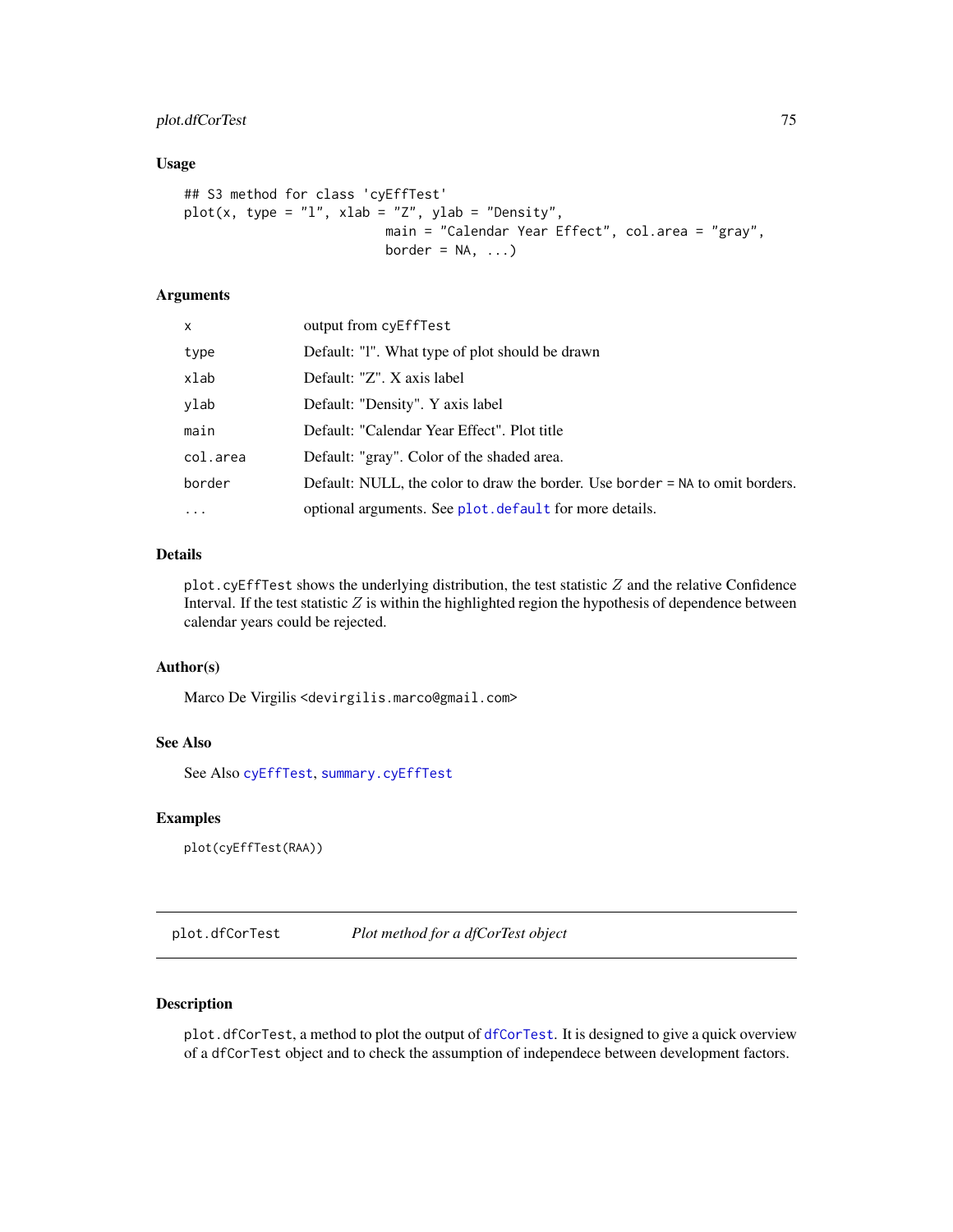#### Usage

```
## S3 method for class 'dfCorTest'
plot(x, type = "l", xlab = "T", ylab = "Density",main = "Development Factor Correlation", col.area = "gray",
                          border = NA, ...)
```
#### Arguments

| x          | output from dfCorTest                                                         |
|------------|-------------------------------------------------------------------------------|
| type       | Default: "I". What type of plot should be drawn                               |
| xlab       | Default: "Z". X axis label                                                    |
| ylab       | Default: "Density". Y axis label                                              |
| main       | Default: "Development Factor Correlation". Plot title                         |
| col.area   | Default: "gray". Color of the shaded area.                                    |
| border     | Default: NULL, the color to draw the border. Use border = NA to omit borders. |
| $\ddots$ . | optional arguments. See plot. default for more details.                       |
|            |                                                                               |

## Details

plot. dfCorTest shows the underlying distribution, the test statistic  $Z$  and the relative Confidence Interval. If the test statistic  $Z$  is within the highlighted region the hypothesis of correlation between development factors could be rejected.

## Author(s)

Marco De Virgilis <devirgilis.marco@gmail.com>

#### See Also

See Also [dfCorTest](#page-31-0), [summary.dfCorTest](#page-97-0)

#### Examples

plot(dfCorTest(RAA))

<span id="page-75-0"></span>plot.MackChainLadder *Plot method for a MackChainLadder object*

## Description

plot.MackChainLadder, a method to plot the output of [MackChainLadder](#page-44-0). It is designed to give a quick overview of a MackChainLadder object and to check Mack's model assumptions.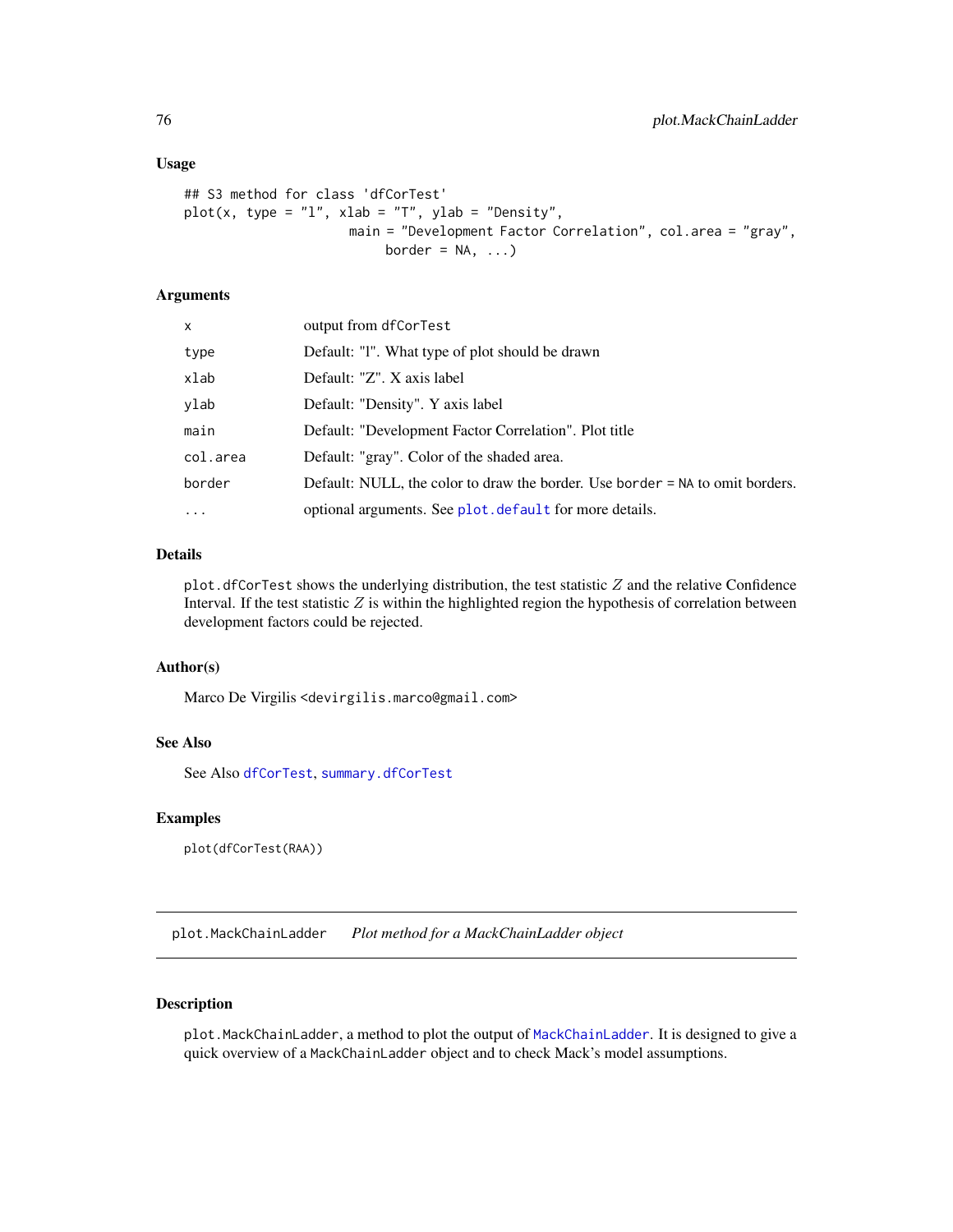## Usage

```
## S3 method for class 'MackChainLadder'
plot(x, mfrow=NULL, title=NULL,
lattice=FALSE, which=1:6, ...)
```
## Arguments

| $\mathsf{x}$ | output from MackChainLadder                                                                                                                                                                                                                        |
|--------------|----------------------------------------------------------------------------------------------------------------------------------------------------------------------------------------------------------------------------------------------------|
| mfrow        | see par                                                                                                                                                                                                                                            |
| title        | see title                                                                                                                                                                                                                                          |
| lattice      | logical. Default is set to FALSE and plots as described in the details section are<br>produced. If lattice=TRUE, the function xyplot of the lattice package is used<br>to plot developments by origin period in different panels, plus Mack's S.E. |
| which        | if a subset of the plots is required, specify a subset of the numbers 1:6.                                                                                                                                                                         |
|              | optional arguments. See plot. default for more details.                                                                                                                                                                                            |
|              |                                                                                                                                                                                                                                                    |

## Details

plot.MackChainLadder shows six graphs, starting from the top left with a stacked bar-chart of the latest claims position plus IBNR and Mack's standard error by origin period; next right to it is a plot of the forecasted development patterns for all origin periods (numbered, starting with 1 for the oldest origin period), and 4 residual plots. The residual plots show the standardised residuals against fitted values, origin period, calendar period and development period. All residual plot should show no patterns or directions for Mack's method to be applicable. Pattern in any direction can be the result of trends and should be further investigated, see Barnett and Zehnwirth. Best estimates for reserves. Proceedings of the CAS, LXXXVI I(167), November 2000. for more details on trends.

#### Author(s)

Markus Gesmann

#### See Also

See Also [MackChainLadder](#page-44-0), [residuals.MackChainLadder](#page-89-0)

#### Examples

```
plot(MackChainLadder(RAA))
```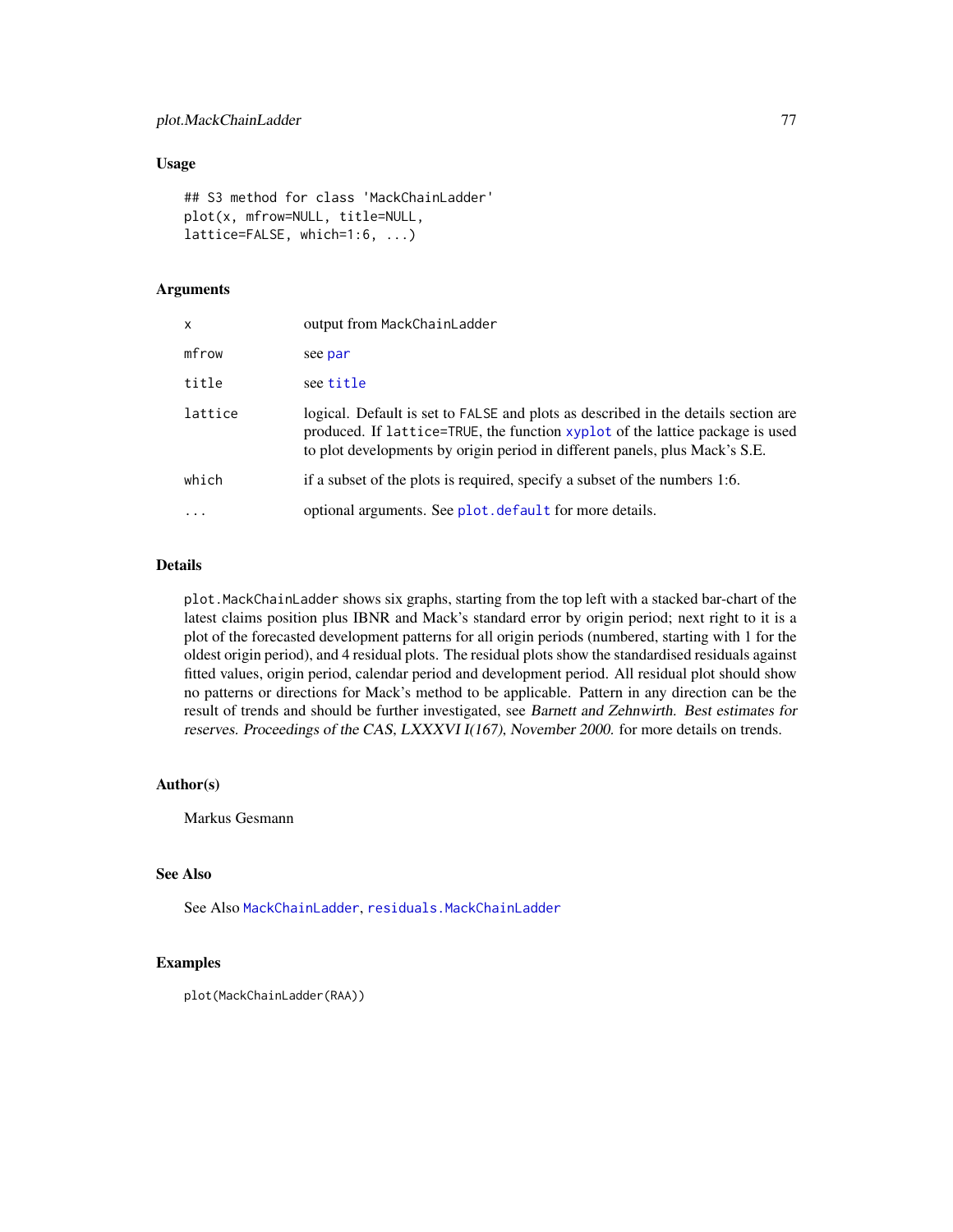<span id="page-77-0"></span>plot.MunichChainLadder

*Plot method for a MunichChainLadder object*

#### Description

plot.MunichChainLadder, a method to plot the output of [MunichChainLadder](#page-63-0) object. It is designed to give a quick overview of a MunichChainLadder object and to check the correlation between the paid and incurred residuals.

#### Usage

## S3 method for class 'MunichChainLadder'  $plot(x, mfrow=c(2,2), title=NULL, ...)$ 

#### Arguments

| $\mathsf{x}$ | output from MunichChainLadder                           |
|--------------|---------------------------------------------------------|
| mfrow        | see par                                                 |
| title        | see title                                               |
|              | optional arguments. See plot. default for more details. |

### Details

plot.MunichChainLadder shows four plots, starting from the top left with a barchart of forecasted ultimate claims costs by Munich-chain-ladder (MCL) on paid and incurred data by origin period; the barchart next to it compares the ratio of forecasted ultimate claims cost on paid and incurred data based on the Mack-chain-ladder and Munich-chain-ladder methods; the two residual plots at the bottom show the correlation of (incurred/paid)-chain-ladder factors against the paid-chain-ladder factors and the correlation of (paid/incurred)-chain-ladder factors against the incurred-chain-ladder factors.

#### Note

The design of the plots follows those in Quarg's (2004) paper: Gerhard Quarg and Thomas Mack. Munich Chain Ladder. Blatter DGVFM 26, Munich, 2004.

#### Author(s)

Markus Gesmann

#### See Also

See also [MunichChainLadder](#page-63-0)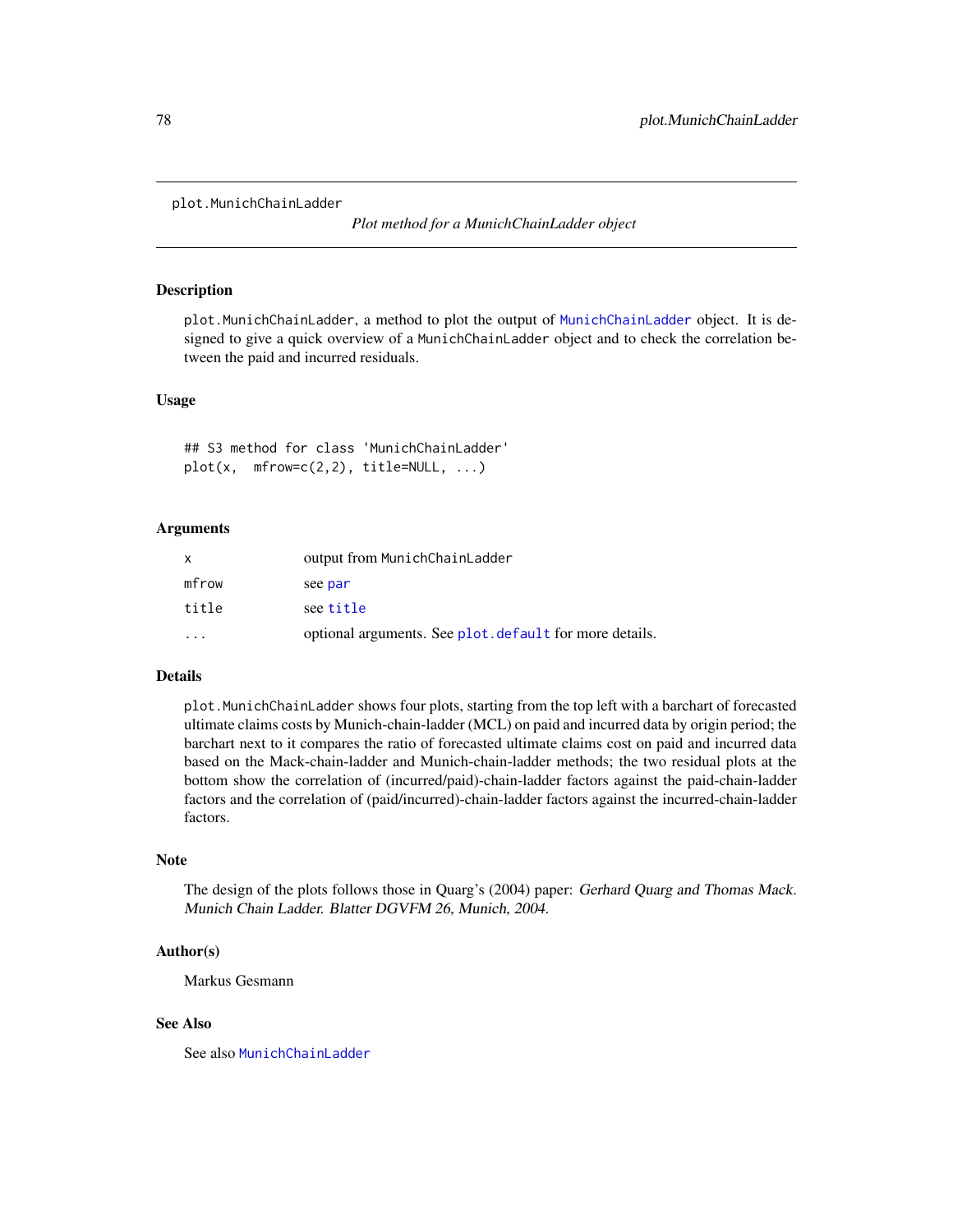## predict.TriangleModel 79

## Examples

```
M <- MunichChainLadder(MCLpaid, MCLincurred)
plot(M)
```
predict.TriangleModel *Prediction of a claims triangle*

## Description

The function is internally used by [MackChainLadder](#page-44-0) to forecast future claims.

#### Usage

```
## S3 method for class 'TriangleModel'
predict(object,...)
## S3 method for class 'ChainLadder'
predict(object,...)
```
#### Arguments

| object                  | a list with two items: Models, Triangle                  |
|-------------------------|----------------------------------------------------------|
|                         | Models list of linear models for each development period |
|                         | Triangle input triangle to forecast                      |
| $\cdot$ $\cdot$ $\cdot$ | not in use                                               |

# Value

FullTriangle forecasted claims triangle

## Author(s)

Markus Gesmann

# See Also

See also [chainladder](#page-14-0), [MackChainLadder](#page-44-0)

# Examples

```
RAA
CL <- chainladder(RAA)
CL
predict(CL)
```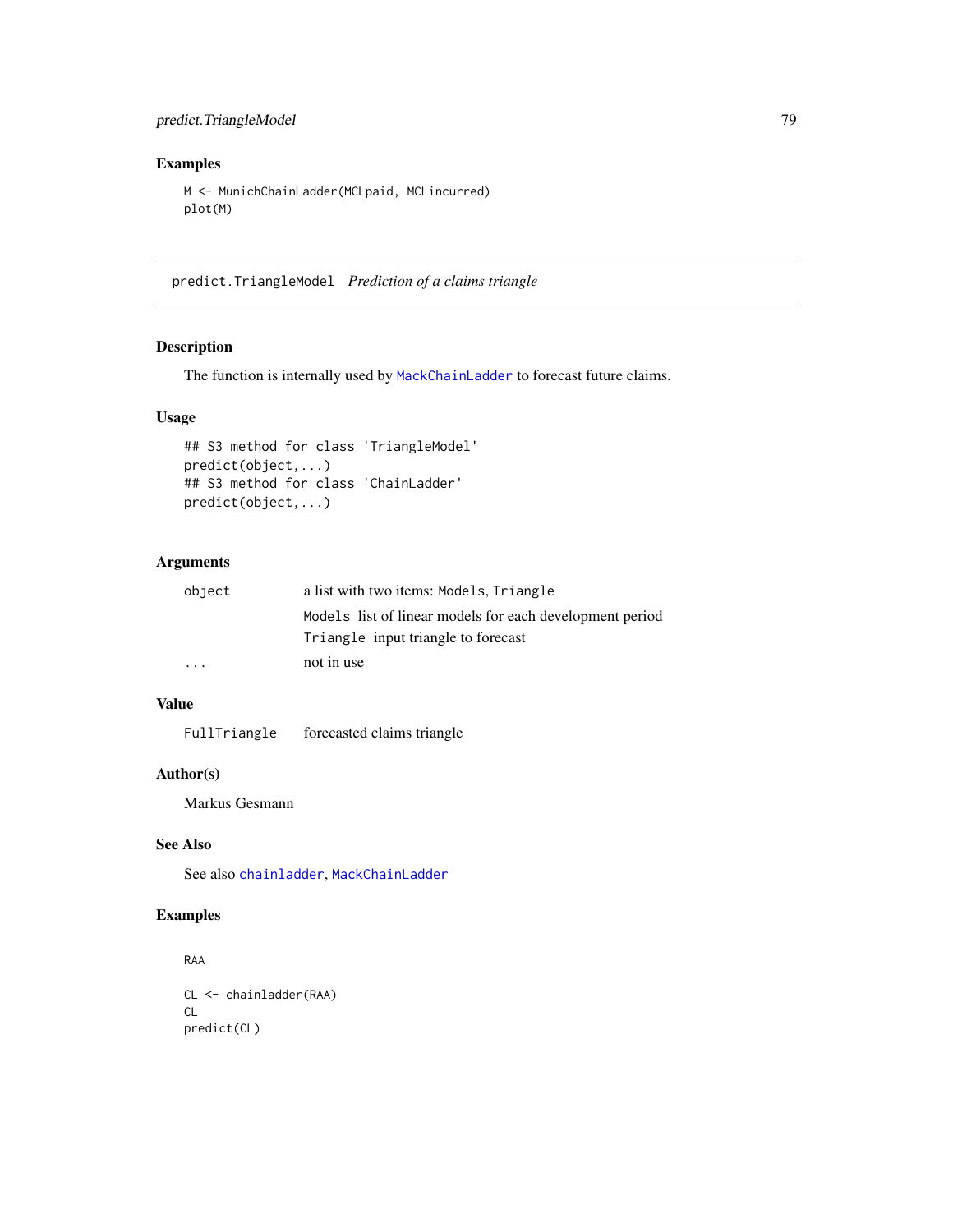<span id="page-79-0"></span>

# Description

Function to print the results of a call to the ata function.

#### Usage

```
## S3 method for class 'ata'
print(x, \ldots)
```
## Arguments

| X        | object resulting from a call to the ata function |
|----------|--------------------------------------------------|
| $\cdots$ | further arguments passed to print                |

## Details

print.ata simply prints [summary.ata](#page-92-0).

## Value

A summary.ata matrix, invisibly.

## Author(s)

Daniel Murphy

## See Also

[ata](#page-5-0) and [summary.ata](#page-92-0)

## Examples

x <- ata(GenIns)

## Print ata factors rounded to 3 decimal places, the summary.ata default print(x)

## Round to 4 decimal places and print cells corresponding ## to future observations as blanks. print(summary(x, digits=4), na.print="")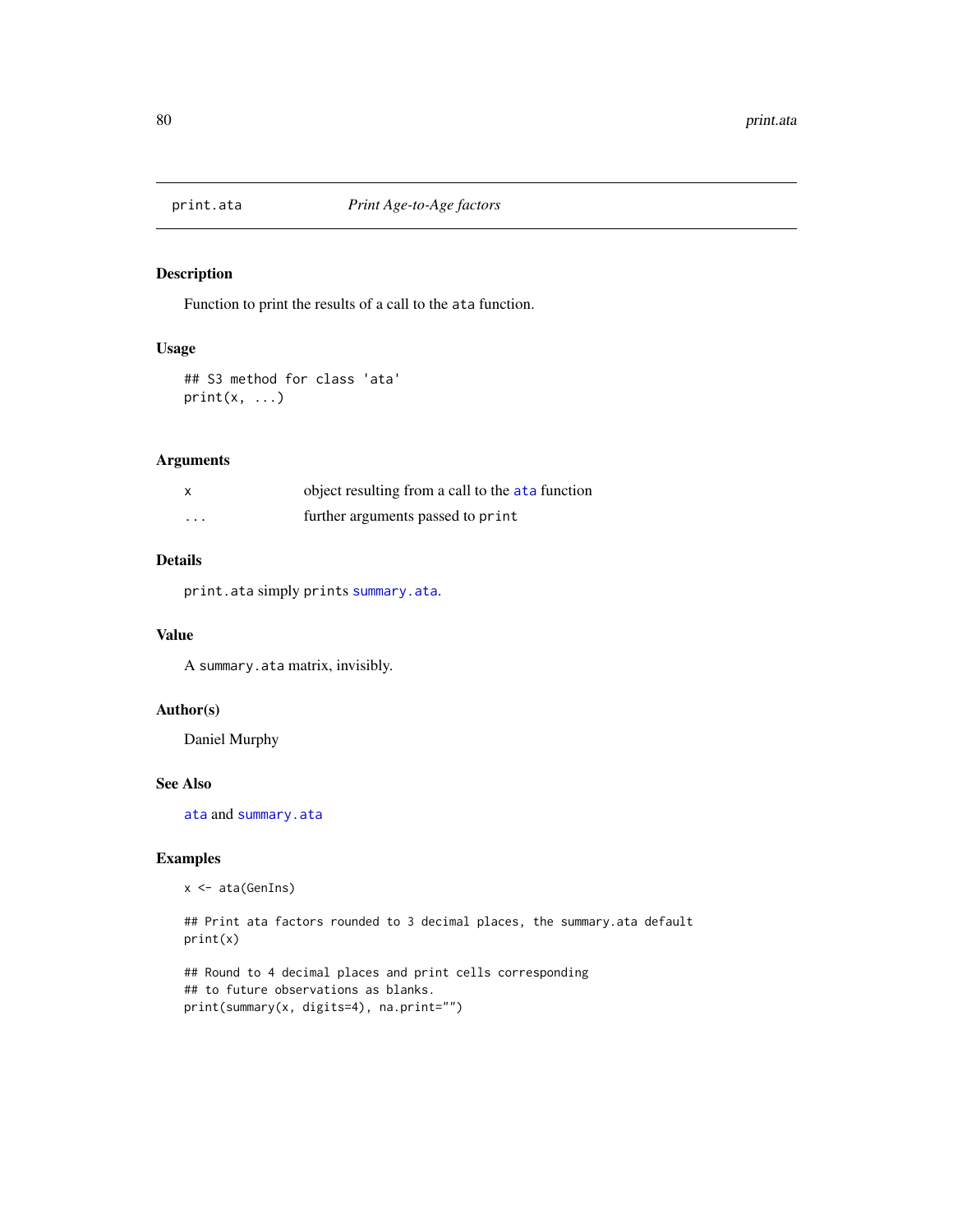print.checkTriangleInflation

*Print function for a checkTriangleInflation object*

## Description

print method for a checkTriangleInflation object

## Usage

```
## S3 method for class 'checkTriangleInflation'
print(x, \ldots)
```
#### Arguments

| $\mathsf{x}$ | object of class checkTriangleInflation |
|--------------|----------------------------------------|
| $\cdots$     | optional arguments for a print method  |

## Details

print.checkTriangleInflation show the print of a checkTriangleInflation object.

## Value

print.checkTriangleInflation displays the default information resulting from a call of the checkTriangleInflation method

## Author(s)

Marco De Virgilis <devirgilis.marco@gmail.com>

## See Also

See also [checkTriangleInflation](#page-16-0), [plot.checkTriangleInflation](#page-71-0), [summary.checkTriangleInflation](#page-94-0)

## Examples

```
test <- checkTriangleInflation(MedMal$MedMalOutstanding / MedMal$MedMalOpen)
print(test)
```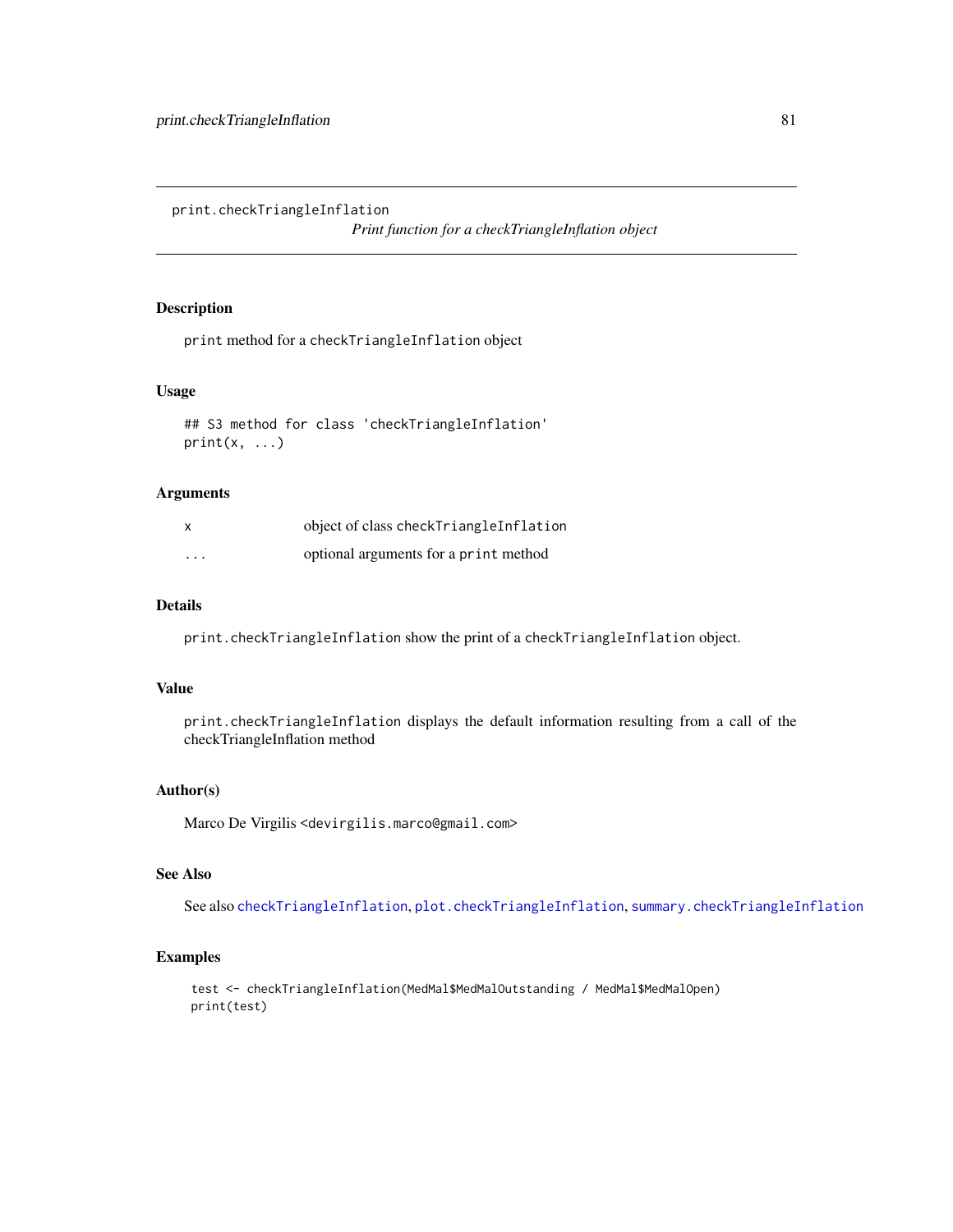#### Description

Functions to print the results of the ClarkLDF and ClarkCapeCod methods.

## Usage

```
## S3 method for class 'ClarkLDF'
print(x, Amountdigits=0, LDFdigits=3, CVdigits=3,
            row.names = FALSE, ...)## S3 method for class 'ClarkCapeCod'
print(x, Amountdigits=0, ELRdigits=3, Gdigits=4, CVdigits=3,
            row.names = FALSE, ...)
```
#### Arguments

| $\times$     | object resulting from a run of the ClarkLDF or ClarkCapeCod function.                                                                                                             |
|--------------|-----------------------------------------------------------------------------------------------------------------------------------------------------------------------------------|
| Amountdigits | number of digits to display to the right of the decimal point for "amount" columns                                                                                                |
| LDFdigits    | number of digits to display to the right of the decimal point for the loss devel-<br>opment factor (LDF) column                                                                   |
| CVdigits     | number of digits to display to the right of the decimal point for the coefficient of<br>variation (CV) column                                                                     |
| ELRdigits    | number of digits to display to the right of the decimal point for the expected loss<br>ratio (ELR) column                                                                         |
| Gdigits      | number of digits to display to the right of the decimal point for the "growth"<br>function factor" column; default of 4 conforms with the table on pp. 67, 68 of<br>Clark's paper |
| row.names    | logical (or character vector), indicating whether (or what) row names should be<br>printed (same as for print.data.frame)                                                         |
| $\ddotsc$    | further arguments passed to print                                                                                                                                                 |

# Details

Display the default information in "pretty format" resulting from a run of the "LDF Method" or "Cape Cod Method" – a "Development-type" exhibit for Clark's "LDF Method," a "Bornhuetter-Ferguson-type" exhibit for Clark's "Cape Cod Method."

As usual, typing the name of such an object at the console invokes its print method.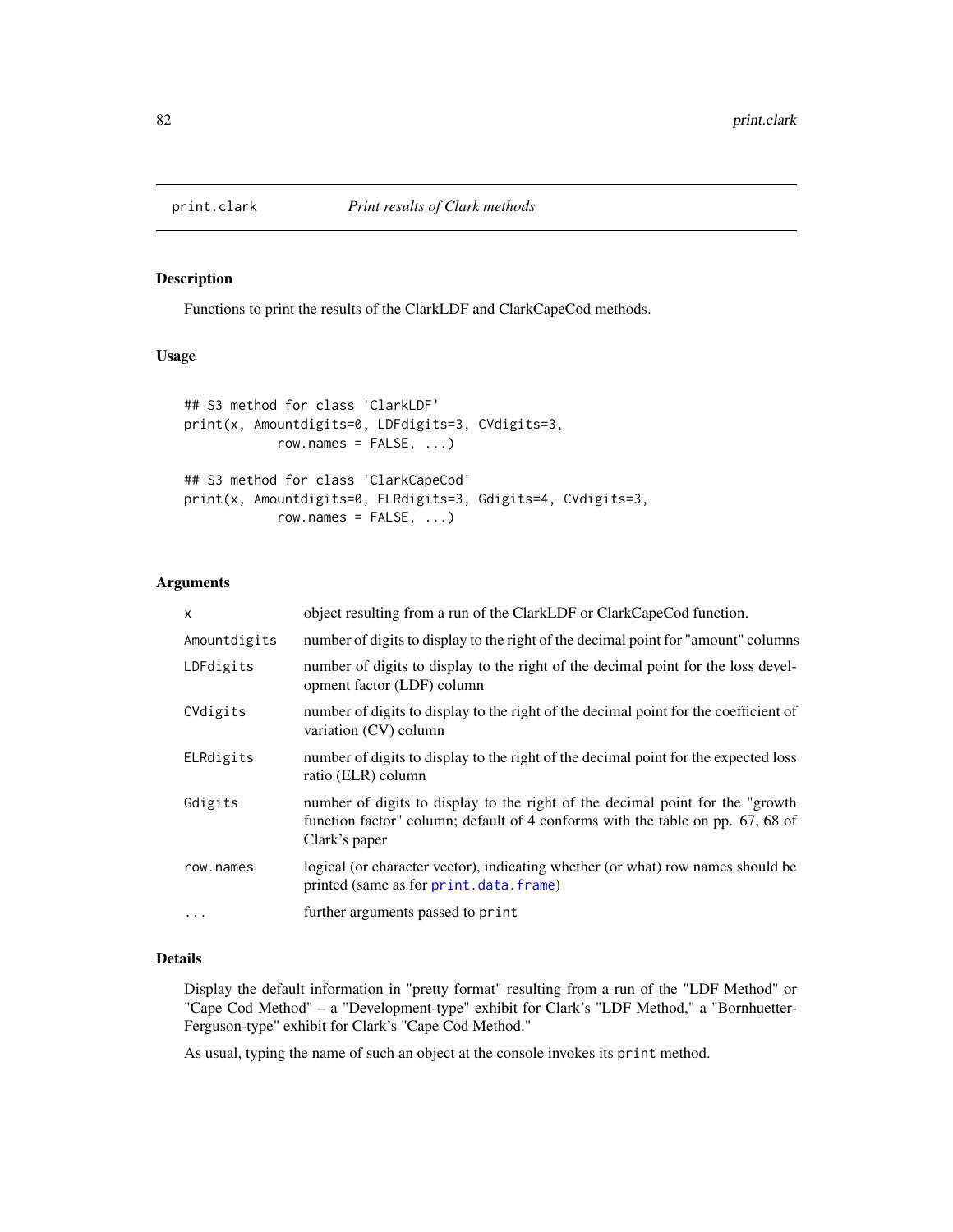## print.cyEffTest 83

## Value

data. frames whose columns are the character representation of their respective summary. ClarkLDF or [summary.ClarkCapeCod](#page-95-0) data.frames.

#### Author(s)

Daniel Murphy

#### References

Clark, David R., "LDF Curve-Fitting and Stochastic Reserving: A Maximum Likelihood Approach", *Casualty Actuarial Society Forum*, Fall, 2003

## See Also

[summary.ClarkLDF](#page-95-0) and [summary.ClarkCapeCod](#page-95-0)

#### Examples

```
X <- GenIns
colnames(X) <- 12*as.numeric(colnames(X))
y <- ClarkCapeCod(X, Premium=10000000+400000*0:9, maxage=240)
summary(y)
print(y) # (or simply 'y') Same as summary(y) but with "pretty formats"
## Greater growth factors when projecting to infinite maximum age
ClarkCapeCod(X, Premium=10000000+400000*0:9, maxage=Inf)
```
print.cyEffTest *Print function for a cyEffTest object*

#### Description

print method for a cyEffTest object

#### Usage

```
## S3 method for class 'cyEffTest'
print(x, \ldots)
```
#### Arguments

| X        | object of class cyEffTest             |
|----------|---------------------------------------|
| $\cdots$ | optional arguments for a print method |

## Details

print.cyEffTest show the print of a cyEffTest object.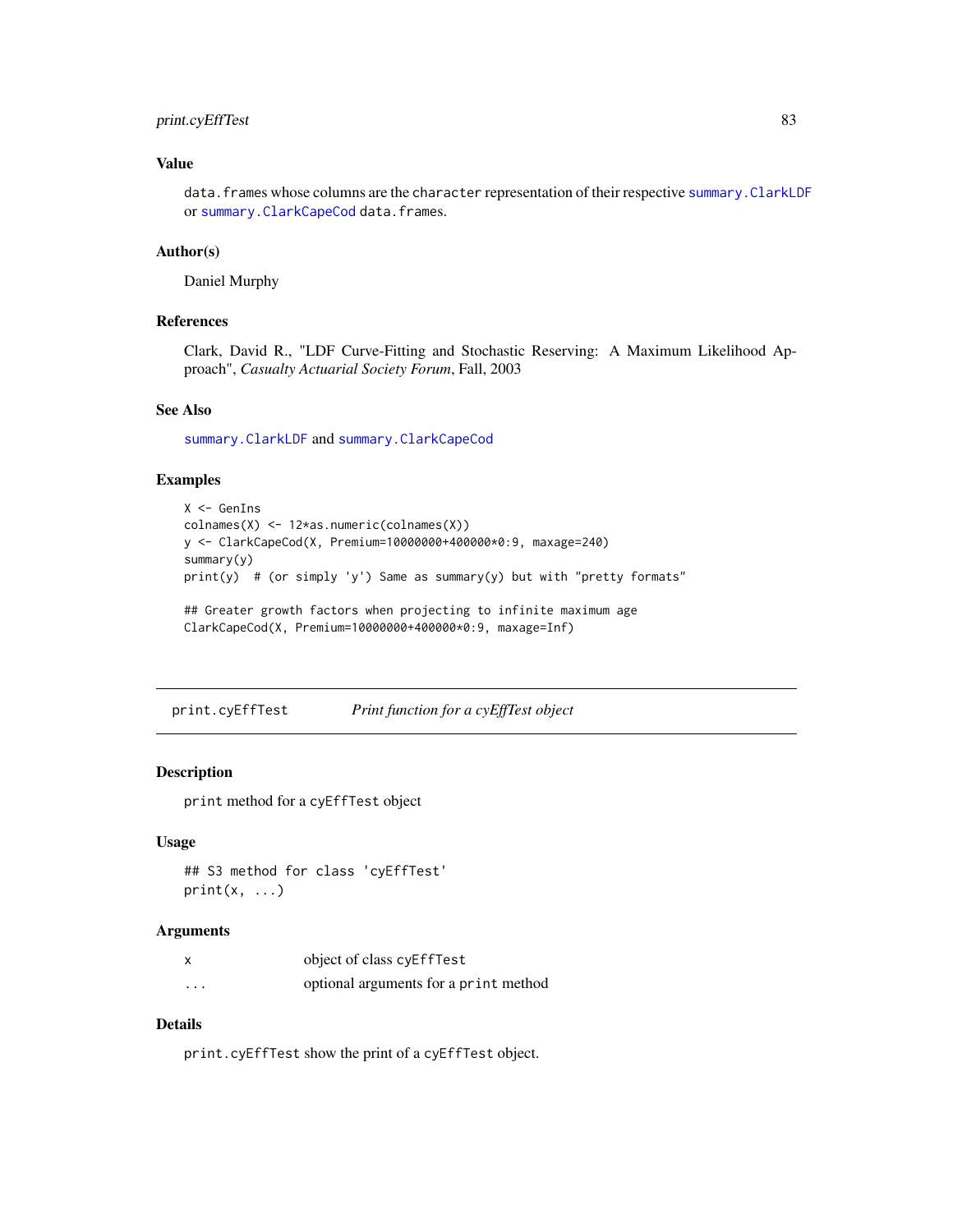# Value

print.cyEffTest displays the default information resulting from a call of the cyEffTest method

#### Author(s)

Marco De Virgilis <devirgilis.marco@gmail.com>

## See Also

See also [cyEffTest](#page-29-0), [plot.cyEffTest](#page-73-0), [summary.cyEffTest](#page-96-0)

## Examples

test <- cyEffTest(RAA) print(test)

print.dfCorTest *Print function for a dfCorTest object*

#### Description

print method for a dfCorTest object

#### Usage

## S3 method for class 'dfCorTest'  $print(x, \ldots)$ 

#### Arguments

|          | object of class dfCorTest             |
|----------|---------------------------------------|
| $\cdots$ | optional arguments for a print method |

## Details

print.dfCorTest show the print of a dfCorTest object.

## Value

print.dfCorTest displays the default information resulting from a call of the dfCorTest method

## Author(s)

Marco De Virgilis <devirgilis.marco@gmail.com>

# See Also

See also [dfCorTest](#page-31-0), [plot.dfCorTest](#page-74-0), [summary.dfCorTest](#page-97-0)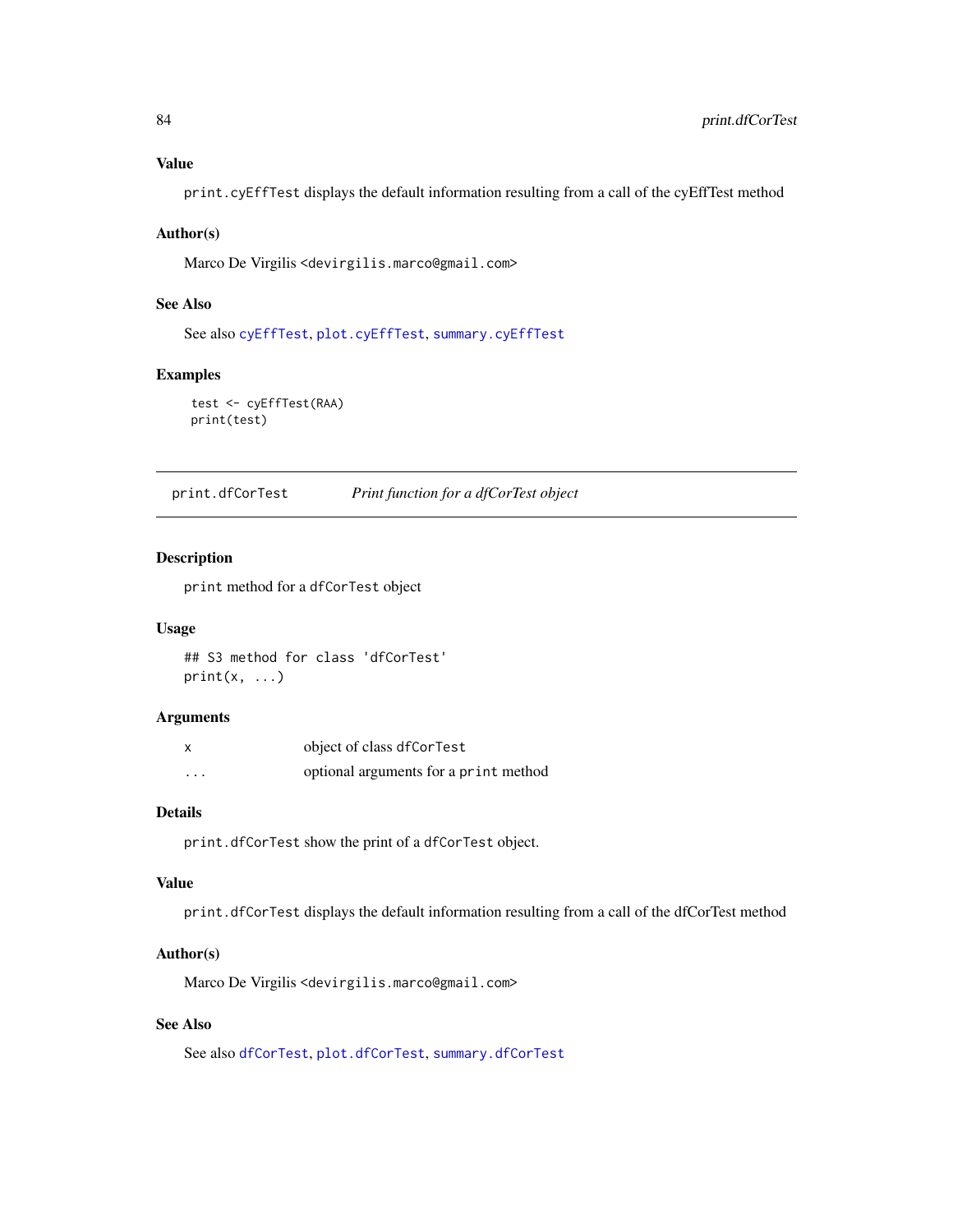#### $q$ paid  $\sim$  85

#### Examples

```
test <- dfCorTest(RAA)
print(test)
```
qpaid *Quarterly run off triangle of accumulated claims data*

#### Description

Sample data to demonstrate how to work with triangles with a higher development period frequency than origin period frequency

#### Usage

```
data(qpaid); data(qincurred)
```
## Format

A matrix with 12 accident years and 45 development quarters of claims costs.

#### Source

Made up data for testing purpose

## Examples

```
dim(qpaid)
dim(qincurred)
op=par(mfrow=c(1,2))
ymax <- max(c(qpaid,qincurred),na.rm=TRUE)*1.05
matplot(t(qpaid), type="l", main="Paid development",
  xlab="Dev. quarter", ylab="$", ylim=c(0,ymax))
matplot(t(qincurred), type="l", main="Incurred development",
      xlab="Dev. quarter", ylab="$", ylim=c(0,ymax))
par(op)
## MackChainLadder expects a quadratic matrix so let's expand
## the triangle to a quarterly origin period.
n <- ncol(qpaid)
Paid <- matrix(NA, n, n)
Paid[seq(1,n,4),] \leq qpaid
M <- MackChainLadder(Paid)
plot(M)
# We expand the incurred triangle in the same way
Incurred \leq matrix(NA, n, n)
Incurred[seq(1, n, 4), ] \leftarrow qincurred
```
# With the expanded triangles we can apply MunichChainLadder MunichChainLadder(Paid, Incurred)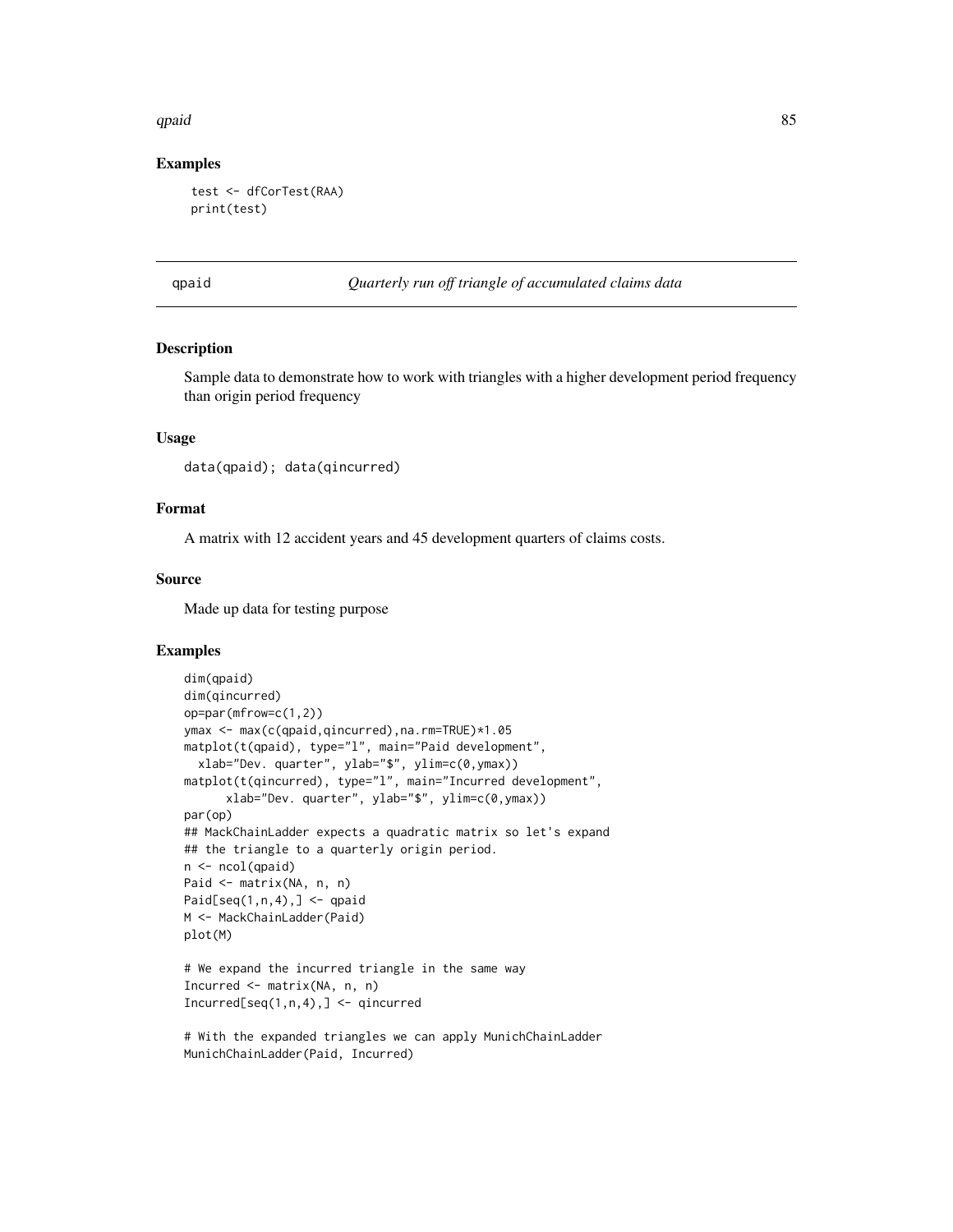```
# In the same way we can apply BootChainLadder
# We reduce the size of bootstrap replicates R
# from the default of 999 to 99 purely to reduce run time.
BootChainLadder(Paid, R=99)
```
<span id="page-85-0"></span>quantile.MackChainLadder

*quantile function for Mack-chain-ladder*

## Description

quantile methods for a MackChainLadder object

#### Usage

## S3 method for class 'MackChainLadder' quantile(x,  $probs=c(0.75, 0.95)$ , na.rm = FALSE, names = TRUE, type =  $7,...$ )

#### Arguments

| x        | object of class "MackChainLadder"                                                   |
|----------|-------------------------------------------------------------------------------------|
| probs    | numeric vector of probabilities with values in $[0,1]$ , see quantile for more help |
| na.rm    | not used                                                                            |
| names    | not used                                                                            |
| type     | not used                                                                            |
| $\cdots$ | not used                                                                            |

## Details

Reserves at the desired quantile using the Cornish-Fisher expansion.

The Cornish-Fisher expansion relies on the first three moments of the reserve risk distribution: The Best estimate resulting from the Chain-Ladder projection, the Mack standard deviation and the skewness of the distribution (for skewness estimation, see references below).

The quantile estimation requires only that the standard Mack assumptions are met.

For details of the underlying calculations, see references below.

#### Value

quantile.MackChainLadder gives a list with two elements back:

| ByOrigin | data frame with skewness and quantile statistics by origin period                |
|----------|----------------------------------------------------------------------------------|
| Totals   | data frame with total skewness and quantile statistics across all origin periods |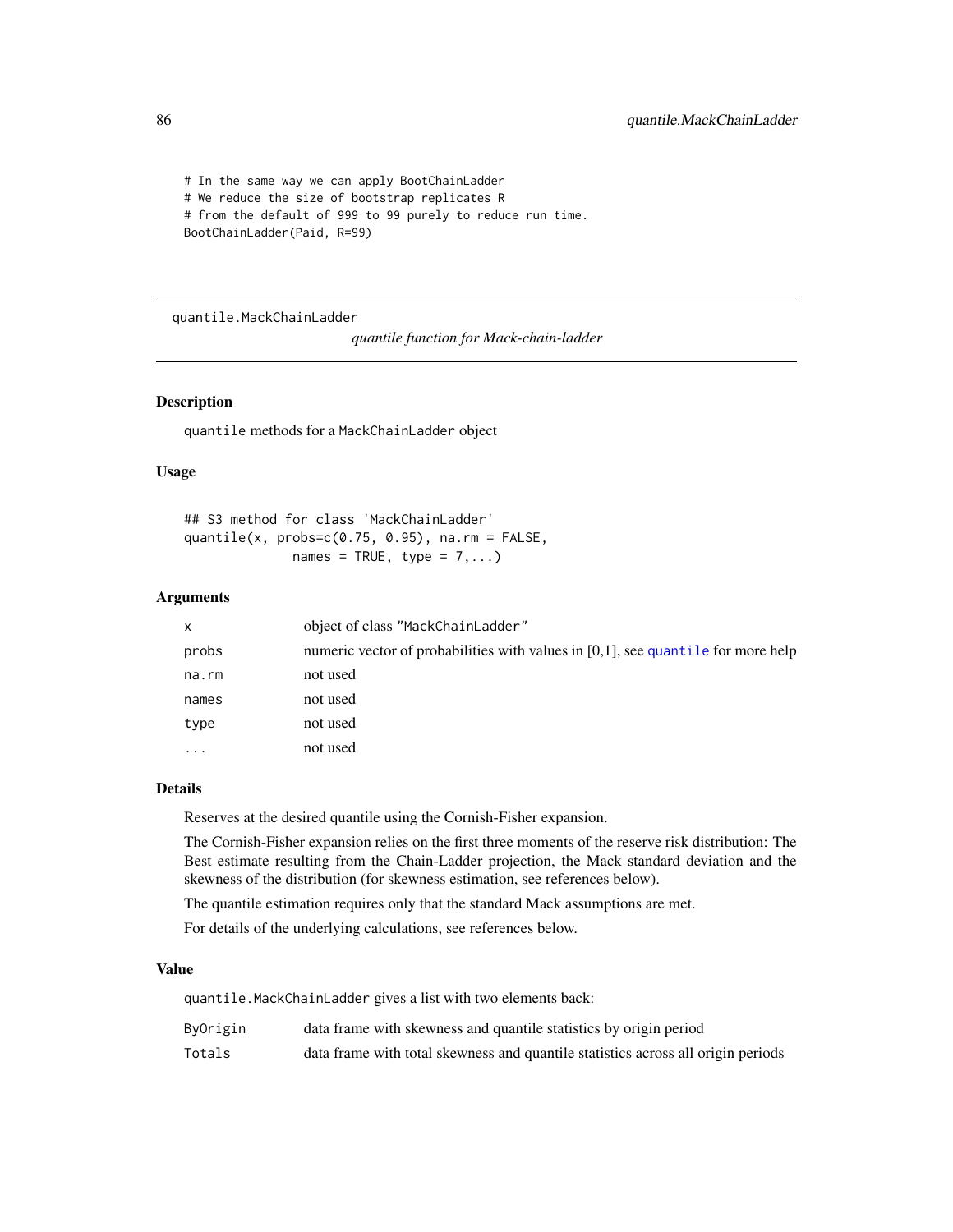## QuantileIFRS17 87

#### Author(s)

Eric Dal Moro <eric\_dal\_moro@yahoo.com>

#### References

Eric Dal Moro and Yuriy Krvavych. Probability of sufficiency of Solvency II Reserve risk margins: Practical approximations. ASTIN Bulletin, 47(3), 737-785

Dal Moro, Eric, A Closed-Form Formula for the Skewness Estimation of Non-Life Reserve Risk Distribution (September 15, 2013). Available at SSRN: https://ssrn.com/abstract=2344297 or https://dx.doi.org/10.2139/ssrn.

## See Also

See also [MackChainLadder](#page-44-0)

#### Examples

```
M <- MackChainLadder(GenIns, est.sigma="Mack")
quantile(M, c(0.65, 0.75, 0.9))
```
QuantileIFRS17 *Quantile estimation for the IFRS 17 Risk Adjustment*

#### Description

The Quantile IFRS 17 function provides an estimate of the quantile attained on the reserve risk distribution that corresponds to the booked Risk Adjustment plus the Best Estimate.

#### Usage

QuantileIFRS17(MCL, Correlation, RiskMargin)

## Arguments

| MCL         | a list of MackChainLadder objects                                                                                                                                                                                                                                                                                    |
|-------------|----------------------------------------------------------------------------------------------------------------------------------------------------------------------------------------------------------------------------------------------------------------------------------------------------------------------|
| Correlation | Correlation matrix depicting the correlations between each triangle imported.<br>The correlation matrix is of dimension $n \times n$ , with $n$ the number of items in<br>the list of MackChainLadder objects. For correlation estimations between P&C<br>risks, please refer to the article of Arbenz et al. below. |
| RiskMargin  | Input the risk margin as a single number. The risk margin corresponds to the<br>IFRS 17 risk adjustment. It is estimated outside this function and can come<br>from e.g. Solvency 2 standard formula. See International Actuarial Association<br>reference below for details on risk adjustment calculations.        |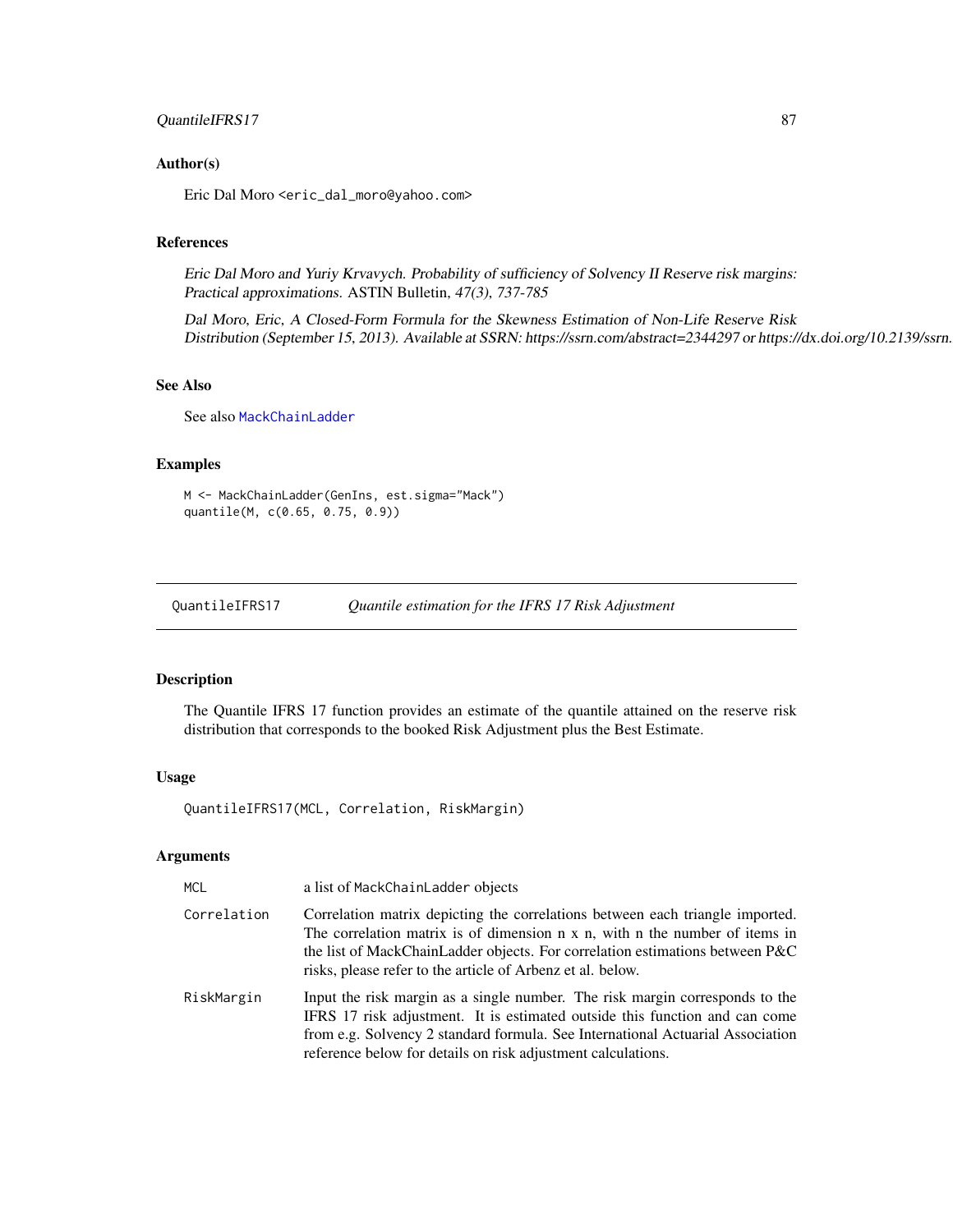#### Details

The IFRS 17 quantile is a mandatory disclosure when producing Financial Statements under the IFRS 17 framework: Such quantile reflects the Probability of Sufficiency of the reserves defined as Best Estimate plus Risk Adjustment i.e. the probability that the reserves will cover any negative deviations up to the disclosed quantile.

When a risk measure other than the quantile measure (Value At risk) is used for determining the Risk Adjustment, the quantile has to be estimated. The purpose of this function is to provide such an estimation on deriving the first three moments of the reserve risk distribution. These moments are estimated on the triangles input into the function. These triangles are projected using chain-ladder methods and the standard Best Estimate, Mack volatility and skewness are estimated. The resulting moments of the different triangles are then aggregated using Fleishman polynomials.

On using a Cornish-Fisher expansion based on the three aggregated moments, the Probability of Sufficiency of the reserves including the Risk Adjustment (given as an input to the function) can be easily derived.

#### Value

QuantileIFRS17 returns a vector with the following elements

| QuantileIFRS_17 |                                                                                                |
|-----------------|------------------------------------------------------------------------------------------------|
|                 | Quantile attained on the reserve risk distribution with the booked Risk Adjust-<br>ment        |
| Skewness        | Skewness of the overall aggregated risk distribution across all triangles                      |
| CoV             | Coefficient of Variation of the overall aggregated risk distribution across all tri-<br>angles |
| Reserve         | Sum of reserves of the input MackChainLadder objects                                           |

#### Note

The use of Fleishman polynomials and Cornish-Fisher expansion imply that the different risks involved in the triangles inputs should be "close to normality". If the risks involved in the input triangles are far from normal distributions (e.g. extreme events, nat cats ...), the proposed framework will not apply and the quantile derived from the function will not be relevant.

#### Author(s)

Eric Dal Moro, Yuriy Krvavych

#### References

Thomas Mack. Distribution-free calculation of the standard error of chain ladder reserve estimates. Astin Bulletin. Vol. 23. No 2. 1993. pp.213:225

Thomas Mack. The standard error of chain ladder reserve estimates: Recursive calculation and inclusion of a tail factor. Astin Bulletin. Vol. 29. No 2. 1999. pp.361:366

Dal Moro, Krvavych. Probability of sufficiency of Solvency II Reserve risk margins: Practical approximations. ASTIN Bulletin, 47(3), 737-785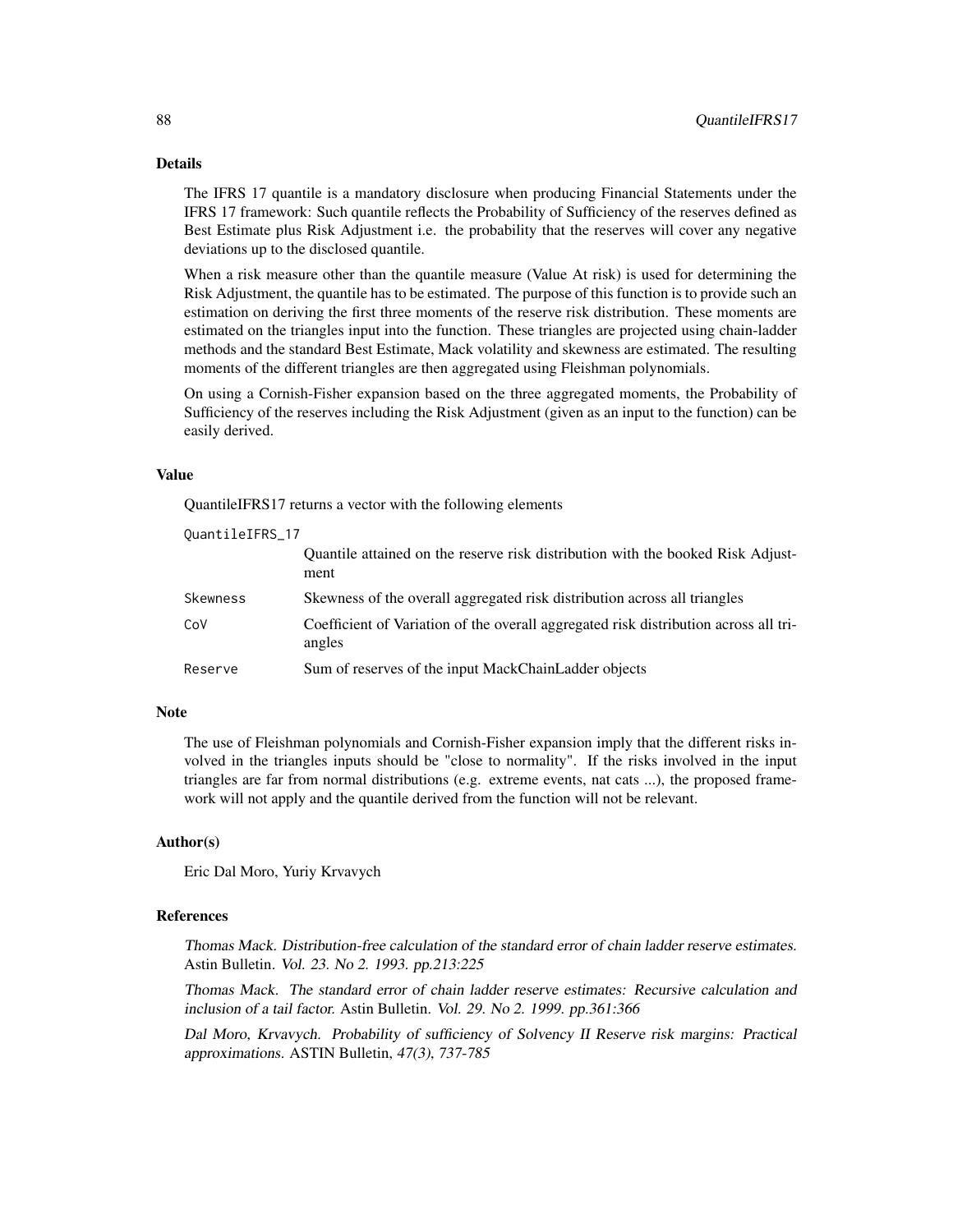#### $RAA$  89

P. Arbenz, D. Canestraro (2012) Estimating Copulas for Insurance from Scarce Observations, Expert Opinion and Prior Information: A Bayesian Approach, Astin Bulletin, vol. 42(1), pages 271- 290.

International Actuarial Association (2018) Risk Adjustments for Insurance Contracts under IFRS 17

#### See Also

See also [MackChainLadder](#page-44-0), [quantile.MackChainLadder](#page-85-0)

## Examples

```
QuantileIFRS17(MCL=list(M1=MackChainLadder(RAA, est.sigma = "Mack"),
         M2=MackChainLadder(GenIns/1000, est.sigma = "Mack")),
         Correlation = matrix(c(1, 0.3, 0.3, 1), ncol = 2),RiskMargin = 20000)
```
RAA *Run off triangle of accumulated claims data*

#### Description

Run-off triangle of Automatic Factultative business in General Liability

#### Usage

data(RAA)

## Format

A matrix with 10 accident years and 10 development years.

#### Source

Historical Loss Development, Reinsurance Association of Ammerica (RAA), 1991, p.96

## References

See Also: Which Stochastic Model is Underlying the Chain Ladder Method?, Thomas Mack, Insurance Mathematics and Economics, 15, 2/3, pp133-138, 1994

P.D.England and R.J.Verrall, Stochastic Claims Reserving in General Insurance, British Actuarial Journal, Vol. 8, pp443-544, 2002

#### Examples

```
RAA
plot(RAA)
plot(RAA, lattice=TRUE)
```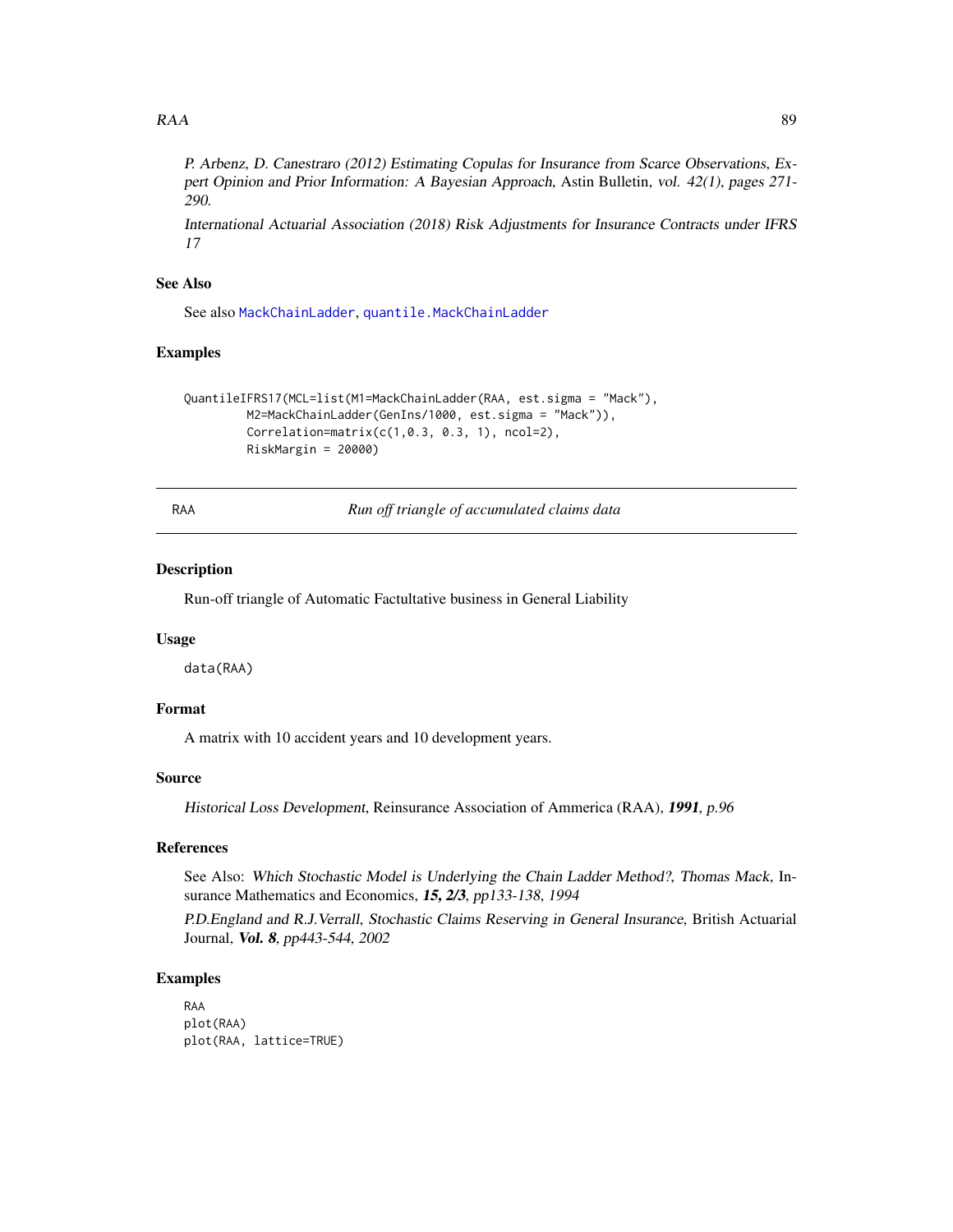## Description

residCov and residCov are a generic functions to extract residual covariance and residual correlation from a system of fitted regressions respectively.

## Usage

```
residCov(object,...)
residCor(object,...)
## S4 method for signature 'MultiChainLadder'
residCov(object,...)
## S4 method for signature 'MultiChainLadder'
residCor(object,...)
```
## Arguments

| object | An object of class "MultiChainLadder". |
|--------|----------------------------------------|
| .      | Currently not used.                    |

#### Author(s)

Wayne Zhang <actuary\_zhang@hotmail.com>

## See Also

See also [MultiChainLadder](#page-57-0).

<span id="page-89-0"></span>residuals.MackChainLadder

*Extract residuals of a MackChainLadder model*

## Description

Extract residuals of a [MackChainLadder](#page-44-0) model by origin-, calendar- and development period.

#### Usage

```
## S3 method for class 'MackChainLadder'
residuals(object, ...)
```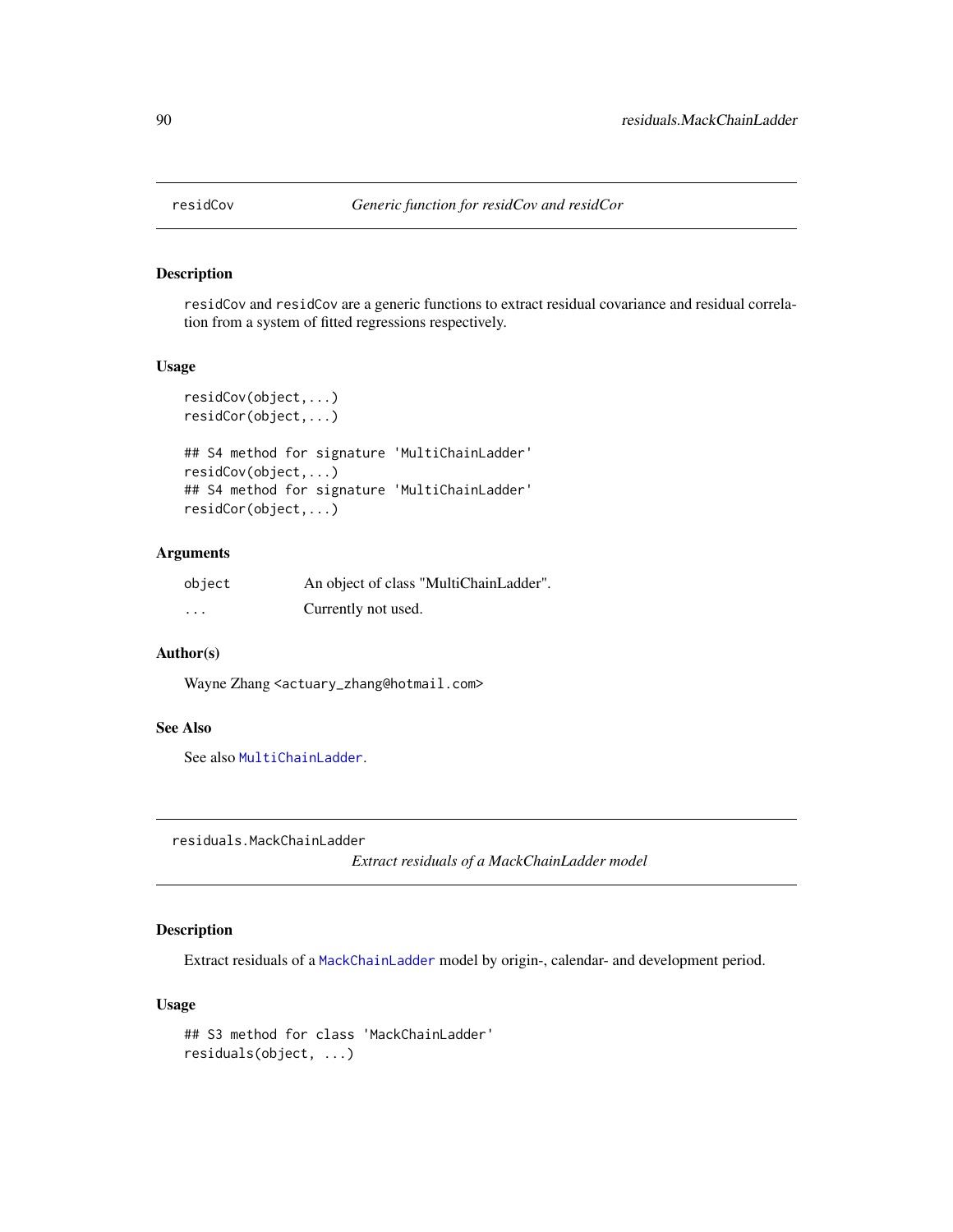# Arguments

| object               | output of MackChainLadder |
|----------------------|---------------------------|
| $\ddot{\phantom{0}}$ | not in use                |

#### Value

The function returns a data. frame of residuals and standardised residuals by origin-, calendar- and development period.

## Author(s)

Markus Gesmann

# See Also

See Also [MackChainLadder](#page-44-0)

## Examples

```
RAA
MCL=MackChainLadder(RAA)
MCL
```
residuals(MCL)

summary-methods *Methods for Function summary*

## Description

Methods for function summary to calculate summary statistics from a "MultiChainLadder" object.

## Usage

```
## S4 method for signature 'MultiChainLadder'
summary(object, portfolio=NULL,...)
```
## Arguments

| object                  | object of class "MultiChainLadder"                                         |
|-------------------------|----------------------------------------------------------------------------|
| portfolio               | character strings specifying which triangles to be summed up as portfolio. |
| $\cdot$ $\cdot$ $\cdot$ | optional arguments to summary methods                                      |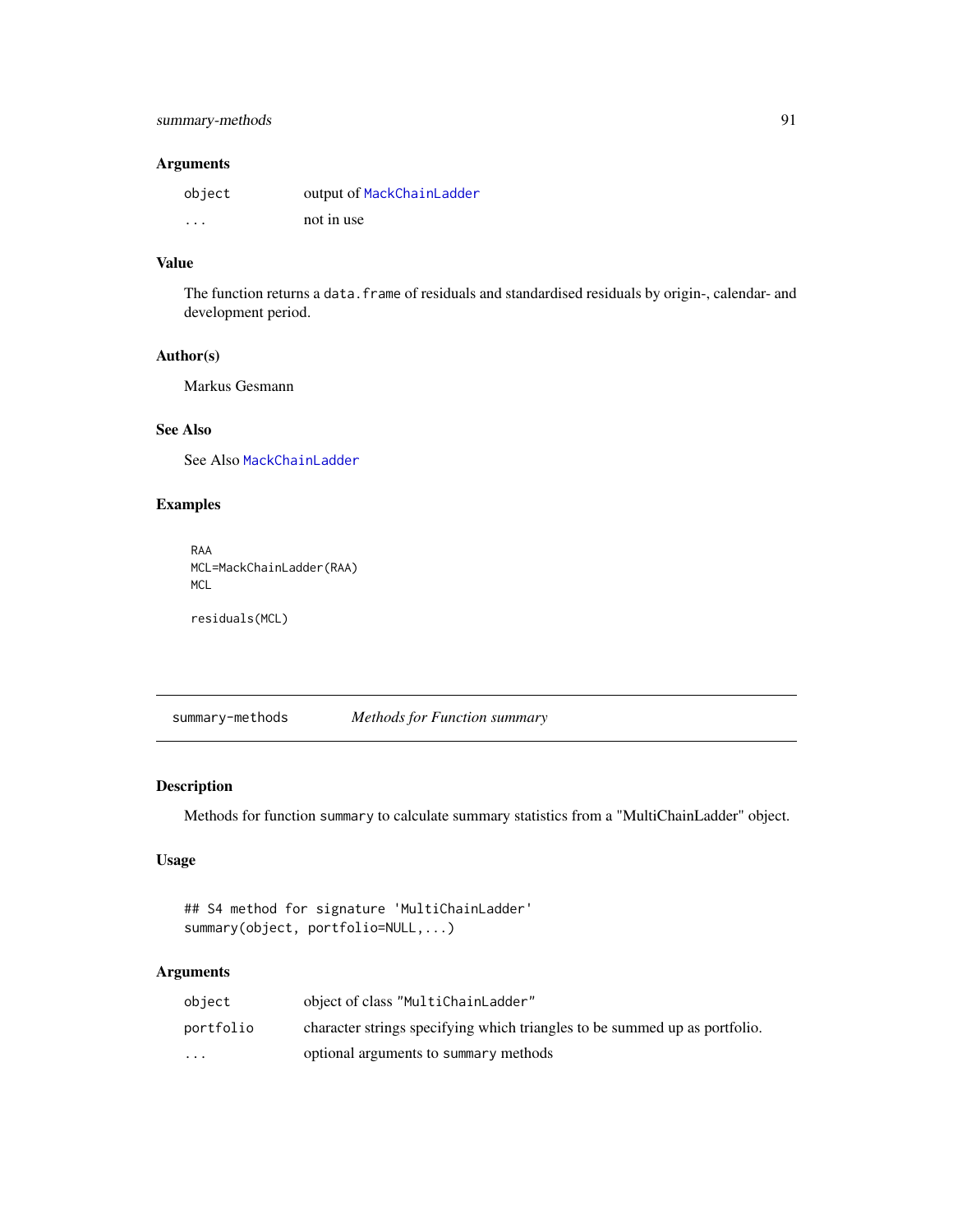# Details

summary calculations the summary statistics for each triangle and the whole portfolio from portfolio. portfolio defaults to the sum of all input triangles. It can also be specified as "i+j" format, which means the sum of the i-th and j-th triangle as portfolio. For example, "1+3" means the sum of the first and third triangle as portfolio.

## Value

The summary function returns an object of class "MultiChainLadderSummary" that has the following slots:

| Triangles      | input triangles                                                                               |
|----------------|-----------------------------------------------------------------------------------------------|
| FullTriangles  | predicted triangles                                                                           |
| S.E.Full       | a list of prediction errors for each cell                                                     |
| S.E.Est.Full   | a list of estimation errors for each cell                                                     |
| S.E.Proc.Full  | a list of process errors for each cell                                                        |
| Ultimate       | predicted ultimate losses for each triangle and portfolio                                     |
| Latest         | latest observed losses for each triangle and portfolio                                        |
| IBNR           | predicted IBNR for each triangle and portfolio                                                |
| S.E.Ult        | a matrix of prediction errors of ultimate losses for each triangle and portfolio              |
| S.E.Est.Ult    | a matrix of estimation errors of ultimate losses for each triangle and portfolio              |
| S.E.Proc.Ult   | a matrix of process errors of ultimate losses for each triangle and portfolio                 |
| report.summary | summary statistics for each triangle and portfolio                                            |
| coefficients   | estimated coefficients from systemfit. They are put into the matrix format for<br><b>GMCL</b> |
| coefCov        | estimated variance-covariance matrix returned by systemfit                                    |
| residCov       | estimated residual covariance matrix returned by systemfit                                    |
| rstandard      | standardized residuals                                                                        |
| fitted.values  | fitted.values                                                                                 |
| residCor       | residual correlation                                                                          |
| model.summary  | summary statistics for the cofficients including p-values                                     |
| portfolio      | how portfolio is calculated                                                                   |

## Author(s)

Wayne Zhang <actuary\_zhang@hotmail.com>

## See Also

See Also [MultiChainLadder](#page-52-0)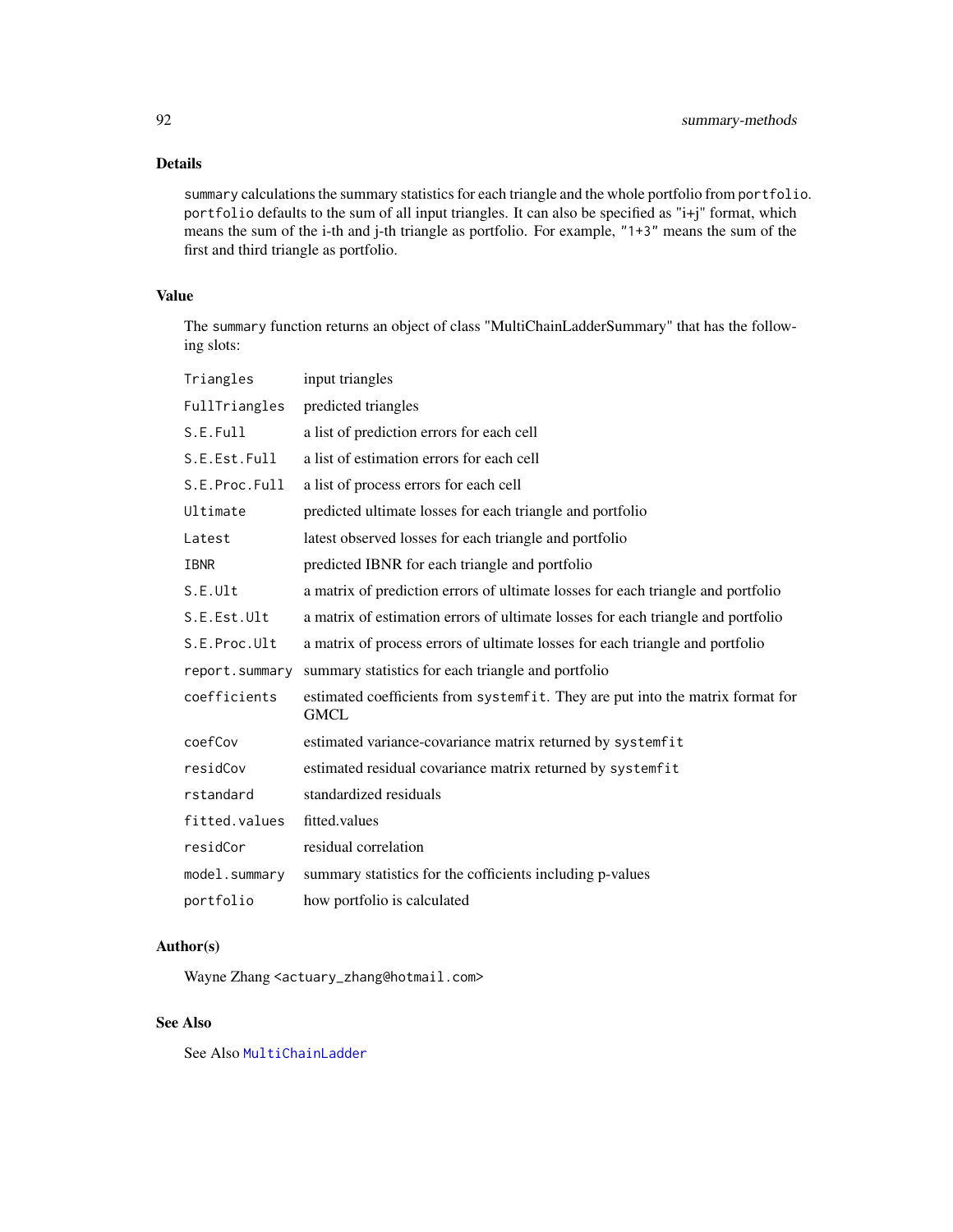## summary.ata 93

## Examples

```
data(GenIns)
fit.bbmw=MultiChainLadder(list(GenIns),fit.method="OLS", mse.method="Independence")
summary(fit.bbmw)
```
<span id="page-92-0"></span>summary.ata *Summary method for object of class 'ata'*

## Description

Summarize the age-to-age factors resulting from a call to the [ata](#page-5-0) function.

## Usage

```
## S3 method for class 'ata'
summary(object, digits=3, ...)
```
## Arguments

| object                  | object resulting from a call to at a                                                                                                           |
|-------------------------|------------------------------------------------------------------------------------------------------------------------------------------------|
| digits                  | integer indicating the number of decimal places for rounding the factors. The<br>default is 3. NULL indicates that rounding should take place. |
| $\cdot$ $\cdot$ $\cdot$ | not used                                                                                                                                       |

# Details

A call to [ata](#page-5-0) produces a matrix of age-to-age factors with two attributes – the simple and volume weighted averages. summary.ata creates a new matrix with the averages appended as rows at the bottom.

#### Value

A matrix.

## Author(s)

Dan Murphy

# See Also

See also [ata](#page-5-0) and [print.ata](#page-79-0)

#### Examples

```
y <- ata(RAA)
summary(y, digits=4)
```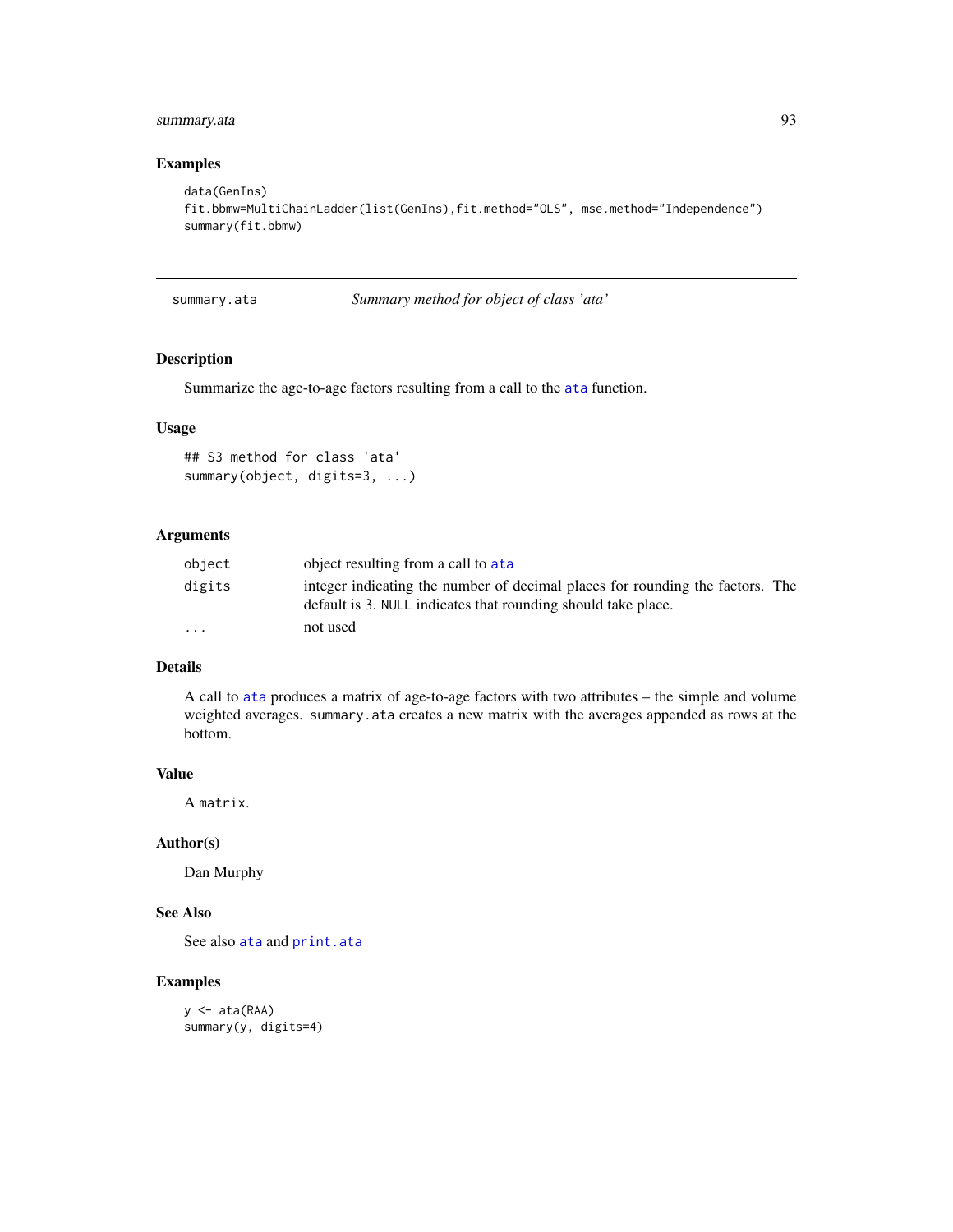```
summary.BootChainLadder
```
*Methods for BootChainLadder objects*

#### Description

summary, print, mean, and quantile methods for BootChainLadder objects

## Usage

```
## S3 method for class 'BootChainLadder'
summary(object, probs=c(0.75,0.95), ...)
## S3 method for class 'BootChainLadder'
print(x, probs=c(0.75, 0.95), ...)## S3 method for class 'BootChainLadder'
quantile(x, probs=c(0.75, 0.95), na.rm = FALSE,
              names = TRUE, type = 7,...)
## S3 method for class 'BootChainLadder'
mean(x, \ldots)## S3 method for class 'BootChainLadder'
residuals(object, ...)
```
## Arguments

| x, object         | output from BootChainLadder                                                                                                   |
|-------------------|-------------------------------------------------------------------------------------------------------------------------------|
| probs             | numeric vector of probabilities with values in $[0,1]$ , see quantile for more help                                           |
| $na$ . $rm$       | logical; if true, any NA and NaN's are removed from 'x' before the quantiles are<br>computed, see quantile for more help      |
| names             | logical; if true, the result has a names attribute. Set to FALSE for speedup with<br>many 'probs', see quantile for more help |
| type              | an integer between 1 and 9 selecting one of the nine quantile algorithms detailed<br>below to be used, see quantile           |
| $\cdot\cdot\cdot$ | further arguments passed to or from other methods                                                                             |

## Details

print.BootChainLadder calls summary.BootChainLadder and prints a formatted version of the summary. residuals.BootChainLadder gives the residual triangle of the expected chain-ladder minus the actual triangle back.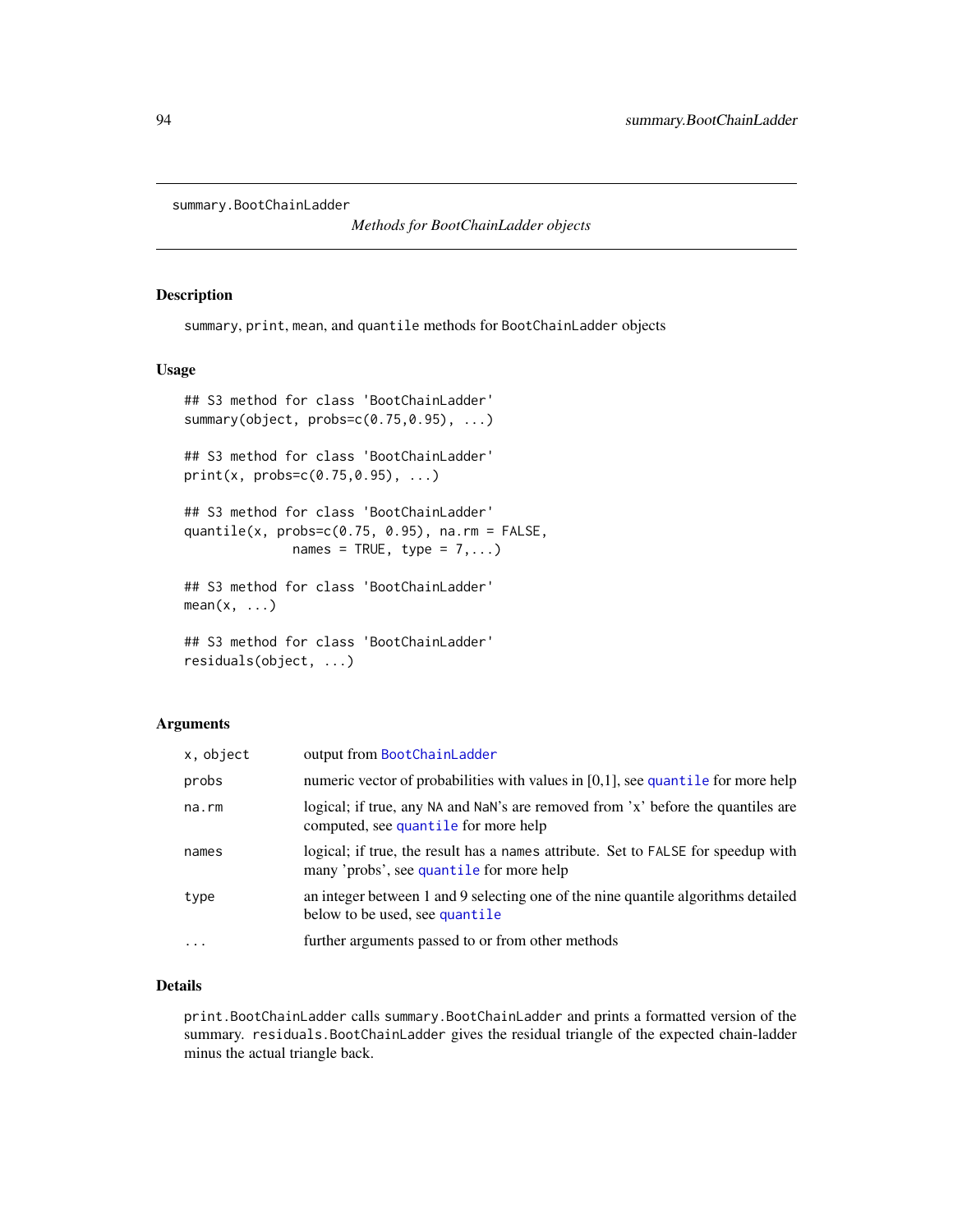## Value

summary.BootChainLadder, mean.BootChainLadder, and quantile.BootChainLadder, give a list with two elements back:

| ByOrigin | data frame with summary/mean/quantile statistics by origin period            |
|----------|------------------------------------------------------------------------------|
| Totals   | data frame with total summary/mean/quantile statistics for all origin period |

#### Author(s)

Markus Gesmann

## See Also

See also [BootChainLadder](#page-8-0)

#### Examples

```
B <- BootChainLadder(RAA, R=999, process.distr="gamma")
B
summary(B)
mean(B)
quantile(B, c(0.75,0.95,0.99, 0.995))
```
<span id="page-94-0"></span>summary.checkTriangleInflation

*Summary function for a checkTriangleInflation object*

## Description

summary method for a checkTriangleInflation object

## Usage

```
## S3 method for class 'checkTriangleInflation'
summary(object, ...)
```
## Arguments

| object                  | object of class checkTriangleInflation  |
|-------------------------|-----------------------------------------|
| $\cdot$ $\cdot$ $\cdot$ | optional arguments for a summary method |

#### Details

summary.checkTriangleInflation shows the summary of a checkTriangleInflation object.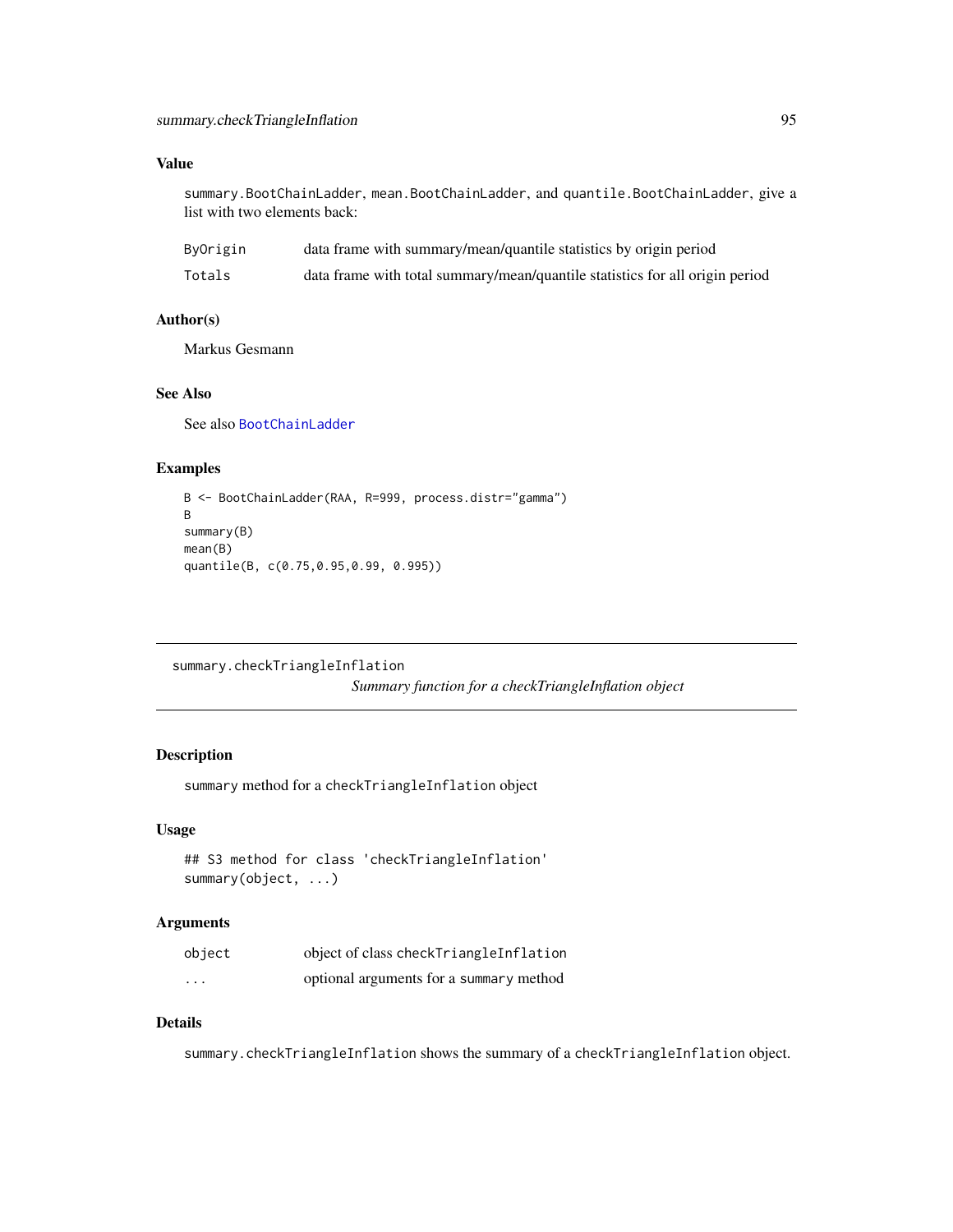## Value

summary.checkTriangleInflation gives a named numeric array of three rows.

| rate           | Inflation rate for the specific development period |
|----------------|----------------------------------------------------|
| R <sub>2</sub> | $R2$ coefficient for each regression curve         |
| points         | Number of points used                              |

## Author(s)

Marco De Virgilis <devirgilis.marco@gmail.com>

## See Also

See also [checkTriangleInflation](#page-16-0), [plot.checkTriangleInflation](#page-71-0)

## Examples

```
test <- checkTriangleInflation( MedMal$MedMalOutstanding / MedMal$MedMalOpen )
summary(test)
```
summary.clark *Summary methods for Clark objects*

#### <span id="page-95-0"></span>Description

summary methods for ClarkLDF and ClarkCapeCod objects

## Usage

```
## S3 method for class 'ClarkLDF'
summary(object, ...)
```
## S3 method for class 'ClarkCapeCod' summary(object, ...)

#### Arguments

| object | object resulting from a run of the ClarkLDF or ClarkCapeCod functions. |
|--------|------------------------------------------------------------------------|
| .      | not currently used                                                     |

## Details

summary.ClarkLDF returns a data.frame that holds the columns of a typical "Development-type" exhibit.

summary.ClarkCapeCod returns a data.frame that holds the columns of a typical "Bornhuetter-Ferguson-type" exhibit.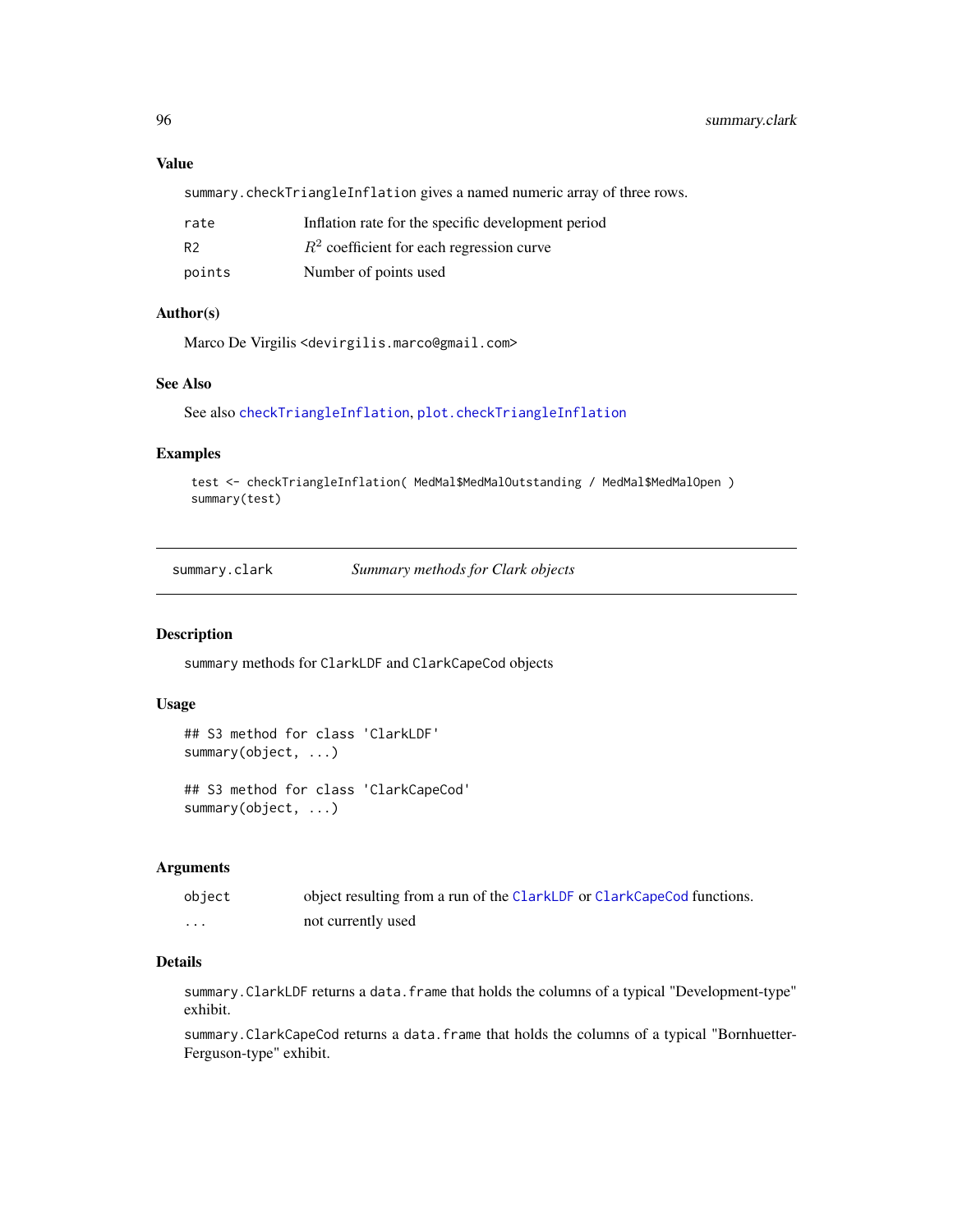## summary.cyEffTest 97

# Value

summary.ClarkLDF and summary.ClarkCapeCod return data.frames whose columns are objects of the appropriate mode (i.e., character for "Origin", otherwise numeric)

## Author(s)

Dan Murphy

## See Also

See also [ClarkLDF](#page-22-0)

## Examples

y <- ClarkLDF(RAA) summary(y)

<span id="page-96-0"></span>summary.cyEffTest *Summary function for a cyEffTest object*

## Description

summary method for a cyEffTest object

## Usage

```
## S3 method for class 'cyEffTest'
summary(object, ...)
```
## Arguments

| object                  | object of class cyEffTest               |
|-------------------------|-----------------------------------------|
| $\cdot$ $\cdot$ $\cdot$ | optional arguments for a summary method |

## Details

summary.cyEffTest shows the summary of a cyEffTest object.

#### Value

summary.cyEffTest gives a list of three elements back

| Table  | data frame containing the statistics for each calendar year                       |
|--------|-----------------------------------------------------------------------------------|
| Totals | data frame of totals of the main statistics from the dataframe Table              |
| Range  | data frame containing the upper and lower limits of the confidence interval range |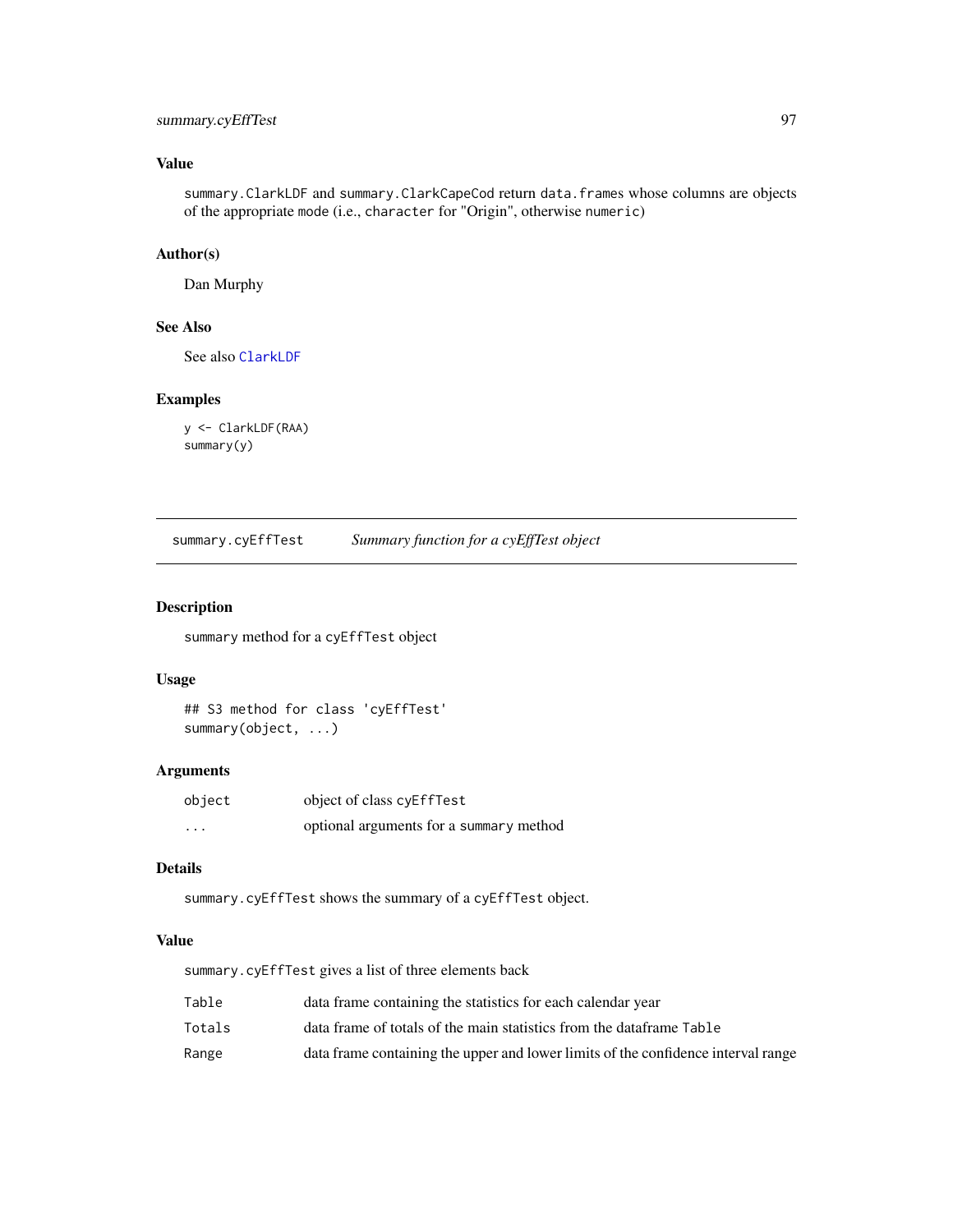#### Author(s)

Marco De Virgilis <devirgilis.marco@gmail.com>

## See Also

See also [cyEffTest](#page-29-0), [plot.cyEffTest](#page-73-0)

## Examples

```
test <- cyEffTest(RAA)
summary(test)
```
<span id="page-97-0"></span>summary.dfCorTest *Summary function for a dfCorTest object*

## Description

summary method for a dfCorTest object

## Usage

```
## S3 method for class 'dfCorTest'
summary(object, ...)
```
## Arguments

| object                  | object of class dfCorTest               |
|-------------------------|-----------------------------------------|
| $\cdot$ $\cdot$ $\cdot$ | optional arguments for a summary method |

## Details

summary.dfCorTest shows the summary of a dfCorTest object.

#### Value

summary.dfCorTest gives a list of two elements back

| Results | data frame containing the summary statistics                                      |
|---------|-----------------------------------------------------------------------------------|
| Range   | data frame containing the upper and lower limits of the confidence interval range |

#### Author(s)

Marco De Virgilis <devirgilis.marco@gmail.com>

## See Also

See also [dfCorTest](#page-31-0), [plot.dfCorTest](#page-74-0)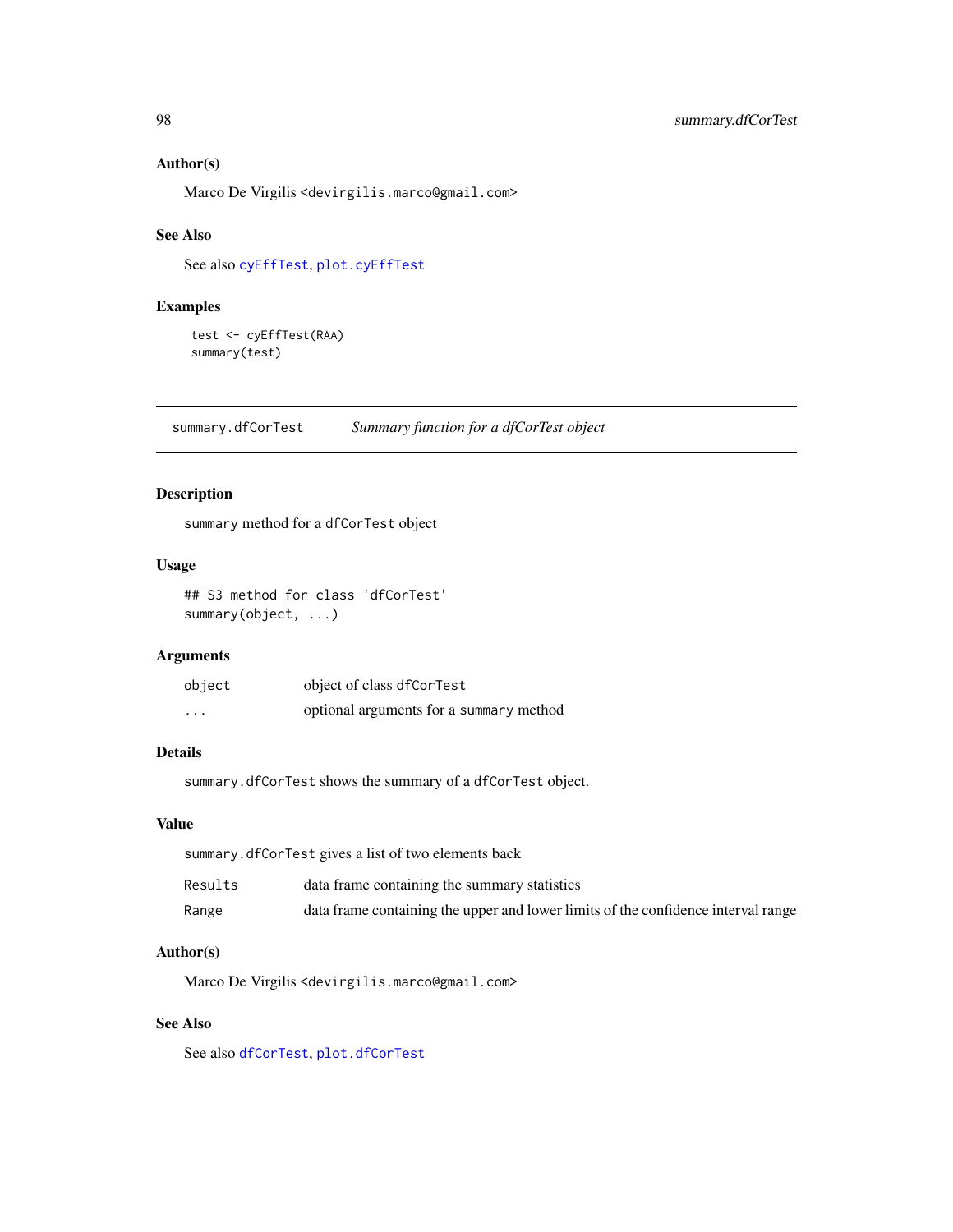## Examples

```
test <- dfCorTest(RAA)
summary(test)
```
summary.MackChainLadder

*Summary and print function for Mack-chain-ladder*

## Description

summary and print methods for a MackChainLadder object

## Usage

```
## S3 method for class 'MackChainLadder'
summary(object, ...)
## S3 method for class 'MackChainLadder'
```
 $print(x, \ldots)$ 

#### Arguments

| x, object | object of class "MackChainLadder"              |
|-----------|------------------------------------------------|
| $\cdot$   | optional arguments to print or summary methods |

# Details

print.MackChainLadder calls summary.MackChainLadder and prints a formatted version of the summary.

## Value

summary.MackChainLadder gives a list of two elements back

| ByOrigin | data frame with Latest (latest actual claims costs), Dev. To Date (chain-ladder                                                        |
|----------|----------------------------------------------------------------------------------------------------------------------------------------|
|          | development to date), Ultimate (estimated ultimate claims cost), IBNR (esti-                                                           |
|          | mated IBNR), Mack. S. E (Mack's estimation of the standard error of the IBNR),<br>and CV(IBNR) (Coefficient of Variance=Mack.S.E/IBNR) |
|          |                                                                                                                                        |
| Totals   | data frame of totals over all origin periods. The items follow the same naming<br>convention as in ByOrigin above                      |

## Author(s)

Markus Gesmann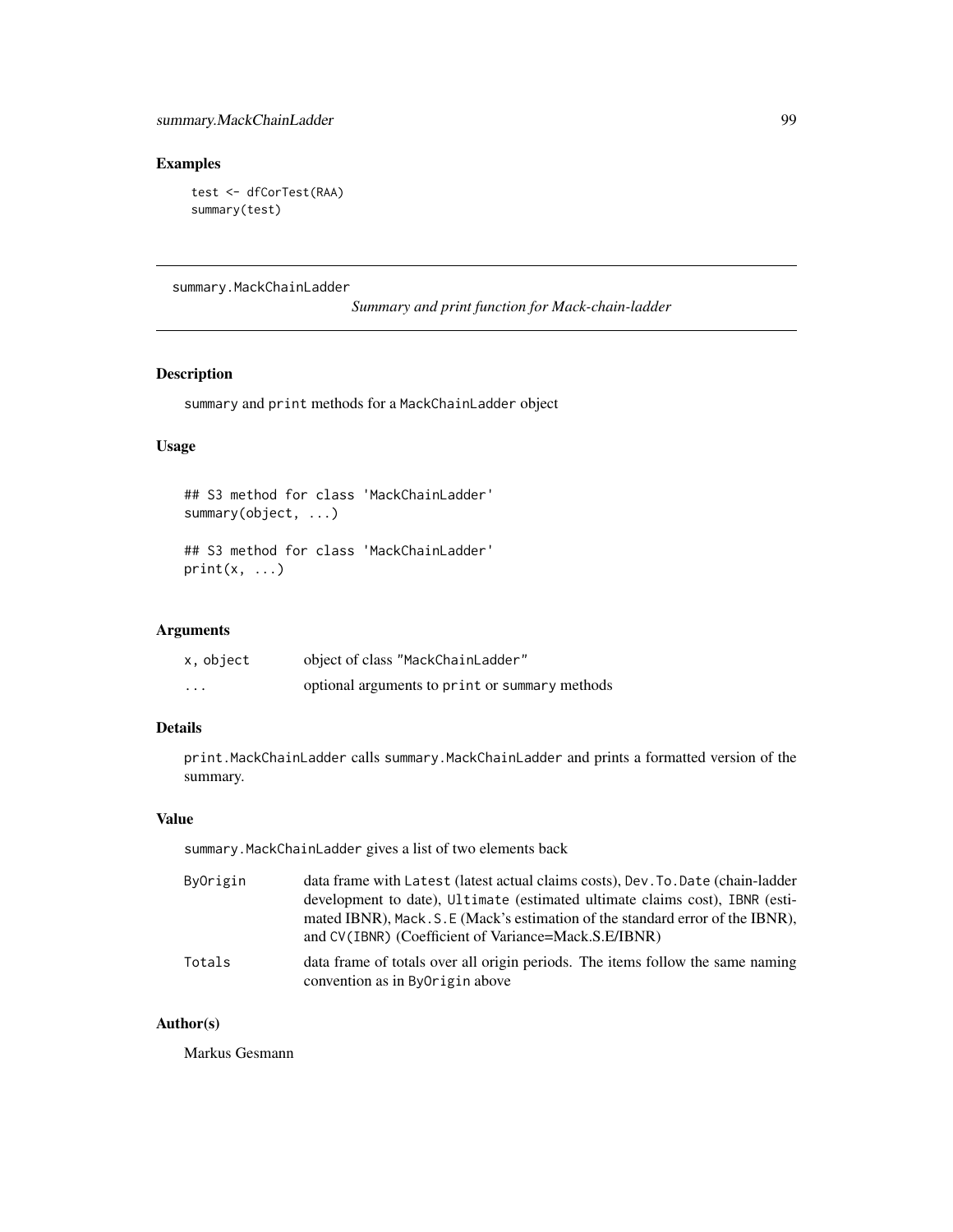# See Also

See also [MackChainLadder](#page-44-0), [plot.MackChainLadder](#page-75-0)

## Examples

```
R <- MackChainLadder(RAA)
R
summary(R)
summary(R)$ByOrigin$Ultimate
```
summary.MunichChainLadder

*Summary and print function for Munich-chain-ladder*

# Description

summary and print methods for a MunichChainLadder object

## Usage

```
## S3 method for class 'MunichChainLadder'
summary(object, ...)
```

```
## S3 method for class 'MunichChainLadder'
print(x, \ldots)
```
## Arguments

| x, object | object of class "MunichChainLadder"            |
|-----------|------------------------------------------------|
| $\cdots$  | optional arguments to print or summary methods |

## Details

print.MunichChainLadder calls summary.MunichChainLadder and prints a formatted version of the summary.

## Value

summary.MunichChainLadder gives a list of two elements back

| ByOrigin | data frame with <i>Latest Paid</i> (latest actual paid claims costs), <i>Latest Incurred</i> (lat-                |
|----------|-------------------------------------------------------------------------------------------------------------------|
|          | est actual incurred claims position), Latest P/I Ratio (ratio of latest paid/incurred                             |
|          | claims), Ult. Paid (estimate ultimate claims cost based on the paid triangle), Ult.                               |
|          | <i>Incurred</i> (estimate ultimate claims cost based on the incurred triangle), Ult. P/I                          |
|          | <i>Ratio</i> (ratio of ultimate paid forecast / ultimate incurred forecast)                                       |
| Totals   | data frame of totals over all origin periods. The items follow the same naming<br>convention as in ByOrigin above |
|          |                                                                                                                   |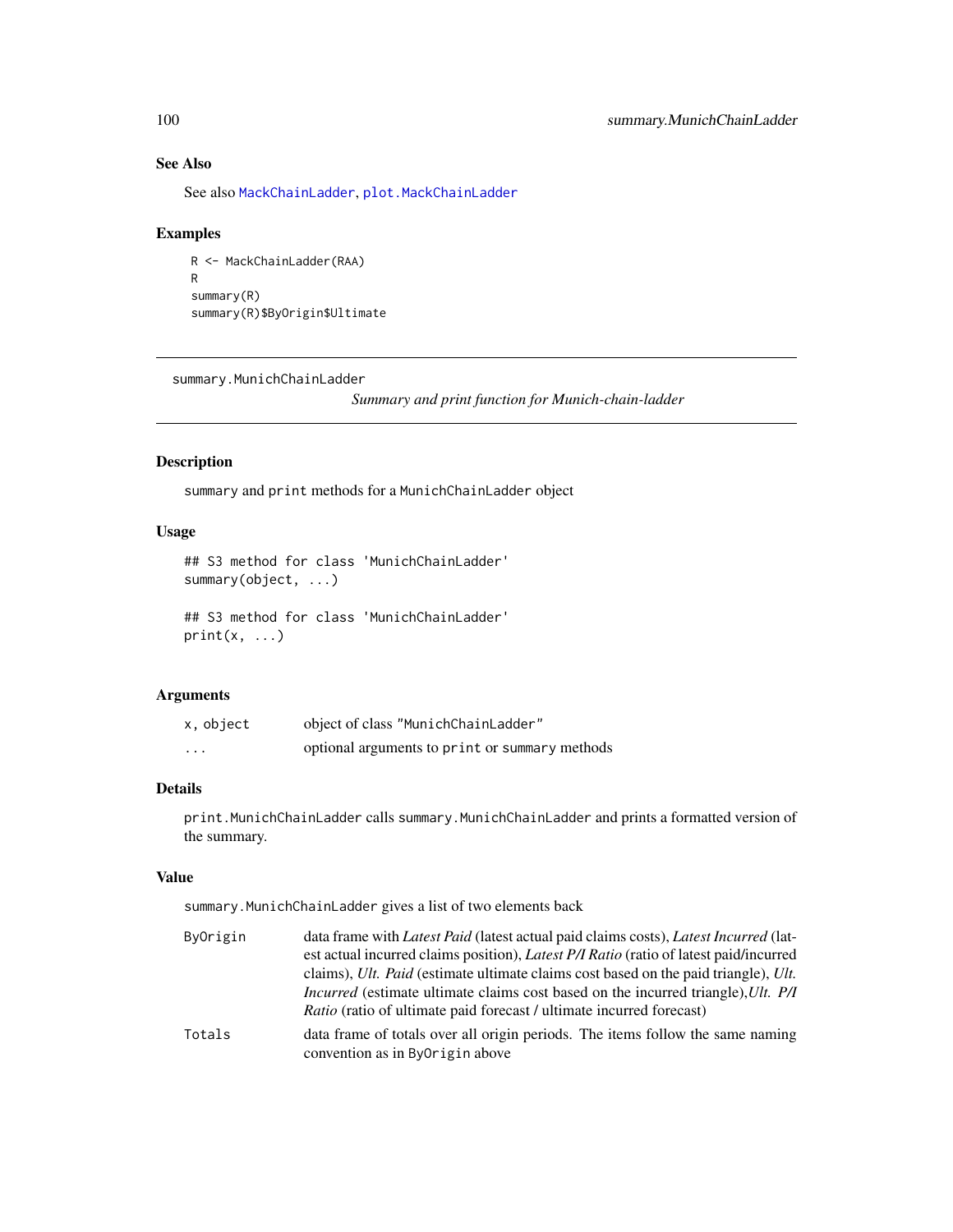#### Table65 101

#### Author(s)

Markus Gesmann

# See Also

See also [MunichChainLadder](#page-63-0), [plot.MunichChainLadder](#page-77-0)

## Examples

```
M <- MunichChainLadder(MCLpaid, MCLincurred)
M
summary(M)
summary(M)$ByOrigin
```
Table65 *Functions to Reproduce Clark's Tables*

## Description

Print the tables on pages 64, 65, and 68 of Clark's paper.

## Usage

Table64(x) Table65(x) Table68(x)

## Arguments

x an object resulting from ClarkLDF or ClarkCapeCod

## Details

These exhibits give some of the details behind the calculations producing the estimates of future values (a.k.a. "Reserves" in Clark's paper). Table65 works for both the "LDF" and the "CapeCod" methods. Table64 is specific to "LDF", Table68 to "CapeCod".

#### Value

A data.frame.

#### Author(s)

Daniel Murphy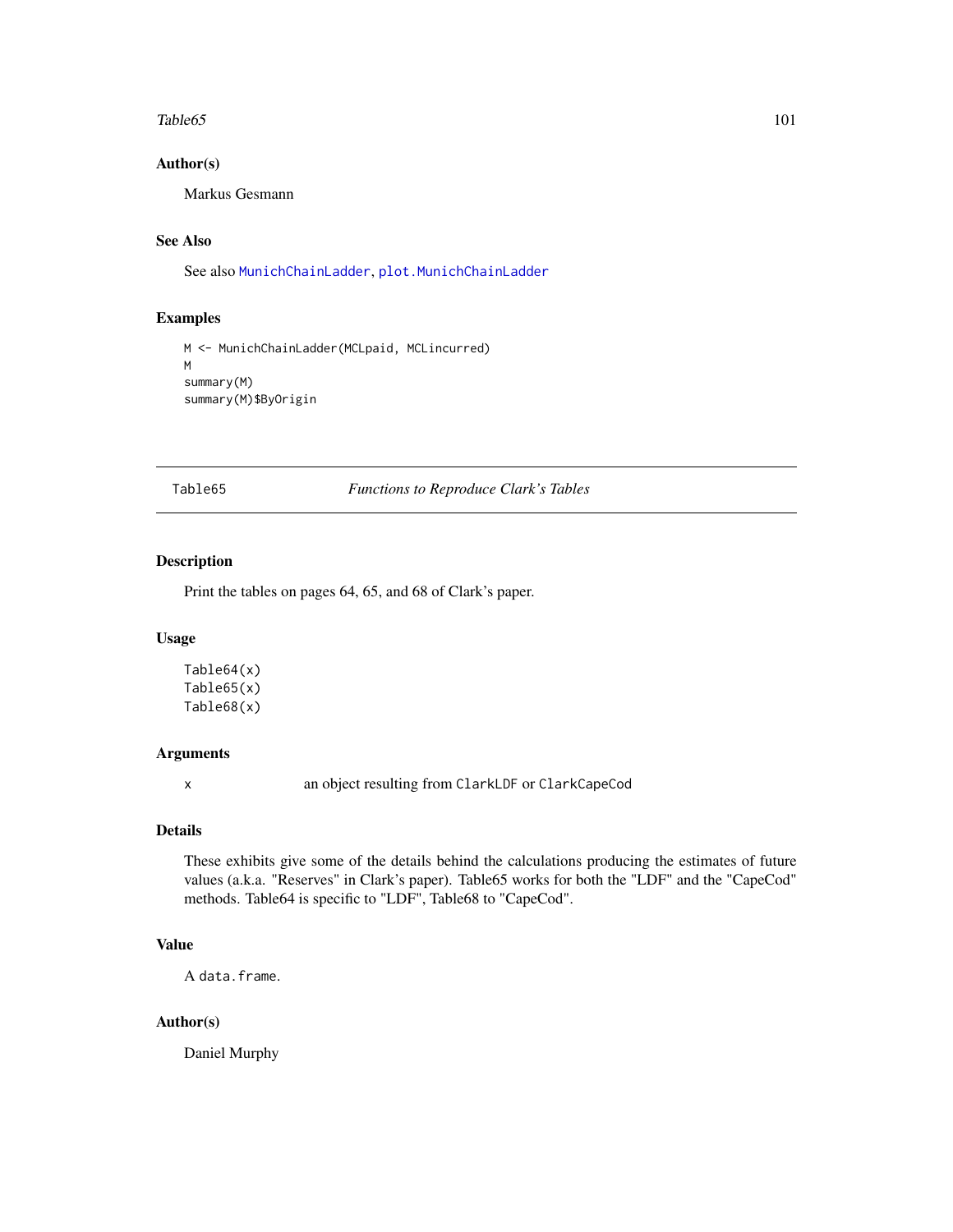#### References

Clark, David R., "LDF Curve-Fitting and Stochastic Reserving: A Maximum Likelihood Approach", *Casualty Actuarial Society Forum*, Fall, 2003 [https://www.casact.org/sites/default](https://www.casact.org/sites/default/files/database/forum_03fforum_03ff041.pdf)/ [files/database/forum\\_03fforum\\_03ff041.pdf](https://www.casact.org/sites/default/files/database/forum_03fforum_03ff041.pdf)

#### Examples

```
Table64(ClarkLDF(GenIns, maxage=20))
X <- GenIns
colnames(X) <- 12*as.numeric(colnames(X))
Table65(ClarkCapeCod(X, Premium=10000000+400000*0:9, maxage=Inf))
Table68(ClarkCapeCod(X, Premium=10000000+400000*0:9, maxage=Inf))
```
triangle S3 Methods *Generic functions for triangles*

Table65(ClarkLDF(GenIns, maxage=20))

#### <span id="page-101-0"></span>Description

Functions to ease the work with triangle shaped matrix data. A 'triangle' is a matrix with some generic functions.

triangle creates a triangle from the given set of vectors of observed data.

as.triangle attempts to turn its argument into a triangle. Triangles are usually stored in a "long" format in data bases. The function can transform a data. frame into a triangle shape.

as.data.frame turns a triangle into a data frame.

#### Usage

```
triangle(..., bycol=FALSE, origin="origin", dev="dev", value="value")
## S3 method for class 'matrix'
as.triangle(Triangle, origin="origin", dev="dev", value="value", ...)
## S3 method for class 'data.frame'
as.triangle(Triangle, origin="origin", dev="dev", value="value", ...)
## S3 method for class 'triangle'
as.data.frame(x, row.names=NULL, optional, lob=NULL, na.rm=FALSE, ...)
as.triangle(Triangle, origin="origin", dev="dev", value="value", ...)
## S3 method for class 'triangle'
plot(x, type = "b", xlab = "dev. period", ylab = NULL, lattice=FALSE, ...)
```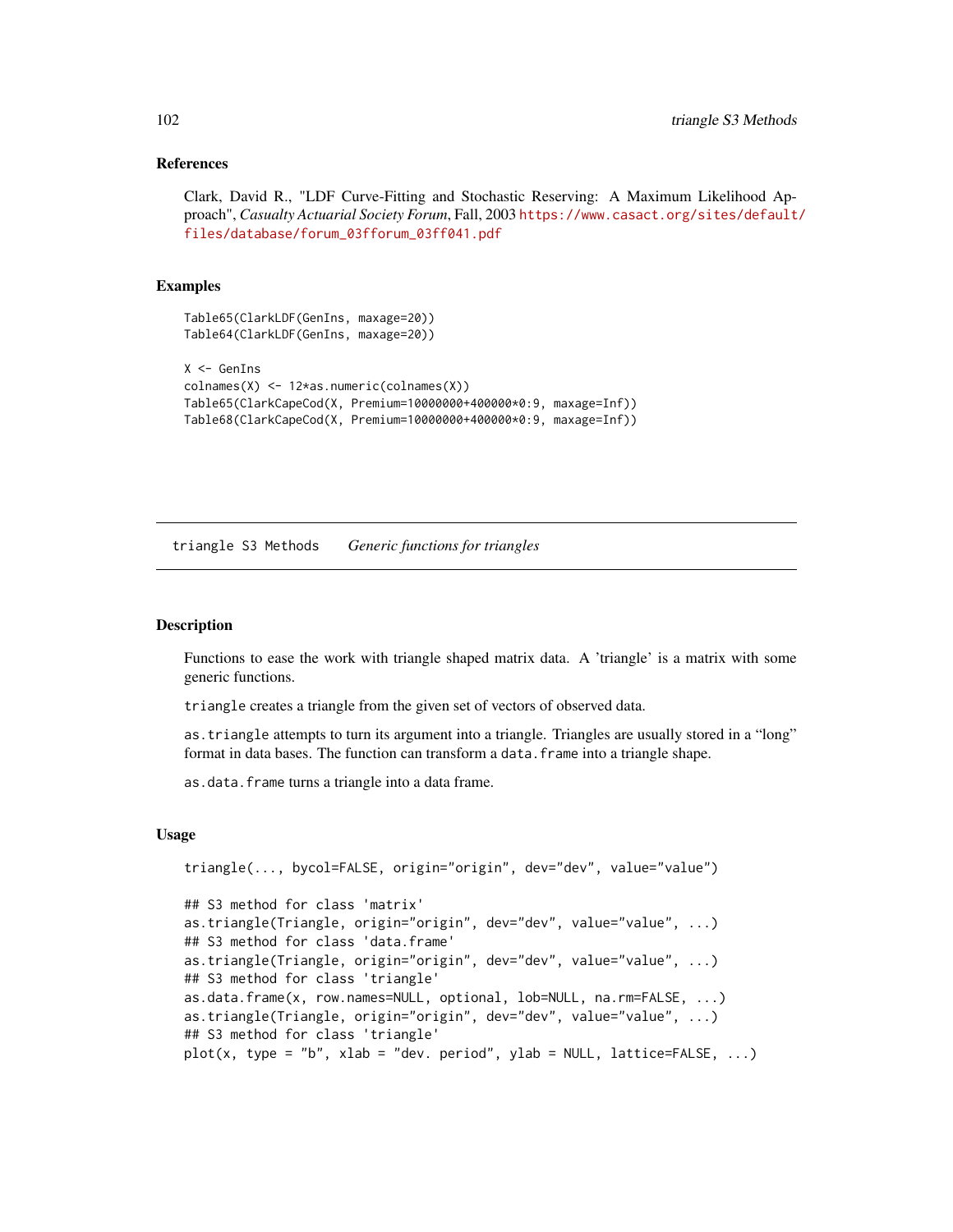#### Arguments

| Triangle  | a triangle                                                                                                                                                                                                                                 |
|-----------|--------------------------------------------------------------------------------------------------------------------------------------------------------------------------------------------------------------------------------------------|
| bycol     | logical. If FALSE (the default) the triangle is filled by rows, otherwise the triangle<br>is filled by columns.                                                                                                                            |
| origin    | name of the origin period, default is "origin".                                                                                                                                                                                            |
| dev       | name of the development period, default is "dev".                                                                                                                                                                                          |
| value     | name of the value, default is "value".                                                                                                                                                                                                     |
| row.names | default is set to NULL and will merge origin and dev. period to create row names.                                                                                                                                                          |
| lob       | default is NULL. The idea is to use lob (line of business) as an additional column<br>to label a triangle in a long format, see the examples for more details.                                                                             |
| optional  | not used                                                                                                                                                                                                                                   |
| na.rm     | logical. Remove missing values?                                                                                                                                                                                                            |
| X         | a matrix of class 'triangle'                                                                                                                                                                                                               |
| xlab      | a label for the x axis, defaults to 'dev. period'                                                                                                                                                                                          |
| ylab      | a label for the y axis, defaults to NULL                                                                                                                                                                                                   |
| lattice   | logical. If FALSE the function matplot is used to plot the developments of the<br>triangle in one graph, otherwise the xyplot function of the lattice package is<br>used, to plot developments of each origin period in a different panel. |
| type      | type, see plot.default                                                                                                                                                                                                                     |
| .         | vectors of data in triangle, see details; arguments to be passed to other meth-<br>ods everywhere else.                                                                                                                                    |

#### Details

Function triangle builds a triangle matrix from the vectors of *known* data provided in .... Normally, each of these vectors should be one shorter than the preceeding one. The length of the first vector dictates the number of development periods or origin periods (respectively when bycol is FALSE or TRUE). As a special case, the function will build an  $n \times n$  triangle from a single vector of  $n(n+1)/2$  data points.

The names of the arguments in ... for function triangle (when there are more than one) are retained for row/column names. Similarly, the names of the elements of the *first* argument are used as column/row names.

## Warning

Please note that for the function as.triangle the origin and dev. period columns have to be of type numeric or a character which can be converted into numeric.

Also note that when converting from a data.frame to a matrix with as.triangle, multiple records with the same origin and dev will be aggregated.

## Author(s)

Markus Gesmann, Dan Murphy, Vincent Goulet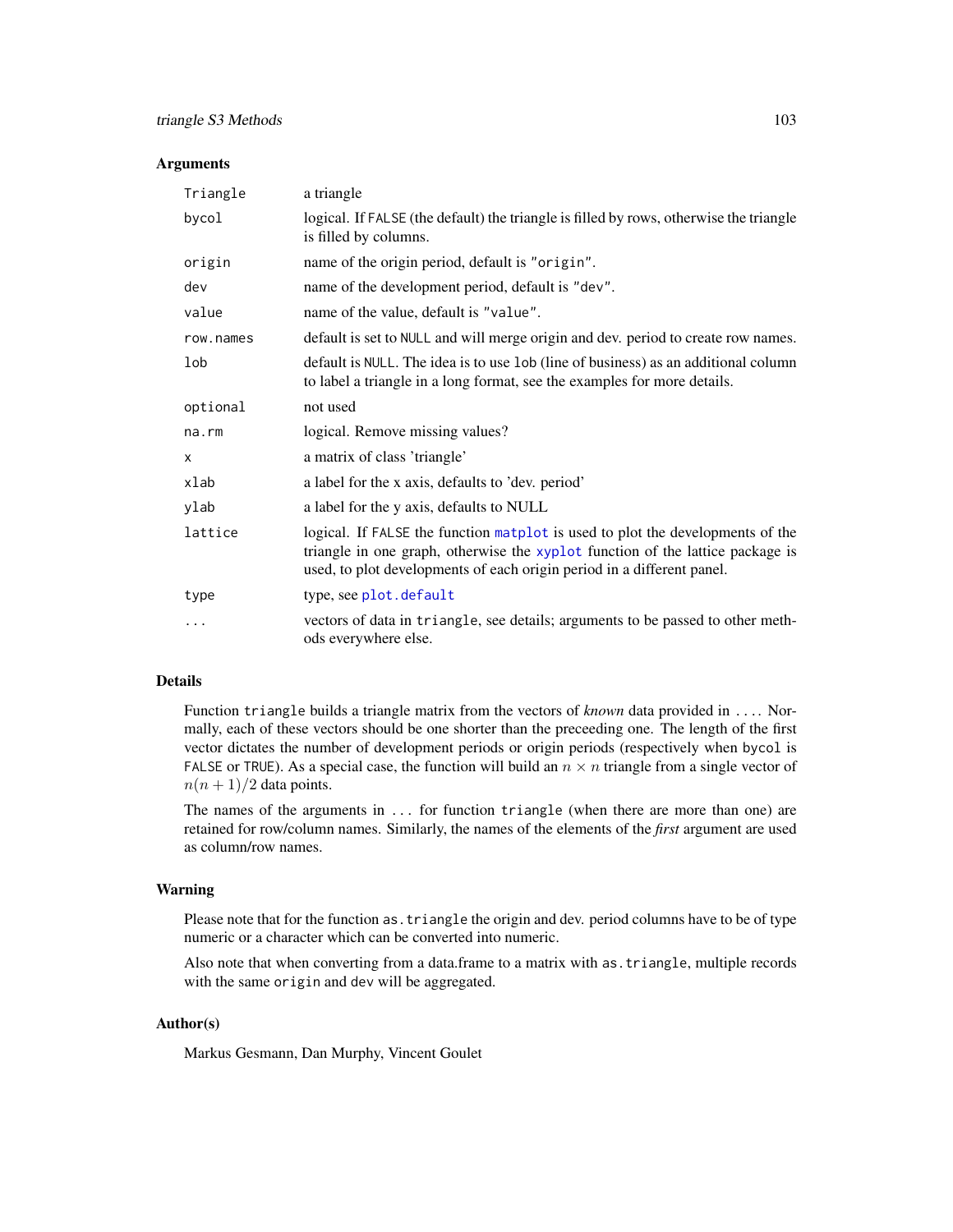#### Examples

```
GenIns
plot(GenIns)
plot(GenIns, lattice=TRUE)
## Convert long format into triangle
## Triangles are usually stored as 'long' tables in data bases
head(GenInsLong)
as.triangle(GenInsLong, origin="accyear", dev="devyear", "incurred claims")
X <- as.data.frame(RAA)
head(X)
Y <- as.data.frame(RAA, lob="General Liability")
head(Y)
## Basic creation of a triangle from loss development data
triangle(c(100, 150, 175, 180, 200),
         c(110, 168, 192, 205),
         c(115, 169, 202),
         c(125, 185),
         150)
## Same, with named origin periods
triangle("2012" = c(100, 150, 175, 180, 200),
         "2013" = c(110, 168, 192, 205),
         "2014" = c(115, 169, 202),
         "2015" = c(125, 185),
         "2016" = 150)
## Again, with also named development periods
triangle("2012" = c("12 months" = 100,"24 months" = 150,
                    "36 months" = 175,
                    "48 months" = 180,
                    "60 months" = 200),
         "2013" = c(110, 168, 192, 205),
         "2014" = c(115, 169, 202),
         "2015" = c(125, 185),
         "2016" = 150)
## Quick, simplified usage
triangle(c(100, 150, 175, 110, 168, 115))
```
triangles-class *S4 Class "triangles"*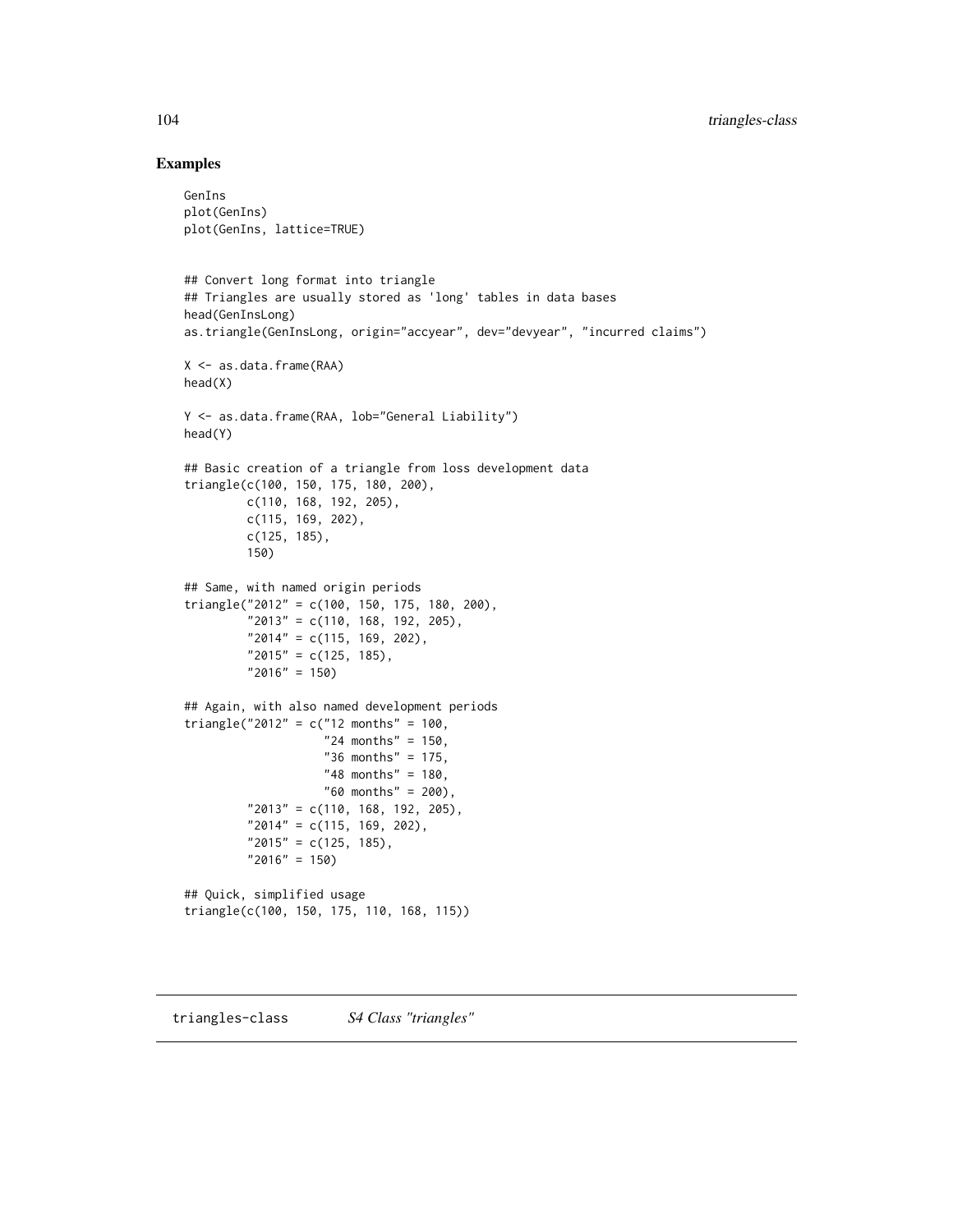#### triangles-class 105

#### Description

This is a S4 class that has "list" in the data part. This class is created to facilitate validation and extraction of data.

## Objects from the Class

Objects can be created by calls of the form new ("triangles", ...), or use as  $(\ldots,$  "triangles"), where ... is a "list".

## **Slots**

```
.Data: Object of class "list"
```
#### Extends

Class ["list"](#page-0-0), from data part. Class ["vector"](#page-0-0), by class "list", distance 2.

#### Methods

Mse signature(ModelFit = "GMCLFit",FullTriangles = "triangles"): See [Mse](#page-50-0)

- Mse signature(ModelFit = "MCLFit",FullTriangles = "triangles"): See [Mse](#page-50-0)
- $[$  signature(x = "triangles", i = "missing", j = "numeric", drop = "logical"): Method for primitive function "[" to subset certain columns. If drop=TRUE, rows composed of all "NA"s are removed. Dimensions are not dropped.
- $[$  signature(x = "triangles",  $i =$  "missing",  $j =$  "numeric", drop = "missing"): Method for primitive function "[" to subset certain columns, where rows composed of all "NA"s are removed. Dimensions are not dropped.
- $[$  signature(x = "triangles", i = "numeric", j = "missing", drop = "logical"): Method for primitive function "[" to subset certain rows. If drop=TRUE, columns composed of all "NA"s are removed. Dimensions are not dropped.
- [  $signature(x = "triangles", i = "numeric", j = "missing", drop = "missing");$  Method for primitive function "[" to subset certain rows, where columns composed of all "NA"s are removed. Dimensions are not dropped.
- $[$  signature(x = "triangles", i = "numeric", j = "numeric",drop = "missing"): Method for primitive function "[" to subset certain rows and columns. Dimensions are not dropped.
- [ $\leq$  signature( $x =$  "triangles",  $i =$  "numeric",  $j =$  "numeric", value = "list"): Method for primitive function "[<-" to replace one cell in each triangle with values specified in value.
- coerce signature(from = "list", to = "triangles"): Method to construct a "triangles" object from "list".
- $dim$  signature( $x = "triangles")$ : Method to get the dimensions. The return value is a vector of length 3, where the first element is the number of triangles, the sencond is the number of accident years, and the third is the number of development years.
- cbind2 signature( $x =$  "triangles",  $y =$  "missing"): Method to column bind all triangles using cbind internally.
- rbind2 signature( $x =$ "triangles",  $y =$ "missing"): Method to row bind all triangles using rbind internally.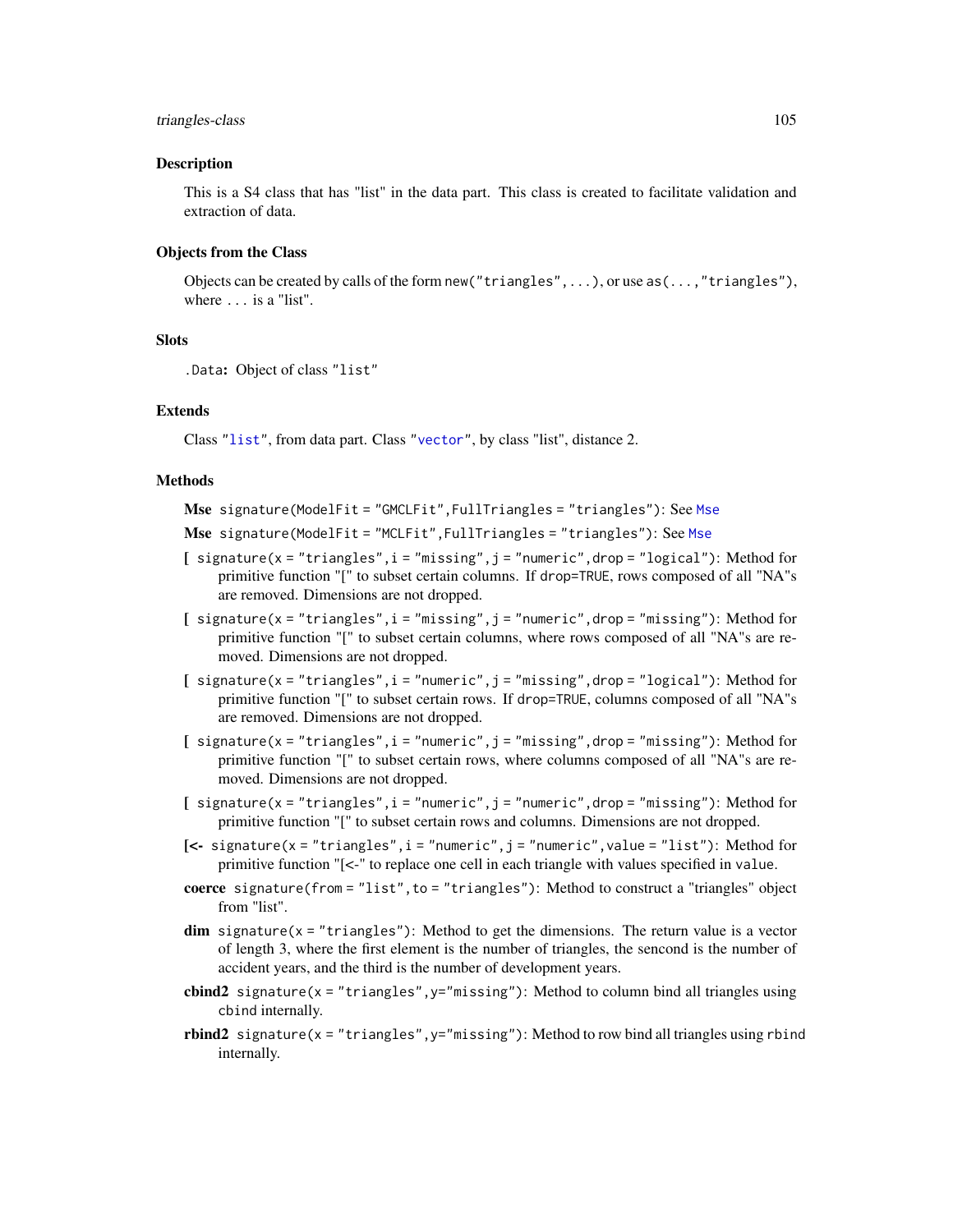#### Author(s)

Wayne Zhang <actuary\_zhang@hotmail.com>

## See Also

See also [MultiChainLadder](#page-52-0)

## Examples

data(auto)

```
# "coerce"
auto <- as(auto,"triangles") # transform "list" to be "triangles"
# method for "["
auto[,4:6,drop=FALSE] # rows of all NA's not dropped
auto[,4:6] # drop rows of all NA's
auto[8:10, ,drop=FALSE] #columns of all NA's not dropped
auto[8:10, ] #columns of all NA's dropped
auto[1:2,1]
# replacement method
auto[1:2,1] <- list(1,2,3)
auto[1,2]
dim(auto)
cbind2(auto[1:2,1])
rbind2(auto[1:2,1])
```
tweedieReserve *Tweedie Stochastic Reserving Model*

#### Description

This function implements loss reserving models within the generalized linear model framework in order to generate the full predictive distribution for loss reserves. Besides, it generates also the one year risk view useful to derive the reserve risk capital in a Solvency II framework. Finally, it allows the user to validate the model error while changing different model parameters, as the regression structure and diagnostics on the Tweedie p parameter.

#### Usage

```
tweedieReserve(triangle, var.power = 1,
                    link.power = 0, design.type = c(1, 1, 0),
                    rereserving = FALSE, cum = TRUE, exposure = FALSE,
                    bootstrap = 1, boot.adj = 0, nsim = 1000,
```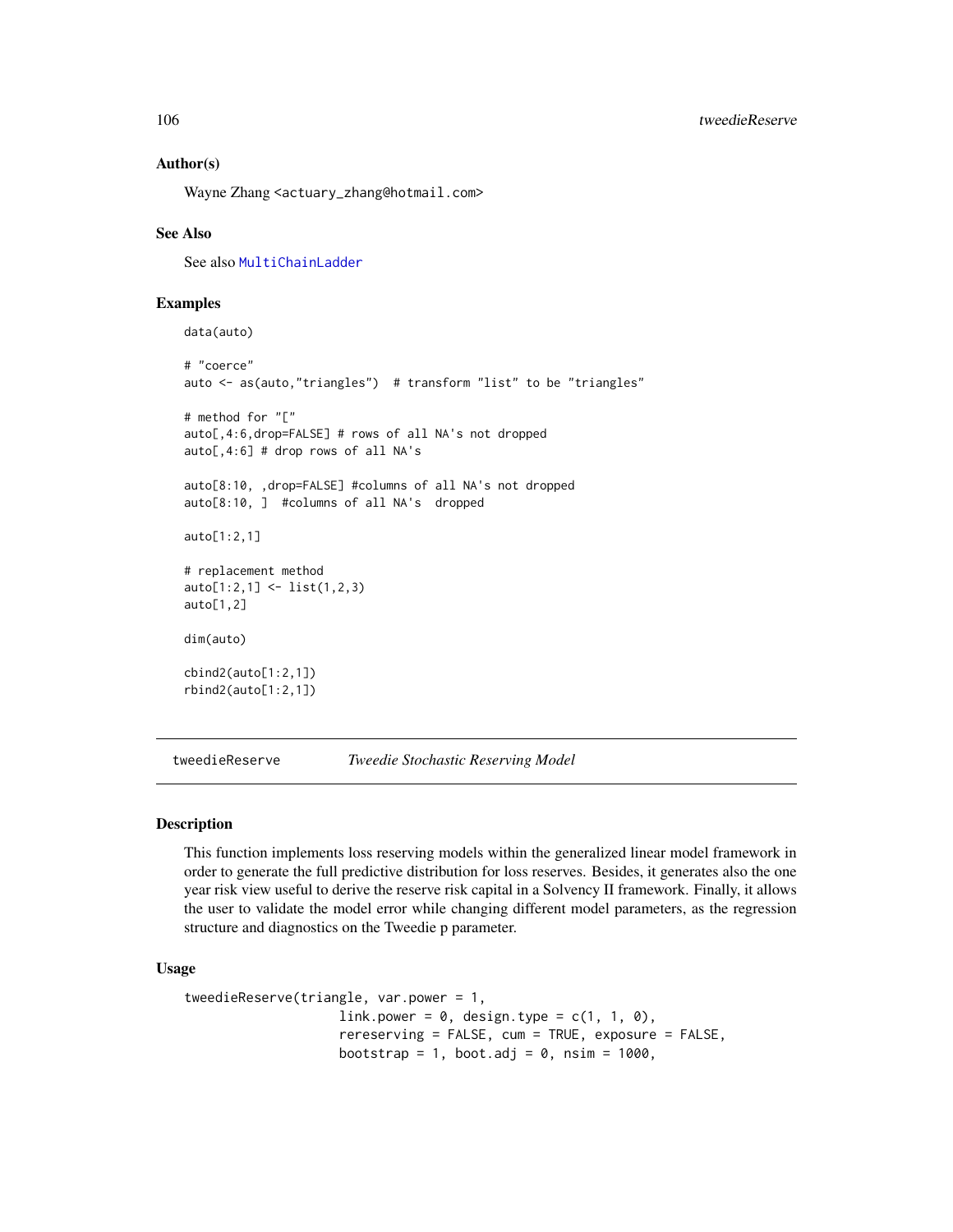proc.err = TRUE, p.optim = FALSE,  $p.\text{check} = c(0, \text{seq}(1.1, 2.1, \text{by } = 0.1), 3),$  $progressBar = TRUE, ...$ 

# Arguments

| triangle    | An object of class triangle.                                                                                                                                                                                                                                                                                                                                                                                                                                                                                                                                                                                                                                                                    |
|-------------|-------------------------------------------------------------------------------------------------------------------------------------------------------------------------------------------------------------------------------------------------------------------------------------------------------------------------------------------------------------------------------------------------------------------------------------------------------------------------------------------------------------------------------------------------------------------------------------------------------------------------------------------------------------------------------------------------|
| var.power   | The index (p) of the power variance function $V(\mu) = \mu^p$ . Default to p = 1,<br>which is the over-dispersed Poisson model. If NULL, it will be assumed to be in<br>(1,2) and estimated using the cplm package. See tweedie.                                                                                                                                                                                                                                                                                                                                                                                                                                                                |
| link.power  | The index of power link function. The default $link$ , power = 0 produces a log<br>link. See tweedie.                                                                                                                                                                                                                                                                                                                                                                                                                                                                                                                                                                                           |
| design.type | It's a 3 dimension array that specifies the design matrix underlying the GLM.<br>The dimensions represent respectively: origin period, development and calen-<br>dar period. Accepted values are: 0 (not modelled), 1 (modelled as factor) and<br>2 (modelled as variable). Default to $c(1,1,0)$ , which is the common specifi-<br>cation in actuarial literature (origin and development period as factors, calendar<br>period not modelled). If a parameter for the calendar period is specified, a linear<br>regression on the log CY parameter is fitted to estimate future values, thus is<br>recommended to validate them running a plot of the gamma values (see output<br>$gamma_y)$ . |
| rereserving | Boolean, if TRUE the one year risk view loss reserve distribution is derived. De-<br>fault to FALSE. Note, the runtime can materially increase if set to TRUE.                                                                                                                                                                                                                                                                                                                                                                                                                                                                                                                                  |
| cum         | Boolean, indicating whether the input triangle is cumulative or incremental along<br>the development period. If TRUE, then triangle is assumed to be on the cumu-<br>lative scale, and it will be converted to incremental losses internally before a<br>GLM is fitted.                                                                                                                                                                                                                                                                                                                                                                                                                         |
| exposure    | Boolean, if TRUE the exposure defined in the triangle object is specified as<br>offset in the GLM model specification. Default to FALSE.                                                                                                                                                                                                                                                                                                                                                                                                                                                                                                                                                        |
| bootstrap   | Integer, it specifies the type of bootstrap for parameter error. Accepted values<br>are: 0 (disabled), 1 (parametric), 2 (semi-parametric). Default to 1.                                                                                                                                                                                                                                                                                                                                                                                                                                                                                                                                       |
| boot.adj    | Integer, it specified the methodology when using semi-parametric bootstrapping.<br>Accepted values are: 0 (cycles until all the values of the pseudo-triangle are<br>$\ge$ = 0), 1 (overwrite negative values to 0.01). Default to 0. Note, runtime can<br>materially increase when set to $\theta$ , as it could struggle to find pseudo-triangles<br>$>= 0$                                                                                                                                                                                                                                                                                                                                   |
| nsim        | Integer, number of simulations to derive the loss reserve distribution. Default<br>to 1000. Note, high num of simulations could materially increase runtime, in<br>particular if a re-reserving algorithm is used as well.                                                                                                                                                                                                                                                                                                                                                                                                                                                                      |
| proc.err    | Boolean, if TRUE a process error (coherent with the specified model) is added to<br>the forecasted distribution. Default to TRUE.                                                                                                                                                                                                                                                                                                                                                                                                                                                                                                                                                               |
| p.optim     | Boolean, if TRUE the model estimates the MLE for the Tweedie's p parameter.<br>Default to FALSE. Recommended to use to validate the Tweedie's p parameter.                                                                                                                                                                                                                                                                                                                                                                                                                                                                                                                                      |
| p.check     | If p. optim=TRUE, a vector of p values for consideration. The values must all<br>be larger than one (if the response variable has exact zeros, the values must all                                                                                                                                                                                                                                                                                                                                                                                                                                                                                                                              |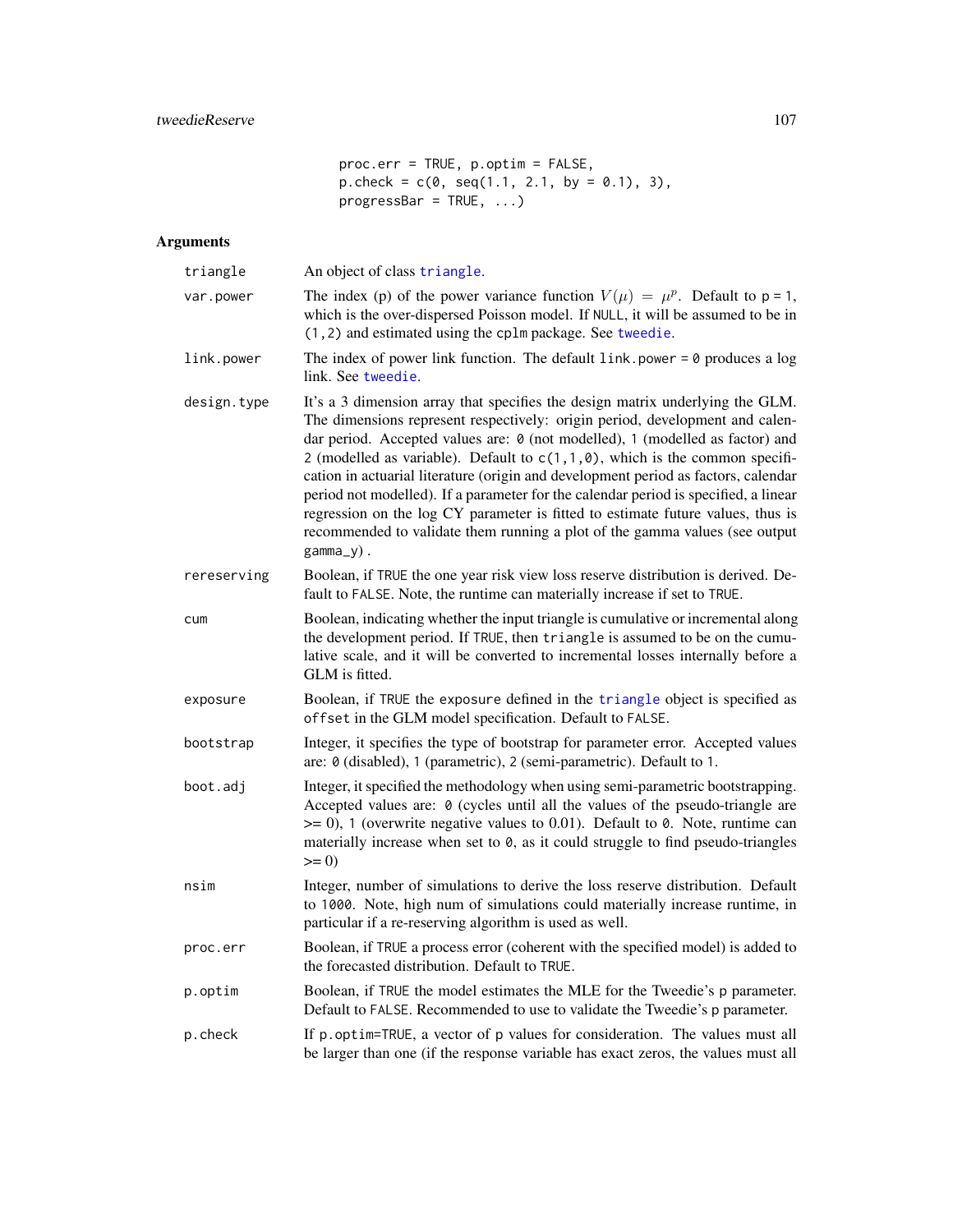|             | be between one and two). Default to $c(0, \text{seq}(1.1, 2.1, \text{by=0.1}), 3)$ . As fitting<br>the Tweedie p-value isn't a straightforward process, please refer to tweedie.profile,<br>p. vec argument.                |
|-------------|-----------------------------------------------------------------------------------------------------------------------------------------------------------------------------------------------------------------------------|
| progressBar | Boolean, if TRUE a progress bar will be shown in the console to give an indication<br>of bootstrap progress.                                                                                                                |
| $\cdots$    | Arguments to be passed onto the function $g1m$ or cpg1m such as contrasts<br>or control. It is important that offset and weight should not be specified.<br>Otherwise, an error will be reported and the program will quit. |

# Value

The output is an object of class "glm" that has the following components:

| call         | the matched call.                                                                                                                                                                                                                                                                                |
|--------------|--------------------------------------------------------------------------------------------------------------------------------------------------------------------------------------------------------------------------------------------------------------------------------------------------|
| summary      | A data frame containing the predicted loss reserve statistics. The following items<br>are displayed:                                                                                                                                                                                             |
|              | • Latest: Latest paid                                                                                                                                                                                                                                                                            |
|              | • Det. Reserve: Deterministic reserve, i.e. the MLE GLM estimate of the<br>Reserve                                                                                                                                                                                                               |
|              | • Ultimate: Ultimate cost, defined as Latest+Det. Reserve                                                                                                                                                                                                                                        |
|              | • Dev. To. Date: Development to date, defined as Latest/Ultimate                                                                                                                                                                                                                                 |
|              | The following items are available if bootstrap>0                                                                                                                                                                                                                                                 |
|              | • Expected. Reserve: The expected reserve, defined as the average of the<br>reserve simulations. Should be roughly as Det. Reserve.                                                                                                                                                              |
|              | • Prediction. Error: The prediction error of the reserve, defined as sqrt of<br>the simulations. Please note that if proc.err=FALSE, this field contains<br>only the parameter error given by the bootstrap.                                                                                     |
|              | • CoV: Coefficient of Variation, defined as Prediction. Error/Expected. Reserve.                                                                                                                                                                                                                 |
|              | • Expected Ultimate: The expected ultimate, defined as Expected. Reserve+Latest.                                                                                                                                                                                                                 |
|              | The following items are availbale if bootstrap>0 & reserving=TRUE                                                                                                                                                                                                                                |
|              | • Expected. Reserve_1yr: The reserve derived as sum of next year payment<br>and the expected value of the re-reserve at the end of the year. It should<br>be similar to both Expected. Reserve and Det. Reserve. If it isn't, it's<br>recommended to change regression structure and parameters. |
|              | • Prediction. Error_1yr: The prediction error of the prospective Claims<br>Development Result (CDR), as defined by Wüthrich (CDR=R(0)-X-R(1)).                                                                                                                                                   |
|              | • Emergence. Pattern: It's the emergence pattern defined as Prediction. Error_1yr/Prediction. E                                                                                                                                                                                                  |
| Triangle     | The input triangle.                                                                                                                                                                                                                                                                              |
| FullTriangle | The completed triangle, where empty cells in the original triangle are filled with<br>model predictions.                                                                                                                                                                                         |
| model        | The fitted GLM, a class of glm or cpglm. It is most convenient to work with this<br>component when model fit information is wanted.                                                                                                                                                              |
| scale        | The dispersion parameter phi                                                                                                                                                                                                                                                                     |
| bias         | The model bias, defined as bias $\leq$ -sqrt(n/d.f)                                                                                                                                                                                                                                              |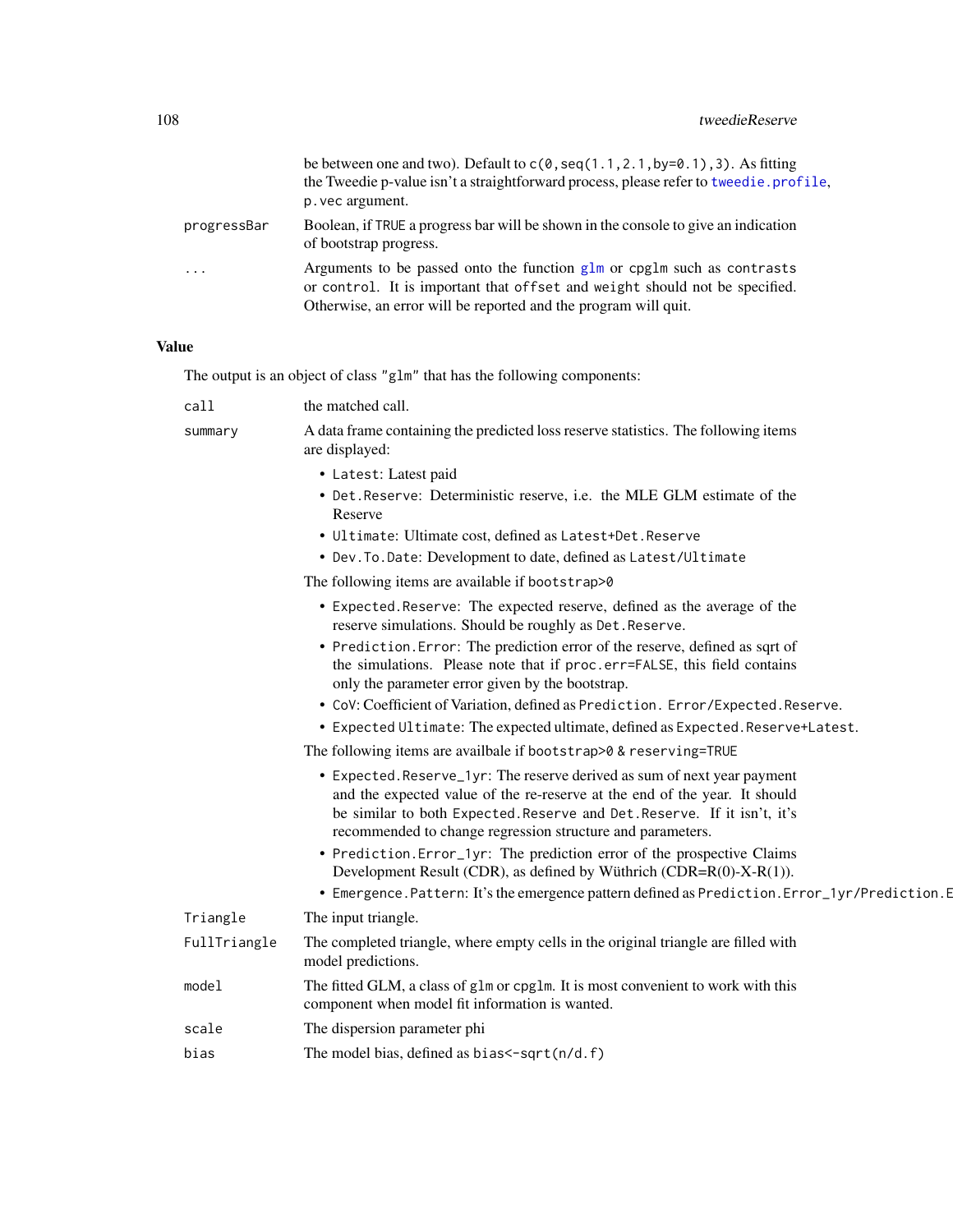# tweedieReserve 109

| GLMReserve          | Deterministic reserve, <i>i.e.</i> the MLE GLM estimate of the Reserve                                                  |  |
|---------------------|-------------------------------------------------------------------------------------------------------------------------|--|
| gamma_y             | When the calendar year is used, it displays the observed and fitted calendar year<br>(usually called "gamma"") factors. |  |
| res.diag            | It's a data frame for residual diagnostics. It contains:                                                                |  |
|                     | • unscaled: The GLM Pearson residuals.                                                                                  |  |
|                     | • unscaled biasadj: The GLM Person residuals adjusted by the bias, i.e.<br>unscaled.biasadj=unscaled*bias.              |  |
|                     | · scaled: The GLM Person scaled residuals, i.e. scaled=unscaled/sqrt(phi).                                              |  |
|                     | • scaled, biasadj: The GLM Person scaled residuals adjusted by the bias,<br>i.e. scaled.biasadj=scaled*bias.            |  |
|                     | • dev: Development year.                                                                                                |  |
|                     | • origin: Origin year.                                                                                                  |  |
|                     | • cy: Calendar year.                                                                                                    |  |
| [If boostrap>1]     |                                                                                                                         |  |
| distr.res_ult       | The full distribution "Ultimate View"                                                                                   |  |
| llf rereserve=TRUE1 |                                                                                                                         |  |

distr.res\_1yr The full distribution "1yr View"

## Warning

Note that the runtime can materially increase for certain parameter setting. See above for more details.

## Note

This function was born initially as a fork of the glmReserve by Wayne Zhang. I would like to thank him for his work that permitted me to speed up my coding.

## Author(s)

Alessandro Carrato MSc FIA OA <alessandro.carrato@gmail.com>

#### References

Gigante, Sigalotti. *Model risk in claims reserving with generalized linear models*. Giornale dell'Istituto Italiano degli Attuari, Volume LXVIII. 55-87. 2005

England, Verrall. *Stochastic claims reserving in general insurance*. B.A.J. 8, III. 443-544. 2002

England, Verrall. *Predictive distributions of outstanding liabilities in general insurance*. A.A.S. 1, II. 221-270. 2006

Peters, Shevchenko, Wüthrich, *Model uncertainty in claims reserving within Tweedie's compound poisson models*. Astin Bulletin 39(1). 1-33. 2009

Renshaw, Verrall. *A stochastic model underlying the chain-ladder technique*. B.A.J. 4, IV. 903-923. 1998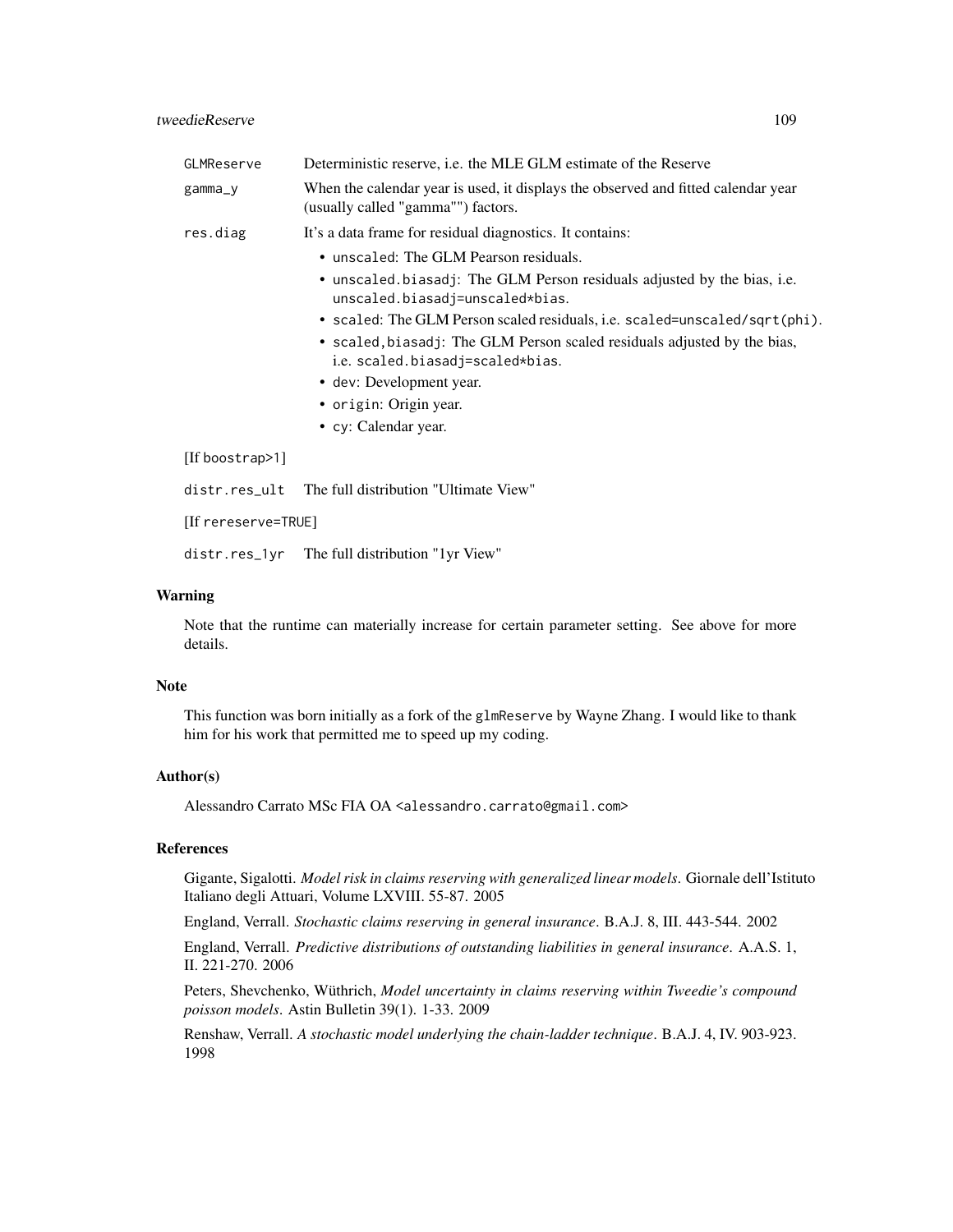## See Also

See also [summary.tweedieReserve](#page-110-0).

## Examples

```
## Not run:
## Verrall's ODP Model is a Tweedie with p=1, log link and
## origin/development periods as factors, thus c(1,1,0)
res1 <- tweedieReserve(MW2008, var.power=1, link.power=0,
                           design.type=c(1,1,0), rereserving=TRUE,
                           progressBar=TRUE)
## To get directly ultimate view and respective one year view
## at selected percentiles
summary(res1)
#To get other interesting statistics
res1$summary
## In order to validate the Tweedie parameter 'p', it is interesting to
## review its loglikelihood profile. Please note that, given the nature
## of our data, it is expected that we may have some fitting issues for
## given 'p' parameters, thus any results/errors should be considered
## only indicatively. Considering different regression structures is anyway
## recommended. Different 'p' values can be defined via the p.check array
## as input of the function.
## See help(tweedie.profile), p.vec parameter, for further information.
## Note: The parameters rereserving and bootstrap can be set to 0 to speed up
## the process, as they aren't needed.
## Runs a 'p' loglikelihood profile on the parameters
## p=c(0,1.1,1.2,1.3,1.4,1.5,2,3)
res2 <- tweedieReserve(MW2008, p.optim=TRUE,
                       p.check=c(0,1.1,1.2,1.3,1.4,1.5,2,3),
                       design.type=c(1,1,0),
                        rereserving=FALSE, bootstrap=0,
                        progressBar=FALSE)
## As it is possible to see in this example, the MLE of p (or xi) results
## between 0 and 1, which is not possible as Tweedie models aren't
## defined for 0 < p < 1, thus the Error message.
## But, despite this, we can conclude that overall the value p=1 could be
## reasonable for this dataset, as anyway it seems to be near the MLE.
## In order to consider an inflation parameter across the origin period,
## it may be interesting to change the regression structure to c(0,1,1)## to get the same estimates of the Arithmetic Separation Method, as
## referred in Gigante/Sigalotti.
res3 <- tweedieReserve(MW2008, var.power=1, link.power=0,
                           design.type=c(0,1,1), rereserving=TRUE,
                           progressBar=TRUE)
```
<span id="page-109-0"></span>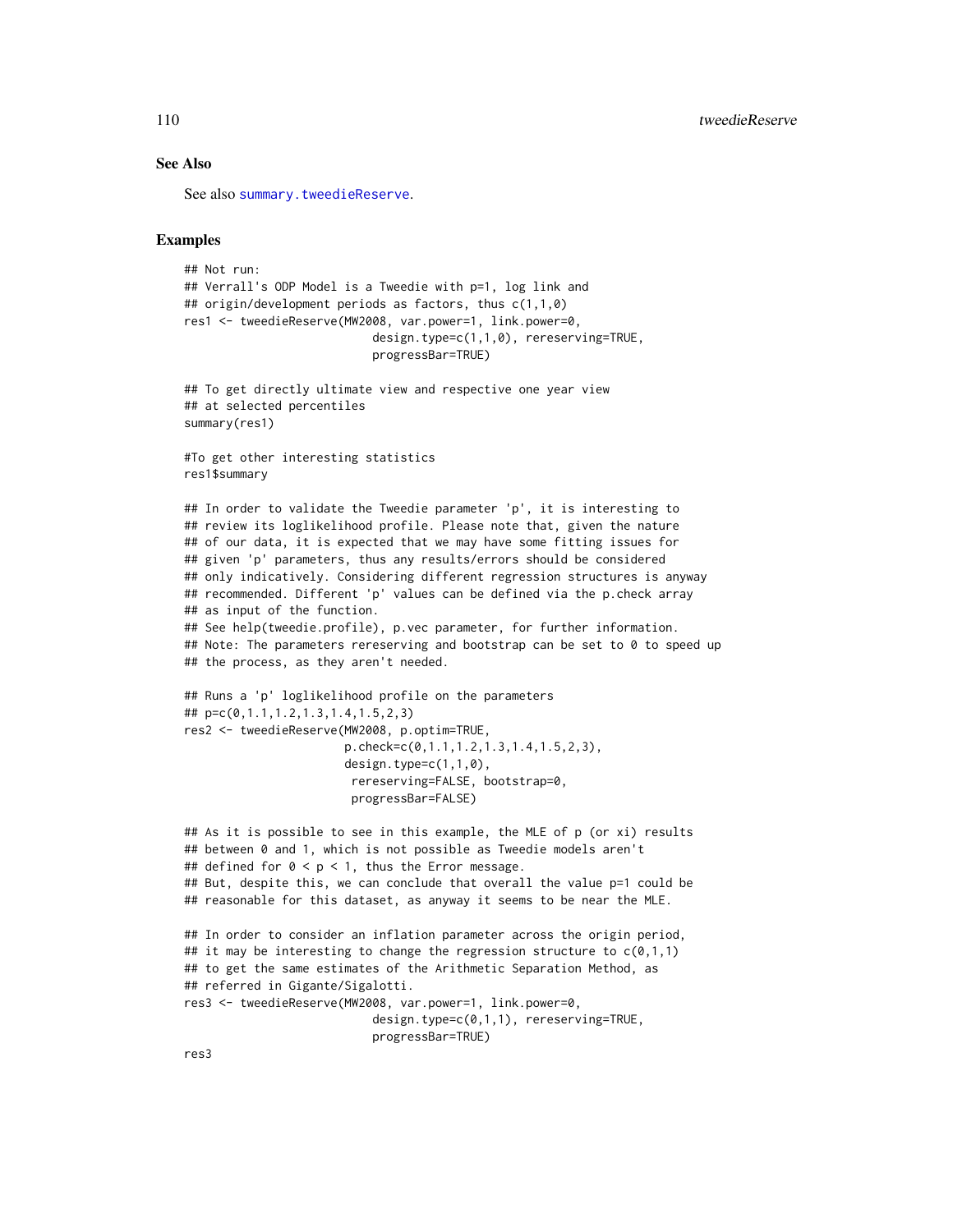## <span id="page-110-1"></span>tweedieReserve methods 111

```
## An assessment on future fitted calendar year values (usually defined
## as "gamma") is recommended
plot(res3$gamma_y)
## Model residuals can be plotted using the res.diag output
plot(scaled.biasadj ~ dev, data=res3$res.diag) # Development year
plot(scaled.biasadj ~ cy, data=res3$res.diag) # Calendar year
plot(scaled.biasadj ~ origin, data=res3$res.diag) # Origin year
## End(Not run)
```
tweedieReserve methods

*Reserve Risk Capital Report*

# <span id="page-110-0"></span>Description

Main purpose of this function is to create a report to assess the reserve risk capital given an object of the [tweedieReserve](#page-105-0) class. It displays both the ultimate and one year risk views at given percentiles.

# Usage

```
## S3 method for class 'tweedieReserve'
print(x, \ldots)## S3 method for class 'tweedieReserve'
summary(object, q = c(0.5, 0.75, 0.9, 0.95, 0.995), \ldots)
```
# Arguments

| X      | An object of class tweedie Reserve.   |
|--------|---------------------------------------|
| object | An object of class tweedie Reserve.   |
| a      | Array of percentiles to be displayed. |
|        | Not used                              |

## Value

A list with two items

| Predicton  | a data frame with ultimate view reserve risk and the one year view reserve risk<br>at the given percentiles.                                                                                     |
|------------|--------------------------------------------------------------------------------------------------------------------------------------------------------------------------------------------------|
| Diagnostic | Quick diagnostic to show the deterministic reserve vs ultimate view and one<br>year view best estimate. If the model is working properly, then these three value<br>shouldn't be much different. |

## Author(s)

Alessandro Carrato MSc FIA OA <alessandro.carrato@gmail.com>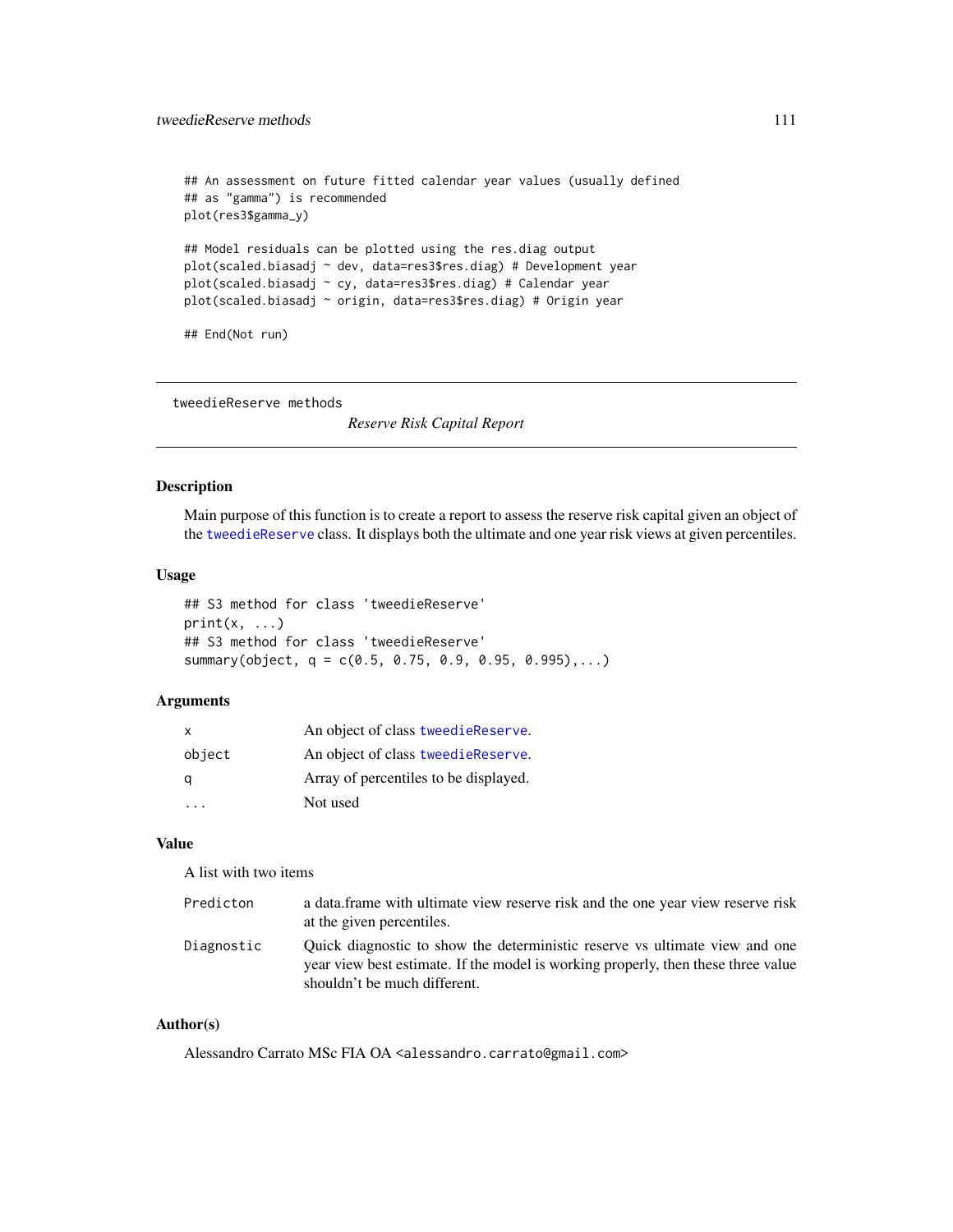#### <span id="page-111-0"></span>112 UKMotor

# See Also

See also [tweedieReserve](#page-105-0).

# Examples

```
## Not run:
tw <- tweedieReserve(MW2008, rereserving = TRUE)
summary(tw)
# For comparison
CDR.BootChainLadder(BootChainLadder(MW2008))
```
## End(Not run)

UKMotor *UK motor claims triangle*

## Description

Triangle of cumulative claims payments for four origin (accident) years over time (development years).

#### Usage

```
data("UKMotor")
```
# Format

A matrix with 7 accident years and 7 development years.

# Source

<https://www.actuaries.org.uk/system/files/documents/pdf/crm2-D5.pdf>

# References

Stavros Christofides. Regression models based on log-incremental payments. Claims Reserving Manual. Volume 2 D5. September 1997

# Examples

```
data(UKMotor)
plot(UKMotor)
MackChainLadder(UKMotor, est.sigma="Mack")
```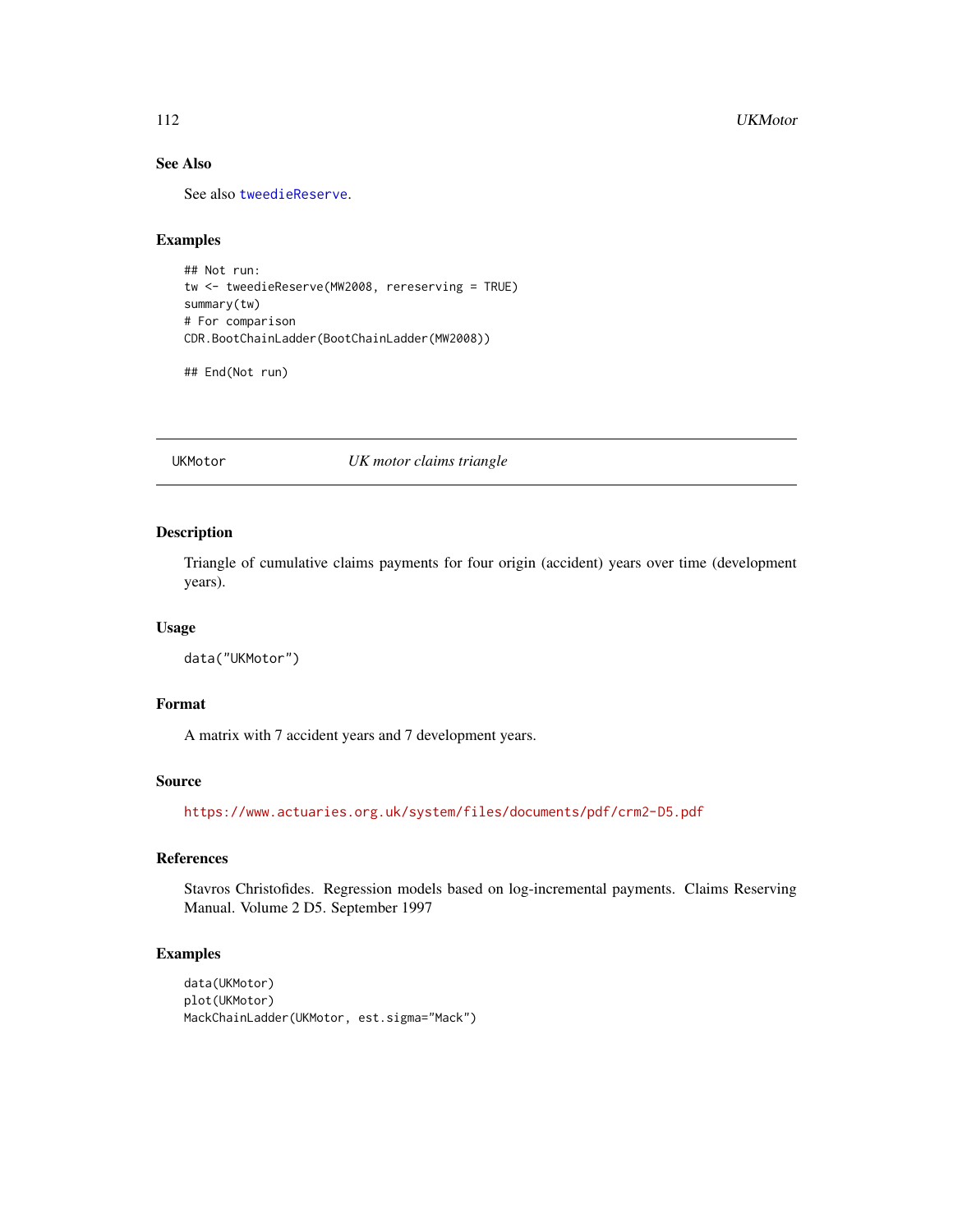# <span id="page-112-0"></span>Description

Paid and incurred triangle data from the United Services Automobile Association company for the private passenger auto liability/medical line of business.

### Usage

```
data("USAApaid")
```
# Format

A triangle with 10 accident years and 10 development years.

## Details

The claims data comes from Schedule P - Analysis of Losses and Loss Expenses in the National Association of Insurance Commissioners (NAIC) database. CAS obtained permission from the NAIC to make this data available to all interested researchers on the CAS website. NAIC Schedule P contains information on claims for major personal and commercial lines for all property-casualty insurers that write business in US.

#### Source

<https://www.casact.org>

# References

CAS website.

# Examples

data(USAApaid)

vcov.clark *Covariance Matrix of Parameter Estimates – Clark's methods*

## Description

Function to compute the covariance matrix of the parameter estimates for the ClarkLDF and Clark-CapeCod methods.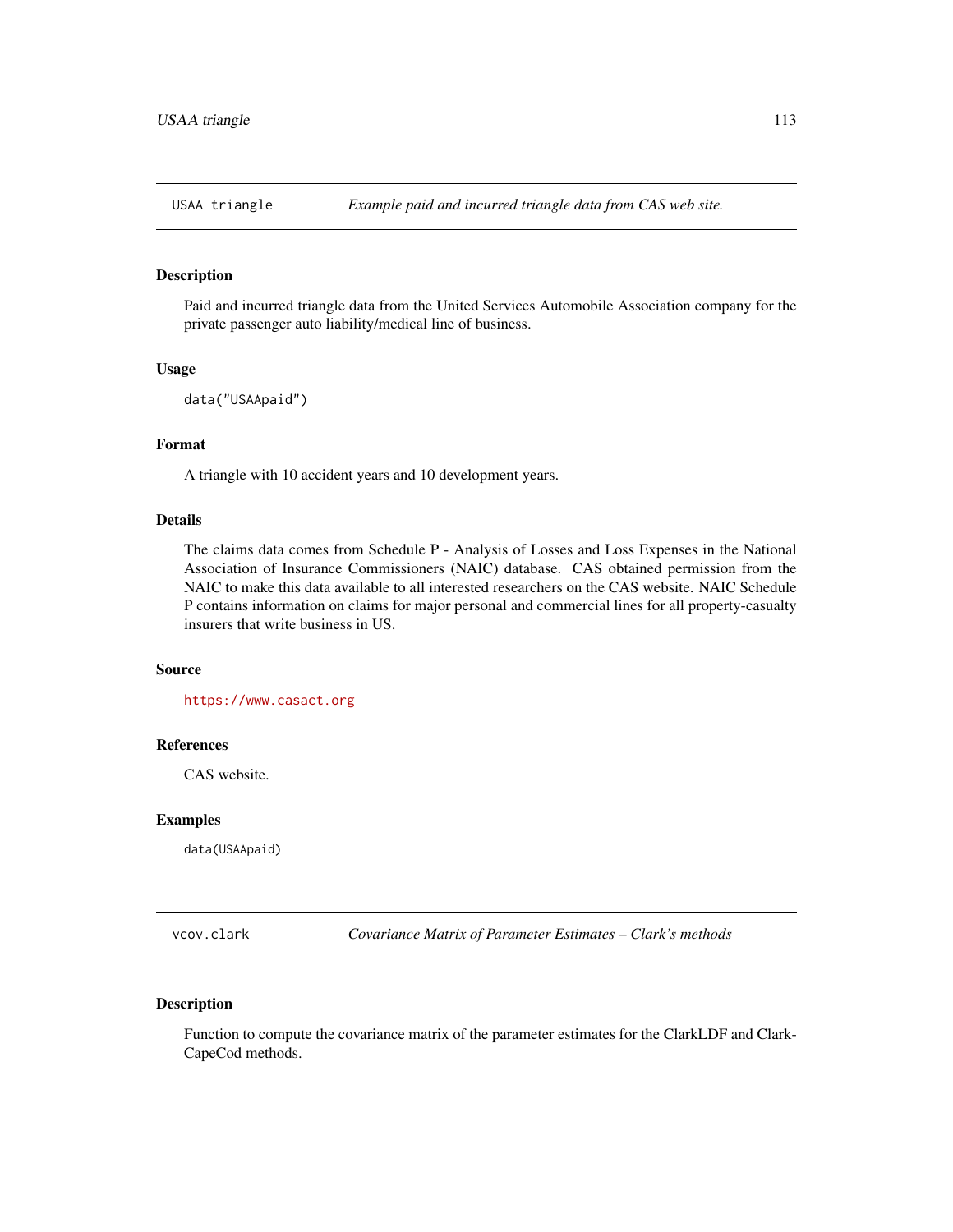## Usage

```
## S3 method for class 'clark'
vcov(object, ...)
```
#### Arguments

| object  | object resulting from a run of the ClarkLDF or ClarkCapeCod functions. |
|---------|------------------------------------------------------------------------|
| $\cdot$ | not used.                                                              |

## Details

The covariance matrix of the estimated parameters is estimated by the inverse of the Information matrix (see Clark, p. 53). This function uses the "FI" and "sigma2" values returned by ClarkLDF and by ClarkCapeCod and calculates the matrix -sigma2\*FI^-1.

#### Author(s)

Daniel Murphy

# References

Clark, David R., "LDF Curve-Fitting and Stochastic Reserving: A Maximum Likelihood Approach", *Casualty Actuarial Society Forum*, Fall, 2003

# See Also

[ClarkLDF](#page-22-0), [ClarkCapeCod](#page-18-0)

# Examples

```
x <- GenIns
colnames(x) <- 12*as.numeric(colnames(x))
Y <- ClarkCapeCod(x, Premium=10000000+400000*0:9, maxage=240)
round(vcov(Y),6) ## Compare to matrix on p. 69 of Clark's paper
# The estimates of the loglogistic parameters
Y$THETAG
# The standard errors of the estimated parameters
sqrt(tail(diag(vcov(Y)), 2))
# The parameter risks of the estimated reserves are calculated
# according to the formula on p. 54 of Clark's paper. For example, for
# the 5th accident year, pre- and post-multiply the covariance matrix
# by a matrix consisting of the gradient entries for just that accident year
FVgrad5 <- matrix(Y$FutureValueGradient[, 5], ncol=1)
sqrt(t(FVgrad5) %*% vcov(Y) %*% FVgrad5) ## compares to 314,829 in Clark's paper
```

```
# The estimated reserves for accident year 5:
Y$FutureValue[5] ## compares to 2,046,646 in the paper
```
<span id="page-113-0"></span>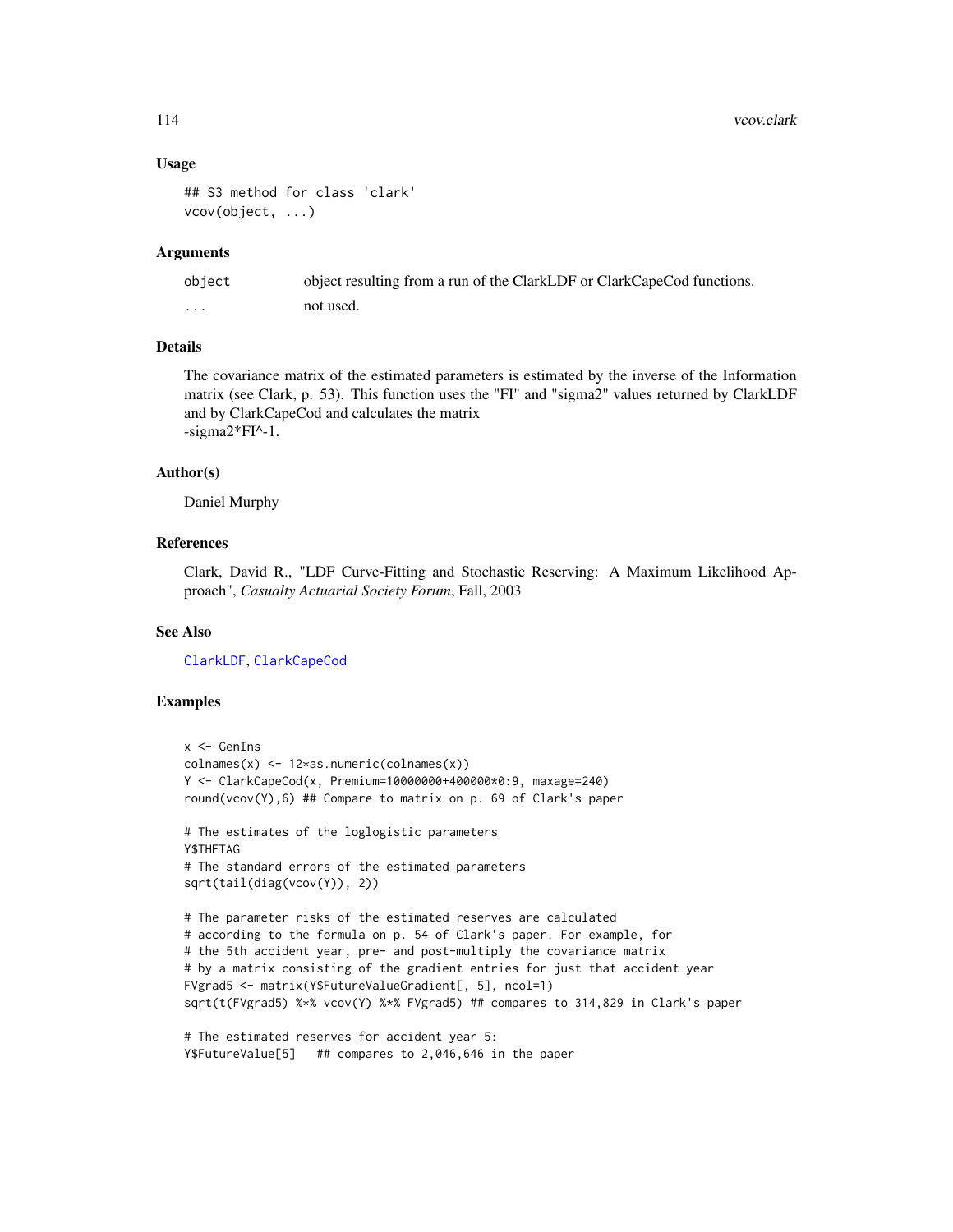#### vcov.clark 115

# Recalculate the parameter risk CV for all accident years in total (10.6% in paper): sqrt(sum(t(Y\$FutureValueGradient) %\*% vcov(Y) %\*% Y\$FutureValueGradient)) / Y\$Total\$FutureValue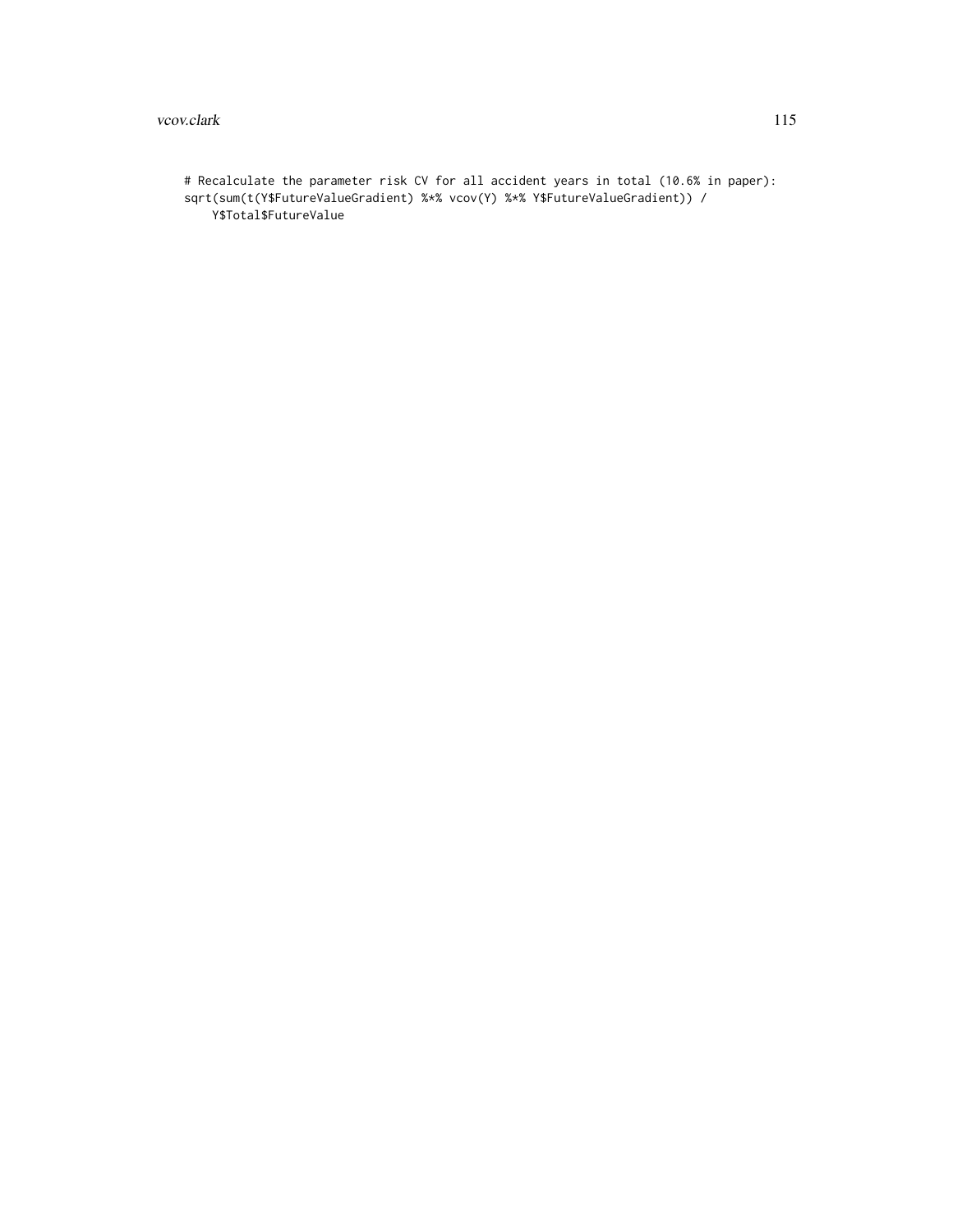# Index

∗ aplot plot.BootChainLadder, [71](#page-70-0) plot.clark, [73](#page-72-0) plot.MackChainLadder, [76](#page-75-0) plot.MunichChainLadder, [78](#page-77-0) ∗ array Cumulative and incremental triangles, [29](#page-28-0) ∗ classes MultiChainLadder-class, [58](#page-57-0) MultiChainLadderFit-class, [61](#page-60-0) MultiChainLadderMse-class, [62](#page-61-0) MultiChainLadderSummary-class, [63](#page-62-0) NullNum-class, [68](#page-67-0) triangles-class, [104](#page-103-0) ∗ datasets ABC, [5](#page-4-0) auto, [8](#page-7-0) AutoBI, [8](#page-7-0) GenIns, [34](#page-33-0) liab, [43](#page-42-0) M3IR5, [44](#page-43-0) MCLpaid, [49](#page-48-0) MedMal, [50](#page-49-0) Mortgage, [50](#page-49-0) MW2008, [67](#page-66-0) MW2014, [67](#page-66-0) qpaid, [85](#page-84-0) RAA, [89](#page-88-0) UKMotor, [112](#page-111-0) USAA triangle, [113](#page-112-0) ∗ methods getLatestCumulative, [35](#page-34-0) Mse-methods. [51](#page-50-0) plot-MultiChainLadder, [70](#page-69-0) plot.checkTriangleInflation, [72](#page-71-0) plot.clark, [73](#page-72-0) plot.cyEffTest, [74](#page-73-0) plot.dfCorTest, [75](#page-74-0)

plot.MackChainLadder, [76](#page-75-0) print.checkTriangleInflation, [81](#page-80-0) print.clark, [82](#page-81-0) print.cyEffTest, [83](#page-82-0) print.dfCorTest, [84](#page-83-0) quantile.MackChainLadder, [86](#page-85-0) residCov, [90](#page-89-0) summary-methods, [91](#page-90-0) summary.BootChainLadder, [94](#page-93-0) summary.checkTriangleInflation, [95](#page-94-0) summary.clark, [96](#page-95-0) summary.cyEffTest, [97](#page-96-0) summary.dfCorTest, [98](#page-97-0) summary.MackChainLadder, [99](#page-98-0) summary.MunichChainLadder, [100](#page-99-0) Table65, [101](#page-100-0) triangle S3 Methods, [102](#page-101-0) ∗ models BootChainLadder, [9](#page-8-0) BS.paid.adj, [11](#page-10-0) CDR, [13](#page-12-0) chainladder, [15](#page-14-0) ClarkCapeCod, [19](#page-18-1) ClarkLDF, [23](#page-22-1) CLFMdelta, [26](#page-25-0) coef.ChainLadder, [28](#page-27-0) glmReserve, [36](#page-35-0) inflateTriangle, [40](#page-39-0) Join2Fits, [41](#page-40-0) JoinFitMse, [42](#page-41-0) LRfunction, [43](#page-42-0) MackChainLadder, [45](#page-44-0) Mse-methods, [51](#page-50-0) MultiChainLadder, [53](#page-52-0) MunichChainLadder, [64](#page-63-0) predict.TriangleModel, [79](#page-78-0) residuals.MackChainLadder, [90](#page-89-0) tweedieReserve, [106](#page-105-1)

```
∗ package
```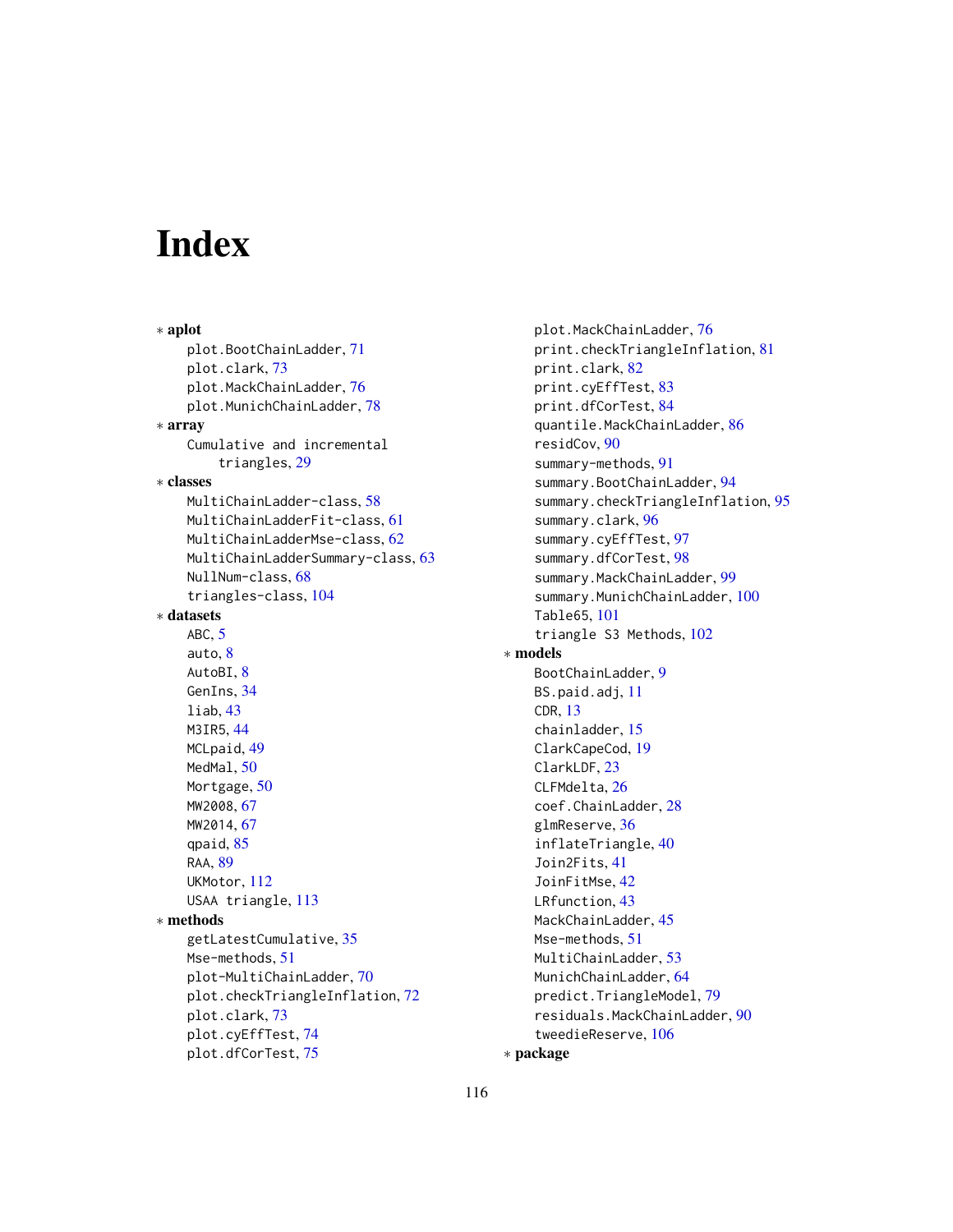ChainLadder-package, [4](#page-3-0) ∗ plot plot.checkTriangleInflation, [72](#page-71-0) plot.cyEffTest, [74](#page-73-0) plot.dfCorTest, [75](#page-74-0) ∗ print print.ata, [80](#page-79-0) print.checkTriangleInflation, [81](#page-80-0) print.clark, [82](#page-81-0) print.cyEffTest, [83](#page-82-0) print.dfCorTest, [84](#page-83-0) summary.BootChainLadder, [94](#page-93-0) summary.MackChainLadder, [99](#page-98-0) summary.MunichChainLadder, [100](#page-99-0) tweedieReserve methods, [111](#page-110-1) ∗ summary summary.ata, [93](#page-92-0) summary.checkTriangleInflation, [95](#page-94-0) summary.clark, [96](#page-95-0) summary.cyEffTest, [97](#page-96-0) summary.dfCorTest, [98](#page-97-0) ∗ tests checkTriangleInflation, [17](#page-16-0) cyEffTest, [30](#page-29-0) dfCorTest, [32](#page-31-0) [, triangles, missing, numeric, logical-method *(*triangles-class*)*, [104](#page-103-0) [, triangles, missing, numeric, missing-method *(*triangles-class*)*, [104](#page-103-0) [,triangles,numeric,missing,logical-method *(*triangles-class*)*, [104](#page-103-0) [, triangles, numeric, missing, missing-method *(*triangles-class*)*, [104](#page-103-0) [, triangles, numeric, numeric, missing-method *(*triangles-class*)*, [104](#page-103-0) [<-,triangles,numeric,numeric,list-method *(*triangles-class*)*, [104](#page-103-0) [[,MultiChainLadder,character,missing-method *(*MultiChainLadder-class*)*, [58](#page-57-0) [[,MultiChainLadder,numeric,missing-method *(*MultiChainLadder-class*)*, [58](#page-57-0) [[,MultiChainLadderSummary,character,missing-method cyEffTest, [30,](#page-29-0) *[33](#page-32-0)*, *[46](#page-45-0)*, *[48](#page-47-0)*, *[74,](#page-73-0) [75](#page-74-0)*, *[84](#page-83-0)*, *[98](#page-97-0) (*MultiChainLadderSummary-class*)*, [63](#page-62-0) [[,MultiChainLadderSummary,numeric,missing-medthodtriangles-method (triangles-class), *(*MultiChainLadderSummary-class*)*, [63](#page-62-0) dfCorTest, *[31](#page-30-0)*, [32,](#page-31-0) *[46](#page-45-0)*, *[48](#page-47-0)*, *[75,](#page-74-0) [76](#page-75-0)*, *[84](#page-83-0)*, *[98](#page-97-0)* family, *[37](#page-36-0)*

\$,MultiChainLadder-method

*(*MultiChainLadder-class*)*, [58](#page-57-0) \$,MultiChainLadderSummary-method *(*MultiChainLadderSummary-class*)*, [63](#page-62-0) ABC, [5](#page-4-0) as.data.frame.triangle *(*triangle S3 Methods*)*, [102](#page-101-0) as.LongTriangle, [5](#page-4-0) as.triangle, *[29](#page-28-0)*, *[35](#page-34-0)* as.triangle *(*triangle S3 Methods*)*, [102](#page-101-0) ata, [6,](#page-5-0) *[16](#page-15-0)*, *[80](#page-79-0)*, *[93](#page-92-0)* auto, [8](#page-7-0) AutoBI, [8](#page-7-0) bcplm, *[37](#page-36-0)* BootChainLadder, [9,](#page-8-0) *[13,](#page-12-0) [14](#page-13-0)*, *[71,](#page-70-0) [72](#page-71-0)*, *[94,](#page-93-0) [95](#page-94-0)* BS.paid.adj, [11](#page-10-0) cbind2,triangles,missing-method *(*triangles-class*)*, [104](#page-103-0) CDR, [13](#page-12-0) CDR.BootChainLadder, *[10](#page-9-0)* CDR.MackChainLadder, *[48](#page-47-0)* ChainLadder *(*ChainLadder-package*)*, [4](#page-3-0) chainladder, *[7](#page-6-0)*, [15,](#page-14-0) *[27,](#page-26-0) [28](#page-27-0)*, *[31](#page-30-0)*, *[33](#page-32-0)*, *[45](#page-44-0)*, *[48](#page-47-0)*, *[79](#page-78-0)* ChainLadder-package, [4](#page-3-0) checkTriangleInflation, [17,](#page-16-0) *[41](#page-40-0)*, *[72,](#page-71-0) [73](#page-72-0)*, *[81](#page-80-0)*, *[96](#page-95-0)* ClarkCapeCod, [19,](#page-18-1) *[25](#page-24-0)*, *[38](#page-37-0)*, *[74](#page-73-0)*, *[96](#page-95-0)*, *[114](#page-113-0)* ClarkLDF, *[22](#page-21-0)*, [23,](#page-22-1) *[38](#page-37-0)*, *[74](#page-73-0)*, *[96,](#page-95-0) [97](#page-96-0)*, *[114](#page-113-0)* CLFMdelta, [26](#page-25-0) coef,MultiChainLadder-method *(*MultiChainLadder-class*)*, [58](#page-57-0) coef.ChainLadder, [28](#page-27-0) coerce,list,triangles-method *(*triangles-class*)*, [104](#page-103-0) cpglm, *[36](#page-35-0)[–38](#page-37-0)* cum2incr *(*Cumulative and incremental triangles*)*, [29](#page-28-0) Cumulative and incremental triangles,  $29$ 

[104](#page-103-0)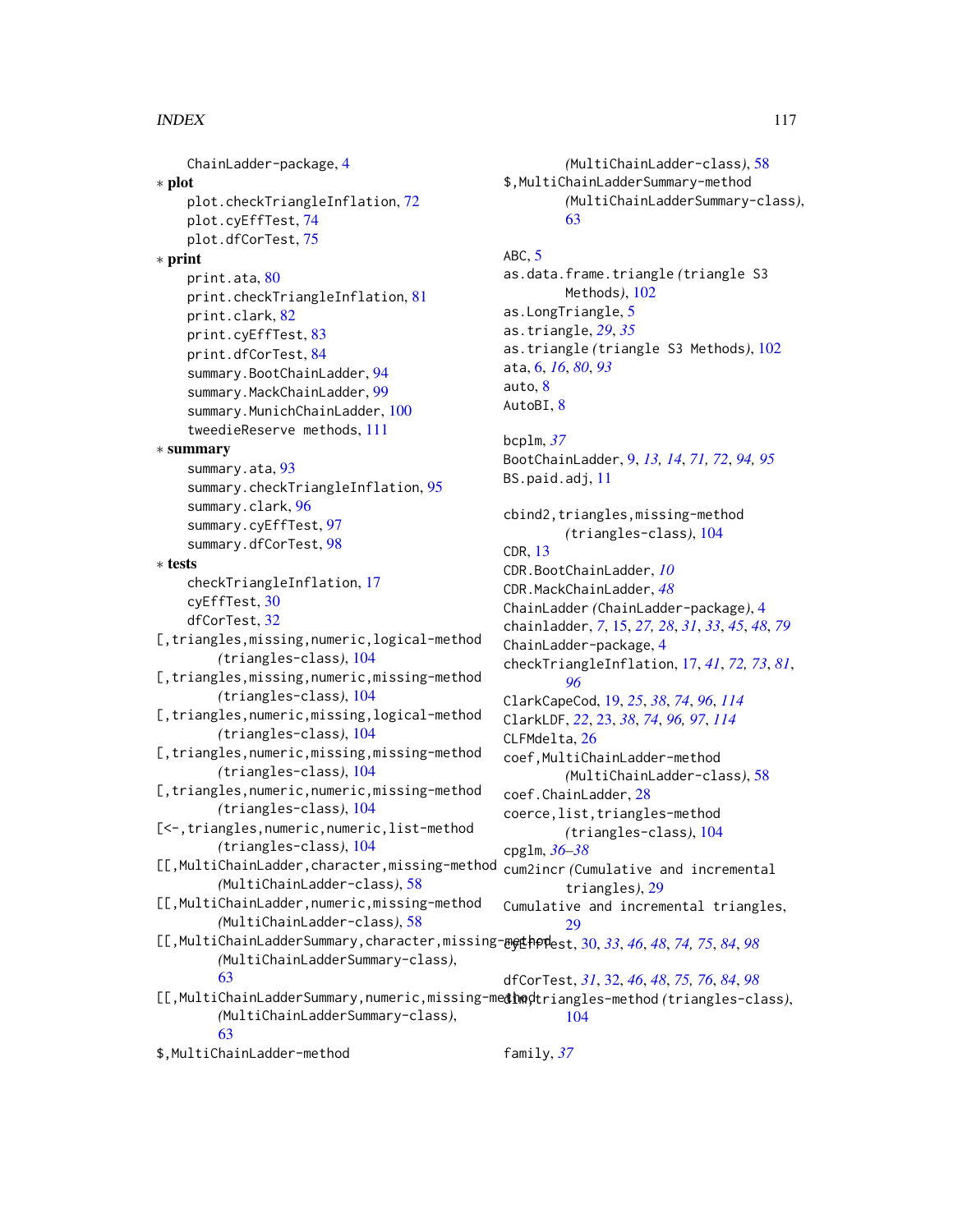fitted,MultiChainLadder-method *(*MultiChainLadder-class*)*, [58](#page-57-0) GenIns, [34](#page-33-0) GenInsLong *(*GenIns*)*, [34](#page-33-0) getLatestCumulative, [35](#page-34-0) glm, *[36](#page-35-0)*, *[38](#page-37-0)*, *[108](#page-107-0)* glm.nb, *[38](#page-37-0)* glmReserve, [36](#page-35-0) GMCLFit-class *(*MultiChainLadderFit-class*)*, [61](#page-60-0) incr2cum *(*Cumulative and incremental triangles*)*, [29](#page-28-0) inflateTriangle, *[12](#page-11-0)*, *[19](#page-18-1)*, [40](#page-39-0) Join2Fits, [41](#page-40-0) JoinFitMse, [42](#page-41-0) liab, [43](#page-42-0) list, *[105](#page-104-0)* LRfunction, [43](#page-42-0) M3IR5, [44](#page-43-0) MackChainLadder, *[13](#page-12-0)[–16](#page-15-0)*, *[28](#page-27-0)*, *[38](#page-37-0)*, [45,](#page-44-0) *[57](#page-56-0)*, *[64](#page-63-0)[–66](#page-65-0)*, *[69](#page-68-0)*, *[76,](#page-75-0) [77](#page-76-0)*, *[79](#page-78-0)*, *[87](#page-86-0)*, *[89](#page-88-0)[–91](#page-90-0)*, *[100](#page-99-0)* matplot, *[103](#page-102-0)* MCLFit-class *(*MultiChainLadderFit-class*)*, [61](#page-60-0) MCLincurred *(*MCLpaid*)*, [49](#page-48-0) MCLpaid, [49](#page-48-0) mean.BootChainLadder *(*summary.BootChainLadder*)*, [94](#page-93-0) MedMal. [50](#page-49-0) Mortgage, [50](#page-49-0) Mse, *[62,](#page-61-0) [63](#page-62-0)*, *[105](#page-104-0)* Mse *(*Mse-methods*)*, [51](#page-50-0) Mse, GMCLFit, triangles-method *(*Mse-methods*)*, [51](#page-50-0) Mse, MCLFit, triangles-method *(*Mse-methods*)*, [51](#page-50-0) Mse-methods, [51](#page-50-0) MultiChainLadder, *[42](#page-41-0)*, *[52](#page-51-0)*, [53,](#page-52-0) *[57](#page-56-0)*, *[60](#page-59-0)*, *[63](#page-62-0)*, *[70](#page-69-0)*, *[90](#page-89-0)*, *[92](#page-91-0)*, *[106](#page-105-1)* MultiChainLadder-class, [58](#page-57-0) MultiChainLadder2 *(*MultiChainLadder*)*, [53](#page-52-0) MultiChainLadderFit, *[59](#page-58-0)*, *[61](#page-60-0)* MultiChainLadderFit-class, [61](#page-60-0) MultiChainLadderMse, *[59](#page-58-0)*

MultiChainLadderMse-class, [62](#page-61-0) MultiChainLadderSummary-class, [63](#page-62-0) MunichChainLadder, *[57](#page-56-0)*, [64,](#page-63-0) *[69](#page-68-0)*, *[78](#page-77-0)*, *[101](#page-100-0)* MW2008, [67](#page-66-0) MW2014, [67](#page-66-0) names,MultiChainLadder-method *(*MultiChainLadder-class*)*, [58](#page-57-0) names,MultiChainLadderSummary-method *(*MultiChainLadderSummary-class*)*, [63](#page-62-0) NullChar-class *(*NullNum-class*)*, [68](#page-67-0) NullList-class *(*NullNum-class*)*, [68](#page-67-0) NullNum-class, [68](#page-67-0) PaidIncurredChain, [68](#page-67-0) par, *[71](#page-70-0)*, *[77,](#page-76-0) [78](#page-77-0)* plot,MultiChainLadder,missing-method *(*plot-MultiChainLadder*)*, [70](#page-69-0) plot-methods *(*plot-MultiChainLadder*)*, [70](#page-69-0) plot-MultiChainLadder, [70](#page-69-0) plot.BootChainLadder, *[10](#page-9-0)*, [71](#page-70-0) plot.checkTriangleInflation, [72,](#page-71-0) *[81](#page-80-0)*, *[96](#page-95-0)* plot.clark, *[20](#page-19-0)*, *[24](#page-23-0)*, [73](#page-72-0) plot.cyEffTest, *[31](#page-30-0)*, [74,](#page-73-0) *[84](#page-83-0)*, *[98](#page-97-0)* plot.default, *[71](#page-70-0)*, *[73](#page-72-0)*, *[75](#page-74-0)[–78](#page-77-0)*, *[103](#page-102-0)* plot.dfCorTest, *[33](#page-32-0)*, [75,](#page-74-0) *[84](#page-83-0)*, *[98](#page-97-0)* plot.glmReserve *(*glmReserve*)*, [36](#page-35-0) plot.MackChainLadder, *[48](#page-47-0)*, [76,](#page-75-0) *[100](#page-99-0)* plot.MunichChainLadder, *[66](#page-65-0)*, [78,](#page-77-0) *[101](#page-100-0)* plot.triangle *(*triangle S3 Methods*)*, [102](#page-101-0) predict,GMCLFit-method *(*MultiChainLadderFit-class*)*, [61](#page-60-0) predict,MCLFit-method *(*MultiChainLadderFit-class*)*, [61](#page-60-0) predict.ChainLadder, *[16](#page-15-0)* predict.ChainLadder *(*predict.TriangleModel*)*, [79](#page-78-0) predict.TriangleModel, [79](#page-78-0) print.ata, *[7](#page-6-0)*, [80,](#page-79-0) *[93](#page-92-0)* print.BootChainLadder *(*summary.BootChainLadder*)*, [94](#page-93-0) print.checkTriangleInflation, [81](#page-80-0) print.clark, [82](#page-81-0) print.ClarkCapeCod *(*print.clark*)*, [82](#page-81-0) print.ClarkLDF *(*print.clark*)*, [82](#page-81-0) print.cyEffTest, [83](#page-82-0) print.data.frame, *[82](#page-81-0)* print.dfCorTest, [84](#page-83-0)